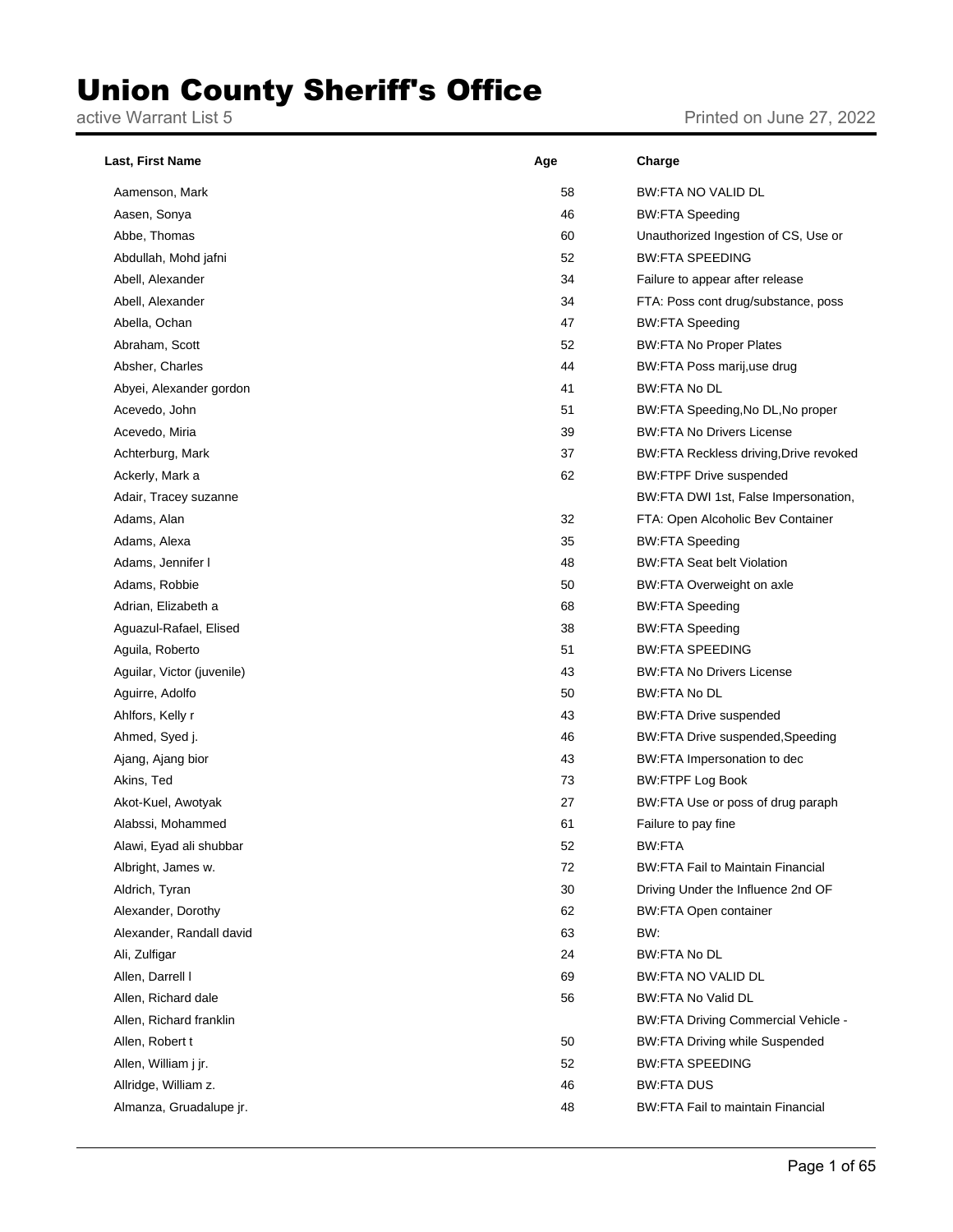| Last, First Name              | Age | Charge                                |
|-------------------------------|-----|---------------------------------------|
| Almeida, Ronald a             | 54  | BW:FTA Drive on suspended license     |
| Almutairi, Talal              | 40  | Speeding                              |
| Alston, Zeneisha              | 31  | BW:FTA Poss two ounces of marij       |
| Alvarado, Jesse j.            | 56  | <b>BW:FTA No Valid DL</b>             |
| Alvarez, Orlando e            | 62  | <b>BW:FTA Speeding</b>                |
| Amerison, Willie              | 50  | <b>BW:FTPF Ingest</b>                 |
| Amezguita, Myra               | 34  | BW:FTA Speeding, and No Insurance     |
| Amos, Joshua                  | 45  | BW:FTA Fishing w/o resident license   |
| Andersen, Mindy               | 43  | <b>BW:FTA DWI</b>                     |
| Anderson, Christopher Michael | 49  | BW:FTA Drive suspended, No proper     |
| Anderson, Dale a              | 53  | BW:FTA SPEEDING, Driving while        |
| Anderson, Dallas t            | 42  | <b>BW:FTA Speeding</b>                |
| Anderson, Daniel k            | 60  | <b>BW:FTA SPEEDING</b>                |
| Anderson, Donald              | 39  | <b>BW:FTPF Simple Assault</b>         |
| Anderson, Dorris a            | 66  | BW:FTPF No proper plates, drive       |
| Anderson, Dwight o            | 40  | <b>BW:FTA Speeding</b>                |
| Anderson, Frederick randall   | 45  | <b>BW:FTA No Valid DL</b>             |
| Anderson, JD Ray              | 46  | <b>BW:FTA Drive suspended</b>         |
| Anderson, Jessica             | 54  | <b>BW:FTPF No Valid DL</b>            |
| Anderson, Maria               | 33  | BW:FTPF Poss of alcohol by minor      |
| Anderson, Michael d           | 49  | <b>BW:FTPF No Valid DL</b>            |
| Anderson, Michael d           | 49  | BW:FTPF Log book/other violations     |
| Anderson, Raymond john        | 71  | <b>BW:FTA Operate Vessel under</b>    |
| Andres, Adam                  | 50  | <b>BW:FTA Drive suspended</b>         |
| Andrews, Roxanne i            | 45  | BW:FTA No Valid DL                    |
| Androy, Candice laqueda       | 47  | <b>BW:FTA Poss Paraphrenalia</b>      |
| Angel, Anthony                |     | BW:FTA Fail to stop, Drive suspended  |
| Anglin, Anthony m. sr.        | 43  | <b>BW:FTA DUS</b>                     |
| Anteginni, Marie w            | 43  | <b>BW:FTA Speeding</b>                |
| Antonio, Monslavo             | 48  | BW:FTA No Valid DL                    |
| Antonovich, Matthew david     | 39  | BW:FTA Poss alcohol by minor, Disb of |
| Antrim, Patrick               | 72  | <b>BW:FTPF Speeding</b>               |
| Aponte, Hector                | 44  | BW:FTPF Drive suspended, subs plates  |
| Appel, Joseph                 | 40  | BW:FTA No Drivers license, Poss of    |
| Appel, Joseph d               | 40  | BW:FTA Ingest intox                   |
| Arana, Antonio a              | 54  | BW:FTA Open Container in MV           |
| Ard, Charles                  | 58  | BW:FTA DWI 2nd, Drive revoked, open   |
| Arens, Jamie                  | 49  | ingestion of controlled drug or       |
| Arens, Jamie                  | 49  | Ingestion of controlled substance     |
| Argotsinger, Dereck           | 32  | BW:FTPF DWI 1st, eluding              |
| Armando, Vargas jr.           | 45  | BW:FTA Speeding; No valid DL          |
| Armenta, Jaime                | 60  | <b>BW:FTA No Valid DL</b>             |
| Armstrong, Brett b            | 45  | <b>BW:FTA Open container</b>          |
| Arnold, Donna                 | 56  | BW:FTA Poss marij and poss paraph     |
| Arredondo, Gidget m.          | 44  | <b>BW:FTA Drive suspended</b>         |
| Arroyos, Simon                | 74  | <b>FTC Insuff Funds</b>               |
| Arroyos, Simon                | 74  | <b>BW:FTC Insuff Funds</b>            |
|                               |     |                                       |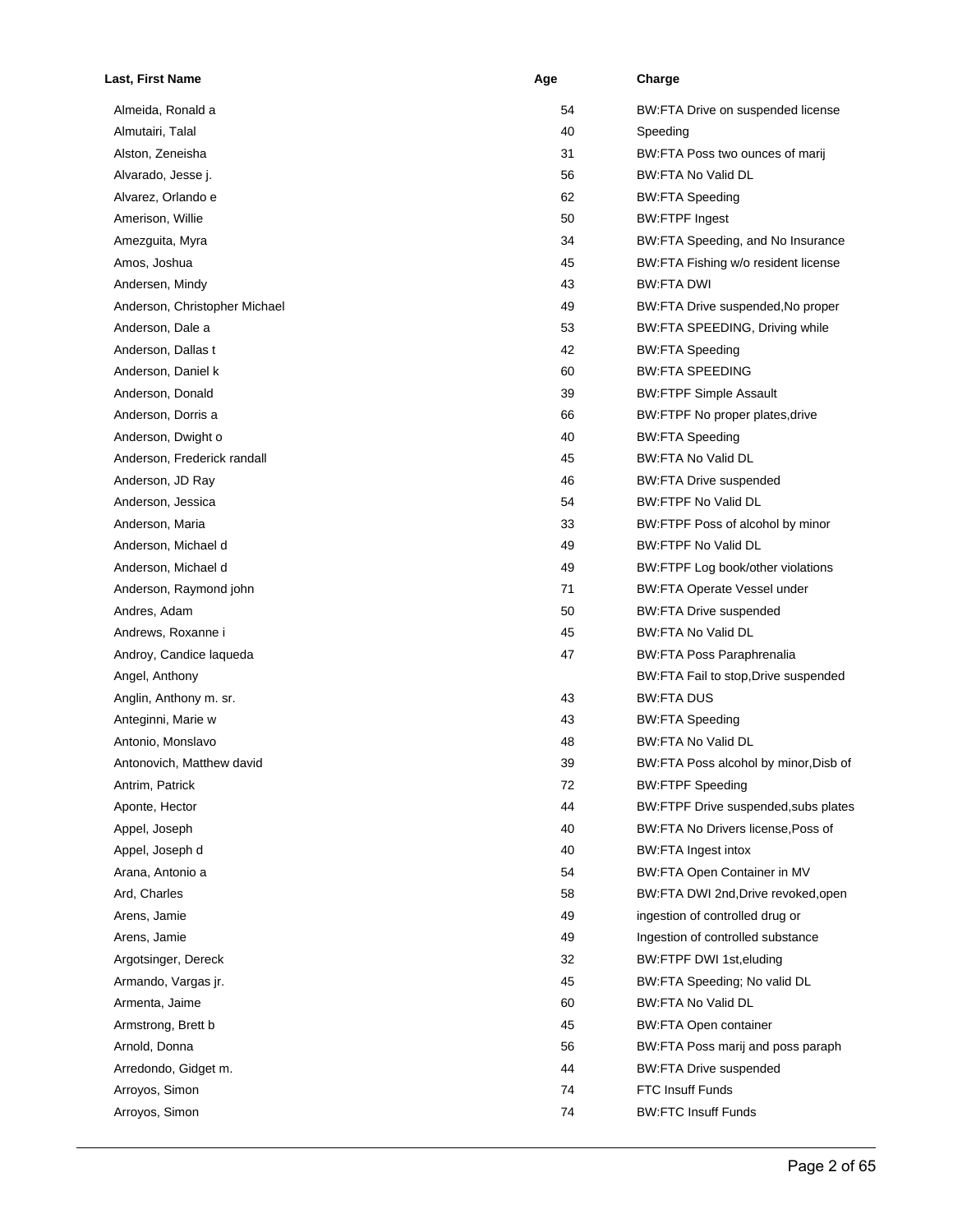| Last, First Name        | Age | Charge                                     |
|-------------------------|-----|--------------------------------------------|
| Asante, Samuel          | 39  | BW:FTA Subs plates, Drive suspended        |
| Asterkamp, Roderick     | 64  | BW:FTA Open Alcoholic Bev Container        |
| Atem, Chol m            | 42  | <b>BW:FTA Speed Limits</b>                 |
| Atkins, John            | 53  | BW:FTA DWI 2nd                             |
| Atkins, John            | 53  | BW:FTC DWI 2nd                             |
| Augustine, Dale         | 66  | BW:FTA No proper plates, drive             |
| Austin, Darris Jr.      | 51  | FTA: Municipal driving with suspended      |
| Avila, Marco tulio      | 61  | BW:FTA Traffic In/Substitute Plates, No    |
| Avila-Ceballos, Enrique | 36  | <b>BW:FTA Commercial vehicle plates</b>    |
| Bable, Nicolas a        | 42  | <b>BW:FTA Speeding</b>                     |
| Bach, Shawna            | 51  | Probation violation for possession of cs   |
| Badget, Kenneth lee     |     | BW:FTA for sentencing Poss of marij        |
| Baggett, Jason          | 42  | FTA: simple assault                        |
| Bailey, Keith           | 50  | <b>BW:FTA Log Book Regulations</b>         |
| Bailey, Richard I       | 46  | <b>BW:FTA Seat Belt Violation</b>          |
| Baker, Deanna lynn      | 50  | <b>BW:FTA Speeding</b>                     |
| Baker, Gary walter      | 65  | <b>BW:FTA Log Book Violation</b>           |
| Baker, Gregory f.       | 60  | BW:FTPF Drive with suspended lic           |
| Baker, Nicholas c       | 42  | FTA:Speeding                               |
| Baker, Shayla           | 43  | FTC: theft by insufficient funds check     |
| Baker, Thomas r         | 51  | <b>BW:FTA Speeding</b>                     |
| Baldwin, Donald         | 58  | BW:FTA Log Book/other violation            |
| Balladares, Sergio Jr   | 30  | <b>BW:FTA Drive revoked</b>                |
| Ballard, Wayne          |     | <b>BW:FTPF Speeding</b>                    |
| Balow, Dale roy         | 60  | <b>BW:FTA Traffic In/Substitute Plates</b> |
| Bamlet, Jerry j         | 56  | BW:FTA RECKLESS DRIVING, Driving           |
| Banchs, David i         | 53  | <b>BW:FTPF Speeding</b>                    |
| Banks, Brittany         | 32  | BW:FTA Follow too closely, No              |
| Barbee, Billy shane     | 49  | BW:FTA Open Container in MV                |
| Barinsky, Brian         | 46  | unauthorized tampering with a motor        |
| Barker, Robert          | 57  | BW:FTA NO PROPER PLATES ON                 |
| Barlow, Scott           | 46  | BW:FTA Use or poss of drug paraph          |
| Barnes, Jerry jr.       | 54  | BW:FTA Drive with suspended                |
| Barnes, Thomas          | 34  | BW:FTA DWI 1st                             |
| Barnett, Nicholas       | 34  | <b>BW:FTA No Insurance</b>                 |
| Barreca, Sherri I       | 62  | <b>BW:FA Speeding</b>                      |
| Barreno, Angeline       | 44  | <b>BW:FTA DWI 1st</b>                      |
| Barrera, Jose           | 33  | FTA - Poss of CS, Ingestion of CS, Poss    |
| Barrera, Jose           | 33  | Prob Violation - Unauth. Ingestion of CS   |
| Barrett, Irby c         | 49  | <b>BW:FTA Drive Suspended license</b>      |
| Barrientos, Julian      | 28  | FTA - Dom Abuse - Violation Of             |
| Barrier, Joseph         |     | <b>BW:FTA Drive suspended</b>              |
| Barrier, Mark           | 55  | BW:FTPF Ingest, Use or poss of drug        |
| Barrios, Benedict       | 48  | <b>BW:FTA Speeding</b>                     |
| Barron, Brian b.        | 53  | <b>BW:FTPF Speeding</b>                    |
| Bartholomew, Wayne      | 64  | <b>BW:FTA Drive suspended</b>              |
| Batt, Jason             |     | <b>BW:FTA Speeding</b>                     |
|                         |     |                                            |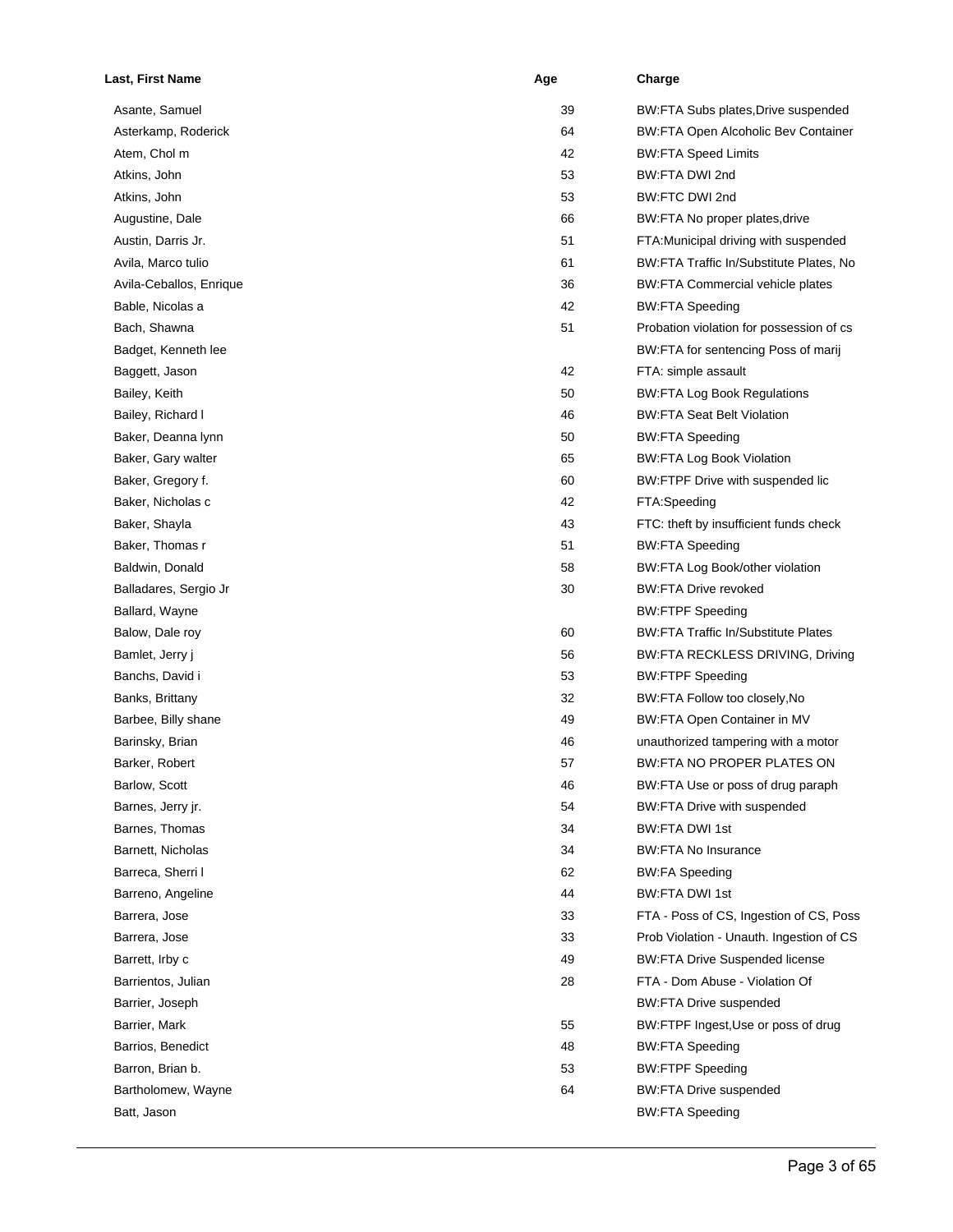| Last, First Name         | Age | Charge                                       |
|--------------------------|-----|----------------------------------------------|
| Baumann, Steven          | 51  | FTA - Trafficking license                    |
| Baumgarten, Nicole       | 43  | <b>BW:FTA Drive suspended</b>                |
| Baxter, Bradley          | 31  | BW:FTPF Speed, no dl                         |
| Bayon, Regina Franesca   | 38  | <b>WX: Theft of Services</b>                 |
| Bazer, Ryan              | 46  | BW:FTA Drive revoked, seat belt              |
| Beam, Wendy I            | 61  | BW:FTA No Valid DL                           |
| Beard, Elijah            | 92  | BW:FTA NO PROPER PLATES ON                   |
| Bearrunner, Makoce       |     | BWLFail to give regist, No Insurance         |
| Beasley, Horace          |     | BW:FTA No proper license plates, fail to     |
| Beaulieu, Wayne r        | 68  | BW:FTA Log book/other violations             |
| Beaver, Ronald d         | 84  | <b>BW:FTA Speeding</b>                       |
| Beaver, Sheryl I         | 55  | <b>BW:FTA Driving while Suspended</b>        |
| Bechler, Chad e          | 49  | BW:FTPF DWI 1ST, Intentional Damage          |
| Bechtel, David w         | 47  | <b>BW:FTA SPEEDING</b>                       |
| Beck, Angela s.          | 56  | <b>BW:FTPF Speeding</b>                      |
| Beck, Anthony r          | 44  | BW:FTPF Unauth use of vehicle                |
| Beck, Anthony r          | 44  | <b>BW:FTC Simple Assault</b>                 |
| Beck, Kristina I.        | 59  | <b>BW:FTPF Speeding; Open Container</b>      |
| Becker, Trixie kathleen  | 56  | WX: NSF Checks 3rd                           |
| Bednar, Colby            | 20  | FTA: Fail to stop after accident with        |
| Bedwell, Juliet anne     | 55  | <b>BW:FTA SPEEDING</b>                       |
| Beeck, Fernando          | 31  | WX: Violate court order/Poss of              |
| Beeck, Fernando          | 31  | Violation fo Court order/Poss controlled     |
| Beer, Alexander          | 48  | BW FTA No SD Registration in Poss of         |
| Begay, Harold jr         |     | BW:FTPF Ingest, No DL, Open container        |
| Beil, Robert             | 61  | <b>BW: FTA Speeding</b>                      |
| Beitelspacher, Steven j. | 44  | <b>BW:FTA Drive suspended</b>                |
| Bekish, Tammy j          | 43  | <b>BW:FTA Speeding</b>                       |
| Bell, Christopher        | 49  | FTA: DUI                                     |
| Bell, Virginia I.        | 64  | <b>BW:FTA Illgal Barrier/Median Crossing</b> |
| Beltman, Mary j.         | 58  | BW: FTA No License Plates, No Drivers        |
| Benavides, Luis          | 42  | BW: DWI 2nd                                  |
| Bender, Hamilton         | 52  | driving revoked                              |
| Benjamin, Linda m        | 74  | BW:FTA Seat belt violation, open             |
| Bennett, Gene j.         | 67  | <b>BW:FTPF Discharging Fireworks</b>         |
| Bennett, Juston          | 40  | Fail to maintain financial responsibility    |
|                          |     |                                              |
| Bennett, Lange           |     | BW:FTA Drive suspended                       |
| Benson, Durward w. jr.   | 62  | <b>BW:FTA Log Book Violation</b>             |
| Benson, George           | -6  | BW:FTA No Valid DL, No Proper Plates         |
| Benson, Kelly f          | 55  | BW:FTPF No Proper Plates on Vehicle          |
| Benson, Lloyd a.         | 57  | BW:FTC Possession of Altered DL              |
| Benton, Forrest g        | 59  | BW:FTA Log Book regulations, fail to         |
| Berens, Michael j.       | 44  | BW:FTA Subst.Plates; No valid DL             |
| Berens, Thomas           | 42  | WX:Second Degree Petty Theft                 |
| Berg, Danny g            | 59  | BW:FTA Fishing without a license             |
| BERG, JOHN               | 57  | Dom Abuse Simple Assult Recklessly           |
| Berg, Matthew a          | 36  | BW:FTA Under twenty-One driver               |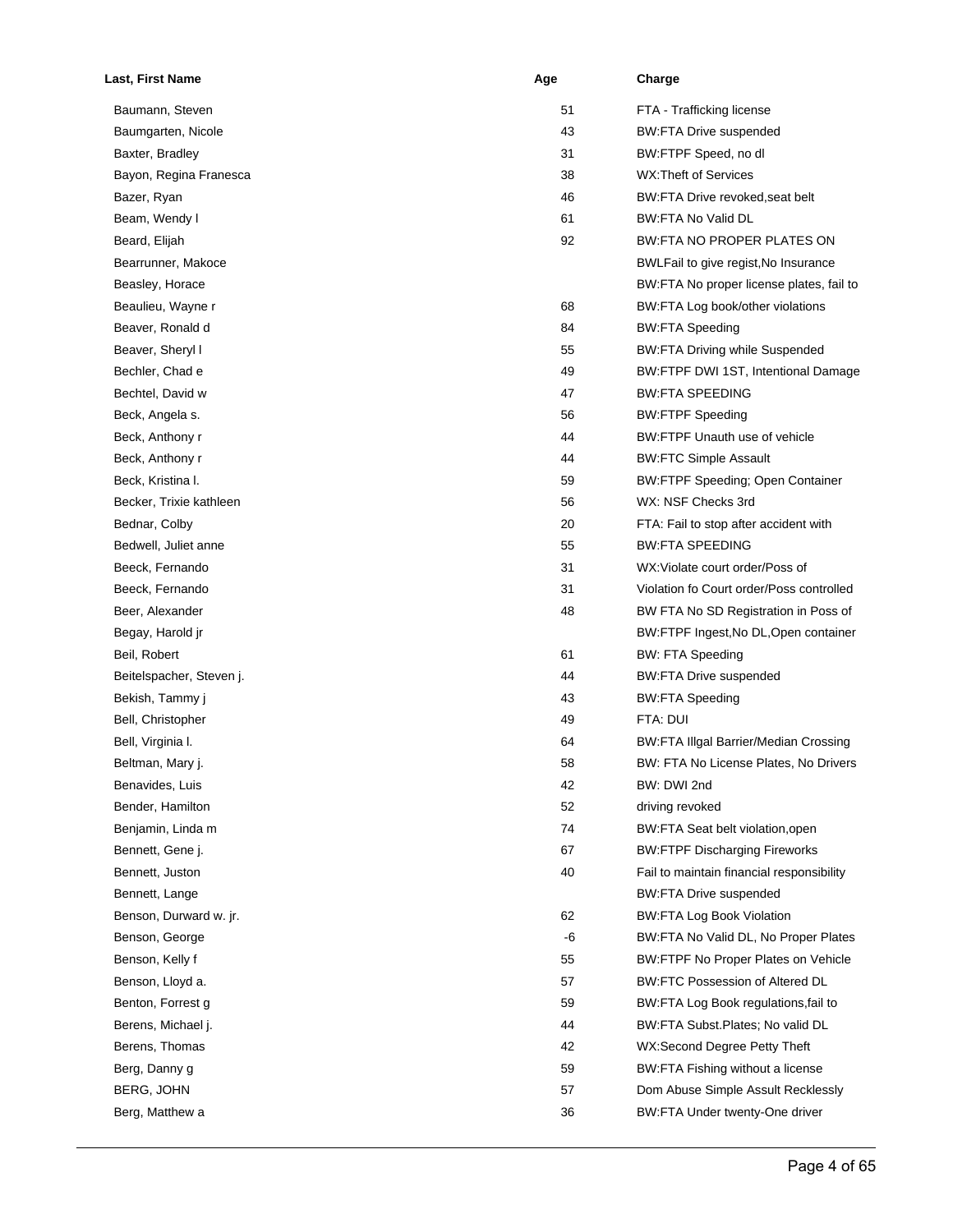| Last, First Name          | Age | Charge                                   |
|---------------------------|-----|------------------------------------------|
| Berlanga, Leroy           | 44  | <b>BW:FTA DUS</b>                        |
| Berndt, Cyrus             | 24  | petty theft 2nd degree \$400 or less     |
| Bernhardt, Gregory eugene | 46  | BW:FTA No Proper Plates on Vehicle       |
| Berrang, Christopher      | 41  | <b>BW:FTA Speeding</b>                   |
| Berrebi, Hagay            | 44  | <b>BW:FTPF Log Book</b>                  |
| Bertrand, Nicholas        | 31  | <b>BW:FTA Drive suspended</b>            |
| Bertren, Trevor r         | 37  | BW:FTA Poss of alcohol by minor          |
| Bethune, Britten          | 40  | WX: Violation of no contact order        |
| Bethune, Britten          | 40  | <b>BW:FTA Simple Assault , Inter 911</b> |
| Bevar, Amanda k           | 38  | BW:FTA No Insurance, Fail to stop, Drive |
| Bevis, Dakota             | 25  | poss two ounces of marij or less, use or |
| Beynon, Richard           | 57  | WX:Intentional Damage to                 |
| Biadgilgn, Abel           | 37  | BW:FTA Renew registration during         |
| Biddle, David j           | 71  | BW:FTA No proper license plates on       |
| Biel, John mayin          | 46  | BW:FTA No proper plates; Speeding        |
| Bigler, lan               | 33  | Commission of Felony while armed, agg    |
| Bilello, James            |     | BW:FTA No Proper license plates          |
| Billite, Ashley           | 35  | BW:FTA No valid DL                       |
| Billow, Brent             | 56  | BW:FTPF DWI 1st, poss marij              |
| Bilvado, Manuel           | 59  | <b>BW:FTA Speeding</b>                   |
| Bird, Margaret vivian     | 62  | BW:FTA                                   |
| Birks, Scott a.           | 58  | <b>BW:FTPF Log Book Violation</b>        |
| Birnstihl, Eric           | 49  | <b>BW:FTPF Petty Theft</b>               |
| Birnstihl, Eric c         | 49  | BW:FTA No proper plates                  |
| Bischoff, Kelly           | 65  | BW:FTA Lic not in Immediate              |
| Bishop, John a.           | 50  | <b>BW:FTPF Drive suspended</b>           |
| Black, Ashley             | 32  | <b>BW:FTA No Valid</b>                   |
| Black, Daniel I           | 35  | <b>BW:FTA Curfew Establiched</b>         |
| Black, Scotty I           | 50  | <b>BW:FTA SPEEDING</b>                   |
| Black-eyes, Sharon        |     | <b>BW:FTA Driving while Suspended</b>    |
| Blackbird, Carla a        | 49  | BW:FTA NO VALID DL                       |
| Blackbird, Joseph         | 72  | <b>BW:FTPF Speeding</b>                  |
| Blackmon, Willie e        | 48  | <b>BW:FTA No Drivers License</b>         |
| Blakey, David a           | 54  | <b>BW:FTA Driving while Suspended</b>    |
| Blankenship, Dennis p     | 57  | BW:FTA Driving privil suspended          |
| Blimling, Justin          | 41  | BW:FTA Poss paraphernalia                |
| Bobeldyk, Keith           | 38  | Eluding                                  |
| Bocian, Julie I           | 66  | <b>BW:FTA Driving while Suspended</b>    |
| Bodin, Robert franklin    | 74  | BW:FTA DWI 1st                           |
| Bogges, Brandon michael   | 53  | <b>BW:FTA SPEEDING</b>                   |
| Boles, Nolan Wade         | 46  | BW;FTA Dom abuse simple                  |
| Boles, Roderick           | 76  | <b>BW:FTPF WASTING FUEL</b>              |
| Bolman, Lisa r.           | 51  | BW:FTPF No Valid DL                      |
| Bonwell, Larry Sr         | 71  | <b>BW:FTA Sub plates</b>                 |
| Bonwell, Larry Sr         | 71  | BW:FTPF No Valid DL, Traffic             |
| Booher, Michael w.        | 50  | <b>BW:FTPF DUS</b>                       |
| Boothe, Mitchell          | 65  | BW:FTA Drive while license is canceled   |
|                           |     |                                          |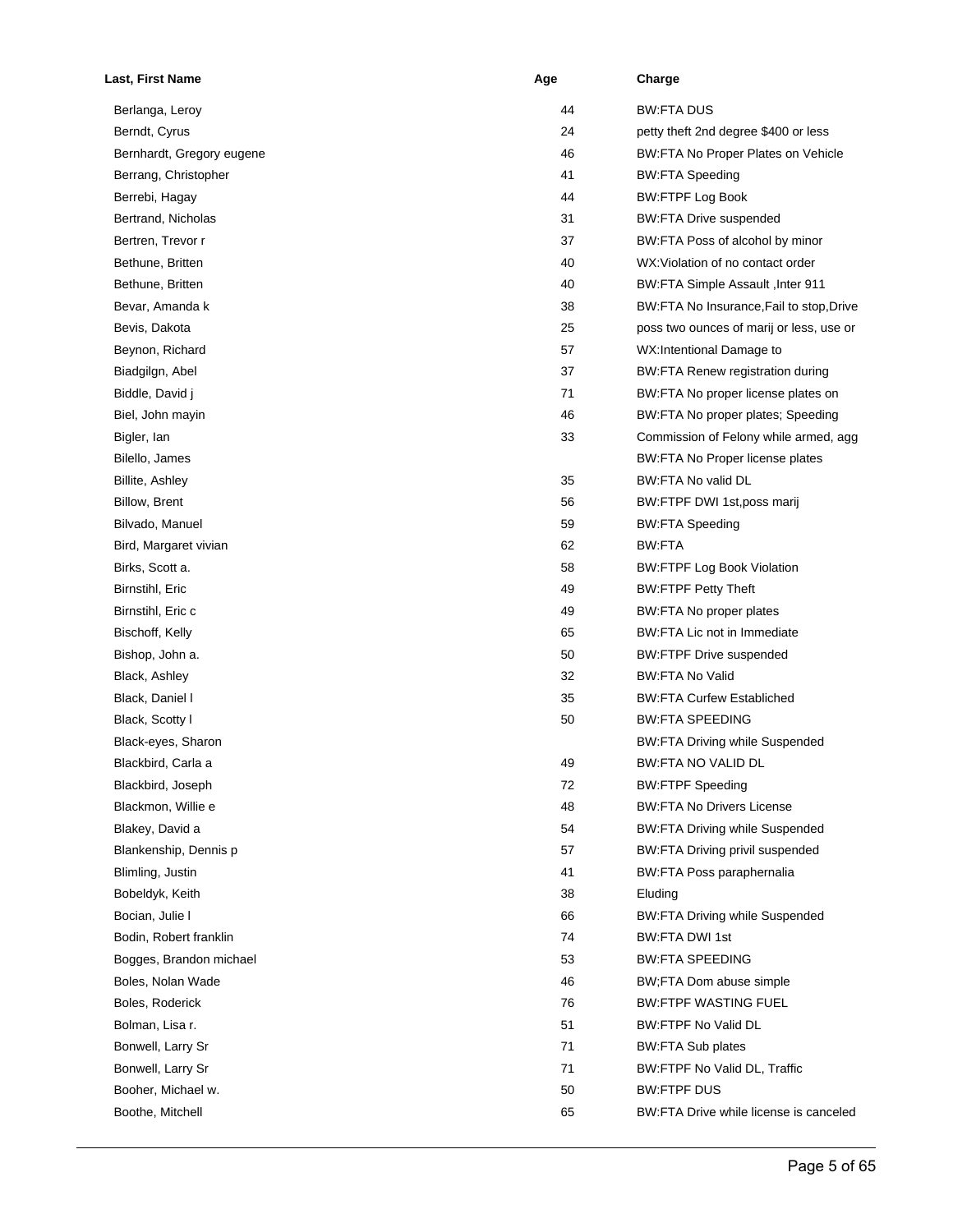| Last, First Name           | Age | Charge                                   |
|----------------------------|-----|------------------------------------------|
| Boozer, Marzell            | 47  | <b>BW:FTA Open container</b>             |
| Bornick, Jacob j.          | 45  | <b>BW:FTA DUS: Substituted Plates</b>    |
| Borsavage, Thomas          | 74  | <b>BW:FTPF Speeding</b>                  |
| Bose, Steven a.            | 48  | BW:FTA Driving while suspended           |
| Botas, Ioan                | 65  | BW:FTA Fail to stop at Weigh Station     |
| Bouguet, Michael j         | 43  | <b>BW:FTA Speeding</b>                   |
| Boukal, Lauren             | 27  | fail to maintain financ resp, no proper  |
| Bounma, Souriyaseck        | 64  | <b>BW:FTA Drive suspended</b>            |
| Bowen, Jennifer            | 45  | WX: Violation of Probation               |
| Bowman, Jerry I jr.        | 56  | BW:FTA Fail to stop at weigh station     |
| Boyd, Samantha             | 36  | BW:FTPF Drive suspended, No              |
| Boyer, Donald              |     | WX:NSF Checks 3rd Degree                 |
| Boyer, Peter               | 53  | BW:FTA NO VALID DL                       |
| Boyle, Vincent raymond jr. | 46  | <b>BW:FTA Driving while Suspended</b>    |
| Boysen, Damian             | 34  | Driving suspended, no proper license     |
| Bradberry, Harold w        | 86  | BW:FTA OVERWEIGHT ON AXLE                |
| Bradham, Derek             | 30  | WX:1st Degree Petty Theft by             |
| Bradley, Scott a           | 63  | BW:FTA Log Book/other violations         |
| Brainard, Travis n         | 62  | BW:FTPF Log book/other violations        |
| Bramble, Cori bleu         | 47  | <b>BW:FTPF Insuff Fines</b>              |
| Bramble, Lori b            | 47  | BW:FTA Open Container in MV              |
| Brant, Jeffrey             | 44  | WX:Disorderly Conduct                    |
| Brar, Tarsem               | 39  | DUI 1st, Illegal land change, open       |
| Braumoeller, Bear f.       | 54  | <b>BW:FTPF Speeding</b>                  |
| Bravo, Florencio           | 51  | BW: FTA No DL, Speeding, Open            |
| Brentlinger, Tami leann    | 59  | <b>BW:FTA No Valid DL</b>                |
| Brewer, Angel              | 38  | <b>BW:FTC Ingest</b>                     |
| Brewer, Dale               | 37  | <b>BW:FTA Drive suspended</b>            |
| Breytspraak, Dierk s       | 67  | <b>BW:FTA Failure to Report Accident</b> |
| Briant, Beverly j          | 61  | <b>BW:FTA SPEEDING</b>                   |
| Briggs, William dolan      | 94  | BW:FTA Speeding in Const Zone            |
| Bringman, Matthew          | 56  | <b>BW:FTPF DWI 1ST</b>                   |
| Brinkman, Bryson           | 19  | Fail to maintain financial resp, fail to |
| Britton, Kyle b.           | 46  | WX:Simple Assault, Disorderly Conduct    |
| Britton, Michael           | 34  | <b>BW:FTA No Sales Tax License</b>       |
| Brockman, Ronald           | 71  | <b>BW:FTPF Drive suspended</b>           |
| Brocks, Natalie            | 34  | petty theft 2nd degree \$400 or less     |
| Brookbank, Steven          | 58  | BW:FTC DWI 2nd                           |
| Brooks, James e jr.        | 50  | <b>BW:FTA Driving suspended</b>          |
| Brotherwood, Maxwell       | 51  | WX:Poss of marij                         |
| Broussard, Charlene m      | 54  | <b>BW:FTA NO VALID DL</b>                |
| Brouwer, Craig allen       |     | BW:FTC - Poss 2 ounces of Marijuana      |
| Brown, Donald k            | 62  | <b>BW:FTPF Log Book Regulations</b>      |
| Brown, Edwin m             | 58  | <b>BW:FTA Driving while Suspended</b>    |
| Brown, Houston I           | 86  | BW:FTA operation vehicle while driving   |
| Brown, Janelle             | 37  | Probation Violation - Grand Theft,       |
| Brown, Joseph j            |     | BW:FTPF Fail to maint fin respon, no     |
|                            |     |                                          |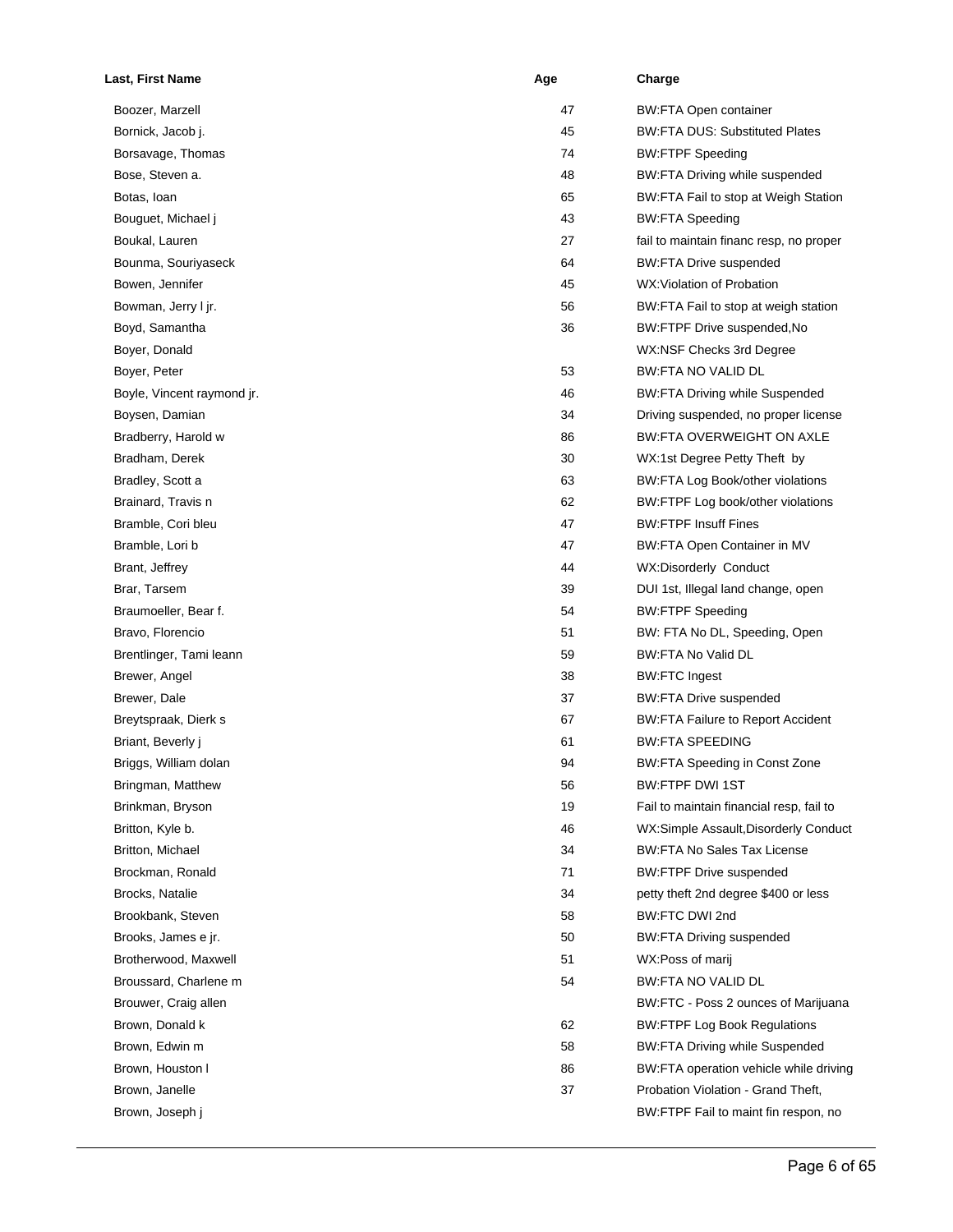| Last, First Name         | Age | Charge                                       |
|--------------------------|-----|----------------------------------------------|
| Brown, Kelly lee         | 52  | BW:FTA Speeding, No Proper Plates on         |
| Brown, Kenneth           |     | BW:FTA Speeding, No valid DL                 |
| Brown, Lance             |     | <b>BW:FTA SPEEDING</b>                       |
| <b>BROWN, MERCEYDIS</b>  | 29  | FTA No Insurance, No DL                      |
| Brown, Michael anthony   | 56  | <b>BW:FTA DWI 1st</b>                        |
| Brown, Rickey r.         | 61  | <b>BW:FTPF Driving while Suspended</b>       |
| Brown, Robert Trevor     | 34  | <b>BW:FTA Entering Property-after-Notice</b> |
| Brown, Ronnie e          | 65  | <b>BW:FTA No DL</b>                          |
| Brown, Ryan w.           | 50  | BW:FTA Poss Drug Para                        |
| Brown, Shelton d         | 46  | <b>BW:FTA Drive suspended</b>                |
| Brown, Shelton d         | 46  | <b>BW:FTA Drive suspended</b>                |
| Brown, William           | 54  | <b>BW:FTA Speeding</b>                       |
| Brown, William           | 54  | <b>BW:FTA Seat belt viol</b>                 |
| Brownmiller, Richard     | 53  | <b>BW:FTPF Insuff Funds Checks</b>           |
| Brownmiller, Richard     | 53  | <b>BW:FTPF Insuff Fund Check</b>             |
| Brownmiller, Richard     | 53  | <b>BW:FTPF Insuff Funds Check</b>            |
| Brownmiller, Richard     | 53  | <b>BW:FTPF Insuff Funds Checks</b>           |
| Brownmiller, Richard     | 53  | <b>BW:FTPF insuf check</b>                   |
| Brownrigg, Alice I.      | 45  | BW:FTA Ingest Intoxicant other than          |
| Brownrigg, Quentin I.    | 36  | <b>BW:FTA Speeding</b>                       |
| Broyles, Ronald          | 55  | BW:FTA Log Book/other violations             |
| Bryan, Candise lynn      | 61  | <b>BW:FTPF Speeding</b>                      |
| Bryant, Keyanna          | 31  | Probation Violation - poss of CS             |
| Bryson, Nicole           | 48  | <b>BW:FTA Speeding</b>                       |
| Buchanan, Richard g.     | 65  | <b>BW:FTPF</b>                               |
| Bucholtz, Jason t        | 46  | BW: Drive on SUS DL                          |
| Buehler, Carolyn e.      | 57  | BW FTA NO DL No proper plate on              |
| Buffalo, Jayce           | 30  | <b>False PErsonation</b>                     |
| Buffalo-Chief, Ralph     |     | BW:FTPF Furnishing Alcohol to Minor,         |
| Bull, Dillon             | 32  | BW:FTA Use or poss paraphernalia             |
| Bunten, Jacob            | 41  | BW:FTA DWI 1st                               |
| Burchfield, Joseph g. ii | 49  | BW:FTA Fishing w/o LIcense                   |
| Burdick, Beth            | 32  | <b>BW:FTA Drive suspended</b>                |
| Burge, Deborah a         | 64  | BW:FTA subs plates, Drive suspended          |
| Burgess, Tammy lee       | 50  | <b>BW:FTPF Consum Alcohol Minor</b>          |
| Burk, Bob allen          | 56  | <b>BW:FTA SPEEDING</b>                       |
| Burke, Monty michael     | 56  | BW:FTA No valid DL, No proper plates         |
| Burkett, Steven          | 50  | <b>BW:FTPF Consum Alcohol Minor</b>          |
| Burlison, Richard eugene | 70  | BW:FTA Open Container in MV                  |
| Burlizak, Dale Leon      |     | <b>BW:FTA No Valid DL</b>                    |
| Burnette, Clifford       | 46  | <b>BW:FTA Drive suspended</b>                |
| Burrage, James           | 32  | Intentional damage to property               |
| Burrage, James h.        | 56  | <b>BW:FTA Speeding</b>                       |
| Bursell, Keith           | 61  | <b>BW:FTA Drive suspended</b>                |
| Burston, Orlanda jr      | 75  | BW:FTA DWI 1st, Fail to stop                 |
| Burton, James Jr         | 29  | FTA: DUI 2nd                                 |
| Buschmann, Carla         | 68  | <b>BW:FTA Parking in Roadway</b>             |
|                          |     |                                              |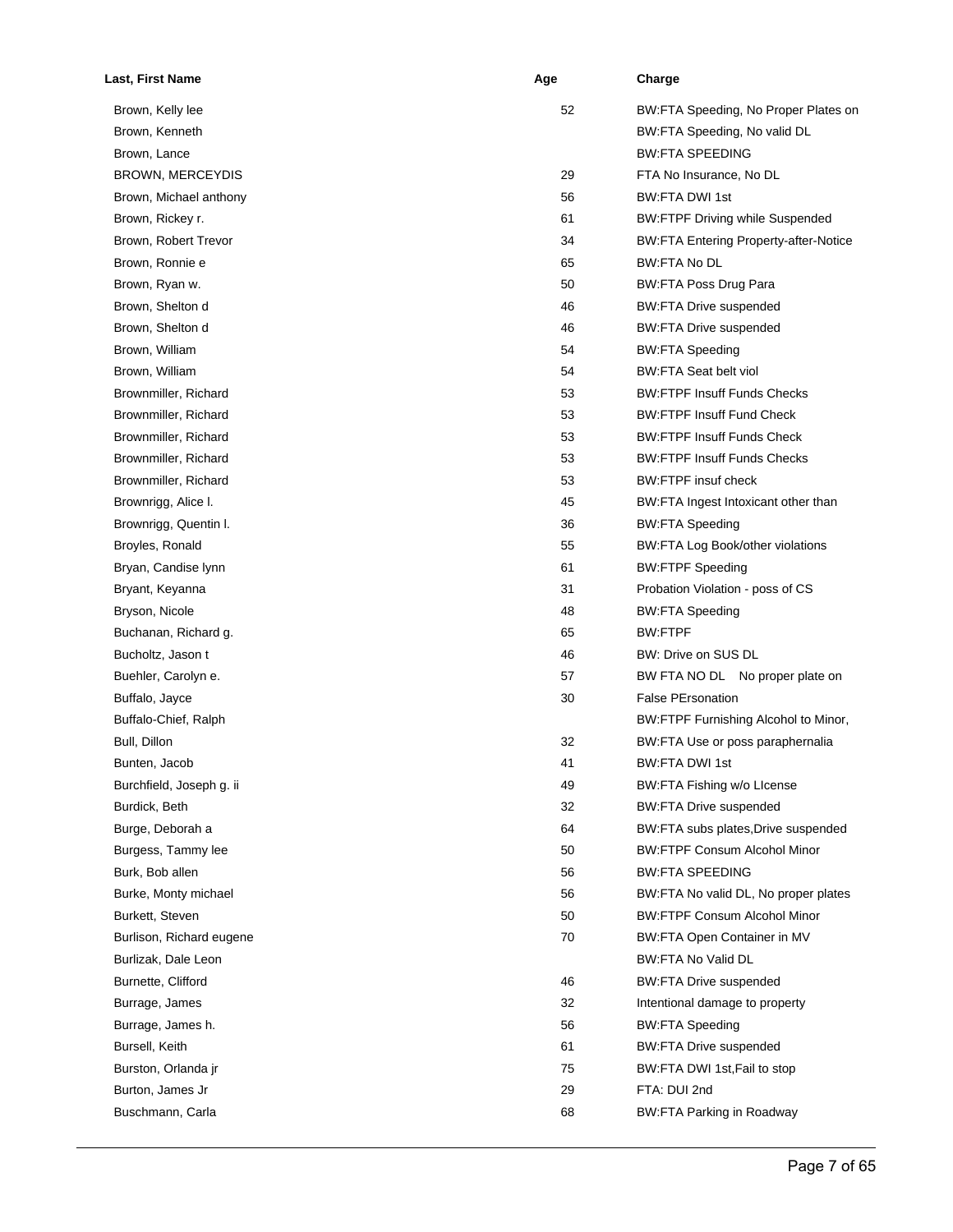| Last, First Name           | Age | Charge                                |
|----------------------------|-----|---------------------------------------|
| Buteaux, Blaine            | 29  | BW:FTA Poss marij                     |
| Butler, Gary I.            | 69  | <b>BW:FTA Driving while Suspended</b> |
| Butts, Jackie j            | 48  | <b>BW:FTA POSS ALCOHOL MINOR</b>      |
| Caba, Joseph a             | 43  | <b>BW:FTA Drive suspended</b>         |
| Cabana, Stacey             | 56  | <b>BW:FTA Renewal Registration</b>    |
| Cady, Christopher brock    | 45  | <b>BW:FTA Speeding</b>                |
| Cagley, Brian k            | 47  | BW: FTA Open Alchl Bev Cont Accss in  |
| Calabaza, Jason            | 45  | <b>BW:FTA Speeding</b>                |
| Calderon-Ceballos, Jocelyn | 27  | interstate compact unauthorized       |
| Caldwell, Michael          | 60  | <b>BW:FTA SPEEDING</b>                |
| Callahan, James jay        |     | WX:Revocation of suspended for        |
| Camacho, Henry             | 58  | <b>BW:FTA Log Book Regulations</b>    |
| Camarillo, John            | 45  | <b>BW:FTA Speed Limits</b>            |
| Camenzend, Adam            | 36  | DUI 2nd No DL Illegal u-turn          |
| Cameron, Rodney j          | 59  | BW:FTA Operate w/o PUC Registration   |
| Cameron, Valmae c          | 56  | BW:FTA Overweight on axle             |
| Campbell, Andrea           | 56  | <b>BW:FTA Drive suspended</b>         |
| Campbell, Cindy rae        | 59  | <b>BW:FTA Substitute Plates</b>       |
| Campbell, James            | 52  | Simple assault,                       |
| Campbell, Jerry ray        | 57  | <b>BW:FTA No Insurance</b>            |
| Campbell, Jonathan         | 35  | <b>BW:FTC Insuff Fund Ck</b>          |
| Campbell, Marvin Lee       |     | BW:FTA altered or invalid DL          |
| Campbell, Robert c         | 61  | <b>BW:FTA No Drivers License</b>      |
| Campbell, Wilma            | 77  | BW:FTA Poss marij, Poss parah         |
| Campbell, Winona           | 32  | BW:FTA No DL, Use or poss drug parah  |
| Camprise, Anthony j        | 40  | BW:FTA Fail to stop                   |
| Canady, Lawrence III       | 21  | Poss of Alcohol by Minor              |
| Canchola, Adriana          | 30  | BW:FTA Poss of alcohol by minor       |
| Caniglia, John j sr.       | 63  | <b>BW:FTA Drive suspended</b>         |
| Cannon, James I            | 69  | BW: FTA NO DL                         |
| Cano, Ricardo              | 51  | BW:FTA No Valid DL                    |
| Cantwell, James v          | 71  | <b>BW:FTA Driving while Suspended</b> |
| Caperton, Allen t iii      | 67  | BW:FTA Fail to stop at weigh station  |
| Cardenas, Martin           | 24  | FTA - Ingestion                       |
| Cardona, Cesar             | 51  | BW:FTA Drive with suspended license   |
| Cargin, Sarah              | 36  | Driving Revoked, Fail to Maintain Fin |
| Cariaga, Kirk              | 29  | driving under influence 2nd ingestion |
| Carlson, Gabriel j         | 40  | <b>BW:FTA Drive suspended</b>         |
| Carlson, Joshua            | 42  | <b>BW:FTPF DWI 1st</b>                |
| Carlson, Joshua            | 42  | <b>BW:FTPF Reckless Driving</b>       |
| Carlson, Justin            | 45  | <b>BW:FTPF Drive suspended</b>        |
| Carmen, John               | 47  | BW:FTA No Valid DL, Stop Sign         |
| Caro, Freddy               | 28  | Fail to Maintain Financial Respons,   |
| Carranza, Silvia           | 49  | <b>BW:FTA No Proper Plates</b>        |
| Carrasco-Salias, Michelle  | 30  | <b>BW:FTPF No DL</b>                  |
| Carrick, Tim allen         | 63  | BW:FTA Poss Marij, use paraph         |
| Carroll, James             | 41  | <b>BW:FTA for sentence</b>            |
|                            |     |                                       |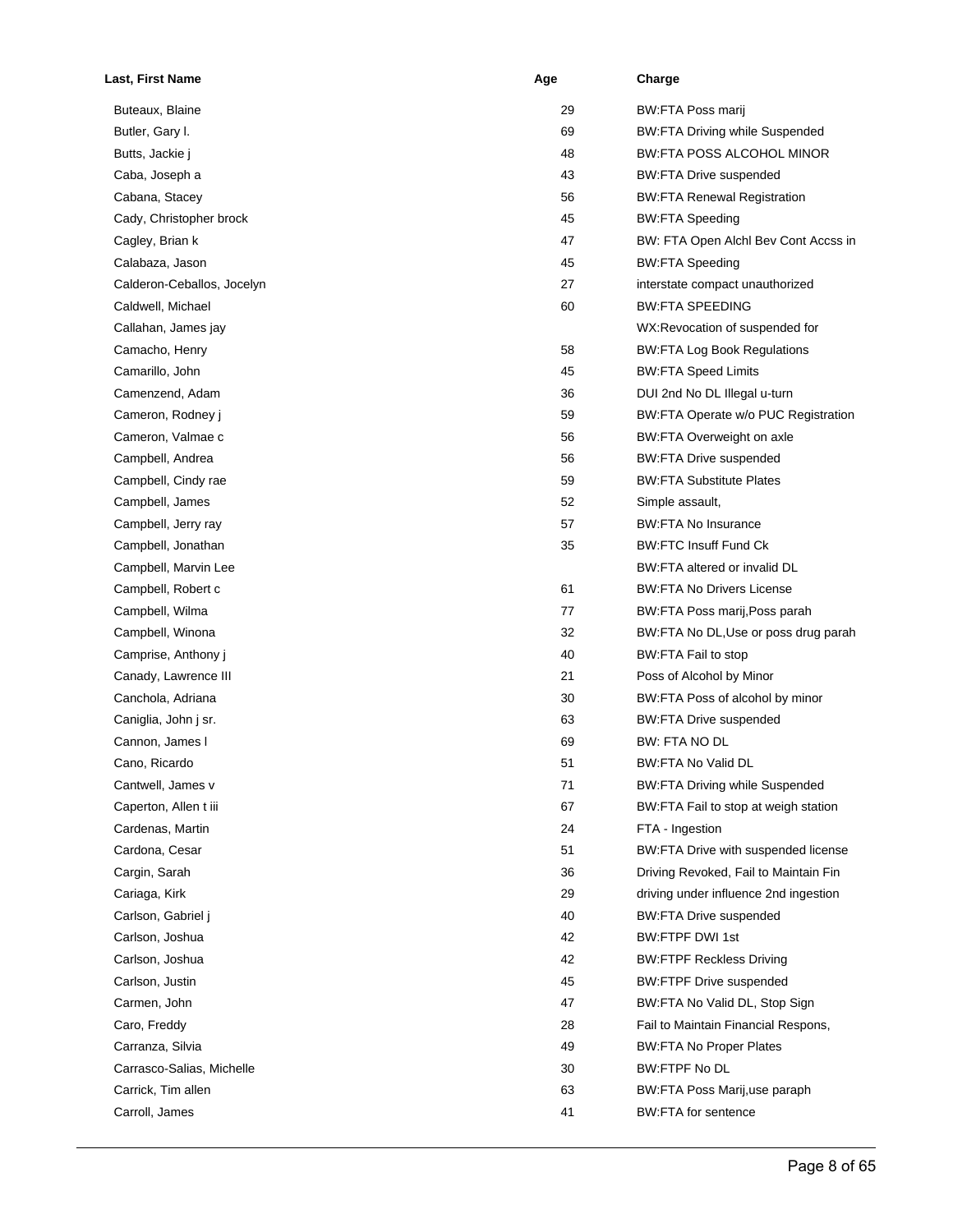| Last, First Name        | Age | Charge                                       |
|-------------------------|-----|----------------------------------------------|
| Carson, Jeff a.         | 51  | <b>BW:FTPF</b>                               |
| Carson, Nicole          | 36  | BW:FTA No DL, No Insurance                   |
| Carstensen, Amy agnes   | 57  | BW:FTA Open Container in MV                  |
| Carter, Brian           | 42  | <b>BW:FTA Open container</b>                 |
| Carter, Christopher L   | 42  | <b>BW:FTA Speeding</b>                       |
| Carter, Deidre k        | 41  | <b>BW:FTA Drive suspended</b>                |
| Carter, John anthony    | 52  | <b>BW:FTA No Proper Plates</b>               |
| Carter, John anthony    | 52  | BW:FTA Fail to stop at weigh station         |
| Carter, Michael s       | 58  | <b>BW:FTA Drive revoked</b>                  |
| Carter, Ronald          | 26  | BW:FTA Poss of alcohol by minor              |
| Carter, Ronda I         | 53  | BW:FTA Imperson to dec, drive susp           |
| Carver, Michael w       | 60  | <b>BW:FTPF DISORDERLY CONDUCT</b>            |
| Casaday, Soleil         | 25  | seat belt violation                          |
| Case, Michael           | 71  | BW:FTPF DWI 1st, Subs plates                 |
| Case, Todd              | 51  | Domestic abuse simple assault                |
| Cash, Billy d           | 61  | BW:FTA Poss marj, log book, use or           |
| Cash, Tiffany           | 39  | No Proper Vehicle Registration               |
| Casillas, Dena          | 44  | <b>BW:FTA No Valid DL</b>                    |
| Caskey, Tanya           | 58  | <b>BW:FTA Open container</b>                 |
| Castellanos, Sergro     | 35  | <b>BW:FTA No DL</b>                          |
| Castro, Armando         | 52  | BW:FTA Unauth use of vehicle                 |
| Cates, Bradley          | 39  | <b>BW:FTPF Seat belt violation</b>           |
| Catt, John              | 65  | BW:FTA Subs plates, Drive suspended          |
| Caudill, Christopher e  | 49  | <b>BW:FTA Operation vehicle while</b>        |
| Cavin, Jessica s        | 39  | BW:FTPF Poss of alcohol by minor             |
| Cayou, Justin           | 47  | FTA: Entering or refusing to leave           |
| Cayou, Maggie           | 41  | <b>BW:FTA No DL</b>                          |
| Cervantes, Barbara lee  | 61  | <b>BW:FTA No Valid DL</b>                    |
| Cervantes-Pena, Juan    | 41  | possession of controlled drug and            |
| Cervi, Jennifer lynn    | 48  | <b>BW:FTA Speeding</b>                       |
| Chable, Jonathan        | 27  | Probation violation of possession of cs      |
| Chaney, Andre j.        | 55  | BW:FTA No Valid DL                           |
| Channel, Crystal        | 38  | BW:FTA No Tax paid-two or violations         |
| Chapinski, Christine m  | 52  | <b>BW:FTA SPEEDING</b>                       |
| Chaplin, Robert lee jr. | 62  | <b>BW:FTPF Speeding</b>                      |
| Chappell, Germaine      | 45  | BW:FTA DWI 1st, Drive suspended, No          |
| Chappell, Germaine k    | 45  | <b>BW:FTA Drive suspended</b>                |
| Chapple, Jennifer s     | 64  | <b>BW:FTA Speeding</b>                       |
| Charria, Juan           | 56  | <b>BW:FTA No Valid DL</b>                    |
| Chavez, Maria           | 49  | BW:FTPF No DL, Subs plates                   |
| Cherry, Darnell         | 49  | <b>BW:FTA Driving while Suspended</b>        |
| Chesher, Sean michael   | 46  | BW:FTA No Valid DL                           |
|                         |     |                                              |
| Chesher, Sean michael   | 46  | BW:FTA No Valid DL<br><b>BW:FTA Speeding</b> |
| Chicino, Joel           | 58  |                                              |
| Chinn, Jonah            | 37  | <b>BW:Standing Parking violation</b>         |
| Choir, Deng             | 28  | BW:FTA Poss of alcohol by minor              |
| Chollar, Zachary        | 27  | open alcoholic bev container accessible      |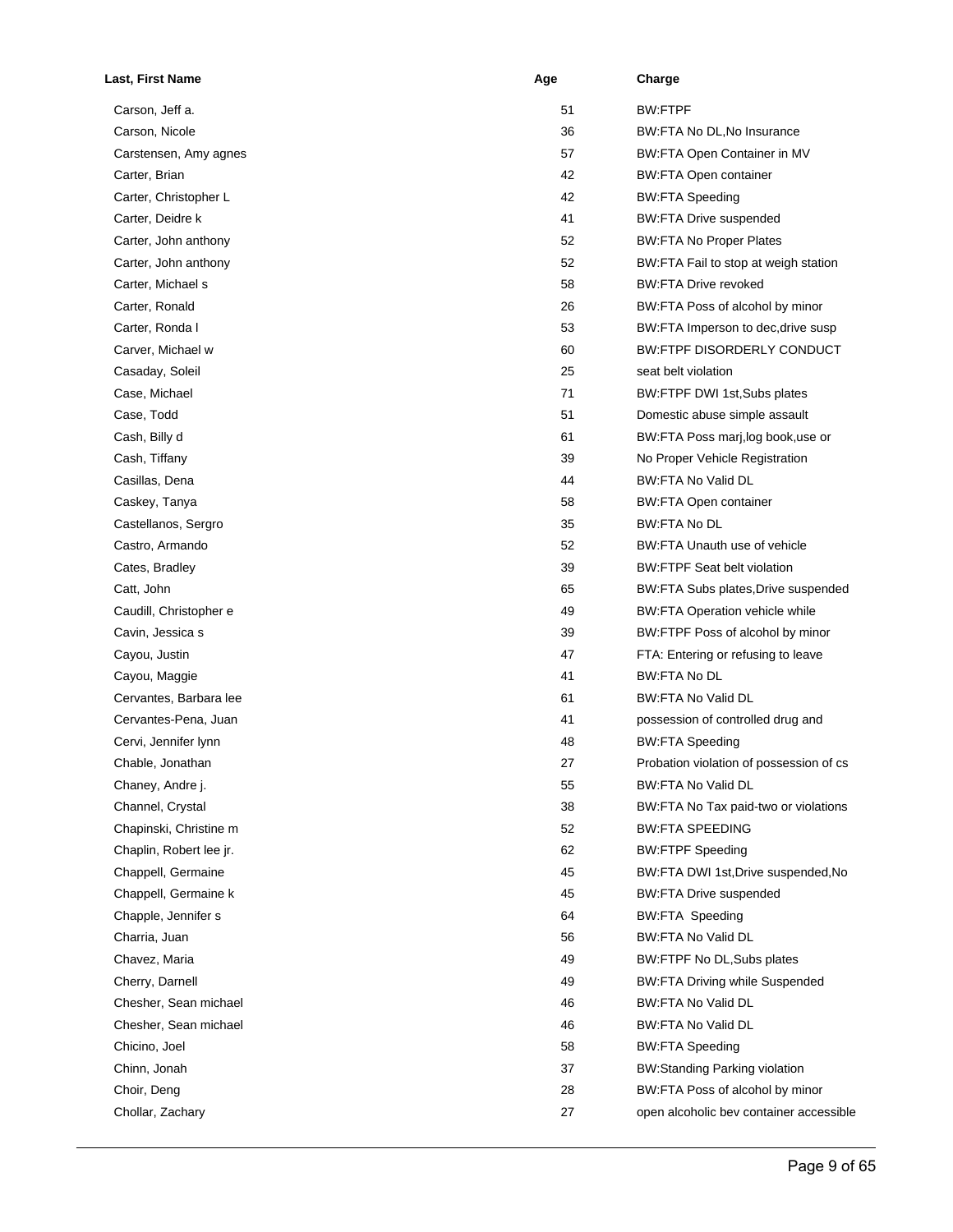| Last, First Name                  | Age | Charge                                     |
|-----------------------------------|-----|--------------------------------------------|
| Chrestensen, Christopher lee      | 46  | BW:FTA Poss Drug Para                      |
| Christensen, Sue ann              |     | BW:FTPF False Impersonation, Driving       |
| Christenson, Bruce                | 44  | BW:FTPF Vandalism, elude                   |
| Christian, James e.               | 49  | <b>BW:DUS; Speeding</b>                    |
| Christians, Tanner                | 35  | DU Revocation, Failure to Furnish Info     |
| Christiansen, Eric I.             | 47  | <b>BW:FTA Driving while Suspended</b>      |
| Christopher, Dale vance           | 58  | <b>BW:FTA SPEEDING</b>                     |
| Christy, Brenda I                 | 63  | <b>BW:FTC with sentence</b>                |
| Church, Eugene                    |     | <b>BW:FTC Sentence</b>                     |
| Cisneros, Daniel                  | 43  | <b>BW:FTA DUS</b>                          |
| Clark, Amanda                     |     | <b>BW:FTA Speeding</b>                     |
| Clark, Pamela                     |     | <b>BW:FTA Speeding</b>                     |
| Clark, Sandra                     | 64  | WX:FTA DWI 3rd                             |
| Clark, Shawtea                    | 27  | <b>BW:FTA Seat belt violation</b>          |
| Clarke, Barry j                   | 62  | <b>BW:FTA SPEEDING</b>                     |
| Clay, Allen                       | 39  | <b>BW:FTPF Reckless Driving</b>            |
| Clay, Allen                       | 39  | <b>BW:FTPF DWI 1st</b>                     |
| Clay, Allen b                     | 39  | BW:FTA No DL                               |
| Clay, Amanda                      | 40  | WX: Simple Assault                         |
| Clay, Everett a.                  | 65  | <b>BW:FTA Traffic In/Substitute Plates</b> |
| Cleek, John                       | 51  | <b>BW:FTC Reckless Driving</b>             |
| Cleveland, Melodie                | 52  | <b>BW:FTA Speeding</b>                     |
| Clifton, Robert d.                | 87  | <b>BW:FTA Speeding</b>                     |
| Cline, Henry o.                   | 44  | BW:FTA Possession of Alcohol by Minor      |
| Cline, Mindy                      | 48  | DUI 2nd- having altered or invalid         |
| Coccimiglio, Mark                 | 65  | <b>BW:FTPF Speeding</b>                    |
| Cochran, Aaron                    | 38  | <b>BW:FTA No Sales Tax licensen</b>        |
| Cochran, Eugene edward            | 53  | BW:FTPF DWI 1st, Open Container in         |
| Coffman, William d.               | 59  | <b>BW:FTPF Ingest</b>                      |
| Coffman, Zachary w                |     | BW:FTA Impersonation to deceive law        |
| Cogswell, Christopher a           | 40  | <b>BW:FTA Speeding</b>                     |
| Cohen, Karl dale (aka michael r.) | 62  | WX: Violation of Probation                 |
| Cohen, Kenneth c                  | 63  | BW:FTA DWI 2nd                             |
| Coker, Marla                      | 56  | <b>BW:FTA Speeding</b>                     |
| Colbert, Curtis f                 | 75  | <b>BW: FTPF Operation Vehicle Driving</b>  |
| Colbert, Dana r                   | 77  | WX:Grand Theft                             |
| Colbert, Johnny I.                | 70  | BW:FTPF Overweight on Axle                 |
| Colborn, Stephen m                | 45  | BW:FTA Log Book/other violations           |
| Cole, Clarence earl               | 62  | <b>BWQ:FTPF DUR</b>                        |
| Cole, Moses                       | 29  | Poss of Marijuana                          |
| Coleman, Terron j                 | 37  | BW:FTPF Poss of alcohol by                 |
| Collins, Willie m                 | 75  | <b>BW:FTPF Driving while Revoked</b>       |
| Conley, Demarcus                  | 32  | <b>BW:No Insurance</b>                     |
| Conley, Peggy J                   | 64  | <b>BW:FTA Drive suspended</b>              |
| Connot, Daniel lee                | 58  | BW:FTA Speeding, Driving while             |
| Cook, Anita cherise               | 48  | BW:FTA Open Container in MV, Poss          |
| Cook, Brett michael               | 59  | <b>BW:FTPF Speeding</b>                    |
|                                   |     |                                            |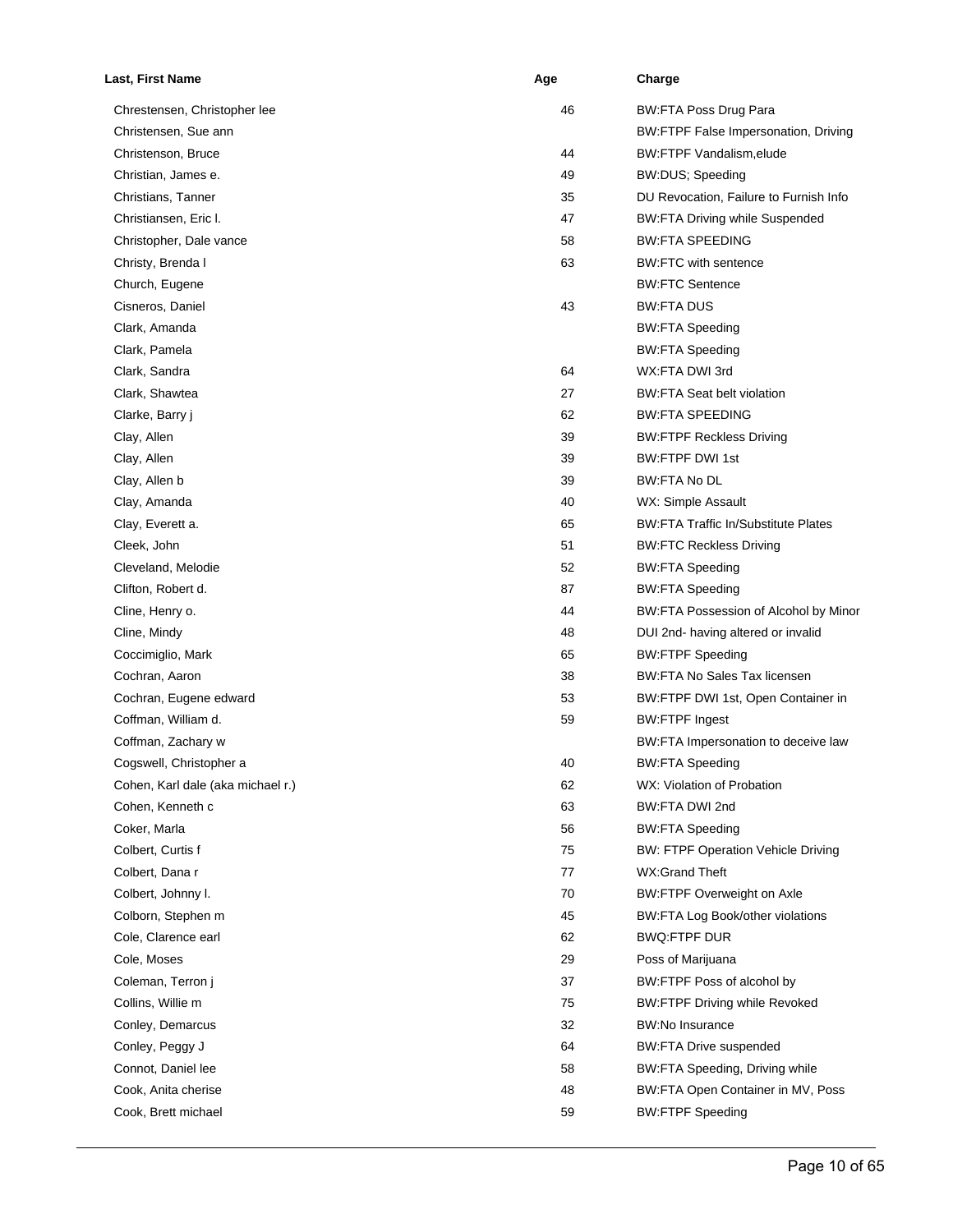| Last, First Name       | Age | Charge                               |
|------------------------|-----|--------------------------------------|
| Cook, Danny wayne      | 72  | BW:FTPF Fishing without a license    |
| Cook, Mindy r.         | 37  | <b>BW:FTPF Seat Belt Violation</b>   |
| Cook, Teresa           | 58  | BW:FTA Poss marij two ounces         |
| Cook, Tylo demon       | 42  | BW:FTA Fail to stop at sign          |
| Coon, Lloyd m          |     | BW:FTA DWI 2nd, open container       |
| Cooney, Lori k         | 58  | WX:3 cts FORGERY                     |
| Cooper, Eugene r.      | 85  | <b>BW: FTA No Drivers License</b>    |
| Cooper, Ron            | 73  | WX:Indecent Exposure                 |
| Cooper, Samuel d       | 56  | <b>BW:FTA No Insurance</b>           |
| Cooper, Shannon gene   | 54  | <b>BW:FTPF Driving while Revoked</b> |
| Cooper, Shelly lynette | 48  | <b>BW:FTA Speeding</b>               |
| Copas, Alonso          | 26  | FTA: driving revoked, speeding on    |
| Corbett, James         | 55  | BW:FTA No Proper Plates on Vehicle   |
| Cordero-Bera, Yoshio   | 35  | BW:FTA Fail to stop                  |
| Corella, Jesse jr      | 43  | BW FTA No proper license plates on   |
| Corker, Adrienne K     | 43  | <b>BW:FTA DWI 1st</b>                |
| Coronado, Joel r       | 49  | <b>BW:FTA No Drivers License</b>     |
| Corral, Franky         | 26  | Criminal entry of motor vehicle      |
| Corry, Randy           | 64  | DUI-1st, Rearlamps required, Fail to |
| Cory, Erin             | 49  | <b>BW:FTA Speeding</b>               |
| Cotton, Charles        | 72  | BW:FTPF SPEEDING, NO VALID DL        |
| Coulson, Carman w.     | 60  | <b>BW:FTA Speeding</b>               |
| Country, Marisa        | 35  | FTA - No DL, No insurance, Renewal   |
| Cousineau, Jennifer    | 59  | <b>BW:FTC DWI 1st</b>                |
| Cousineau, Terry lee   | 58  | BW:FTA No valid DL                   |
| Coutee, David          | 36  | BW:FTA DWI 1st, Drive suspended      |
| Coutee, David          | 36  | <b>BW:FTA Disorederly Conduct</b>    |
| Couture, William a jr. | 68  | <b>BW:FTA Operate oversize</b>       |
| Cowan, Lee p jr        | 42  | BW:FTA Fail to stop at weigh station |
| Cowart, Horace         | 39  | disorderly conduct                   |
| Cowherd, Scot          | 35  | BW:FTA Use or poss drug              |
| Cox, Barbara b         | 51  | <b>BW:FTA Stop Sign Violation</b>    |
| Cox, Jeffrey t         | 54  | BW:FTA Poss Marijuana; Poss Paraph.; |
| Crandall, Brian        | 49  | <b>BW:FTA Drive suspended</b>        |
| Crawford, Deonna       | 31  | WX Burglary 3rd, Grand Theft         |
| Crawford, Michael      | 55  | <b>BW:FTA Speeding</b>               |
| Crawford, Thomas       | 43  | <b>BW:FTA Drive suspended</b>        |
| Cremer, Margo d.       | 67  | <b>BW:FTA Speeding</b>               |
| Creswell, Sonja m.     | 50  | <b>BW:FTA No Proper Plates</b>       |
| Criss, Larry w         | 58  | BW:FTA Ingest, speeding.open         |
| Crist, Richard         | 53  | BW:FTA No proper registration        |
| Crittendon, Van        | 53  | BW:FTA OPEN CONTAINER IN MV          |
| Crom, Eugene r         | 59  | BW:FTA Drive suspended and fail to   |
| Crosby, Adam g.        | 65  | BW:FTA Open Container in MV          |
| Cross, Leroya          | 27  | FTA: simple assault                  |
| Crosslin, Grady I.     | 44  | <b>BW:FTA Speeding</b>               |
| Croy, Richard alan     | 68  | BW: FTC Impersonation to Deceive Law |
|                        |     |                                      |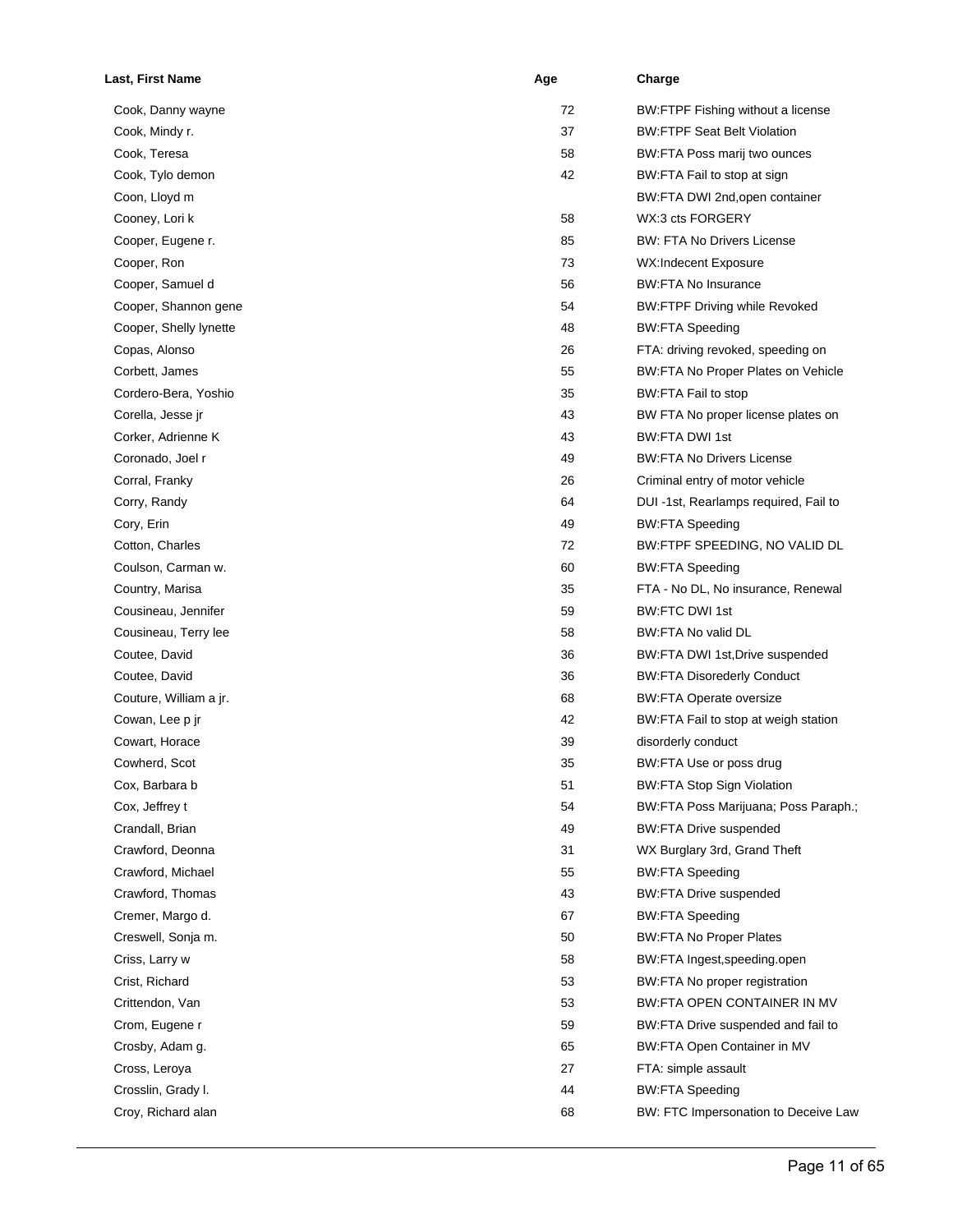| Last, First Name        | Age | Charge                                 |
|-------------------------|-----|----------------------------------------|
| Cruse, Eddie alvin      | 84  | BW:FTPF Open Container in MV           |
| Cruz, Andi              | 35  | FTA: fail to maintain financial        |
| Cruz, Anthony michael   | 60  | <b>BW:FTA DUS; Speeding</b>            |
| Cruz, Collet            | 41  | FTA: petty theft 2nd degree            |
| Cruz, Daian             | 32  | FTA: driving under influence, eluding, |
| Cruz, Nathaniel         | 18  | Possession of Marijuana, Ingestion     |
| Cruz Cuilty, Jose       | 54  | BW:FTC petty Theft 2nd, Eluding, No DL |
| Cruz Mendoza, Jose      | 36  | Receiving or possessing stolen motor   |
| Cruz Mendoza, Jose      | 36  | Failure to appear after release        |
| Cucinetta, James v      | 68  | <b>BW:FTA SPEEDING</b>                 |
| Cuello, Ricky           |     | <b>BW:FTA DWI 1st</b>                  |
| Cuentas, Raul           |     | <b>BW:FTA False Impersonation</b>      |
| Culbertson, Annette dee | 52  | BW:FTA OPEN CONTAINER IN MV            |
| Culbertson, Bonnie kay  | 56  | BW.                                    |
| Cunningham, David       | 36  | BW:FTA Having an altered or invalid    |
| Cunningham, Ethel       | 66  | WX:PettyTheft1st Degree                |
| Curi, Javier Jr         | 40  | FTA: Petty Theft 2nd degree \$400 or   |
| Curtis, Dustin          | 43  | BW:Drive revoked, DWI 1st              |
| Cusack, Gary w          | 64  | BW:FTA Fail to stop                    |
| Custer, Christina       | 43  | BW:FTPF:No DL                          |
| Custer, Staci renee     | 40  | BW:FTA Poss of alcohol by minor        |
| Custer, William g       | 46  | <b>BW:FTA Open Container</b>           |
| Cutler, Craig j.        | 68  | BW:FTA Speeding in Const Zone          |
| D'Angelo, George        | 36  | Use or Possession of Drug              |
| Dagenais, Robert j.     | 49  | FTA for Sentencing; Poss Marijuana, No |
| Daguila, Anthony        | 58  | <b>BW:FTA speeding</b>                 |
| Dahl, Christopher       |     | <b>BW:FTA Drive suspended</b>          |
| Dahlke, Harvey h.       | 1   | <b>BW:FTA No Proof Insurance</b>       |
| Dailey, Mary boykins    | 93  | <b>BW:FTA SPEEDING</b>                 |
| Dallen, Steve           | 42  | <b>BW:No Insurance</b>                 |
| Dallen, Steve Jr.       | 47  | BW:FTC Insuff Fund Check 1st           |
| Dallen, Steve Jr.       | 47  | <b>BW:FTC Insuff Funds Check 1st</b>   |
| Dallen, Steve Jr.       | 47  | <b>BW:FTC Insuff Funds Checks 3rd</b>  |
| Dammann, Terri I        | 49  | <b>BW:FTPF Log Book Regulations</b>    |
| Daniels, Annette m      | 50  | <b>BW:FTA SPEEDING</b>                 |
| Danielson, Autumn       | 41  | WX:Poss of alcohol ny minor,poss of    |
| Daponte, Mark           |     | <b>BW:FTA Speeding</b>                 |
| Daquila, Anthony thomas | 58  | <b>BW:FTA Speeding</b>                 |
| Darby, Jim              | 46  | <b>BW:FTA Seat belt violation</b>      |
| Dare, Jason             | 38  | BW:FTA Poss marij                      |
| Darryl, Callum jr       | 33  | BW:FTA DWI 2nd                         |
| Daugherty, Jerri        | 58  | <b>BW:FTA DUS</b>                      |
| Davis, David            | 34  | BW:FTA Poss marij, Poss paraph         |
| Davis, Fawn             | 36  | WX:Petty Theft 2nd Degree              |
| Davis, George oliver    | 60  | BW:                                    |
| Davis, George oliver    | 60  | <b>BW:FTA Driving while Suspended</b>  |
|                         | 68  | <b>BW:FTPF SPEEDING</b>                |
| Davis, Harold r         |     |                                        |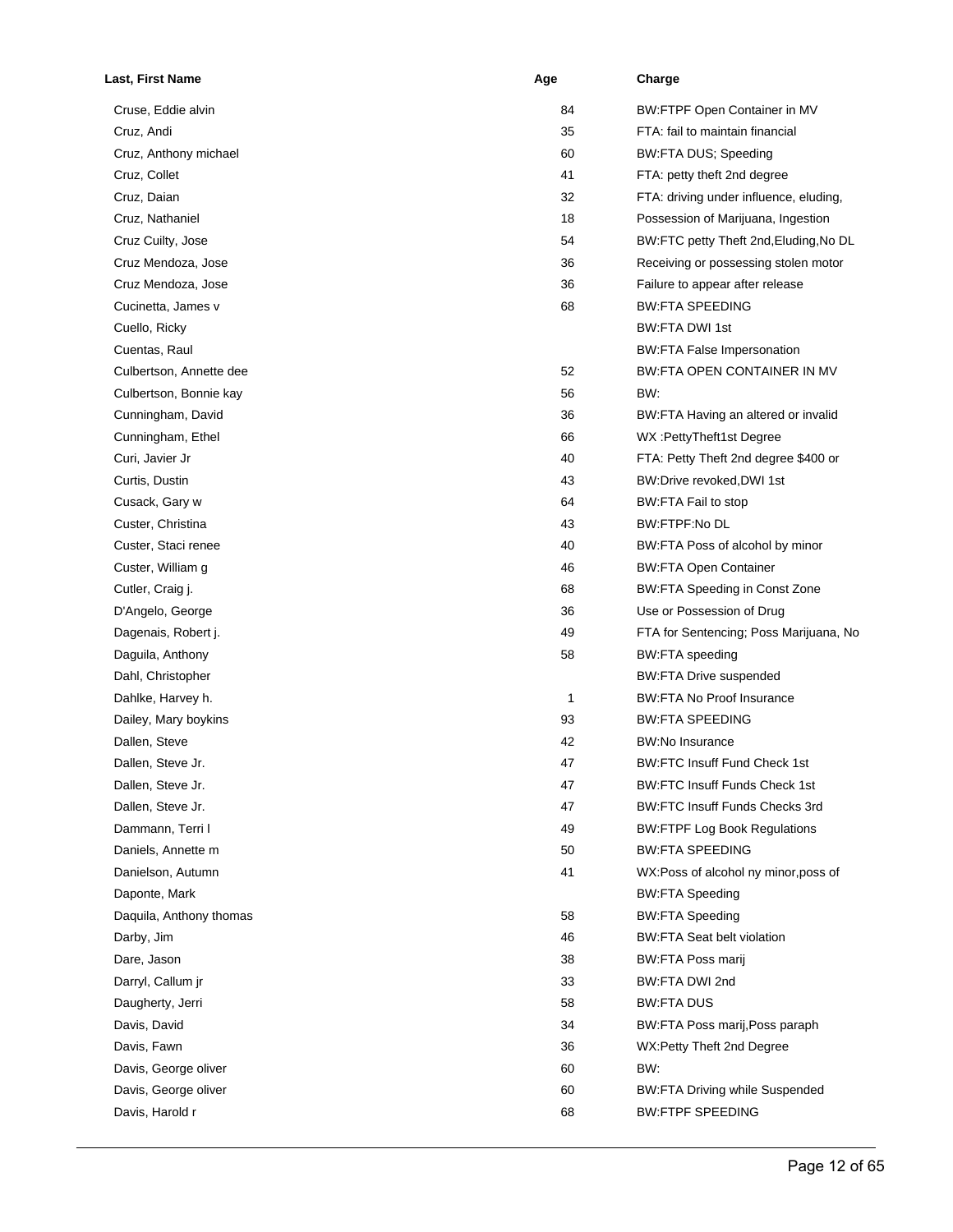| Last, First Name          | Age | Charge                                   |
|---------------------------|-----|------------------------------------------|
| Davis, Jr, Terry          | 43  | <b>WX:Simple Assault</b>                 |
| Davis, Linda Lee          |     | BW:FTA Fail to obey traffic              |
| Davis, Patricia a         | 66  | BW: FTA Open Achl Bev Cntnr Acsbl in     |
| Davis, Rose               | 31  | FTA: Driving suspended, fail to maintain |
| Davis, Scott eugene       | 53  | BW:FTA No Proper Plates on Vehicle       |
| Davis, Shane I.           | 53  | <b>BW:FTA Consum Alcohol Minor</b>       |
| Dawdy, Donald leeroy      | 64  | <b>BW:FTPF Driving while Suspended</b>   |
| Dawdy, Thomas elem        | 48  | <b>BW:FTA False Impersonation, Poss</b>  |
| Dawdy, Tonya laverne      | 45  | <b>BW:FTA No Valid DL</b>                |
| Day, Kevin scott          | 43  | WX:NSF Checks 3rd Degree                 |
| Deal, Ronnie I            | 63  | <b>BW:FTPF Drive revoked</b>             |
| Dean, Nitana t            | 42  | <b>BW:FTA Litter from vehicle</b>        |
| Deanda, Jose Jesus        | 36  | <b>BW:FTPF Drive suspended</b>           |
| Deanda-Moeno, Ruben       |     | <b>BW:FTA No DL</b>                      |
| Deanda-munoz, Ascencion   | 61  | BW:FTPF Drive with revoked               |
| Dearment, Daniel I.       | 54  | <b>BW:FTA Drive suspended</b>            |
| Debeaord, Deborah sue     | 70  | WX:NSF Checks 3rd Degree                 |
| DEBELL, DAWSON            | 22  | Possession of Alcohol by minor           |
| Decker, Brady             | 39  | <b>BW:FTPF Speeding</b>                  |
| Defazio, Regina           |     | BW:FTA Fail to make proper stop          |
| Defeers, John m           | 47  | <b>BW:FTA Speeding</b>                   |
| Defrank, Jeff a           | 36  | BW:FTA Disorderly conduct,poss           |
| Degroot, Marcel j         | 58  | BW:FTA Poss of marij, Poss drug          |
| Deherrera, Rudolph        | 64  | BW:FTPF Simple Assault, DUI 2nd,         |
| DeJong, Joshua            | 47  | <b>BW:FTPF DWI 1st</b>                   |
| Del rosario, Phillip      | 62  | BW:FTA DWI 1st, No DL                    |
| Delacruz, Sandra sue      | 61  | <b>BW:FTA Speeding</b>                   |
| Delaluz, Kristen          | 36  | Petty Theft 2nd Degree \$400 or less     |
| Delaney, Dennis d         | 64  | BW:FTA Open Container in MV              |
| Delaney, Roy              | 54  | Impersonation to Deceive Law             |
| Delao, Leslie             | 38  | Driving under influence 1st              |
| Delaruelle, Timothy merle | 58  | <b>BW:FTPF DWI 1st</b>                   |
| Delbridge, Dennis r ii    | 51  | BW:FTA Ingest x2                         |
| Delcid, Adolfo            | 50  | <b>BW:FTA No Drivers License</b>         |
| Delgado, Mary ann         | 57  | BW:FTPF DISORDERLY CONDUCT               |
| Delval, Luciano           | 55  | <b>BW:FTPF Poss Marijuana</b>            |
| Demars, Scott I.          | 50  | <b>BW:FTA Log Book Regulations</b>       |
| Demisse, Nahom            | 21  | possession of alcohol by minor           |
| Denker, Shalane           | 35  | BW:FTC to sentence DWI 2nd               |
| Dennis, Jeffrey a. sr.    | 58  | BW:FTPF No Valid DL                      |
| Dennison, Christopher     | 25  | Poss Marij. Ingestion                    |
| Denton, Lance             | 59  | BW:FTPF Log book/other violations        |
| Derby, Justin             | 42  | Aggravated Eluding, Driving under        |
| Derby, Peggy              | 51  | <b>BW:FTA Drive suspended</b>            |
| Derhonsoff, Daniel        | 70  | <b>BW:FTA Speeding</b>                   |
| Derochie, Brian k         | 57  | <b>BW:FTPF DWI 1st</b>                   |
| Deshotel, Jeffery         | 70  | <b>BW:FTA Open Container</b>             |
|                           |     |                                          |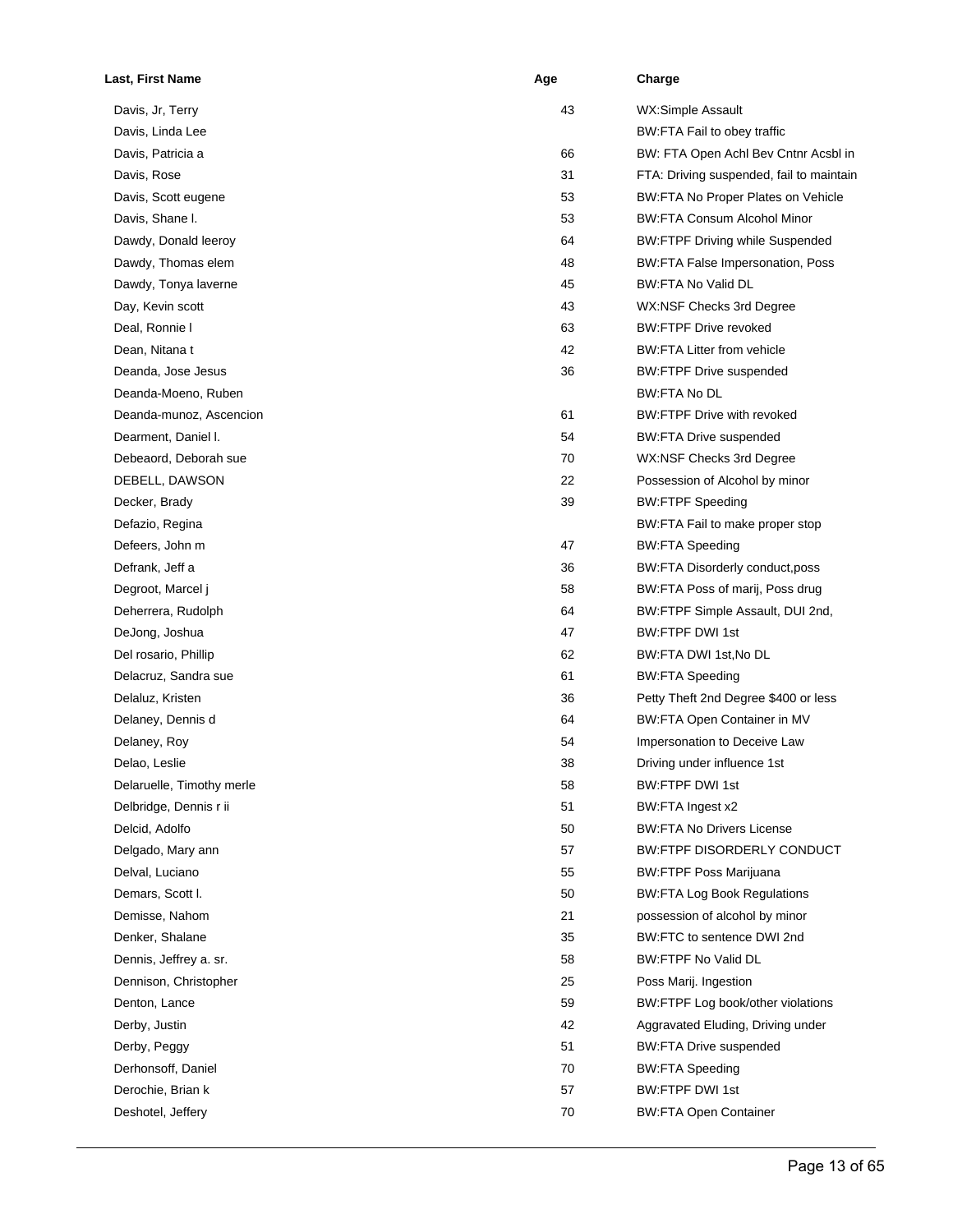| <b>BW:FTPF</b><br>Devley, John m.<br>76<br>Dewitt, Robert c<br>66<br>BW:FTPF Overweight on Axle, No PUC<br>39<br>Dewolf, Sean<br>BW:FTA DWI 1st, Ingest<br>54<br>Diakite, Ibrahima<br><b>BW:FTPF Log Book</b><br>33<br>Poss of CS, Driving Suspended, Use or<br>Dial, Courtney<br>Dial, Courtney<br>33<br>Poss of CS, Driving under suspension,<br>Diaz, Francisco<br>59<br>BW:FTA No Valid DL<br>Diaz, Guillermo c.<br>88<br><b>BW:FTPF No Valid DL</b><br>59<br>Diaz, Jaime<br><b>BW:FTPF Speeding</b><br>42<br>Diaz, Jessica<br>BW:FTA No Insurtance, Follow too<br>Diaz, Jose luis<br>45<br><b>BW:FTA No DL</b><br>45<br>Diaz, Ricardo<br>BW:FTA Failure to make Proper Stop<br>Diaz, Victor<br>44<br>BW:FTA Poss 2 ounces of<br>54<br>BW:FTPF speeding, No DL<br>Diblasio, Victor<br>35<br><b>BW:FTA No DL</b><br>Dickerson, Clinton<br>Dickerson, Randy<br>39<br><b>BW:FTA Open container</b><br>Dickerson, Rodney<br>BWE:FTA Throw match or burning<br>34<br>Dickey, Felicia a<br>44<br><b>BW:FTA Seat belt violation</b><br>26<br>FTA: driving under influence; fail to<br>Diego, Isaias<br>49<br>Forgery a violation of conditions of adult<br>Dietz, Zachary<br>49<br>Dietz, Zachary<br>Forgery a violation of conditions of adult<br>BW:FTPF DUI 1st<br>Dilley, Warren kenneth<br>38<br>FTA: No Drivers License<br>Dimmick, Tessa<br>Dirlam, Roscoe<br>75<br><b>BW:FTA Revoked</b><br>Dixon, Keith j<br>49<br>BW:FTPF Speeding, Driving while<br>Dixon, Malcom ar<br>56<br>BW:FTA Poss marij, Poss paraph, open<br>45<br>Doak, Brandon nick<br><b>BW:FTA Speeding</b><br>Dobyns, Billy leroy<br>61<br>BW:FTC DWI 2nd<br>Dodds, Ann marie<br>57<br>BW:FTA No Proper Plates on Vehicle<br>Doles, Robert w.<br>69<br>BW:FTA<br>62<br>BW:FTA Speeding in construction zone<br>Dominguez, Alberto<br>26<br>FTA: speeding<br>Dominguez, Marluzby<br>55<br>Domnisse, Denise arrilla<br><b>BW:FTPF Open Container; Poss Drug</b><br>Donald, Walter jr<br>44<br>BW:FTA Ingest, Cont to abuse, neglect or<br>43<br>Doney, Arthur<br>BW:FTA DUS, speeding<br>Donkersloot, Timothy<br>60<br><b>BW:FTA Speeding</b><br>49<br>Donner, Dandrea I<br><b>BW:FTA Speeding</b><br>Donovan, Jeffery I.<br><b>BW:FTC DWR</b><br>61<br>Donovan, Jeffery I.<br>61<br>BW:FTA Fishing w/o license<br>Donovan, Nanette lynn<br>61<br><b>BW:FTA Seat Belt Violation</b><br>Donovan, Richard b<br>67<br><b>BW:FTA No Proper Plates on Vehilce</b><br>Donovan, Richard b<br>67<br>BW:FTA No Valid DL<br>61<br>Dorhamer, Daniel p.<br>BW:FTA Open Container in MV<br>74<br>Dorozynski, Josef<br>BW:FTPF Fail to stop at weigh station<br>48<br>Dorrity, Gayla<br><b>BW:FTPF Seat Belt Violation</b><br>Dorsett, Caleb<br>33<br>BW:FTA Flash Red Traffic Light | Last, First Name     | Age | Charge                          |
|--------------------------------------------------------------------------------------------------------------------------------------------------------------------------------------------------------------------------------------------------------------------------------------------------------------------------------------------------------------------------------------------------------------------------------------------------------------------------------------------------------------------------------------------------------------------------------------------------------------------------------------------------------------------------------------------------------------------------------------------------------------------------------------------------------------------------------------------------------------------------------------------------------------------------------------------------------------------------------------------------------------------------------------------------------------------------------------------------------------------------------------------------------------------------------------------------------------------------------------------------------------------------------------------------------------------------------------------------------------------------------------------------------------------------------------------------------------------------------------------------------------------------------------------------------------------------------------------------------------------------------------------------------------------------------------------------------------------------------------------------------------------------------------------------------------------------------------------------------------------------------------------------------------------------------------------------------------------------------------------------------------------------------------------------------------------------------------------------------------------------------------------------------------------------------------------------------------------------------------------------------------------------------------------------------------------------------------------------------------------------------------------------------------------------------------------------------------------------------------------------------------------------------------------------------------------------------------------------------------------------------------------------------------------------------------------------------------------------------------------|----------------------|-----|---------------------------------|
|                                                                                                                                                                                                                                                                                                                                                                                                                                                                                                                                                                                                                                                                                                                                                                                                                                                                                                                                                                                                                                                                                                                                                                                                                                                                                                                                                                                                                                                                                                                                                                                                                                                                                                                                                                                                                                                                                                                                                                                                                                                                                                                                                                                                                                                                                                                                                                                                                                                                                                                                                                                                                                                                                                                                            |                      |     |                                 |
|                                                                                                                                                                                                                                                                                                                                                                                                                                                                                                                                                                                                                                                                                                                                                                                                                                                                                                                                                                                                                                                                                                                                                                                                                                                                                                                                                                                                                                                                                                                                                                                                                                                                                                                                                                                                                                                                                                                                                                                                                                                                                                                                                                                                                                                                                                                                                                                                                                                                                                                                                                                                                                                                                                                                            |                      |     |                                 |
|                                                                                                                                                                                                                                                                                                                                                                                                                                                                                                                                                                                                                                                                                                                                                                                                                                                                                                                                                                                                                                                                                                                                                                                                                                                                                                                                                                                                                                                                                                                                                                                                                                                                                                                                                                                                                                                                                                                                                                                                                                                                                                                                                                                                                                                                                                                                                                                                                                                                                                                                                                                                                                                                                                                                            |                      |     |                                 |
|                                                                                                                                                                                                                                                                                                                                                                                                                                                                                                                                                                                                                                                                                                                                                                                                                                                                                                                                                                                                                                                                                                                                                                                                                                                                                                                                                                                                                                                                                                                                                                                                                                                                                                                                                                                                                                                                                                                                                                                                                                                                                                                                                                                                                                                                                                                                                                                                                                                                                                                                                                                                                                                                                                                                            |                      |     |                                 |
|                                                                                                                                                                                                                                                                                                                                                                                                                                                                                                                                                                                                                                                                                                                                                                                                                                                                                                                                                                                                                                                                                                                                                                                                                                                                                                                                                                                                                                                                                                                                                                                                                                                                                                                                                                                                                                                                                                                                                                                                                                                                                                                                                                                                                                                                                                                                                                                                                                                                                                                                                                                                                                                                                                                                            |                      |     |                                 |
|                                                                                                                                                                                                                                                                                                                                                                                                                                                                                                                                                                                                                                                                                                                                                                                                                                                                                                                                                                                                                                                                                                                                                                                                                                                                                                                                                                                                                                                                                                                                                                                                                                                                                                                                                                                                                                                                                                                                                                                                                                                                                                                                                                                                                                                                                                                                                                                                                                                                                                                                                                                                                                                                                                                                            |                      |     |                                 |
|                                                                                                                                                                                                                                                                                                                                                                                                                                                                                                                                                                                                                                                                                                                                                                                                                                                                                                                                                                                                                                                                                                                                                                                                                                                                                                                                                                                                                                                                                                                                                                                                                                                                                                                                                                                                                                                                                                                                                                                                                                                                                                                                                                                                                                                                                                                                                                                                                                                                                                                                                                                                                                                                                                                                            |                      |     |                                 |
|                                                                                                                                                                                                                                                                                                                                                                                                                                                                                                                                                                                                                                                                                                                                                                                                                                                                                                                                                                                                                                                                                                                                                                                                                                                                                                                                                                                                                                                                                                                                                                                                                                                                                                                                                                                                                                                                                                                                                                                                                                                                                                                                                                                                                                                                                                                                                                                                                                                                                                                                                                                                                                                                                                                                            |                      |     |                                 |
|                                                                                                                                                                                                                                                                                                                                                                                                                                                                                                                                                                                                                                                                                                                                                                                                                                                                                                                                                                                                                                                                                                                                                                                                                                                                                                                                                                                                                                                                                                                                                                                                                                                                                                                                                                                                                                                                                                                                                                                                                                                                                                                                                                                                                                                                                                                                                                                                                                                                                                                                                                                                                                                                                                                                            |                      |     |                                 |
|                                                                                                                                                                                                                                                                                                                                                                                                                                                                                                                                                                                                                                                                                                                                                                                                                                                                                                                                                                                                                                                                                                                                                                                                                                                                                                                                                                                                                                                                                                                                                                                                                                                                                                                                                                                                                                                                                                                                                                                                                                                                                                                                                                                                                                                                                                                                                                                                                                                                                                                                                                                                                                                                                                                                            |                      |     |                                 |
|                                                                                                                                                                                                                                                                                                                                                                                                                                                                                                                                                                                                                                                                                                                                                                                                                                                                                                                                                                                                                                                                                                                                                                                                                                                                                                                                                                                                                                                                                                                                                                                                                                                                                                                                                                                                                                                                                                                                                                                                                                                                                                                                                                                                                                                                                                                                                                                                                                                                                                                                                                                                                                                                                                                                            |                      |     |                                 |
|                                                                                                                                                                                                                                                                                                                                                                                                                                                                                                                                                                                                                                                                                                                                                                                                                                                                                                                                                                                                                                                                                                                                                                                                                                                                                                                                                                                                                                                                                                                                                                                                                                                                                                                                                                                                                                                                                                                                                                                                                                                                                                                                                                                                                                                                                                                                                                                                                                                                                                                                                                                                                                                                                                                                            |                      |     |                                 |
|                                                                                                                                                                                                                                                                                                                                                                                                                                                                                                                                                                                                                                                                                                                                                                                                                                                                                                                                                                                                                                                                                                                                                                                                                                                                                                                                                                                                                                                                                                                                                                                                                                                                                                                                                                                                                                                                                                                                                                                                                                                                                                                                                                                                                                                                                                                                                                                                                                                                                                                                                                                                                                                                                                                                            |                      |     |                                 |
|                                                                                                                                                                                                                                                                                                                                                                                                                                                                                                                                                                                                                                                                                                                                                                                                                                                                                                                                                                                                                                                                                                                                                                                                                                                                                                                                                                                                                                                                                                                                                                                                                                                                                                                                                                                                                                                                                                                                                                                                                                                                                                                                                                                                                                                                                                                                                                                                                                                                                                                                                                                                                                                                                                                                            |                      |     |                                 |
|                                                                                                                                                                                                                                                                                                                                                                                                                                                                                                                                                                                                                                                                                                                                                                                                                                                                                                                                                                                                                                                                                                                                                                                                                                                                                                                                                                                                                                                                                                                                                                                                                                                                                                                                                                                                                                                                                                                                                                                                                                                                                                                                                                                                                                                                                                                                                                                                                                                                                                                                                                                                                                                                                                                                            |                      |     |                                 |
|                                                                                                                                                                                                                                                                                                                                                                                                                                                                                                                                                                                                                                                                                                                                                                                                                                                                                                                                                                                                                                                                                                                                                                                                                                                                                                                                                                                                                                                                                                                                                                                                                                                                                                                                                                                                                                                                                                                                                                                                                                                                                                                                                                                                                                                                                                                                                                                                                                                                                                                                                                                                                                                                                                                                            |                      |     |                                 |
|                                                                                                                                                                                                                                                                                                                                                                                                                                                                                                                                                                                                                                                                                                                                                                                                                                                                                                                                                                                                                                                                                                                                                                                                                                                                                                                                                                                                                                                                                                                                                                                                                                                                                                                                                                                                                                                                                                                                                                                                                                                                                                                                                                                                                                                                                                                                                                                                                                                                                                                                                                                                                                                                                                                                            |                      |     |                                 |
|                                                                                                                                                                                                                                                                                                                                                                                                                                                                                                                                                                                                                                                                                                                                                                                                                                                                                                                                                                                                                                                                                                                                                                                                                                                                                                                                                                                                                                                                                                                                                                                                                                                                                                                                                                                                                                                                                                                                                                                                                                                                                                                                                                                                                                                                                                                                                                                                                                                                                                                                                                                                                                                                                                                                            |                      |     |                                 |
|                                                                                                                                                                                                                                                                                                                                                                                                                                                                                                                                                                                                                                                                                                                                                                                                                                                                                                                                                                                                                                                                                                                                                                                                                                                                                                                                                                                                                                                                                                                                                                                                                                                                                                                                                                                                                                                                                                                                                                                                                                                                                                                                                                                                                                                                                                                                                                                                                                                                                                                                                                                                                                                                                                                                            |                      |     |                                 |
|                                                                                                                                                                                                                                                                                                                                                                                                                                                                                                                                                                                                                                                                                                                                                                                                                                                                                                                                                                                                                                                                                                                                                                                                                                                                                                                                                                                                                                                                                                                                                                                                                                                                                                                                                                                                                                                                                                                                                                                                                                                                                                                                                                                                                                                                                                                                                                                                                                                                                                                                                                                                                                                                                                                                            |                      |     |                                 |
|                                                                                                                                                                                                                                                                                                                                                                                                                                                                                                                                                                                                                                                                                                                                                                                                                                                                                                                                                                                                                                                                                                                                                                                                                                                                                                                                                                                                                                                                                                                                                                                                                                                                                                                                                                                                                                                                                                                                                                                                                                                                                                                                                                                                                                                                                                                                                                                                                                                                                                                                                                                                                                                                                                                                            |                      |     |                                 |
|                                                                                                                                                                                                                                                                                                                                                                                                                                                                                                                                                                                                                                                                                                                                                                                                                                                                                                                                                                                                                                                                                                                                                                                                                                                                                                                                                                                                                                                                                                                                                                                                                                                                                                                                                                                                                                                                                                                                                                                                                                                                                                                                                                                                                                                                                                                                                                                                                                                                                                                                                                                                                                                                                                                                            |                      |     |                                 |
|                                                                                                                                                                                                                                                                                                                                                                                                                                                                                                                                                                                                                                                                                                                                                                                                                                                                                                                                                                                                                                                                                                                                                                                                                                                                                                                                                                                                                                                                                                                                                                                                                                                                                                                                                                                                                                                                                                                                                                                                                                                                                                                                                                                                                                                                                                                                                                                                                                                                                                                                                                                                                                                                                                                                            |                      |     |                                 |
|                                                                                                                                                                                                                                                                                                                                                                                                                                                                                                                                                                                                                                                                                                                                                                                                                                                                                                                                                                                                                                                                                                                                                                                                                                                                                                                                                                                                                                                                                                                                                                                                                                                                                                                                                                                                                                                                                                                                                                                                                                                                                                                                                                                                                                                                                                                                                                                                                                                                                                                                                                                                                                                                                                                                            |                      |     |                                 |
|                                                                                                                                                                                                                                                                                                                                                                                                                                                                                                                                                                                                                                                                                                                                                                                                                                                                                                                                                                                                                                                                                                                                                                                                                                                                                                                                                                                                                                                                                                                                                                                                                                                                                                                                                                                                                                                                                                                                                                                                                                                                                                                                                                                                                                                                                                                                                                                                                                                                                                                                                                                                                                                                                                                                            |                      |     |                                 |
|                                                                                                                                                                                                                                                                                                                                                                                                                                                                                                                                                                                                                                                                                                                                                                                                                                                                                                                                                                                                                                                                                                                                                                                                                                                                                                                                                                                                                                                                                                                                                                                                                                                                                                                                                                                                                                                                                                                                                                                                                                                                                                                                                                                                                                                                                                                                                                                                                                                                                                                                                                                                                                                                                                                                            |                      |     |                                 |
|                                                                                                                                                                                                                                                                                                                                                                                                                                                                                                                                                                                                                                                                                                                                                                                                                                                                                                                                                                                                                                                                                                                                                                                                                                                                                                                                                                                                                                                                                                                                                                                                                                                                                                                                                                                                                                                                                                                                                                                                                                                                                                                                                                                                                                                                                                                                                                                                                                                                                                                                                                                                                                                                                                                                            |                      |     |                                 |
|                                                                                                                                                                                                                                                                                                                                                                                                                                                                                                                                                                                                                                                                                                                                                                                                                                                                                                                                                                                                                                                                                                                                                                                                                                                                                                                                                                                                                                                                                                                                                                                                                                                                                                                                                                                                                                                                                                                                                                                                                                                                                                                                                                                                                                                                                                                                                                                                                                                                                                                                                                                                                                                                                                                                            |                      |     |                                 |
|                                                                                                                                                                                                                                                                                                                                                                                                                                                                                                                                                                                                                                                                                                                                                                                                                                                                                                                                                                                                                                                                                                                                                                                                                                                                                                                                                                                                                                                                                                                                                                                                                                                                                                                                                                                                                                                                                                                                                                                                                                                                                                                                                                                                                                                                                                                                                                                                                                                                                                                                                                                                                                                                                                                                            |                      |     |                                 |
|                                                                                                                                                                                                                                                                                                                                                                                                                                                                                                                                                                                                                                                                                                                                                                                                                                                                                                                                                                                                                                                                                                                                                                                                                                                                                                                                                                                                                                                                                                                                                                                                                                                                                                                                                                                                                                                                                                                                                                                                                                                                                                                                                                                                                                                                                                                                                                                                                                                                                                                                                                                                                                                                                                                                            |                      |     |                                 |
|                                                                                                                                                                                                                                                                                                                                                                                                                                                                                                                                                                                                                                                                                                                                                                                                                                                                                                                                                                                                                                                                                                                                                                                                                                                                                                                                                                                                                                                                                                                                                                                                                                                                                                                                                                                                                                                                                                                                                                                                                                                                                                                                                                                                                                                                                                                                                                                                                                                                                                                                                                                                                                                                                                                                            |                      |     |                                 |
|                                                                                                                                                                                                                                                                                                                                                                                                                                                                                                                                                                                                                                                                                                                                                                                                                                                                                                                                                                                                                                                                                                                                                                                                                                                                                                                                                                                                                                                                                                                                                                                                                                                                                                                                                                                                                                                                                                                                                                                                                                                                                                                                                                                                                                                                                                                                                                                                                                                                                                                                                                                                                                                                                                                                            |                      |     |                                 |
|                                                                                                                                                                                                                                                                                                                                                                                                                                                                                                                                                                                                                                                                                                                                                                                                                                                                                                                                                                                                                                                                                                                                                                                                                                                                                                                                                                                                                                                                                                                                                                                                                                                                                                                                                                                                                                                                                                                                                                                                                                                                                                                                                                                                                                                                                                                                                                                                                                                                                                                                                                                                                                                                                                                                            |                      |     |                                 |
|                                                                                                                                                                                                                                                                                                                                                                                                                                                                                                                                                                                                                                                                                                                                                                                                                                                                                                                                                                                                                                                                                                                                                                                                                                                                                                                                                                                                                                                                                                                                                                                                                                                                                                                                                                                                                                                                                                                                                                                                                                                                                                                                                                                                                                                                                                                                                                                                                                                                                                                                                                                                                                                                                                                                            |                      |     |                                 |
|                                                                                                                                                                                                                                                                                                                                                                                                                                                                                                                                                                                                                                                                                                                                                                                                                                                                                                                                                                                                                                                                                                                                                                                                                                                                                                                                                                                                                                                                                                                                                                                                                                                                                                                                                                                                                                                                                                                                                                                                                                                                                                                                                                                                                                                                                                                                                                                                                                                                                                                                                                                                                                                                                                                                            |                      |     |                                 |
|                                                                                                                                                                                                                                                                                                                                                                                                                                                                                                                                                                                                                                                                                                                                                                                                                                                                                                                                                                                                                                                                                                                                                                                                                                                                                                                                                                                                                                                                                                                                                                                                                                                                                                                                                                                                                                                                                                                                                                                                                                                                                                                                                                                                                                                                                                                                                                                                                                                                                                                                                                                                                                                                                                                                            |                      |     |                                 |
|                                                                                                                                                                                                                                                                                                                                                                                                                                                                                                                                                                                                                                                                                                                                                                                                                                                                                                                                                                                                                                                                                                                                                                                                                                                                                                                                                                                                                                                                                                                                                                                                                                                                                                                                                                                                                                                                                                                                                                                                                                                                                                                                                                                                                                                                                                                                                                                                                                                                                                                                                                                                                                                                                                                                            |                      |     |                                 |
|                                                                                                                                                                                                                                                                                                                                                                                                                                                                                                                                                                                                                                                                                                                                                                                                                                                                                                                                                                                                                                                                                                                                                                                                                                                                                                                                                                                                                                                                                                                                                                                                                                                                                                                                                                                                                                                                                                                                                                                                                                                                                                                                                                                                                                                                                                                                                                                                                                                                                                                                                                                                                                                                                                                                            |                      |     |                                 |
|                                                                                                                                                                                                                                                                                                                                                                                                                                                                                                                                                                                                                                                                                                                                                                                                                                                                                                                                                                                                                                                                                                                                                                                                                                                                                                                                                                                                                                                                                                                                                                                                                                                                                                                                                                                                                                                                                                                                                                                                                                                                                                                                                                                                                                                                                                                                                                                                                                                                                                                                                                                                                                                                                                                                            |                      |     |                                 |
|                                                                                                                                                                                                                                                                                                                                                                                                                                                                                                                                                                                                                                                                                                                                                                                                                                                                                                                                                                                                                                                                                                                                                                                                                                                                                                                                                                                                                                                                                                                                                                                                                                                                                                                                                                                                                                                                                                                                                                                                                                                                                                                                                                                                                                                                                                                                                                                                                                                                                                                                                                                                                                                                                                                                            |                      |     |                                 |
|                                                                                                                                                                                                                                                                                                                                                                                                                                                                                                                                                                                                                                                                                                                                                                                                                                                                                                                                                                                                                                                                                                                                                                                                                                                                                                                                                                                                                                                                                                                                                                                                                                                                                                                                                                                                                                                                                                                                                                                                                                                                                                                                                                                                                                                                                                                                                                                                                                                                                                                                                                                                                                                                                                                                            |                      |     |                                 |
|                                                                                                                                                                                                                                                                                                                                                                                                                                                                                                                                                                                                                                                                                                                                                                                                                                                                                                                                                                                                                                                                                                                                                                                                                                                                                                                                                                                                                                                                                                                                                                                                                                                                                                                                                                                                                                                                                                                                                                                                                                                                                                                                                                                                                                                                                                                                                                                                                                                                                                                                                                                                                                                                                                                                            |                      |     |                                 |
|                                                                                                                                                                                                                                                                                                                                                                                                                                                                                                                                                                                                                                                                                                                                                                                                                                                                                                                                                                                                                                                                                                                                                                                                                                                                                                                                                                                                                                                                                                                                                                                                                                                                                                                                                                                                                                                                                                                                                                                                                                                                                                                                                                                                                                                                                                                                                                                                                                                                                                                                                                                                                                                                                                                                            |                      |     |                                 |
|                                                                                                                                                                                                                                                                                                                                                                                                                                                                                                                                                                                                                                                                                                                                                                                                                                                                                                                                                                                                                                                                                                                                                                                                                                                                                                                                                                                                                                                                                                                                                                                                                                                                                                                                                                                                                                                                                                                                                                                                                                                                                                                                                                                                                                                                                                                                                                                                                                                                                                                                                                                                                                                                                                                                            |                      |     |                                 |
|                                                                                                                                                                                                                                                                                                                                                                                                                                                                                                                                                                                                                                                                                                                                                                                                                                                                                                                                                                                                                                                                                                                                                                                                                                                                                                                                                                                                                                                                                                                                                                                                                                                                                                                                                                                                                                                                                                                                                                                                                                                                                                                                                                                                                                                                                                                                                                                                                                                                                                                                                                                                                                                                                                                                            |                      |     |                                 |
|                                                                                                                                                                                                                                                                                                                                                                                                                                                                                                                                                                                                                                                                                                                                                                                                                                                                                                                                                                                                                                                                                                                                                                                                                                                                                                                                                                                                                                                                                                                                                                                                                                                                                                                                                                                                                                                                                                                                                                                                                                                                                                                                                                                                                                                                                                                                                                                                                                                                                                                                                                                                                                                                                                                                            |                      |     |                                 |
|                                                                                                                                                                                                                                                                                                                                                                                                                                                                                                                                                                                                                                                                                                                                                                                                                                                                                                                                                                                                                                                                                                                                                                                                                                                                                                                                                                                                                                                                                                                                                                                                                                                                                                                                                                                                                                                                                                                                                                                                                                                                                                                                                                                                                                                                                                                                                                                                                                                                                                                                                                                                                                                                                                                                            | Dorsey, Fredrick 3rd | 32  | BW:FTPF Ingest, under 21 driver |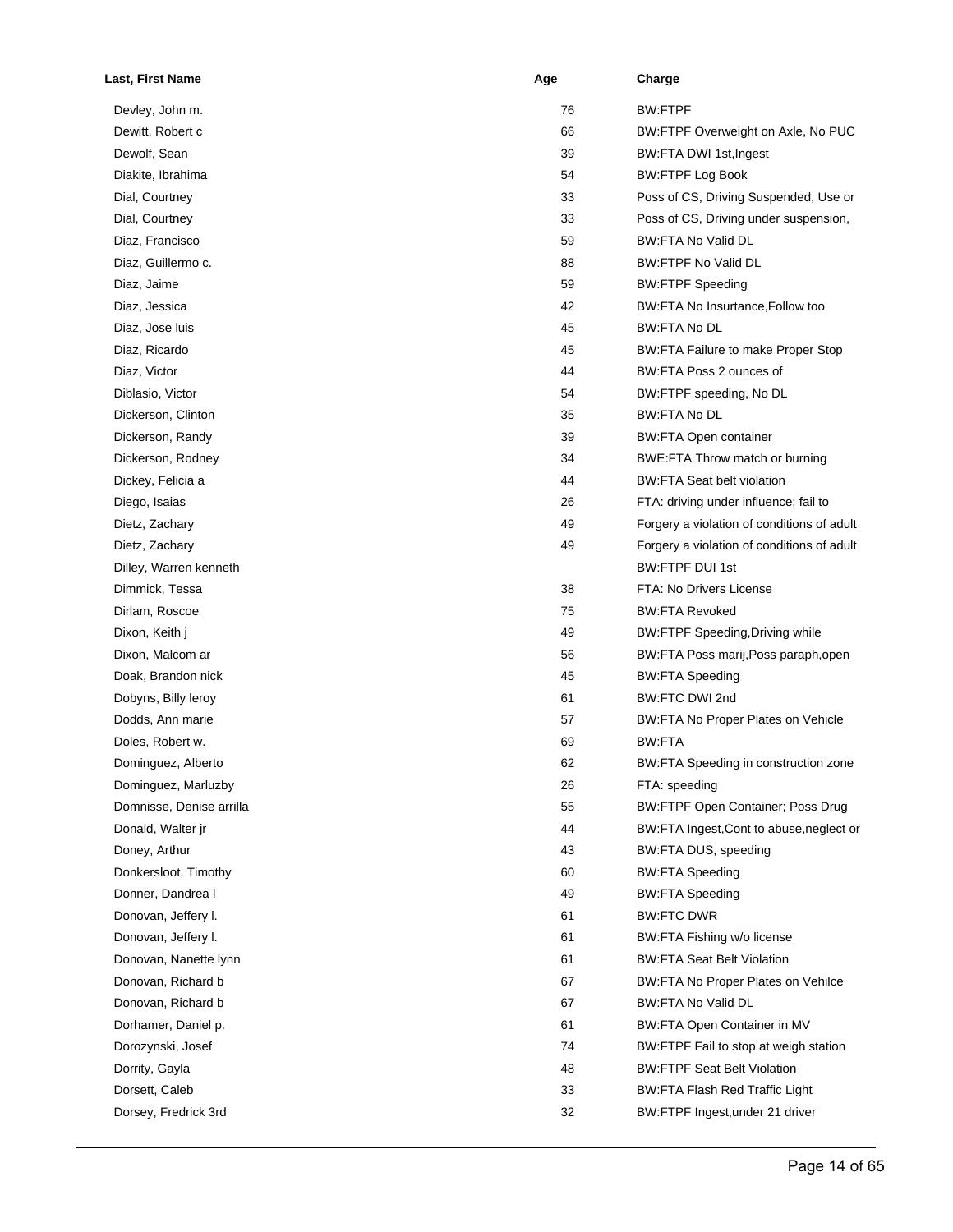| Last, First Name       | Age | Charge                                      |
|------------------------|-----|---------------------------------------------|
| Douglass, Denise       | 63  | BW:FTPF Fail to maintain financial          |
| Dowden, Joshua         | 34  | BW:FTA Temporay Closing of Highway          |
| Draper, Kenneth o, jr. | 43  | BW:FTA Log book/other violations            |
| Dreckman, Kari a       | 40  | BW:FTA Poss alcohol by minor                |
| Dreyer, Mark dale      | 57  | <b>BW:FTA Driving while Suspended</b>       |
| Driver, Roger leonard  | 56  | BW:FTA Log Book/other violations            |
| Drysdale, Randy        | 59  | <b>BW:FTA Speeding</b>                      |
| Dubon, Selvin          | 34  | BW:FTA Speeding and No DL                   |
| Duenas, Belinda dawn   | 54  | <b>BW:FTA No Valid DL</b>                   |
| Dufek, Dean Jr         | 28  | BW:FTA Poss of maijuana                     |
| Duff, Marisa mae       | 53  | <b>BW:FTA No Proper Plates</b>              |
| Duncan, Daniel         | 44  | <b>BW:FTA Parking/Standing Violation</b>    |
| Dunham, Forrest        | 63  | BW:FTPF Reckless Driving, Follow too        |
| Dunigan, Alfred I.     | 55  | BW:FTA                                      |
| Dunigan, Alfred I.     | 55  | <b>BW:FTPF Driving while Suspended</b>      |
| Dunleavy, Justin       | 50  | <b>BW:FTPF Petty Theft</b>                  |
| Dunn, Holly            | 33  | poss cont drug/substance, poss              |
| Duop, Bumatet          | 24  | FTA: temp closing of hwy, driving           |
| Durham, Steven tyrone  | 65  | WX:3 cts FORGERY                            |
| Durkee, Christopher    | 50  | BW:FTA No Proper Plates on Vehicle          |
| Durkin, James r        | 40  | <b>BW:FTA Speeding</b>                      |
| Duros, Amy b.          | 47  | <b>BW:FTPF Speeding</b>                     |
| Duvall, Jason          | 31  | <b>BW:TA Drive suspended</b>                |
| Dyer, Jason            | 52  | <b>BW:FTA Speeding</b>                      |
| Dyer, Phillip I        | 60  | <b>BW:FTA Driving while Cancelled</b>       |
| Eaglin, Steven I       | 56  | BW:FTA SPEEDING, NO Valid DL                |
| Earl, Dennis           | 54  | BW:FTA No Trip Permit or Receipt in         |
| Earring, George h      |     | BW:FTPF Furnishing Alcohol to Minor         |
| Eastlick, Burke        | 52  | BW:FTA Drive suspended, No Proper           |
| Eastlick, Burke h      | 52  | BW:FTA Drive suspended, No Ins, DWI         |
| Easton, Jordyn         | 25  | Driving revoked, fail to maintain financial |
| Easton, Robert         | 84  | <b>BW:FTA Back Controlled access</b>        |
| Eatherly, Neb demota   | 54  | <b>BW:FTA SPEEDING</b>                      |
| Eberhardt, Sadie       | 38  | DUI 1st Off                                 |
| Eby, Jewell            | 46  | <b>BW:FTA No Alternative Permit Before</b>  |
| Edberg, Curtis         | 44  | <b>BW:FTA Public intoxication</b>           |
| Edmisten, Mark a.      | 54  | BW:FTA Open Container in MV                 |
| Edmisten, Mark a.      | 54  | <b>BW:FTA Open Conatiner</b>                |
|                        | 52  |                                             |
| Edmondson, Sandra      |     | <b>BW:FTA Domestic SImple Assault</b>       |
| Edmondston, Mark a     | 54  | BW:FTA Impersonation to Deceive law         |
| Edwards, Bessie        | 71  | BW: FTA traffic in / substitute plates      |
| Edwards, Jordon        | 35  | BW:FTA Poss marij, use paraph               |
| Edwards, Stormie       | 52  | BW:FTA for sentence review/DWI 2nd          |
| Ehlers, Troy           | 28  | <b>BW:FTA No DL</b>                         |
| Ehmen, Jerod           | 43  | <b>BW:FTPF Ingest</b>                       |
| Ehmen, Jerod           | 43  | <b>BW:FTPF Obstruct police</b>              |
| Eidhanner, Tanya       | 45  | BW:FTA No Proper Plates on Vehicle          |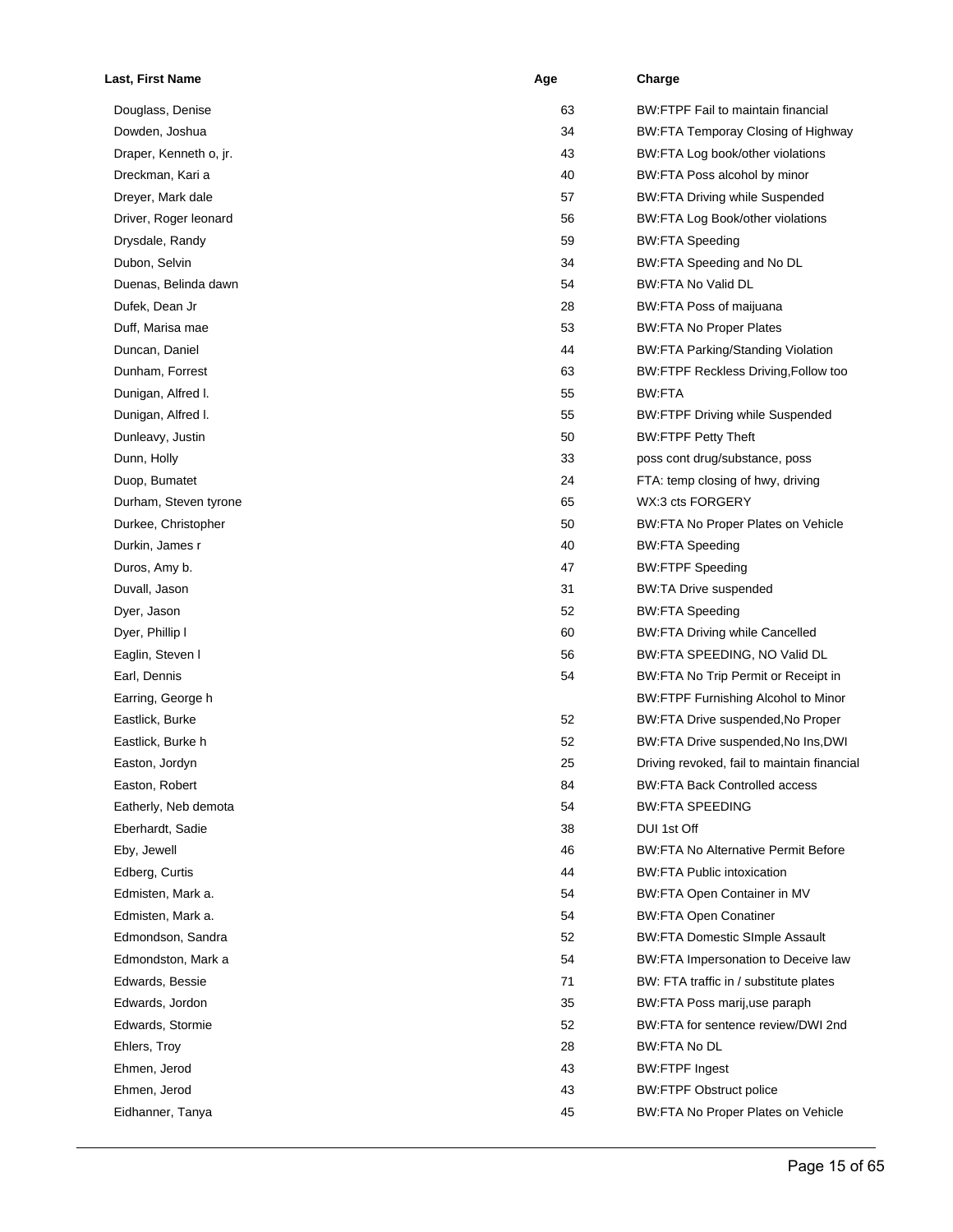| Last, First Name          | Age | Charge                                     |
|---------------------------|-----|--------------------------------------------|
| Elbert, Joanne n          | 57  | <b>BW:FTA Driving while Suspended</b>      |
| Elder, James, III         | 39  | WX:Disorderly Conduct                      |
| Elliott, Scott alan       |     | <b>BW:FTPF Petty Theft 1st Degree</b>      |
| Ellis, Denise a           | 65  | <b>BW:FTPF UNLICENSED DRIVER</b>           |
| Ellison, Scott            | 38  | BW:FTPF Poss os alcohol by minor           |
| Ellsworth, Duke wayne     | 61  | BW:FTA No Proper Plates on Vehicle         |
| Elvecrog, Jason Allen     | 35  | <b>BW:No Insurance</b>                     |
| Emanuel, Candice          | 66  | BW:FTA Parking/standing violation          |
| Emerson, Bennett iii      | 44  | BW:FTA No Valid DL; Speeding               |
| Emerson, Ryan             |     | <b>BW:FTPF ILLEGAL PARKING</b>             |
| Emery, Roger I            | 80  | BW:FTA DWI 1st, Traffic In/Substitute      |
| Engel, Bradley alan       | 60  | BW:FTA DWI 1st                             |
| Engel, William            |     | BW:FTPF Petty Theft 2nd Degree             |
| Engelke, Jeffrey          | 65  | BW:FTA for sentence review DWI 1st         |
| Engler, Paul a            | 71  | BW:FTA No Valid DL                         |
| Englert, Elmar w          | 82  | BW:FTPF                                    |
| Enriquez, Jaqueline       | 25  | FTA: Speeding                              |
| Ensley, Stephen           | 31  | Violating conditions of adult probation of |
| Epstein, Derrick I        | 51  | <b>BW:FTA Open Container</b>               |
| Erdahl, John edwin        | 63  | BW:FTPF Financial responsibility,          |
| Erickson, Boyce I.        | 55  | BW:FTPF Log book, drive vehicle w/o        |
| Erickson, David p         | 55  | BW:FTA No Valid DL                         |
| Erickson, Donald a.       | 79  | <b>BW:FTA Driving while Suspended</b>      |
| Erickson, James e         | 71  | <b>BW:FTPF Log Book/Other Violations</b>   |
| Erickson, Shane monroe    | 52  | BW:FTPF                                    |
| Erickson, William Richard | 46  | BW:FTA No DL, Seat belt                    |
| Erlewine, Justin I        | 50  | <b>BW:FTA SPEEDING</b>                     |
| Ernesti, Carl j           | 58  | BW: FTA seat belt                          |
| Erwin, Connie diane       | 66  | BW:FTA No Proper Plates on Vehicle         |
| Erwin, Rick a.            | 46  | BW:FTA Driving while Suspended,            |
| Eskildson, Kenneth        | 58  | BW:FTA Log Book/other violations           |
| Eskildson, Kenneth        | 58  | <b>BW:FTA Log Books</b>                    |
| Esocbedo, Jose            | 46  | <b>BW:FTA Driving while Suspended</b>      |
| Espinoza, Jaime           | 35  | Petty theft \$400 or less                  |
| Espinoza, Jaime           | 35  | <b>BW:FTA Drive suspended</b>              |
| Esquivel, Anthony         | 23  | FTA: driving revoked, speeding             |
| Essig, Michael            | 66  | BW:FTA No Proper Plates on Vehicle         |
| Estela, Blanca            | 52  | <b>BW:FTA No DL</b>                        |
| Estrada, Efrain j.        | 61  | BW:FTA Driving while suspended             |
| Estrada, Miguel angel     | 37  | <b>BW:Read Warrant</b>                     |
| Evans, Adryan, m          | 48  | BW: FTA Open Alchl Bev Accss in Veh        |
| Evans, Derek              | 35  | FTA: Driving with revoked license          |
| Evans, Jeffrey t sr       | 50  | BW:FTA OPEN CONTAINER IN MV                |
| Evans, Kyle anthony       | 50  | <b>BW:FTPF Driving while Suspended</b>     |
| Evans, Morris d.          | 65  | <b>BW:FTA DUS</b>                          |
| Ewing, Tracy              | 51  | BW:FTA No valid DL                         |
| Fair, Sylvester           | 78  | <b>BW: FTA Open Container</b>              |
|                           |     |                                            |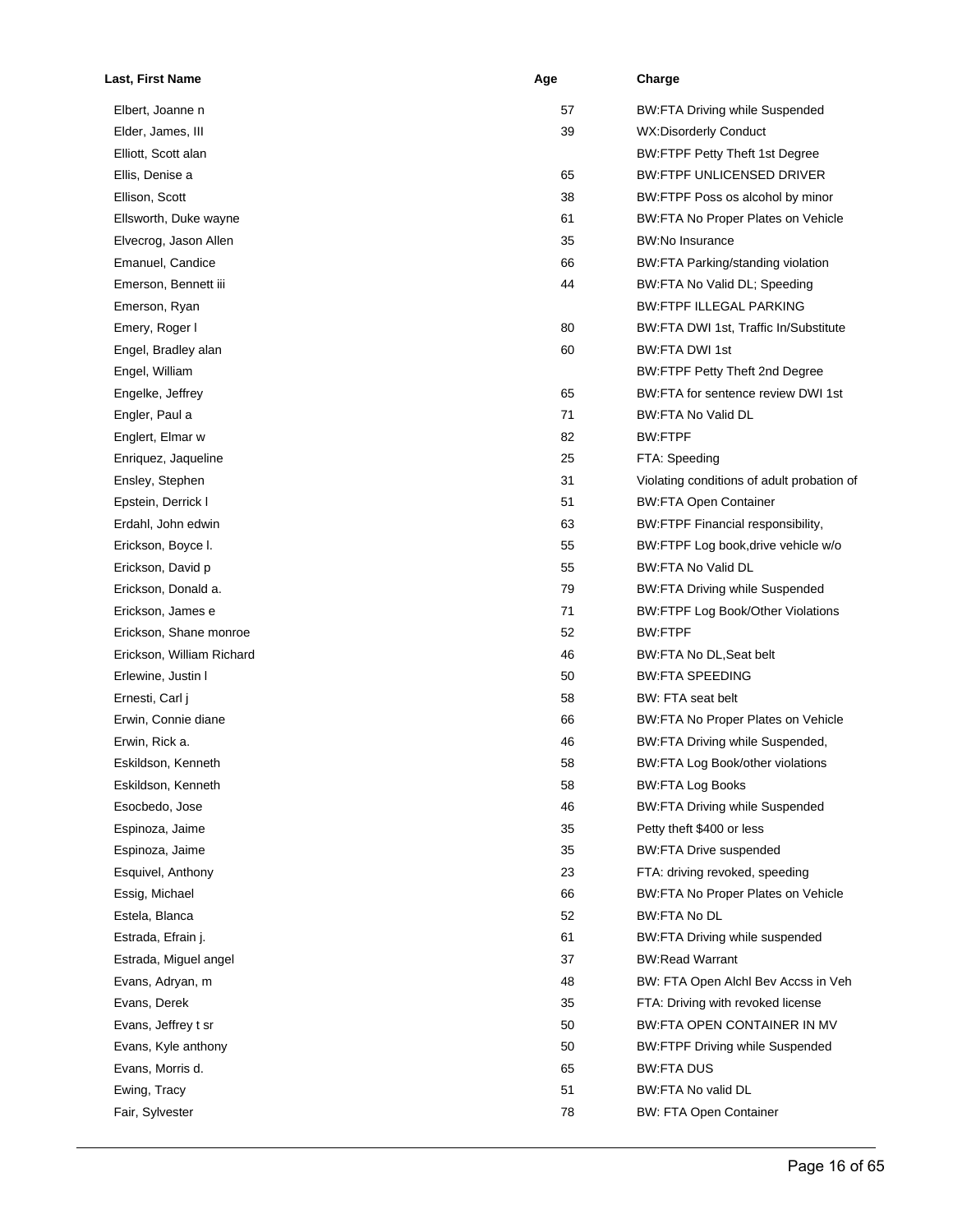| Last, First Name          | Age | Charge                                   |
|---------------------------|-----|------------------------------------------|
| Fairleigh, Richard j      | 63  | <b>BW:FTA Speeding</b>                   |
| Fallis, Lelana            | 25  | <b>Grand Theft</b>                       |
| Falvey, Danny             | 53  | BW:FTA DWI 2nd, Open alcoholic           |
| Fant, Kevin               | 55  | BW:FTA No Valid DL                       |
| Farah, Ahmed m            | 37  | BW:FTPF Altered or invalid DL            |
| Feauto, Anthony           | 40  | BW:FTA Drive suspended, rew regist       |
| Feller, Timothy           | 35  | BW:FTA Drive revoked, Subs plates        |
| Fenceroy, Darnell         | 36  | BW:FTA Poss of alcohol by minor          |
| Fensand-brandt, Natalie   | 57  | <b>BW:FTA Speeding</b>                   |
| Feranadez, Efran, c       | 49  | <b>BW:FTA DWI 1st</b>                    |
| Ferdig, Larry             | 72  | <b>BW:FTA Drive suspended</b>            |
| Ferdig, Theresa           | 53  | <b>BW:FTC DUS</b>                        |
| Ferreira, Bruce           | 66  | BW:FTA Drive suspended, No proper        |
| Ferrucci, Rocco II        | 61  | BW:FTA Suspendedn,speed,no               |
| Ferry, Henry james        | 42  | <b>BW:FTA Speeding</b>                   |
| Fetterman, Jeffery lloyd  | 58  | BW:FTA Poss Drug Paraphrenalia           |
| Fields, Benjamin sr       | 67  | BW:FTA Fail to stop at weigh station     |
| Fields, Jonita            | 57  | BW:FTA Impersonation to decieve law      |
| Fields, Mark              | 31  | BW:FTA Poss of alcohol by minor          |
| Fields, Michael t         | 49  | BW:FTA Drive while suspended             |
| Fierra, Francisco t       | 57  | BW:FTA NO VALID DL                       |
| Finnegan, Michael bernard | 69  | BW:FTA DUS; Poss Marijuana;              |
| Finnerty, Alice marie     | 60  | BW:FTC Poss Paraph.                      |
| Finnerty, Alice marie     | 60  | <b>BW:FTA SPEEDING</b>                   |
| Finney, Aaron I           | 53  | <b>BW:FTPF Driving while Revoked</b>     |
| Firethunder, Rueben c     | 68  | <b>BW:FTA Open Container</b>             |
| Fiscus, Cody d            | 43  | <b>BW:FTPF: No Insurance</b>             |
| Fish, Scott               | 42  | <b>BW:FTA Speeding</b>                   |
| Fisher, David a.          | 73  | <b>BW:FTA Log book violations</b>        |
| Fisher, Richard           | 70  | <b>BW:FTPF Speeding</b>                  |
| Fisher, Suzan             |     | <b>BW:FTA Pet oridance violation</b>     |
| Fitchner, Mark            | 51  | BW:FTPF DWI 2nd                          |
| Fitzmaurice, Ralph j      | 56  | <b>BW:FTA Drive revoked</b>              |
| Fitzpatrick, Colleen      | 50  | <b>BW:FTA Speeding</b>                   |
| Fitzpatrick, Dylan        | 28  | <b>Municipal Speeding</b>                |
| Flack, Stacey             | 48  | Violation of probation for possession fo |
| Flanagan, Malachy         | 50  | <b>BW:FTA SPEEDING</b>                   |
| Flemister, Alfred jr      | 63  | BW:FTA DWI 1st, Open Container in        |
| Fletcher, David           | 33  | BW:FTPF No DL, poss of drug parah        |
| Flewelling, Arthur        | 77  | WX:Forgeryx3, 3 cts poss of known        |
| Flores, Alfredo           | 43  | BW:FTA No DL                             |
| Flores, Eduardo           | 56  | <b>BW:FTA SPEEDING</b>                   |
| Flores, Marisol           |     | BW:FTPF Poss of alcohol by minor         |
| Flores, Marvin            | 46  | BW:No DL, subs plates, no proper plates  |
| Flores, Pablo             | 52  | <b>BW:FTA Drive suspended</b>            |
| Flowers, Matthew d.       | 38  | BW:FTA Ingest intoxicant other than      |
| Fogg, William             | 35  | <b>BW:FTA Drive suspended</b>            |
|                           |     |                                          |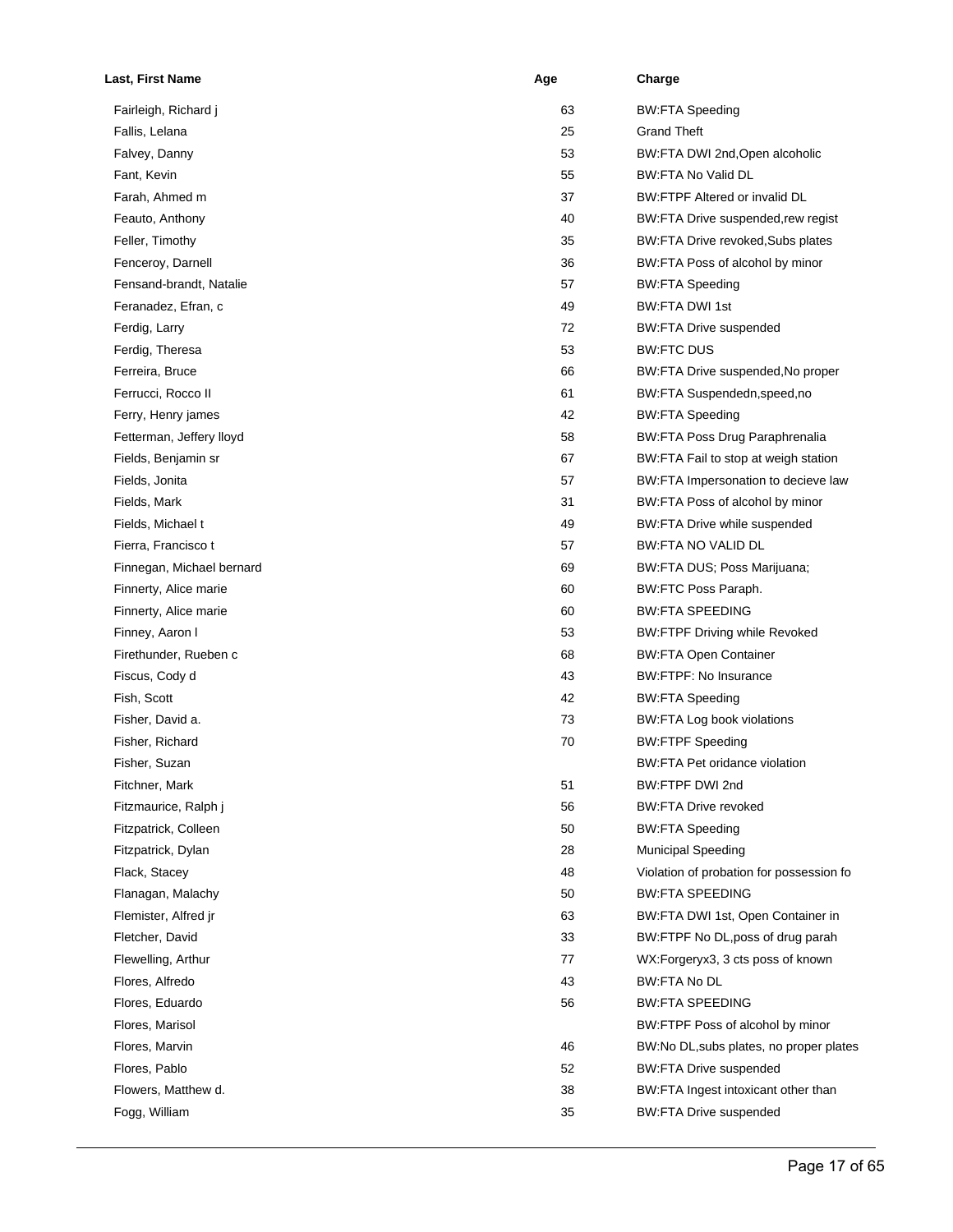| Last, First Name       | Age | Charge                                   |
|------------------------|-----|------------------------------------------|
| Foht, Jesse            | 38  | Possession of Firearm by violent or drug |
| Forbes, Kevin jon      | 59  | <b>BW:FTA No Valid DL</b>                |
| Ford, Aaron            | 31  | BW:FTA Poss of alcohol by minor          |
| Ford, Brent            | 39  | <b>BW:FTA Headlamps required</b>         |
| Foster, Alfie          | 51  | BW:FTPF Overweight on axle               |
| Foster, Sydney         | 32  | <b>BW:FTA No Insurance</b>               |
| Fouts, Monica louise   | 49  | <b>BW:FTPF DUR</b>                       |
| Foux, David Jr         | 33  | Domestic Abuse Simple Assault            |
| Fowler, Richard m      | 57  | BW:FTA No proper plates; Subst. Plates   |
| Fowler, Steven curtis  | 55  | BW:FTA No Valid DL                       |
| Fox, Cheryl ann        | 72  | <b>BW:FTA No Valid DL</b>                |
| Fox, Marshall          | 42  | BW:FTC DWI 1st                           |
| Fox, Thomas            | 55  | <b>BW:FTA Drive suspended</b>            |
| Fragoza, Venancio d    | 65  | <b>BW:FTA Driving while Suspended</b>    |
| Francis, Anthony I.    | 54  | <b>BW:FTA Speeding</b>                   |
| Francis, Joseph Jr     | 39  | BW:FTA Ingest, use or poss drug          |
| <b>FRANCIS, LAURIE</b> | 56  | BW:FTA DWI 1st, suspended                |
| Francisco, Juan        | 49  | BW:FTA DUS                               |
| Franco, Efrain jr.     | 43  | BW:FTA No DL, No Ins                     |
| Franco, Ella mae       |     | WX: DUI< Driving without Lights, et al.  |
| Franklin, Delia j      | -3  | BW:FTPF Fail to make proper stop         |
| Franklin, James        | 42  | WX after indictment/Ingest CS            |
| Frazier, Alysha        | 30  | BW:FTA Poss of alcohol by minor          |
| Frazier, Reginald r    | 36  | BW:FTA Register out of state vehicle     |
| Frazier, Wymona I      | 60  | <b>BW:FTPF No Valid DL</b>               |
| Frederick, Emily Rae   | 34  | BW:FTA No Insurance, obey traffic        |
| Fredericksen, Desaray  | 28  | BW:FTA Dom abuse simple                  |
| Frederickson, Dare     | 31  | <b>BW:FTPF Speeding</b>                  |
| Fredrickson, Jim a     | 53  | BW:FTA OPEN CONTAINER IN MV              |
| Fredrickson, Michael   | 44  | petty theft                              |
| Freeman, Karen gertrud | 59  | <b>BW:FTA False Impersonation</b>        |
| Freemont, Wilson       | 78  | BW:FTPF DWI 2nd                          |
| Freeze, Jason isiac    | 47  | <b>BW:FTA Littering</b>                  |
| Frerichs, Daniel       | 49  | <b>BW:FTPF altered license</b>           |
| Frey, Russ a           | 49  | BW:FTA Open Container in MV              |
| Fried, Harold          | 72  | BW:FTA DWI 1st, poss marij               |
| Friedhelm, Ralph       | 61  | BW:FTA DWI 2nd, Driving while            |
| Friesen, Matthew       | 38  | FTA: Speeding on Interstate Highway      |
| Frisbee, Cameron       | 42  | BW:FTA Use or poss drug parah            |
| Fry, Gary d            | 71  | BW:FTA No alternative permit before      |
| Frye, Ernie            |     | BW:FTA OPEN CONTAINER IN MV              |
| Frye, Melissa          | 44  | failure to comply for identity theft     |
| Fuentes, Cesar j.      | 51  | BW:FTA No valid DL                       |
| Fuentes, Gilberto      | 52  | <b>BW:FTPF Driving while Suspended</b>   |
| Fuentes, Gilberto      | 52  | <b>BW:FTA Substitute Plates</b>          |
| Fugate, Alvin m.       |     | BW:                                      |
| Fulford, Lindsey       | 32  | BW:FTA Petty Theft 2nd                   |
|                        |     |                                          |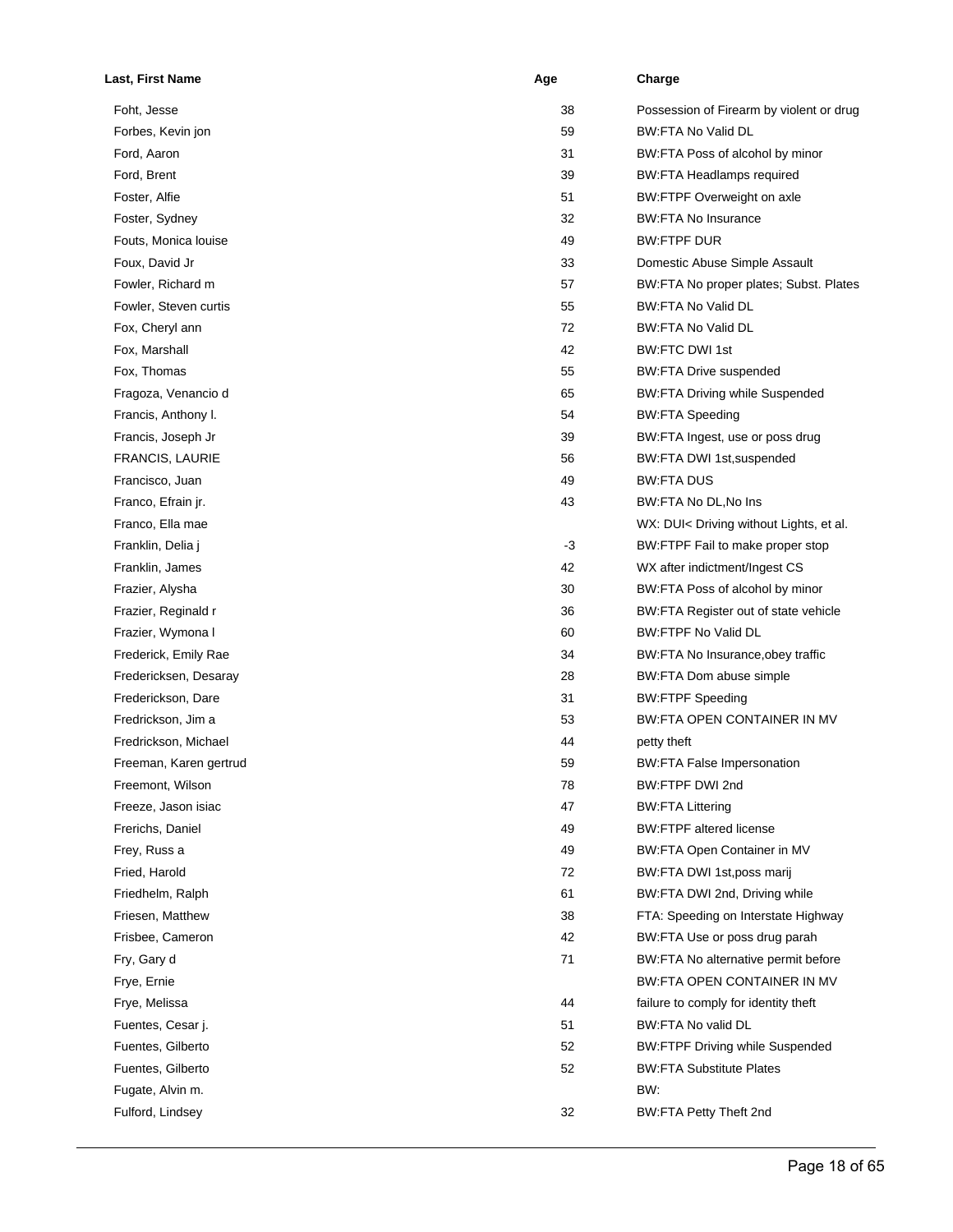| Last, First Name              | Age | Charge                                       |
|-------------------------------|-----|----------------------------------------------|
| Fulton, David                 | 57  | BW:FTPF Fishing with too many lines          |
| Furst, Kenneth                | 49  | BW:FTA Log book regulation                   |
| Gaborit, Amber irene          | 46  | WX:Petty Theft                               |
| Gagnon, Penny e.              | 59  | BW:FTPF No Proper Plates on Vehicle,         |
| Gainer, Anthony               | 57  | <b>BW:FTPF Log Book</b>                      |
| Gaines, Broderick             | 54  | BW:FTPF                                      |
| Gajzler, Dariusz              | 46  | <b>BW:FTA Log Book Regulations</b>           |
| Gallaugher, Sean m            | 58  | BW:FTA Drive revoked, subs plates            |
| Gallegas, Spancer             | 43  | BW:FTA Open Container in MV                  |
| Gallegas, Spancer             | 43  | <b>BW:FTA Speeding</b>                       |
| Gamboa, Herardo m.            | 50  | <b>BW:FTA No Valid DL</b>                    |
| Ganger, Mary lee              | 56  | <b>BW:FTA Driving while Suspended</b>        |
| Gann, Sean m.                 | 43  | BW:FTA Poss marij, ingest,                   |
| Garcia, Fernando              | 57  | <b>BW:FTPF Traffic In/Substitute Plates,</b> |
| Garcia, Juan                  | 41  | BW:FTA Impersonation to deceive law          |
| Garcia, Luis f                | 68  | BW:FTA Drive suspended, No                   |
| Garcia, Luis f                | 68  | <b>BW:FTA No Valid DL</b>                    |
| Garcia, Miguel                | 43  | BW:FTPF No DL, Speeding                      |
| Garcia, Rafael hernandez      | 58  | <b>CEMETARY of Forged Documents</b>          |
| Garcia, Rodrigo, jr.          | 41  | <b>BW:FTA No Drivers License</b>             |
| Gardner, Dustin               | 35  | BW:FTA Drive suspended, Ni                   |
| Gariba, Abdul                 | 42  | BW:FTA DWI 1st, Open conat, Driv             |
| Garland, Scott hudson         | 71  | <b>BW:FTA Speeding</b>                       |
| Garner, Brandon d.            | 38  | BW:FTPF Petty Theft, Vandalism               |
| Garner, Gregory k             | 65  | <b>BW:FTA Careless Driving</b>               |
| Garr, Randall                 |     | <b>BW:FTA Drive suspended</b>                |
| Garr, Randy lee               | 64  | BW:FTA Drive on suspended license            |
| Garrett, Zacariah             | 35  | <b>BW:FTA No Insurance</b>                   |
| Gary, Kathy a.                | 60  | BW:FTPF Open Container in MV                 |
| Garza, Beth a.                | 53  | BW:FTA Open Container in MV, Seat            |
| Garza, Jacob A                | 34  | BW:FTA Poss of alcohol by minor              |
| Garza, Tomas                  | 48  | <b>BW:FTA No Drivers License</b>             |
| Gascon, Michael               | 37  | FTA: Driving with Suspended license          |
| Gates, Karl                   | 63  | BW:FTA Fail to stop, log/other violations    |
| Gath, Cynthia s               | 63  | BW:FTA                                       |
| Gatzmeyer, Steven             | 40  | BW:FTA Poss of alcohol by minor              |
| Gaultier, Paul                | 75  | <b>BW:FTPF Log Book Regulations</b>          |
| Gaytan, Reynaldo              | 45  | 57102                                        |
| Geary, James                  | 67  | FTA: petty theft \$400 or less               |
| Gebremedhin, Amanuel          | 32  | Simple Assault x 2, Entering or              |
| Geerts, William               | 61  | BW.                                          |
| Gengler, Shelly melissa       | 49  | BW:FTA No Proper Plates on Vehicle,          |
| Gentry, Davion                | 34  | BW:FTA Poss of alcohol by minor              |
| Georgesen, David michael      | 65  | BW:FTA DWI 1st, No Valid DL                  |
| German, Garth A               | 69  | <b>BW:FTA Speeding</b>                       |
| Gerson Misael, Saquiche Macha | 40  | FTA - DUI 1st, No DL, Open Container         |
| Geu, Brent a                  | 38  | <b>BW: FTA Unlawful Soliciting</b>           |
|                               |     |                                              |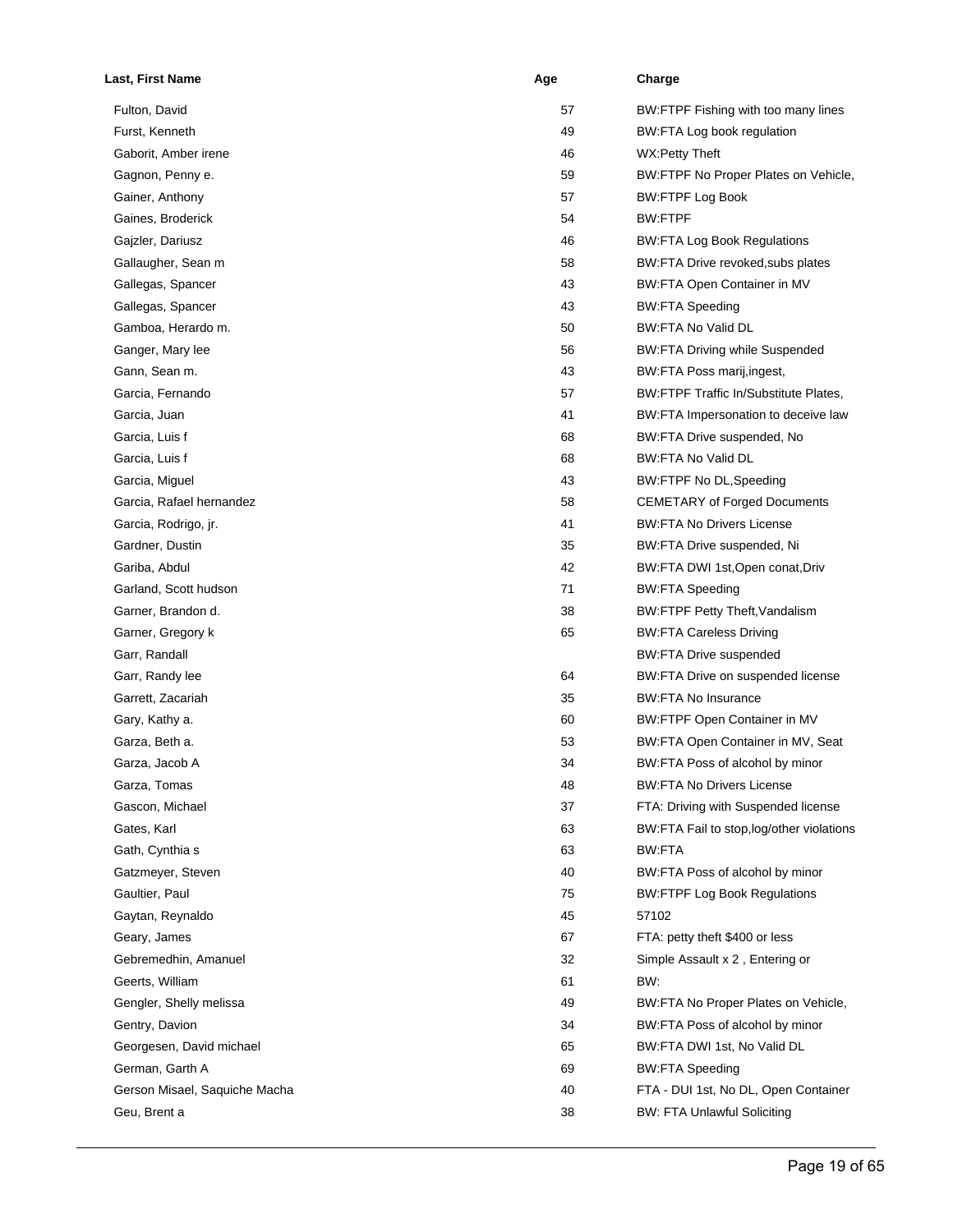| Last, First Name            | Age | Charge                                      |
|-----------------------------|-----|---------------------------------------------|
| Geuther, Delray             | 56  | FTA: DUI 1st                                |
| Gholami, Kheirollah         | 62  | BW:                                         |
| Gibbons, Matthew            | 34  | BW:FTA DWI 1st, poss marij, Ingest          |
| Gibbs, Kevin I              | 50  | BW:FTA Poss marij, ingest intox, use        |
| Gibler, Dale                | 76  | <b>BW:FTA Drive suspended</b>               |
| Gibson, Antoine             | 44  | <b>BW:FTA Speeding</b>                      |
| Gibson, Brian               | 45  | <b>BW:FTA Speeding</b>                      |
| Gibson, Terrance deon       | 45  | BW:FTA Poss Alcohol by Minor                |
| Gifford, Marshall           | 43  | <b>BW:FTPF Speeding</b>                     |
| Gildin, Tyler               | 40  | <b>BW:FTA Open container</b>                |
| Gill, Girmit                | 47  | <b>BW:FTPF No alternative Permit before</b> |
| Gillette, Ranae             | 67  | Petty Theft                                 |
| Gilpin, Travis              | 45  | Driving Under Influ 1st, Eluding            |
| Gislason, Karl              | 49  | FTPF Speeding on interstate                 |
| Glende, Mark                |     | <b>BW:FTA No Valid DL</b>                   |
| Glisan, Bryce               | 31  | BW:FTA Use or poss drug                     |
| Glover, Melody              | 66  | WX:Poss of marij and Poss odf drug          |
| Glover, Shuneill            | 40  | <b>BW:FTPF Drive suspended</b>              |
| Gmeinder, Daniel p          | 102 | BW:FTA Driving while Suspended,             |
| Goetzka, Christopher        | 31  | <b>BW:FTC DWI 1st</b>                       |
| Goldsmith, William e        | 45  | <b>BW:FTPF Speeding</b>                     |
| Gollin, Gary a jr.          | 49  | <b>BW:FTA Drive suspended</b>               |
| Goltz, Jeannie lynn         | 62  | BW:FTA Open Container in MV                 |
| Gomez, Antonio              | 47  | BW:FTA No valid DL                          |
| Gomez, Antonio              | 38  | <b>BW:FTA No Drivers License</b>            |
| Gomez, Saul                 | 42  | BW:Fta No DL                                |
| Gomez, Yesenia              | 45  | <b>BW:FTA No Insurance</b>                  |
| Gomez-Montes, Alejandro     | 26  | Poss cont substance, ingestion,             |
| Gonzales, Allen lee         | 49  | <b>BW:FTPF DWI 1st</b>                      |
| Gonzales, Jacob             | 32  | FTA DUI 1st                                 |
| Gonzales, Joshua            | 26  | use or possession of drug parpah            |
| Gonzales, Luis              |     | BW:FTA Driving while license cancelled      |
| Gonzales, Mario             | 38  | BW:FTPF Poss of alcohol by minor            |
| Gonzalez, Antonio pence     | 54  | BW:FTA Fishing without a license-non        |
| Gonzalez, Catherine         | 53  | BW:FTPF Driving while Suspended,            |
| Gonzalez, David             | 35  | BW:FTA Poss of marij, Ingest                |
| Gonzalez, Eden              | 47  | BW:FTA No valid DL                          |
| Gonzalez, Jorge             | 63  | BW:FTA Speeding, No Valid DL                |
| Gonzalez, Refugio           | 41  | BW:FTA Poss alcohol, No DL                  |
| Gonzalez, Victor h.         | 53  | <b>BW:FTA No Valid DL</b>                   |
| Gooden, Durand              | 46  | WX: Violation of probation                  |
| Goodlow, Beverly            | 48  | BW:FTA No Valid DL, Careless Driving        |
| Goodteacher, Charles steven | 62  | BW:FTPF Open Container in MV                |
| Goodteacher, Don            | 26  | poss cs, paraph, speeding, driving          |
| Goodwin, James              | 60  | BW:FTPF Log Book/other violations           |
| Gotch, Rebecca              | 44  | <b>BW:FTA Speeding</b>                      |
| Gouge, Michelle r.          | 56  | BW:FTC DUS, no proper plates,               |
|                             |     |                                             |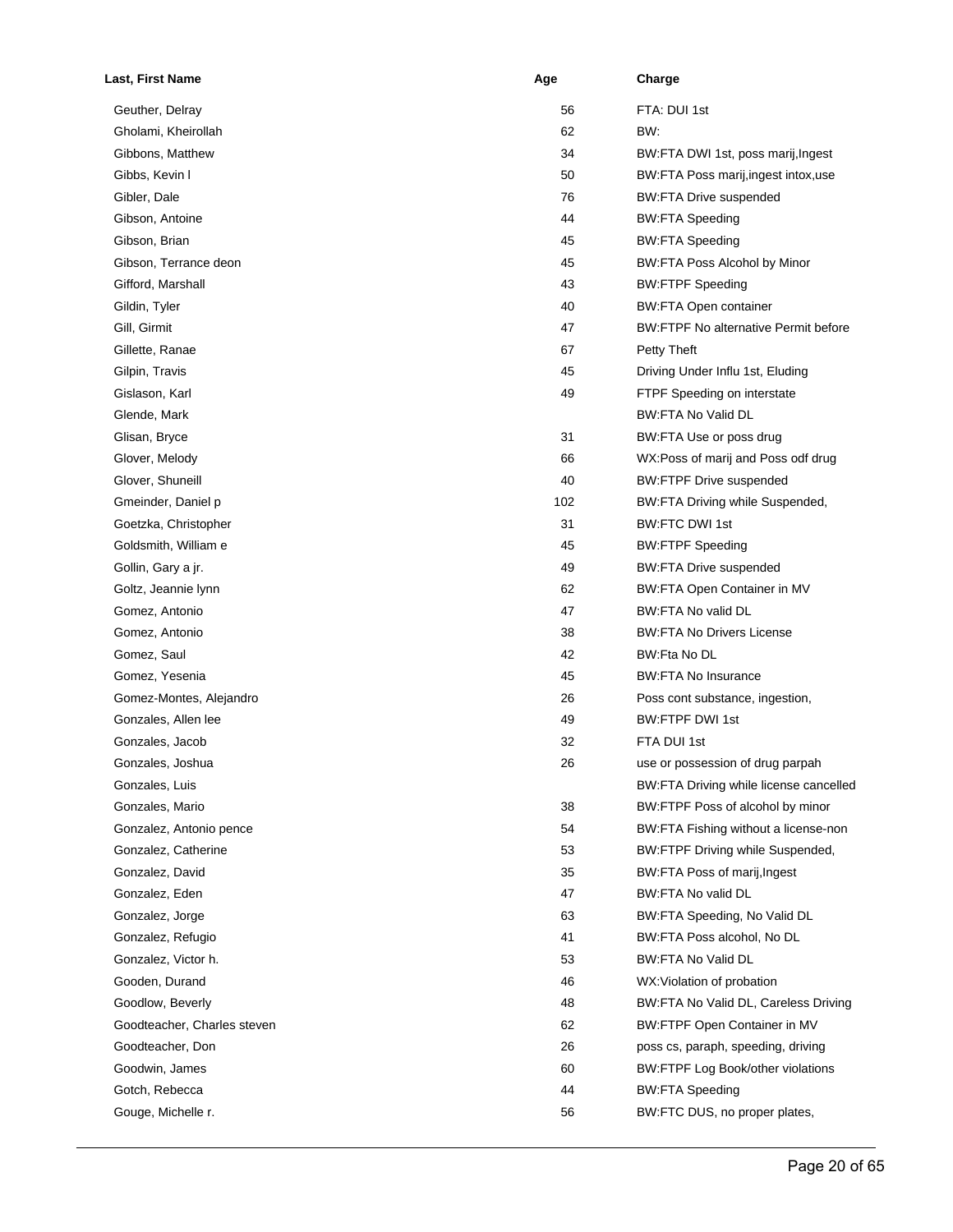| Last, First Name                | Age | Charge                                   |
|---------------------------------|-----|------------------------------------------|
| Gower, Brian d                  | 49  | <b>BW:FTA Speeding</b>                   |
| Grady, Jeremy m                 | 46  | BW:FTA Ingestx2, Poss of drug parahx2    |
| Granillo, Steven                | 53  | <b>BW:FTA Public Intoxication</b>        |
| Grant, Roderick                 | 40  | DUI, crack window, driving within single |
| Graves, Chad                    | 39  | <b>BW:FTPF Insuff Funds Check</b>        |
| Graves, Greg scott              | 62  | <b>BW:FTPF SIMPLE ASSAULT</b>            |
| Graves, Melvin jay              | 70  | BW:FTC Entering or Refusing to Leave     |
| Graves, Steven james            | 41  | <b>BW:FTA Speeding</b>                   |
| Graves, Teri I                  | 40  | <b>BW:FTPF Speeding</b>                  |
| Graves, Teri I                  | 40  | BW:FTPF Poss of alcohol by minor         |
| Graves, William                 | 42  | BW:FTA DWI 1st, eluding                  |
| Gray, Michael patrick           | 58  | <b>BW:FTA SPEEDING</b>                   |
| Greeley, Jerry I                | 69  | BW:FTA Log book/other violations         |
| Green, Angela lynn              | 43  | WX:1st degree petty theft                |
| Green, Daniel                   | 65  | <b>BW:FTA Drive revoked</b>              |
| Green, Keith                    | 49  | BW:FTA 2 cts Driving while Suspended     |
| Green, Robert                   | 66  | <b>BW:FTPF Petty Thefy</b>               |
| Green, Tyrone h.                | 73  | <b>BW:FTA Driving while Suspended</b>    |
| Greenall, Kenneth b.            | 59  | <b>BW:FTPF Speeding</b>                  |
| Greer, Robynn I                 | 52  | <b>BW:FTA Speeding</b>                   |
| Gregerson, Kevin e (3 warrants) | 60  | BW.                                      |
| Gregg, Linda                    | 76  | BW:FTC Poss of marij                     |
| Gregorio, Leon                  | 26  | BW:FTA Suspended, No Insurance           |
| Greiner, Lee                    | 67  | <b>BW:FTPF Insuff Funds Checks</b>       |
| Grenier, Bradley                | 64  | <b>BW:FTA Drive suspended</b>            |
| Greyhair, Brian j               | 56  | <b>BW:FTA Disorderly Conduct</b>         |
| Griego, Tiffany ann             | 45  | BW:FTA Poss Paraphernalia; Inhabit       |
| Grier, Howard david             | 52  | <b>BW:FTA No Valid DL</b>                |
| Gries, Steven douglas           | 56  | <b>BW:FTPF DWI 1st</b>                   |
| Gries, Tanner                   | 27  | Aggravated assault, simple assault, and  |
| Griffin, Heather                | 33  | WX:DWI                                   |
| Griffin, Robbie d               | 45  | BW:FTA DWI 2nd                           |
| Grissom, Clarence               | 54  | <b>BW:FTA SPEEDING</b>                   |
| Groom, Christopher dale         | 50  | <b>BW:FTA Speeding</b>                   |
| Groover, Edward j. jr.          | 55  | <b>BW:FTA</b>                            |
| Groves, Brian dennise           | 39  | <b>BW:FTA Drive suspended</b>            |
| Groves, Michael                 | 26  | having altered or invalid license in     |
| Grulke, Benjamin                | 36  | <b>BW:FTA Open container</b>             |
| Grunwald, Terry                 | 64  | BW:FTA Ptty Theft, DWI 1st, No DL        |
| Guadiola, Eduardo               | 53  | BW:FTA NO VALID DL, SPEEDING             |
| Guajardo, Luis                  | 36  | No DL, Open container, fail to make      |
| Guerrero, Jose                  | 43  | BW:FTA DWI 2nd, altered DL               |
| Guerue, Mark                    | 45  | BW:FTA Poss Alcohol by MInor             |
| Guevara, Guillermo              | 48  | <b>BW:FTA NO VALID DL</b>                |
| Guilbeault, Antonio leo         | 83  | <b>BW:FTPF DWI 1st</b>                   |
| Guillaume, Anthony j            | 53  | <b>BW:FTA Speeding</b>                   |
| Guinard, Randy dean (mcmackin)  | 48  | BW:FTA Overweight on Axle                |
|                                 |     |                                          |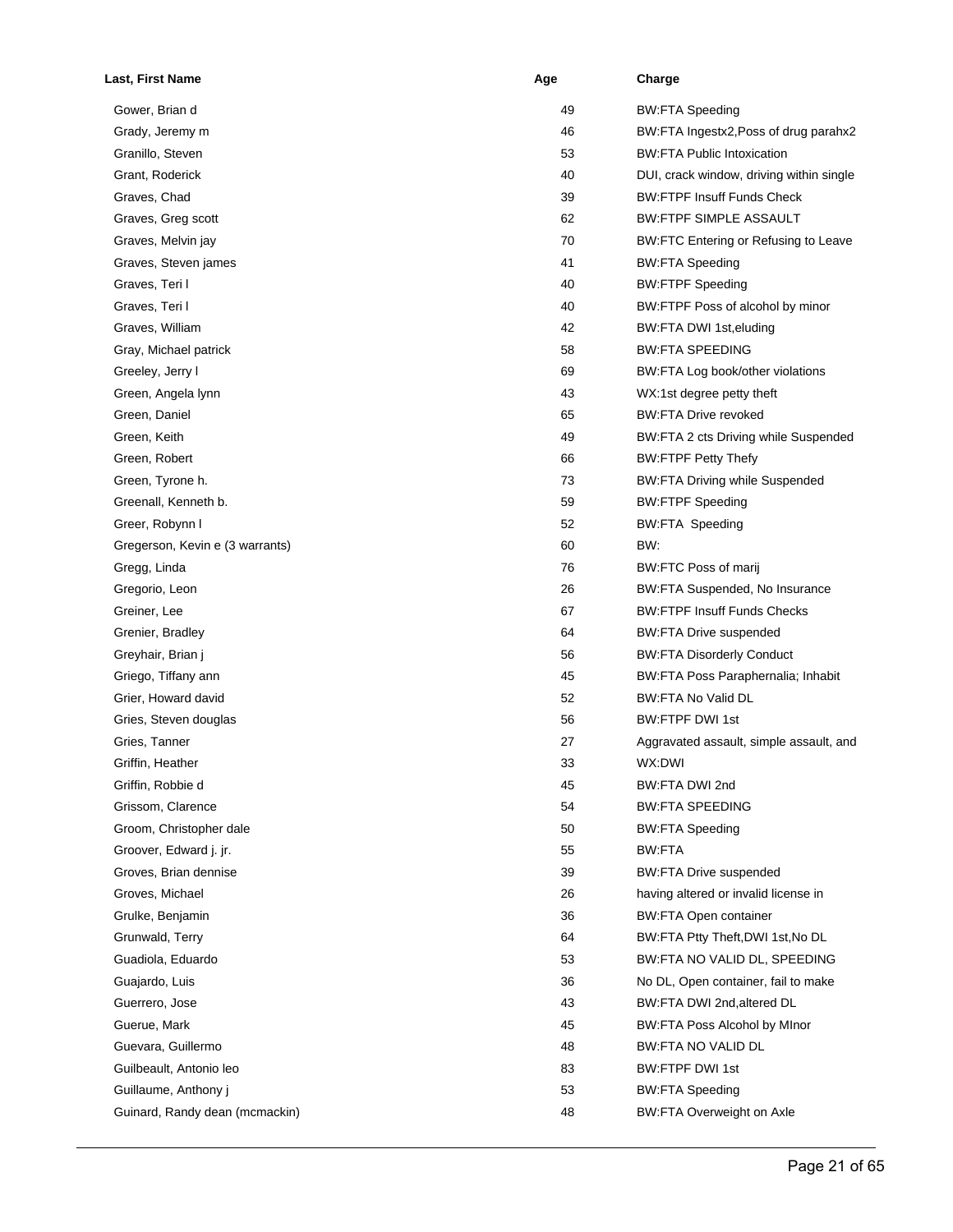| Last, First Name           | Age | Charge                                     |
|----------------------------|-----|--------------------------------------------|
| Gunhammer, Brandon william | 45  | BW:FTA No Valid DL                         |
| Gurule, Harold             | 57  | <b>BW:FTA Drive Suspended</b>              |
| Gutierrez, Osvaldo         | 25  | Eluding, failure to light headlamps,       |
| Gutierrez, Victor          | 41  | BW:FTA Use or poss drug parah              |
| Gutirrez, Angel            | 43  | WX:eluding,reckless,speeding               |
| Gzebowski, Theodore        | 78  | <b>BW:FTPF Speeding</b>                    |
| Haack, Joseph              | 21  | Interstate Compact warrant failure to      |
| Haag, Robert               | 96  | <b>BW:FTA DWI 1st</b>                      |
| Habib, Munye Sharif        | 50  | BW:FTA Operation vehicle driving           |
| Haddbas, Kara              | 57  | <b>BW:FTA No Proper Plates</b>             |
| Hagerman, Jerald s         | 68  | <b>BW:FTA Commercial Vehicle plates</b>    |
| Hagestrom, John william    | 70  | BW:FTPF DWI 1st, Driving while             |
| Haggin, Joyce janet        | 67  | <b>BW:FTA Substitution of Plates</b>       |
| Hagman, Michael r          | 55  | <b>BW:FTA Tow Trailer without Safety</b>   |
| Hainey, Sean g             | 55  | <b>BW:FTA FAILURE TO MAKE PROPER</b>       |
| Haley, Robert w            | 74  | BW:FTPF Carry Handgun without permit       |
| Hall, Andrew               | 38  | <b>BW:FTA Drive suspended</b>              |
| Hall, Clarence r           | 43  | <b>BW:FTA No Insurance</b>                 |
| Hall, David m              | 56  | BW:FTPF DWI 1st, Open Container in         |
| Hall, James d              | 60  | BW:FTPF DWI 2nd                            |
| Hall, Richard burgan       | 70  | <b>BW:FTA SPEEDING</b>                     |
| Halland, Patrick a         | 60  | <b>BW:FTA Drive revoked</b>                |
| Hallock, Danny lee         | 68  | <b>BW:FTPF Log Book Violation</b>          |
| Halverson, James           | 52  | <b>BW:FTC Open Alcoholic Bev Container</b> |
| Halverson, Ronald I        | 56  | BW:FTA DWI 4th                             |
| Hamar, Anthony             | 37  | Manipulating video lottery machine,        |
| Hamar, Anthony             | 37  | Manipulating video lottery machine,        |
| Hamilton, Jerry I          | 48  | <b>WX:Idemtity Theft</b>                   |
| Hamlow, Patricia           | 83  | BW:FTPF Fail to stop                       |
| Hamm, Richard              | 60  | BW:FTA Overweight on axle                  |
| Hampton, Mark c            | 49  | <b>BW:FTPF SPEEDING</b>                    |
| Hancock, Jennifer m.       | 46  | WX:Child Neglect 2 cts.                    |
| Hancock, Ronald clayton    | 39  | BW:FTA No Valid DL, Dist of Tabacco        |
| Handley, Lydia lee         | 49  | <b>BW:FTA Speeding</b>                     |
| Handy, Keaven              | 39  | <b>BW:FTA Open container</b>               |
| Hanevelt, Jason b.         | 54  | <b>BW:FTPF Speeding</b>                    |
| Hannon, Randy lee          | 60  | <b>BW: FTA DUS</b>                         |
| Hannon, Randy lee          | 60  | BW: FTA Poss Paraphernalia                 |
| Hansen, Daniel I.          | 56  | BW:FTA Overweight on Axle                  |
| Hansen, David j            | 35  | <b>BW:FTA Disorderly Conduct</b>           |
| Hansen, Linda lou          | 71  | BW:FTA Altered License, subs plates        |
| Hansen, Linda lou          | 71  | BW:FTA Drive suspended, No proper          |
| Hansen, Ryan c.            | 44  | BW:FTA Possession of Alcohol by Minor      |
| Happe, Lawrence allen      | 62  | <b>BW:FTA Driving while Suspended</b>      |
| Hardin, Steven d.          | 66  | <b>BW:FTPF Speeding</b>                    |
| Hardison, Thomas Jr        | 40  | <b>BW:FTA DWI 1st</b>                      |
| HARDY, STEPHANIE           | 32  | FTA: Driving suspended, renewal            |
|                            |     |                                            |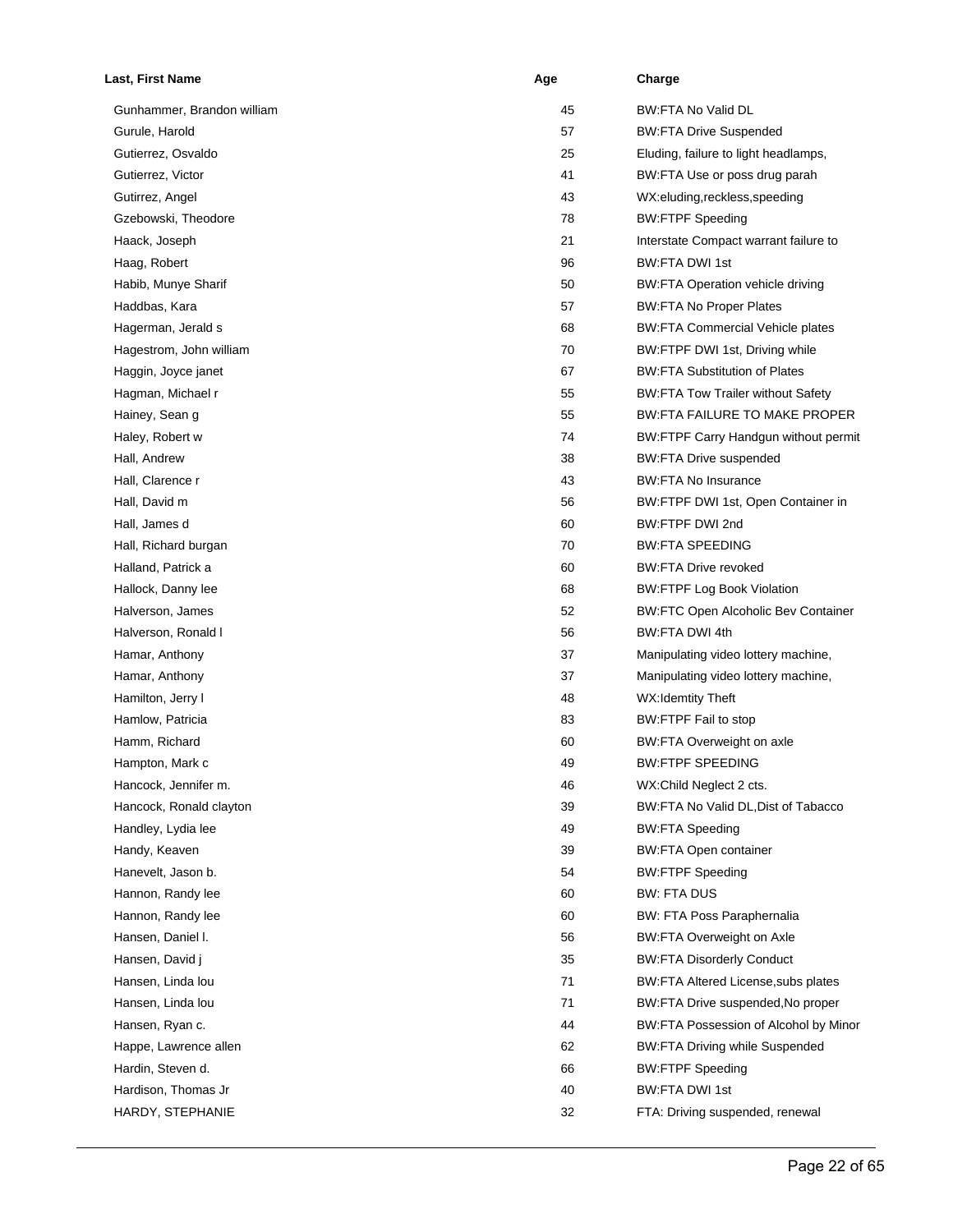| Last, First Name        | Age | Charge                                  |
|-------------------------|-----|-----------------------------------------|
| Hari, Satbir            |     | BW:FTPF Fail to stop at weight station  |
| Harmon, Keith           | 64  | BW:FTA operation vehicle while out of   |
| Harms, Toni sue         | 56  | BW:FTA OPEN CONTAINER IN MV             |
| Harns, Natia            | 31  | <b>BW:No Insurance</b>                  |
| Harper, Cristal         | 52  | bw: ftc dwi 1ST                         |
| Harrell, Terrell        | 30  | BW:FTA Simple assault x 2, intent       |
| Harris, Alline          | 48  | <b>BW:FTA POSS DRUG PARA</b>            |
| Harris, Corey           | 39  | BW:FTPF Poss parah, Speeding            |
| Harris, Gilbert         | 74  | BW:FTC Imperosnation to decieve law     |
| Harris, Michael Steven  | 45  | <b>BW:FTA Drive suspended</b>           |
| Harris, Prince          | 27  | Violation Protection Order, Driving     |
| Harris, Rodney          | 39  | BW:FTA Poss marij, ingest               |
| Harris, Skyler t        | 39  | BW:FTA Poss of alcohol by minor         |
| Harrison, Betty         | 39  | <b>BW:FTA Renewal registration</b>      |
| Harrison, Tiffany marie | 47  | <b>BW:FTA Driving while Suspended</b>   |
| Harrison-carter, Lisa c | 54  | BW:FTA DWI 1st, Drive suspended         |
| Harsma, Donald I        | 52  | <b>BW:FTA NO PROPER PLATES ON</b>       |
| Hartman, Robert         | 38  | WX - Failure to Appear - felony         |
| Hartman, Shea I         | 41  | BW:FTPF Poss of alcohol by minor        |
| Harvey, Debra           | 64  | <b>BW:FTA DUS</b>                       |
| Harvey, Dewayne a       | 60  | <b>BW:FTPF Driving while Revoked</b>    |
| Hasebroock, Gerald      | 35  | DUI, Speeding, Open container, Fail to  |
| Haskell-Parker, Tamela  |     | <b>WX:Insuff Funds</b>                  |
| Hasler, Melinda sue     | 47  | BW:FTA No Valid DL                      |
| Hass, Jody              | 58  | <b>BW:FTA Driving while Suspended</b>   |
| Hathaway, Austin        | 30  | <b>BW:FTPF Driving suspended</b>        |
| Hathaway, Eddie         | 85  | <b>BW:FTA SPEEDING</b>                  |
| Hatle, Nathan           | 41  | <b>BW:FTA Drive revoked, Speeding</b>   |
| Hatle, Nathan           | 41  | WX:BW FTA Probation Violation for       |
| Hatton, Jacqueline      | 57  | <b>BW:FTPF Speeding</b>                 |
| Hauman, Zachary c.      | 44  | BW: Poss of Alcohol by Minor            |
| Havard, Howard          | 47  | BW:FTA Use or poss drug                 |
| Hawkins, Johnny iii     | 45  | <b>BW:FTA Careless Driving</b>          |
| Hawkins, Warren k       | 55  | <b>BW:FTA Speeding</b>                  |
| Hawks, Lance            | 50  | BW:FTA DWI 1st, Drive suspended         |
| Hayden, Fred            | 68  | WX:Petty Theft-Second Degree            |
| Hayes, Maria            | 54  | <b>BW:FTPF Disorderly Conduct</b>       |
| Hayes-vasquez, Maria    | 54  | BW:FTA Order of hearing to revoke       |
| Haymes, Danielle        | 36  | DUI 1st Off                             |
| Hayne, Mary a.          | 69  | <b>BW:FTA Speeding</b>                  |
| Haynes, Jaycee raymond  | 49  | <b>BW:FTA SPEEDING</b>                  |
| Hays, Brian             | 57  | BW:FTA Overweight on axle               |
| Hays, Daniel            | 40  | Speeding on Interstate Highway, Use or  |
| Hazellief, Daniel e     | 66  | WX:NSF Checks 3rd Degree                |
| Hearns, James           | 56  | BW:FTPF DWI 1st, No DL, Petty Theft     |
| Heathcote, Sandra d.    | 58  | BW:FTA No SD registration in Poss       |
| Heaver, Lloyd stanley   | 73  | BW:FTA Operate vehicle while privil are |
|                         |     |                                         |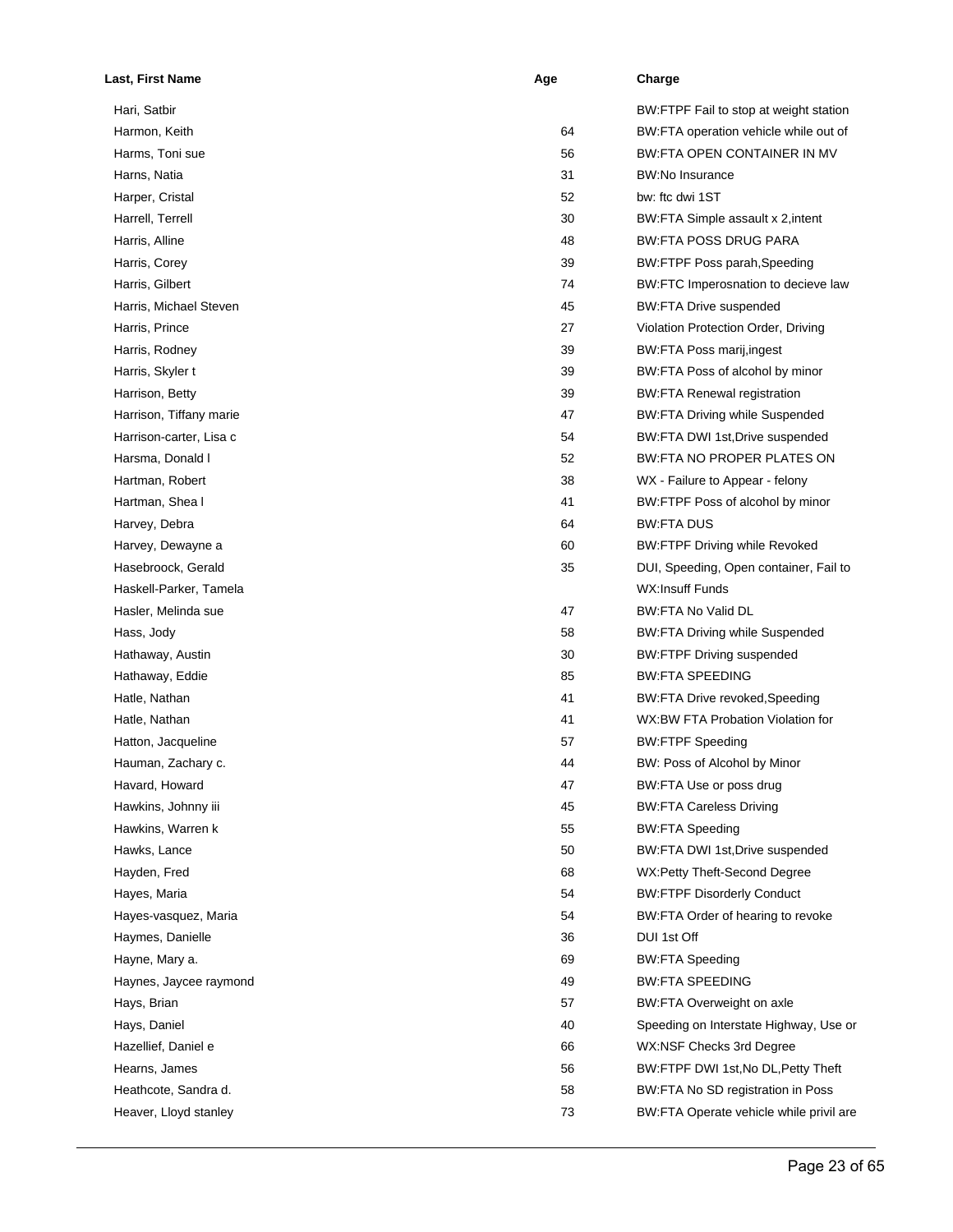| Last, First Name          | Age | Charge                                      |
|---------------------------|-----|---------------------------------------------|
| Heckert, Rena e.          | 49  | <b>BW:FTA No Proper Plates</b>              |
| Hedahl, Rosana            | 63  | BW:FTA Viol stopped vehicle with            |
| Heiden, Becky jean        | 46  | WX:Revocation of suspended sentence         |
| Heineman, Shane I         | 52  | BW:FTA No Ins, Fail to obey marker or       |
| Heiner, Sara              | 40  | <b>BW:FTA Parking/Standing Violation</b>    |
| Heinrich, Duane I         | 49  | <b>BW:FTA Drive suspended</b>               |
| Heller, Jordon            | 28  | BW:FTA Poss of alcohol by minor             |
| Helm, Wayne leroy jr.     |     | BW:FTPF DWI 2nd                             |
| Hendrickson, Duane        | 70  | <b>BW:FTPF Seat belt Violation</b>          |
| Hendrix, Heather I        | 49  | <b>BW:FTA Speeding</b>                      |
| Henkelman, Gary richard   | 67  | <b>BW:FTPF Wasting Fuel</b>                 |
| Henrich, James W          | 37  | BW:FTA Having altered DL                    |
| Henry, Jeffrey r          | 59  | BW:FTA DWI 2nd, No DL                       |
| Henry, Julie ann jordan   | 59  | BW:FTA No Proper Plates on Vehicle          |
| Henry, Keith lou          | 48  | <b>BW:FTA DWI 1st</b>                       |
| Henry, Monica             |     | <b>BW:FTA Speeding</b>                      |
| Henry, Rachael            | 47  | Petty Theft 2nd                             |
| Hensley, Phillip lee      | 58  | <b>BW:FTA Driving while Suspended</b>       |
| Hernandez, Ben            | 48  | BW:FTPF Fail to stop at weigh station       |
| Hernandez, Guillermo      |     | BW:FTA open cont, DWI 1st. Drive            |
| Hernandez, Jerry anthony  | 66  | <b>Insufficient Funds Check</b>             |
| Hernandez, Jerry anthony  | 66  | FTA Insuff Funds Check - Felony             |
| Hernandez, Jerry anthony  | 66  | Insuff funds check                          |
| Hernandez, Jesse r        | 60  | BW:FTA                                      |
| Hernandez, Maria          | 46  | <b>Municipal Speeding</b>                   |
| Hernandez, Raul           | 46  | <b>BW:FTPF No DL</b>                        |
| Hernandez, Sebastian      | 55  | <b>BW:FTA No DL</b>                         |
| Hernandez, Venanczo, v    | 64  | BW: FTA License not in immediate            |
| Hernandez-Esquivel, Marco | 26  | Driving Under Influence, Reckless           |
| Hernandez-Martinez, Jose  | 26  | FTA - Poss of Marij., Ingestion, Poss. of   |
| Herrera, Maria            |     | <b>BW:FTA Drive suspended</b>               |
| Herrera, Maria            | 37  | BW:FTA No Insurance.renew                   |
| Hesse, Madison            | 34  | BW:FTA No proper plates                     |
| Hesse, Steven             | 66  | <b>BW FTC: Insufficient Funds Check 3rd</b> |
| Hesse, Virgil Jr          | 62  | FTA: using RV as dwelling                   |
| Hetrick, Carrie           | 40  | <b>BW:FTA Careless Driving</b>              |
| Hewitt, Ginger            |     | BW:FTA Subs plates, drive                   |
| Hewitt, Shirley I         | 61  | <b>BW:FTA Pet oridance</b>                  |
| Hewitt, Timothy           | 54  | Possession of suspended driver's            |
| Hickey, Georgette p       | 47  | <b>BW:FTA Speeding</b>                      |
| Hicks, Jerry              | 47  | BW:FTA Drive susp, use parah, fail to       |
| Hieb, Michael allan       | 56  | BW:FTA Open Container in MV                 |
| Higginbotham, John m      | 49  | <b>BW:FTA Seat belt violation</b>           |
| Higney, Gary b            | 67  | BW:FTA Operate interstate carrier w/o       |
| Hilarion, Acevedo         | 52  | BW:FTA No Valid DL                          |
| Hildahl, Briton w.        | 41  | BW:FTA Ingest intox other than alcoh        |
| Hill, Debra               | 69  | <b>BW:FTC No DL</b>                         |
|                           |     |                                             |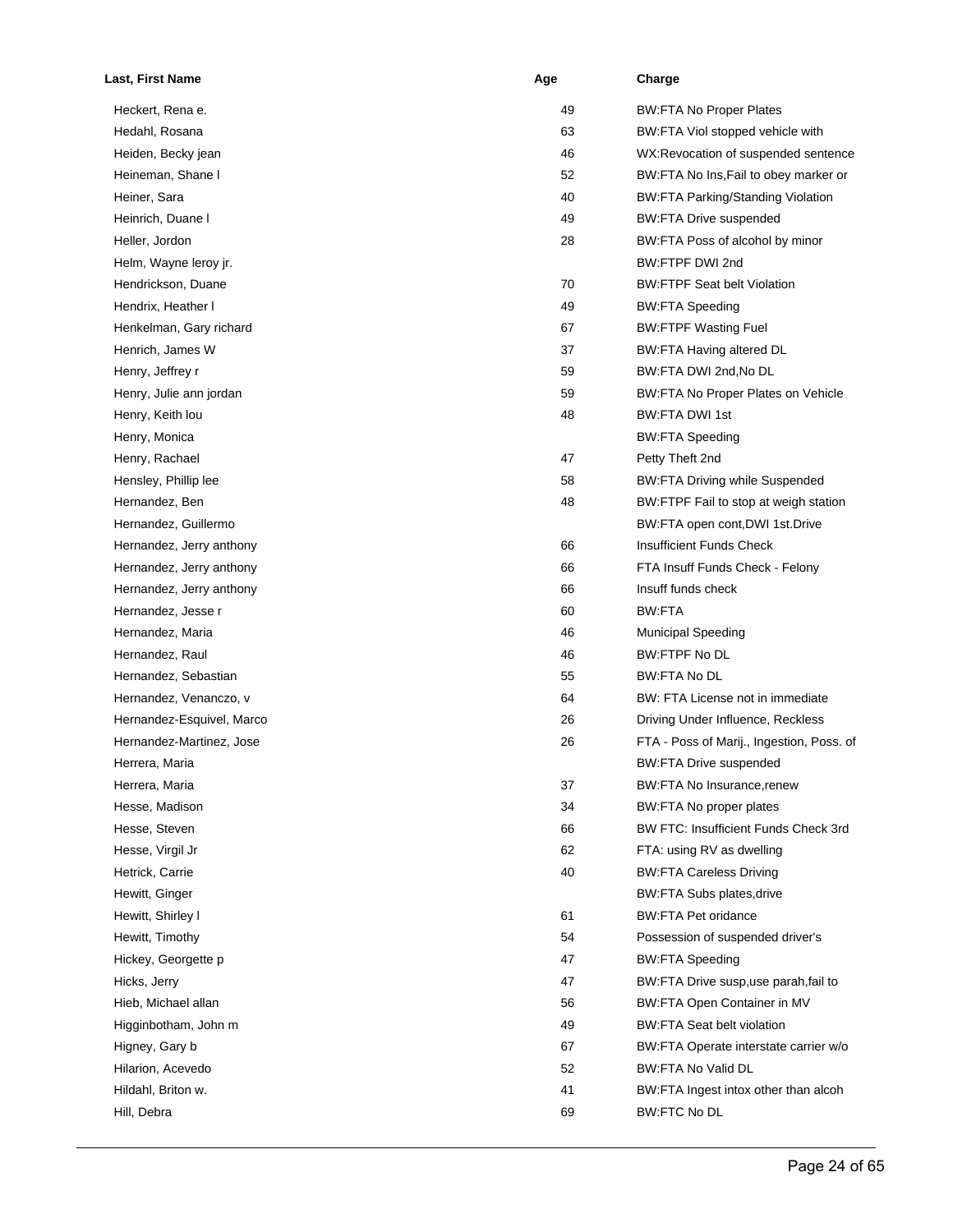| Last, First Name        | Age | Charge                                    |
|-------------------------|-----|-------------------------------------------|
| Hill, Dennis            | 66  | <b>BW:FTA Drive suspended</b>             |
| Hill, Dewayne michael   | 63  | WX:NSF Checks 3rd Degree                  |
| Hill, Dewayne michael   | 63  | WX:NSF Checks 3rd Degree                  |
| Hill, Jeffrey dean      | 52  | <b>BW:FTA SPEEDING</b>                    |
| Hill, Lee               | 45  | BW:FTA No DL                              |
| Hilsinger, Robert w     | 71  | BW:FTA Petty Theft 2nd                    |
| Himes, Jane I           | 58  | BW:FTA No Valid DL                        |
| Hinkle, Benjamin        | 57  | <b>BW:FTA Indentication lamps</b>         |
| Hinman, Victoria        | 51  | Poss of Controlled Drug, Ingest of C.D.,  |
| Hins, Carry             |     | <b>BW:FTA PARKING/STANDING</b>            |
| Hinton, Kirk allen      | 59  | <b>BW:FTA Simple Assault</b>              |
| Hintz, Rudolph          | 50  | <b>BW:FTPF Petty Theft 1st Degree</b>     |
| Hirsh, Louis s          | 76  | <b>BW:FTPF Speeding</b>                   |
| Hiserote, Chelle a      | 44  | <b>WX:NSF Checks</b>                      |
| Hix, Chad               | 50  | BW:FTPF                                   |
| Hlavac, Kyle            | 39  | Failure to Appear after Release; Class 6  |
| Hlavac, Kyle            | 39  | "The defendant has been sentenced on      |
| Hoang, Quang van        | 51  | <b>BW:FTA Ct Trial Poss of controlled</b> |
| Hodgins, John           | 56  | <b>BW:FTPF Driving while Suspended</b>    |
| Hodgins, William daniel | 59  | <b>BW:FTA DWI 1st</b>                     |
| Hoefling, Jason w       | 52  | BW:FTPF Drive revoked, Vandalism          |
| Hoffman, Robert I.      | 63  | BW:FTA Impersonation to decieve, drive    |
| Hogan, Nicholas a.      | 37  | BW:FTA Use or poss of drug Parah          |
| Holladay, Chrsitina     | 48  | <b>BW:FTPF Open container</b>             |
| Holliday, Dwayne        | 46  | BW:FTA No DL                              |
| Hollinger, Joseph f iii | 54  | <b>BW:FTA Drive suspended</b>             |
| Hollins, Deyja          | 24  | Entering or refusing to leave premises    |
| Holloway, Bradley j     | 40  | BW:FTA Use or poss drug parah             |
| Holloway, Stacy         | 42  | <b>BW:FTC Insuff Funds Checks</b>         |
| Holloway, Stacy         | 42  | <b>BW:FTC Insuff Funds</b>                |
| Holloway, Stacy         | 42  | <b>BW:FTC Insuff Funds Checks</b>         |
| Holmes, Candace         | 33  | BW:FTA altered license, sub plates, drive |
| Holmes, Marion f        | 74  | <b>BW:FTA DUS</b>                         |
| Holtz, Reva             | 34  | <b>BW:FTA Suspended license</b>           |
| Hoop, Paula j           | 65  | <b>BW:FTPF No Valid DL</b>                |
| Hooten, Barry k         | 66  | BW:FTA NO PROPER PLATES ON                |
| Hopkins, Ivy            | 18  | Petty Theft 2nd                           |
| Hopkins, Michael        | 44  | BW:FTA Drive with suspended               |
| Hoppens, Seth b.        | 40  | BW:FTA Ingest Intoxicant other than       |
| Hopwood, Kendell j      | 64  | WX: Violation of Probation- Original      |
| Horne, John r           | 45  | BW:FTA DWI 1st, Reckless Driving          |
| Horne, Ronald Jr        | 57  | <b>Overdriving Road Conditions</b>        |
| Horst, Heather marie    | 45  | BW:FTA No Proper Plates on Vehicle        |
| Horton, Brian a         | 61  | BW:FTA Entering or refusing to            |
| Houck, Melissa          | 38  | FTA: No proper Vehicle Registration       |
| House, Robert a         | 58  | <b>BW:FTA Drive Suspended</b>             |
| Housman, Ronald g. ii   | 46  | BW:FTA Speeding, No Valid DL              |
|                         |     |                                           |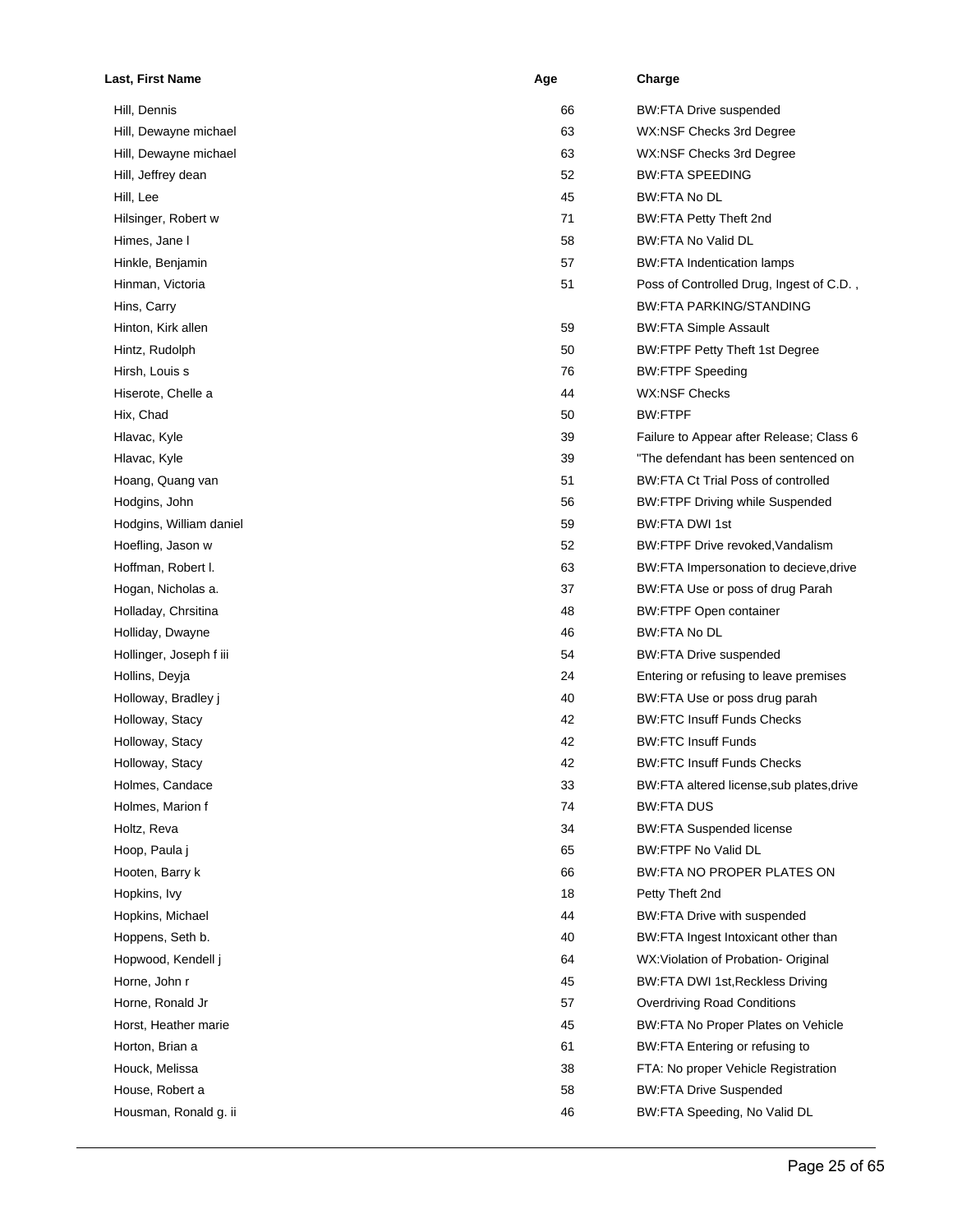| Last, First Name          | Age | Charge                                    |
|---------------------------|-----|-------------------------------------------|
| Houston, Anton            | 32  | <b>BW:FTA Ingest Intox</b>                |
| Hovey, Larry joe          | 62  | <b>BW:FTA No Valid DL</b>                 |
| Howell, Juliana m         | 43  | <b>BW:FTA Drive Suspended</b>             |
| Howley, Michael fay       | 59  | <b>BW:FTPF Speeding</b>                   |
| Howley, Myron troy        | 55  | <b>BW:FTPF Simple Assault</b>             |
| Hoyt, Patrick n.          | 53  | BW:FTA Open COntainer in MV               |
| Hubbard, Jarod            | 40  | <b>BW:FTPF Open container</b>             |
| Hudknis, Tyrus            |     | <b>BW:FTA Speeding</b>                    |
| Hudson, Crystal           | 36  | BW:FTA Fail to maintain Insurance, No     |
| Hudson, Dieu              | 39  | BW:FTA Use or poss of drug paraph         |
| Huegerich, Ricky lee      | 68  | BW:FTA Traffic In/Substitute Plates,      |
| Huerta, Hugo              | 55  | BW:FTA No Valid DL                        |
| Huerta, Pedro f           | 77  | BW:FTA No Proper Plates on Vehicle        |
| Huff, Mark                | 60  | WX:DWI, Drive commercial MV at            |
| Huff, Robert michael      | 83  | WX:Passing No Account Check               |
| Huffman, Brennan          | 27  | BW:FTA Poss of alcohol by miinor          |
| Hugh, Berry               | 55  | <b>BW:FTA Overdriving Road Conditions</b> |
| Hughes, Gina              | 37  | Grand Theft by no account check           |
| Hughes, Jennifer          | 41  | BW:FTA No proper plates on vehicle        |
| Hulit, Jason sr.          | 50  | <b>BW:FTA Driving while Suspended</b>     |
| Hulit, Kathy Jo           | 31  | <b>BW:FTPF No DL</b>                      |
| Hummel, Jess j            | 49  | BW:FTA No Valid DL                        |
| Hunt, Darrell dean        | 51  | <b>BW:FTPF Speeding</b>                   |
| Hunt, Tara marie          | 48  | BW:FTA Driving while Suspended, Poss      |
| Hunt, Xavier              | 48  | BW:FTA Impersonation to deceive           |
| Hunter, Charles           | 44  | bw:FTA Log book/otherviolations           |
| Hurd, Michelle            | 35  | FTA - Fail to Maintain Financial          |
| Hutchings, Kirk           | 54  | BW:FTPF Log Book/other violation          |
| lacobucci, Justin         | 48  | <b>BW:FTA Speeding</b>                    |
| Ibarra, Canuto            | 45  | BW:FTA Traffic in/substitute plates       |
| Ibrahim, Ahmed abdi       | 37  | BW:FTA DWI 2nd                            |
| Inek, Inek                | 38  | BW:FTA Drive suspended, No                |
| Ingram, Quisean           | 26  | BW:FTA Poss of alcohol by minor           |
| Inman, David Ray          | 42  | <b>BW:FTPF Log Book/other violations</b>  |
| lokia, Shyann kaimanabila | 38  | <b>BW:FTPF Drive suspended</b>            |
| Irons, Lawrence james     | 78  | <b>BW:FTA Driving while Suspended</b>     |
| Iruegas, Juan             | 28  | <b>BW:FTA No Insurance</b>                |
| Irvin, Doreen             | 52  | FTA: Theft by insuffieient funds check    |
| Irwin, Kory               | 33  | Probation violation for possession of     |
| Isabell, Roger            | 78  | <b>BW:FTC SENTENCE</b>                    |
| Isbell, Curt              | 68  |                                           |
|                           |     | BW:FTA Speed, use or poss drug            |
| Isom, Chase               | 29  | <b>BW:FTPF Seat belt violation</b>        |
| Iwakoshi, Satomi          | 53  | BW.                                       |
| Jack, Angela marie        | 50  | BW:FTA No Valid DL                        |
| Jack, Michael ray         | 57  | <b>BW:FTA Driving while Suspended</b>     |
| Jackson, Alyssa           |     | BW:FTA Poss of alcohol by minor           |
| Jackson, Chiwana          | 49  | <b>BW:FTA Drive suspended</b>             |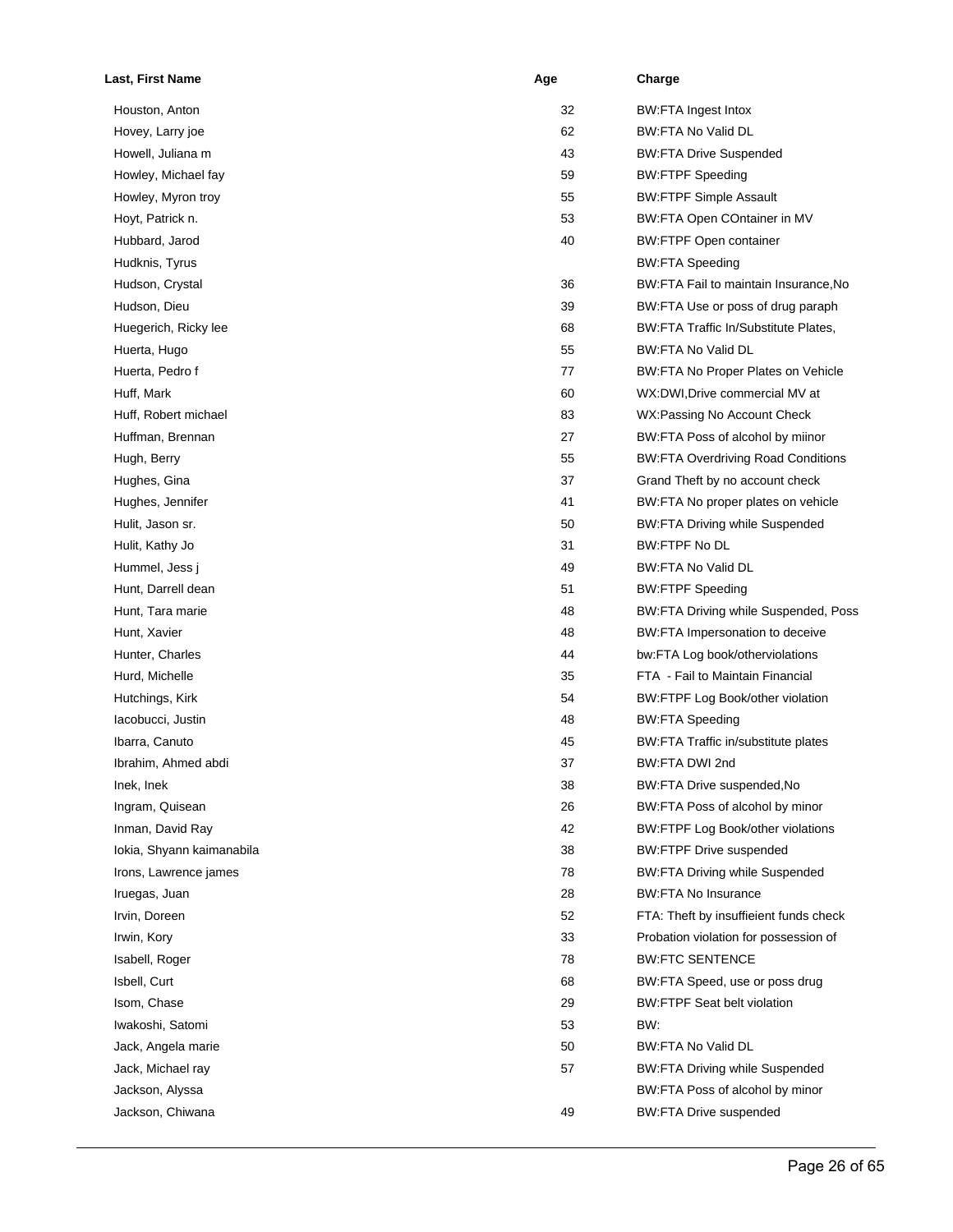| Last, First Name           | Age | Charge                                     |
|----------------------------|-----|--------------------------------------------|
| Jackson, Christopher glade | 52  | BW:FTPF Furnishing Alcohol to Minor        |
| Jackson, Darrin v          | 53  | BW:FTA No DL                               |
| Jackson, Elsa cariaga      | 62  | <b>BW:FTPF Speeding</b>                    |
| Jackson, Frazier           | 62  | BW: FTA Speeding; No Valid DL              |
| Jackson, Harold richard    | 52  | WX:Passing Checks on Non-existant          |
| Jackson, Kimberly          | 54  | <b>BW:FTA Drive suspended</b>              |
| Jackson, Renell            | 57  | BW:FTA No DL, Fail to main Ins             |
| Jackson, Savedra           | 26  | False personation                          |
| Jacobs, Deandre            | 38  | <b>BW:FTA No DL</b>                        |
| Jacobs, Joshua r           | 41  | <b>BW:FTPF DWI 1st</b>                     |
| Jacobsen, John i           | 54  | BW:FTA Tow trailer without safety          |
| Jacobsen, Kirsten          | 33  | FTA: Grand theft- more than \$1,000 and    |
| Jacobson, Amy lynn         | 51  | <b>BW:FTPF Speeding</b>                    |
| James, Gloria              | 36  | Entering or refusing to leave property     |
| James, Rosie               | 56  | <b>BW:FTA Drive suspended</b>              |
| Janis, Keith alan          | 62  | <b>BW:FTA Drive suspended</b>              |
| Janis, Keith alan          | 62  | <b>BW:FTA No Insurance</b>                 |
| Janshen, Dale r            | 72  | BW:FTA Operation vehicle driving privil    |
| Janson, Larry jerome       | 55  | <b>BW:FTA Speeding</b>                     |
| Jaques, Ezequiel           |     | <b>BW:FTA No Valid DL</b>                  |
| Jasey, John lynn           | 57  | BW:FTA DWI 1st, Open Container in          |
| Jasper, Justin             | 40  | <b>BW:FTA Curfew Violation</b>             |
| Jaye, Cindy jo             | 65  | <b>BW:FTPF Speeding</b>                    |
| Jeanotte, Loren james      | 47  | <b>BW:FTA POSS ALCOHOL MINOR</b>           |
| Jeffords, Chad             | 38  | <b>BW:FTPF Ingest</b>                      |
| Jeffords, Chad             | 38  | <b>BW:FTPF Ingest</b>                      |
| Jeffords, Chad eugene      | 38  | WX:Eluding, Stop Sign Violation            |
| Jeffords, Tanya            | 36  | probation violation                        |
| Jelle, Abdikarin           | 38  | BW:FTA Poss, Ingest, fail to stop          |
| Jenesse, Michael I         | 52  | <b>BW:FTA ILLEGAL U-TURN</b>               |
| JENKINS, HEATHER           | 43  | WX:Poss of revoked license and driving     |
| Jenkins, Robert g          | 59  | BW:FTA DWI 2nd                             |
| Jensen, Aaron              | 35  | <b>BW:FTC Disorderly Conduct</b>           |
| Jensen, Grace              | 60  | <b>BW:FTA Domestice Simple Assault</b>     |
| Jensen, Jace               | 43  | BW:Purchase tobacco                        |
| Jensen, Jens peter         | 71  | <b>BW:FTPF Speeding</b>                    |
| Jepsen, Tammy shawn        | 51  | <b>BW:FTA Traffic In/Substitute Plates</b> |
| Jerke, James daryl         | 52  | <b>BW:FTA Seat Belt Violation</b>          |
| Jerry, Bennie              |     | <b>BW:FTA ENTERING/REFUSING TO</b>         |
| Jerry, Bennie              |     | <b>BW:FTA Driving while Suspended</b>      |
| Jessen, Jennifer           | 50  | BW:FTA Open Container in MV                |
| Jessy, lesy                |     | BW:FTA No Insurance, No DL, Speeding       |
| Jessy, Makry               | 26  | FTA-- fail to maintain financial           |
| Jimenez, Christopher       | 48  | BW:FTC Carry Handgun without permit        |
| Jimenez, Esperanza         | 36  | BW:FTA No Insurance, No Drivers            |
| Joaquin, Jennifer Perez    | 25  | BW:FTA Poss of alchol by minor             |
| Johanssen, David ronald    | 49  | BW:FTA No Proper Plates on Vehicle         |
|                            |     |                                            |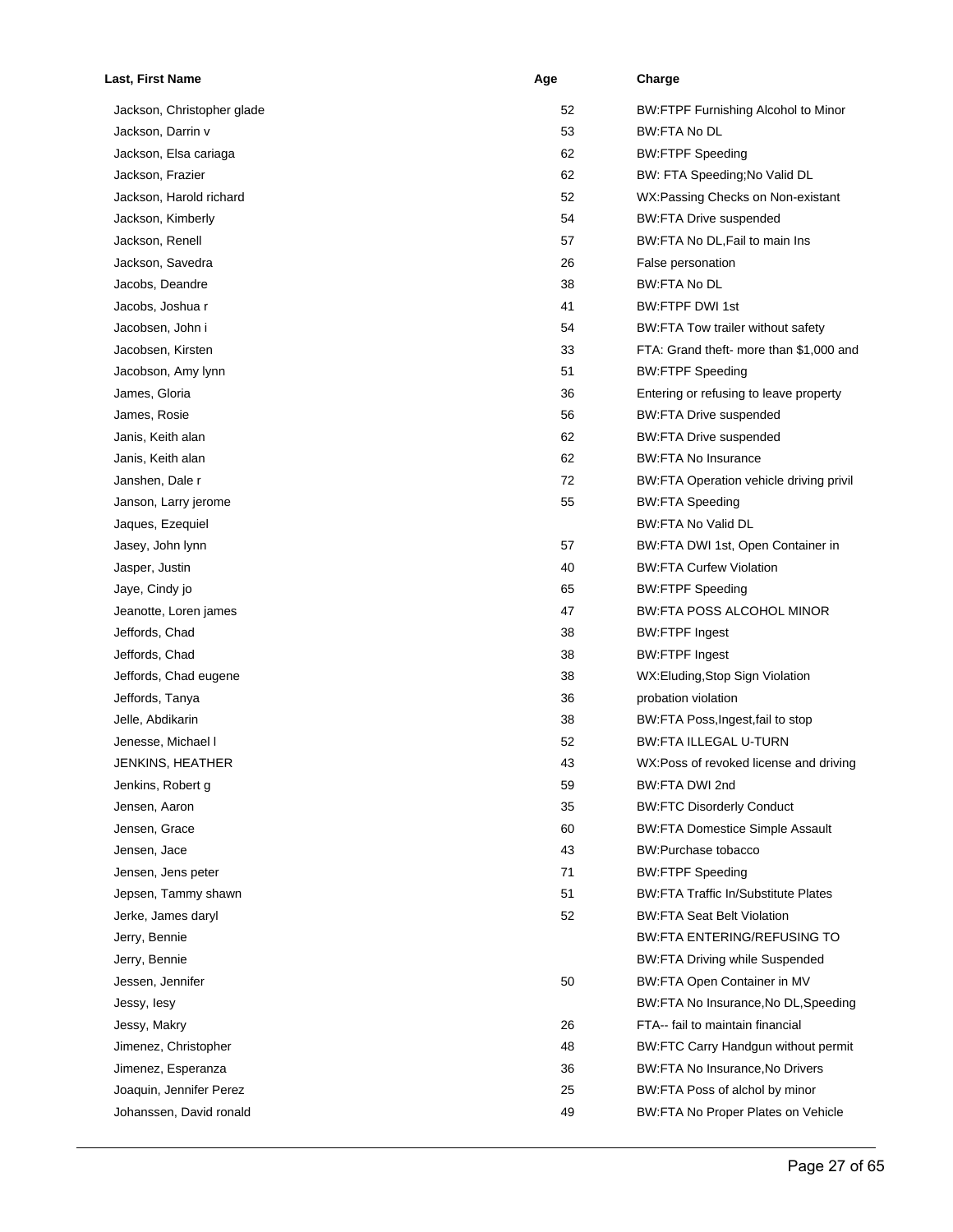| Last, First Name   |                          | Age | Charge                                       |
|--------------------|--------------------------|-----|----------------------------------------------|
| Johnson, Angela k  |                          | 60  | <b>BW:FTA Disorderly Conduct</b>             |
| Johnson, Brianna   |                          | 24  | Fail to give accurate info for registration, |
| Johnson, Daniel jr |                          | 43  | BW:FTA Carry Handgun w/o                     |
| Johnson, Dion      |                          | 46  | 51103                                        |
|                    | Johnson, Donald robert   |     | <b>BW:FTA No Valid DL</b>                    |
|                    | Johnson, Frence h. jr.   | 66  | BW:FTA No Valid DL                           |
| Johnson, James     |                          | 42  | BW:FTA No Valid DL, viol stopped veh         |
| Johnson, Janella   |                          | 44  | <b>BW:FTA Poss Drug Parap</b>                |
| Johnson, Jeffrey W |                          | 73  | <b>BW:FTPF Petty Theft</b>                   |
| Johnson, Jeffrey W |                          | 73  | <b>BW:FTPF Petty Theft</b>                   |
| Johnson, Jessica   |                          | 49  | <b>BW:FTA Simple Assault</b>                 |
|                    | Johnson, Jory Richard    |     | <b>BW:FTA No Proper Plates</b>               |
|                    | Johnson, Joseph s jr     | 52  | <b>BW:FTA Speeding</b>                       |
|                    | Johnson, Kevin eugene    | 50  | <b>BW:FTPF Speeding</b>                      |
| Johnson, Kiera     |                          | 34  | <b>BW:FTA No DL</b>                          |
|                    | Johnson, Kimberly ann    | 62  | <b>BW:FTA Speeding</b>                       |
| Johnson, Kyle      |                          | 30  | Careless driving, driving suspended, no      |
| Johnson, Kyle      |                          | 30  | Petty Theft 2nd degree                       |
| Johnson, Luther    |                          | 42  | <b>BW:FTA altered DL</b>                     |
| Johnson, Marias    |                          | 39  | BW:FTA Drive with suspended                  |
|                    | Johnson, Mark eugene     | 57  | <b>BW:FTA License not in Possession</b>      |
| Johnson, Noah m.   |                          | 37  | WX: DWI                                      |
| Johnson, Raven f   |                          | 43  | BW: FTA use or possession of drug            |
| Johnson, Robin     |                          |     | <b>BW:FTA Drive suspended</b>                |
| Johnson, Russell b |                          | 55  | <b>BW:FTA Speeding</b>                       |
|                    | Johnson, Samuel e iii    | 56  | <b>BW:FTA Speeding</b>                       |
|                    | Johnson, Savannah        | 30  | BW:FTPF Seat belt violation, Drive           |
| Johnson, Tom       |                          | 56  | <b>BW:FTPF DWI 1st</b>                       |
|                    | Johnson, Vaughan-Nisha   | 31  | <b>BW:FTA Ingest</b>                         |
| Johnstone, Steven  |                          | 46  | <b>BW:FTPF Impersonation to</b>              |
| Joiner, Jessie mae |                          | 78  | BW:FTA NO VALID DL                           |
| Joiner, Warren     |                          | 31  | FTA Poss of alcohol by minor                 |
| Jolley, Gregory a  |                          | 19  | BW:FTA No Insurance, Drive suspended         |
|                    | Jones, Andrew fitzgerald | 57  | <b>BW:FTA Speeding</b>                       |
|                    | Jones, Angela marie      |     | <b>BW:FTPF Insuff Funds Chk</b>              |
| Jones, Anthony     |                          | 59  | <b>BW:FTA No Valid DL</b>                    |
| Jones, Carolyn     |                          | 53  | disorderly conduct                           |
| Jones, Christine   |                          | 58  | BW:FTA No valid license plates               |
| Jones, Danial f    |                          | 45  | <b>BW:FTA Speeding</b>                       |
| Jones, James r     |                          | 55  | BW:                                          |
| Jones, Jeremy      |                          | 46  | BW:FTA Speeding, No Valid DL                 |
|                    | Jones, John thomas       | 65  | <b>BW:FTPF Speeding, Traffic</b>             |
| Jones, Kerry a     |                          | 50  | <b>BW:FTA POSS DRUG PARA</b>                 |
| Jones, Oscar d     |                          | 89  | BW:FTA No proper plates                      |
| Jordan, Rae marie  |                          | 63  | BW:FTA No Proper Plates on Vehicle           |
|                    | Jorgensen, Jens jacob    | 55  | <b>BW:FTPF Speeding</b>                      |
|                    | Jorgensen, Kasey john    | 35  | BW:FTA No proper license plates on           |
|                    |                          |     |                                              |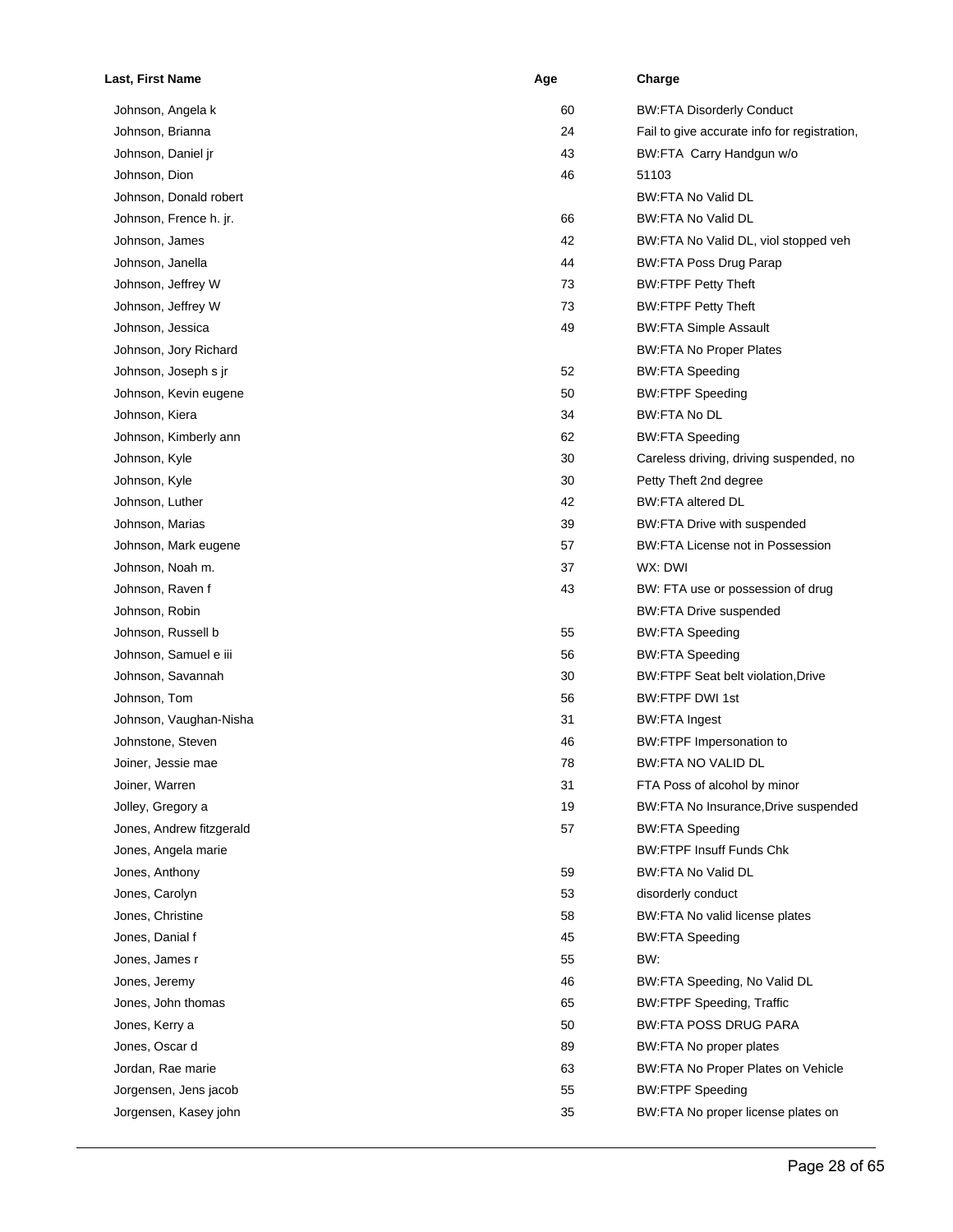| Last, First Name              | Age | Charge                                      |
|-------------------------------|-----|---------------------------------------------|
| Jorgensen, Michael chris      | 43  | <b>BW:FTA Poss Marijuana</b>                |
| Joseph, Terry Jr              | 20  | Probation violation-Receiving stolen        |
| Josta, Anthony                | 44  | BW:FTPF Petty Theft-2nd Degree less         |
| Jouk, Nyakouth                | 30  | BW:FTA Poss alcohol, petty theft 2nd        |
| Joy, James                    | 62  | <b>BW:FTA Unlicensed vehicle</b>            |
| Juarez, Jose luis             | 51  | BW:FTA No Valid DL                          |
| Juarez, Julio                 | 45  | BW:FTA Poss marij, neglectx 3, drup         |
| Juarez, Kristen               |     | Theft by no account Check \$400 or less     |
| Jump, Gage                    | 43  | BW:FTPF Refusal to aid law officer          |
| Junck, Richard leroy          | 92  | WX:Passing No Account Checks                |
| Jurgens, Leah                 | 43  | WX:Petty Theft in the 1st                   |
| Kadin, Georgia M              | 61  | <b>BW:FTA Open container</b>                |
| Kahler, James frichardson     | 75  | <b>BW:FTA Speeding</b>                      |
| Kak, Pastino                  | 44  | BW:FTA Poss marij, Carry handgun            |
| Kamara, Abu                   | 33  | BW:FTA for sentence hearing Drive           |
| Kang, James                   | 37  | bw:fta uSE OR POSS DRUG PARAP               |
| Kapaun, Troy j                | 53  | <b>BW:FTA Stop Sign Violation</b>           |
| Kapsos, Karen                 | 56  | <b>BW: FTA Pet Ordinance Violation</b>      |
| Karachiwala, Kareem badruddin | 44  | <b>BW:FTA Speeding</b>                      |
| Kastning, Georgina I          | 46  | BW:FTA No proper plates, no Insurance       |
| Kately, Mark steven           | 64  | <b>BW:FTPF Petty Theft 1st</b>              |
| Katke, Mary r                 | 54  | BW:FTPF PETTY THEFT 1ST                     |
| Kaufman, Ben christopher      | 47  | BW:FTA Speeding in Const. Zone              |
| Kaufman, Henry                | 56  | <b>BW:FTA Drive suspended</b>               |
| Kayl, Lupe                    | 62  | <b>BW:FTA Open Alc Container Accessible</b> |
| Kearnes, Jenny mae            | 40  | <b>BW:FTA No Drivers License</b>            |
| Kearney, Dusten               | 38  | simple assault                              |
| Kearney, Dusten               | 38  | Simple Assault                              |
| Keehner, Randal alan          | 62  | <b>BW:FTPF Simple Assault</b>               |
| Keener, Terry                 | 56  | <b>BW:FTPF Poss Marijuana</b>               |
| Keesee, Danteviou             | 28  | BW:FTA No DL                                |
| Keleher, Teri                 | 27  | FTA Poss of Marj 2oz or less, poss of       |
| Keller, Chris                 | 48  | <b>BW:FTA Disorderly Conduct</b>            |
| Kelly, Amber                  | 26  | BTA: ingest intoxicant other than           |
| Kelly, James jack             | 61  | BW:FTA No Proper Plates on Vehicle          |
| Kelly, Jeremiah               | 33  | FTA Poss of marij, ingest, drive            |
| Kemp, Johnny eugene           | 65  | <b>BW:FTPF Speeding</b>                     |
| Kenkel, Larry f               | 64  | <b>BW:FTA Poss Drug Para</b>                |
| Kennedy, Matthew              | 49  | <b>BW:FTA Stop Sign Violation</b>           |
| Kennett, Tyler                | 24  | Municipal driving with suspended            |
| Keokenchanh, Alex             | 22  | WX:FTA Poss of a Controlled substance       |
| Ketcherside, Jodi lyn         | 49  | BW:FTA No Proper Plates on Vehicle          |
| Kettelhut, Karl               |     | <b>BW:FTA No Proper Plates</b>              |
| Kettle-Smith, Michelle        | 54  | <b>BW:FTA Drive revoked</b>                 |
| Kewley, Torrey dean           | 47  | <b>BW:FTA Speeding</b>                      |
| Keyser, Craig                 | 61  | FTA Poss of invalid license, no             |
| Khan, Arif                    | 60  | Overwieght on Axle                          |
|                               |     |                                             |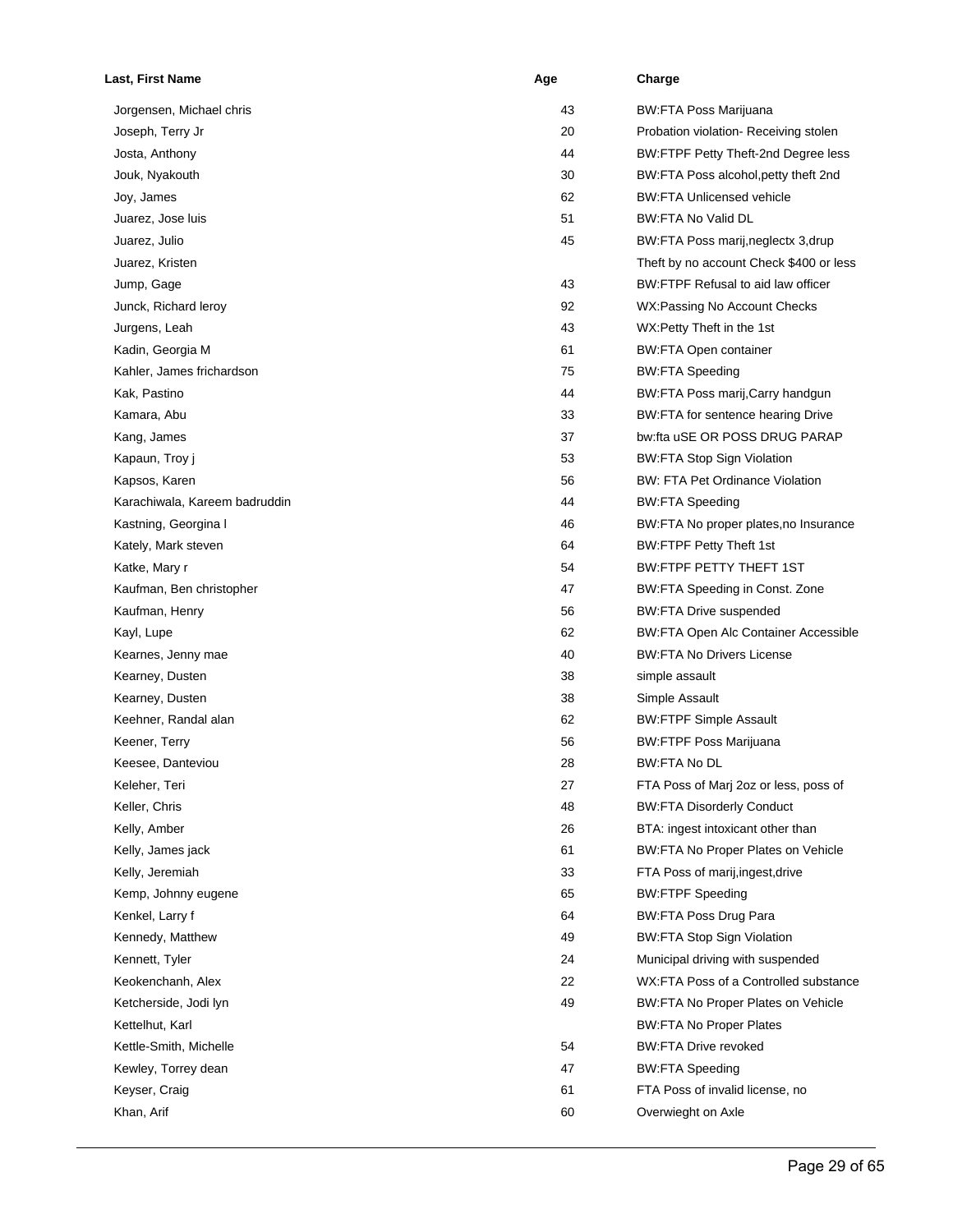| Last, First Name        | Age | Charge                                     |
|-------------------------|-----|--------------------------------------------|
| Khounnha, Phouvorg      | 52  | <b>BW:FTA Drive suspended</b>              |
| Kibby, Wesley           | 66  | BW:FTA DWI 2nd                             |
| Killseneny, Sheila j    | 67  | BW:FTA Contrib to abuse, neglect or        |
| Kilpatrick, Maynard     | 57  | <b>BW:FTA Open Alcoholic Bev Container</b> |
| Kimbrough, Patrick a    | 55  | BW:FTPF Carry handgun without permit       |
| Kindel, Bryan w         | 47  | BW:FTA Open alcoholic bev container        |
| Kindschi, Cynthia ellen | 56  | <b>BW:FTA Speeding</b>                     |
| King, Donald j.         |     | WX:NSF Checks 1st Degree                   |
| King, Laangela          |     | <b>BW:FTA Drive suspended</b>              |
| King, Rodney allan      | 61  | BW:FTPF Attempt to elude, DWI 1st          |
| Kinney, Roger d.        | 69  | BW:FTA Open Container in MV                |
| Kinney, William p       | 59  | <b>BW:fta Speeding</b>                     |
| Kirkpatrick, Billy      | 44  | <b>BW:FTA Drive suspended</b>              |
| Kleespies, David robert | 51  | <b>BW:FTPF Driving while Suspended</b>     |
| Klein, Aaron j          | 47  | BW:FTA Fail to obey turn marker or         |
| Kleinberg, Jay d.       | 63  | <b>BW:FTPF</b>                             |
| Kline, Shellie m        | 49  | BW:FTPF No proper plates, no DL            |
| Klink, Charles          | 60  | <b>BW:FTPF No Insurance.Drive</b>          |
| Klink, Matthew          | 58  | WX: Violation of Judge and sentence        |
| Knecht, Kenneth         | 61  | <b>BW:FTPF Drive revoked</b>               |
| Knepper, Ryan m         | 38  | BW:FTA No proper license plates on         |
| Knight, Cheri k.        | 74  | WX:NSF Checks 2nd Degree                   |
| Kobes, Megan            | 38  | BW:FTA Petty Theft 2nd Degree              |
| Kochevar, Richard a     | 60  | <b>BW:FTA Driving while Suspended</b>      |
| Koehn, Willis           | 61  | BW:FTPF DWI 2nd                            |
| Koenck, Machael         | 56  | <b>BW:FTA Drive suspended</b>              |
| Koenck, Zairin          | 38  | <b>BW:FTPF Petty Theft</b>                 |
| Koerner, Shawn          | 45  | <b>BW:FTA Open Alcoholic Bev Container</b> |
| Korsgaard, Geraldine    | 69  | <b>BW:FTA SPEEDING</b>                     |
| Korth, Nicholas j       | 40  | <b>BW:FTA Speeding</b>                     |
| Korver, Travis m.       | 47  | <b>BW:FTA Speeding</b>                     |
| Kosinski, Walter        | 56  | BW:FTPF DWI 2nd                            |
| Kostroun, Heather m     | 45  | BW:FTA No proper license on vehicle        |
| KOTALIK, TATE           | 18  | FTA: Driving with suspended license        |
| Kounkel, Chase          | 37  | BW:FTA Drive suspended license             |
| Kozar, Zachariah        | 42  | <b>BW:FTC Vandalism</b>                    |
| Krapfl, Naomi           | 35  | FTA: fail to maintain financial            |
| Krapfl, Scott           | 33  | BW:FTA POss of alcohol by minor            |
| Kratke, Joel j          | 41  | BW:FTA Poss of alcohol by minor            |
| Kraut, Gere             | 54  | <b>BW:FTA SPEEDING</b>                     |
| Krehbiel, Thomas        |     | <b>BW:FTA Parking/Standing Violation</b>   |
| Krisl, Randy ray        | 64  | BW:FTA Open container in MV                |
|                         |     |                                            |
| Kropp, Charmin I.       | 53  | <b>BW:FTA No Proper Plates</b>             |
| Krueger, Joshua c       | 40  | <b>BW:FTA Seat Belt, Speeding</b>          |
| Krueger, Merlin I       | 48  | <b>BW:FTA POSS ALCOHOL MINOR</b>           |
| Kruezberg, Aaron        | 41  | BW:FTA Poss of alcohol by minor            |
| Kruger, Blake d         | 37  | BW:FTA Poss of commercial drivers          |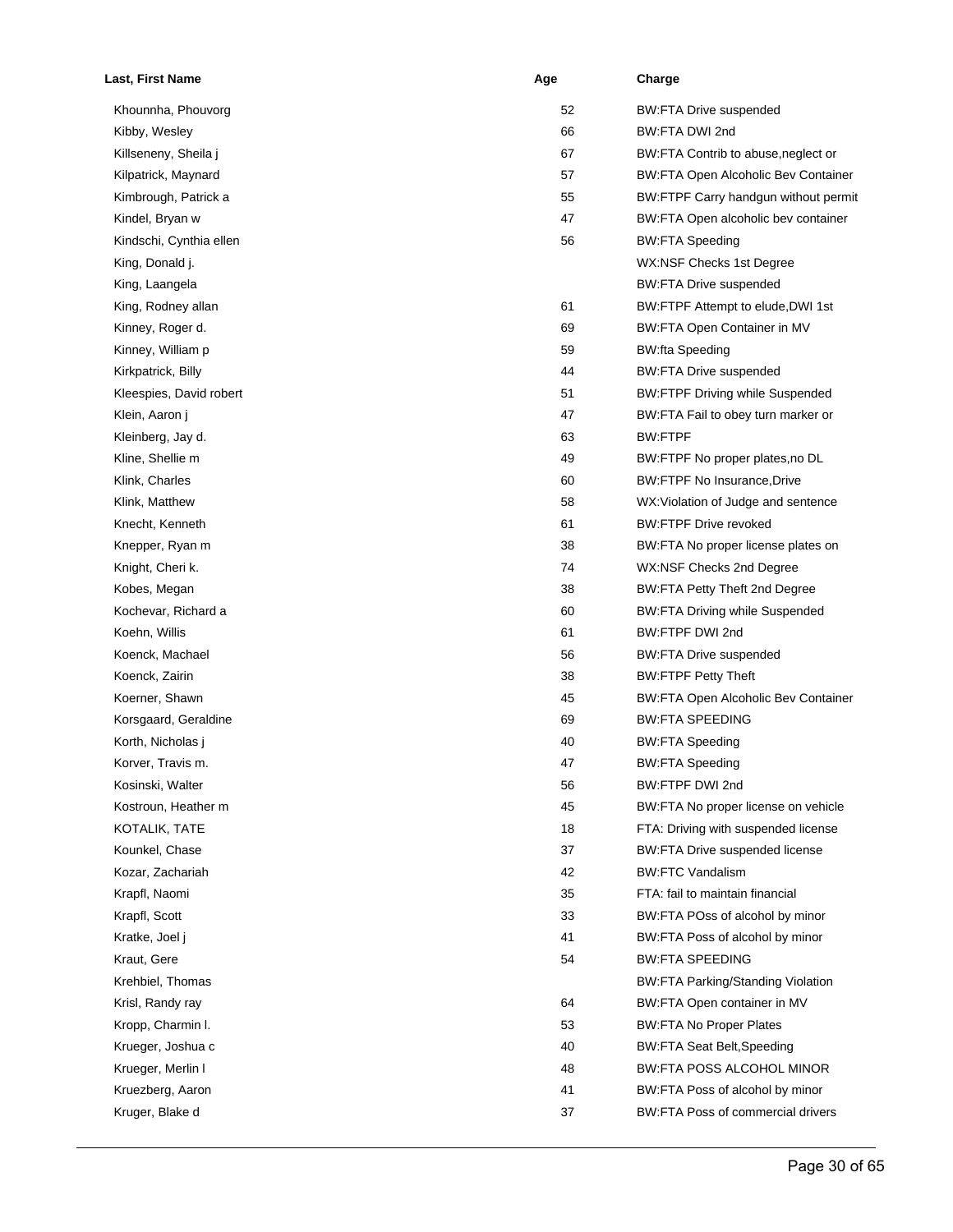| Last, First Name       | Age | Charge                                 |
|------------------------|-----|----------------------------------------|
| Kruk, Piotr j          | 67  | <b>BW:FTA SPEEDING</b>                 |
| Kuhn, Jeffrey g.       | 56  | <b>BW:FTA No Valid DL</b>              |
| Kutzler, Brenda g      | 47  | <b>BW:FTC Poss marij</b>               |
| Kyles, Lantz           | 57  | BW:FTA No Tax paid, No DL              |
| Labelle, Milton jr.    | 48  | BW:FTA Drive while license is canceled |
| Lacour, Terrence       |     | <b>BW:FTA Drive suspended</b>          |
| Ladeaux, Laken         | 37  | BW:FTA No rpoper plates                |
| Lafave, Joseph         | 53  | BW:FTPF Ingest,poss marij              |
| Lam, Gordon            | 54  | FTA - DWS                              |
| Lamb, Dennis r ii      | 53  | <b>BW:FTA Speeding</b>                 |
| Lamb, Michael          | 70  | BW:FTA Open container in MV            |
| Lambert, Melvin I      | 67  | BW:FTPF Failure to stop at weight      |
| Lambing, Zack          | 33  | BW:FTA Poss of alcohol by minor        |
| Lambing, Zack A        | 33  | BW:FTA Parking in roadway              |
| Lamere, Brandon        | 43  | Receiving or poss of stolen motor      |
| Lamp, Bradley alan     | 60  | <b>BW:FTA DWI 1st</b>                  |
| Landis, Christopher a. | 50  | <b>BW:FTPF Insuff Funds Checks</b>     |
| Lane, Karen            | 36  | <b>BW:FTPF Speeding</b>                |
| Lane, Trin             | 40  | <b>BW:FTPF Drive suspended</b>         |
| Lange, Lee             | 36  | WX:Second Degree Petty Theft           |
| Langenbrunner, Garrett | 32  | BW:FTA 2 cts petty theft               |
| Lanza, Joseph p        | 56  | <b>BW:FTA Speeding</b>                 |
| Lapora, Brittany       |     | <b>BW:FTA Disorderly conduct</b>       |
| Lara, Salvador         | 32  | BW:FTA No Insurance, Drive suspended   |
| Lariviere, Jonathan I. | 45  | BW:FTA No Valid DL                     |
| LaRose, Julie          | 29  | FTA: disorderly conduct                |
| Larsen, David          | 63  | BW:FTA                                 |
| Larsen, John           | 42  | BW:No valid DL                         |
| Larson, Jerry          | 77  | BW:FTA NO VALID DL                     |
| Larson, Joshua d       | 39  | BW:FTPF Ingest, Drive suspended        |
| Larson, Keith M        | 54  | <b>BW:FTA Speeding</b>                 |
| Larson, Raymond roger  | 61  | <b>BW:FTA No Valid DL</b>              |
| Larsson, Keith earl    | 57  | BW:FTA NO PROPER PLATES ON             |
| Lasley, Nicole r       | 43  | <b>BW:FTA Open Container</b>           |
| Lato, Kevin            | 54  | <b>BW:FTA Speeding</b>                 |
| Lauderdale, Melinda    | 56  | <b>BW:FTA Seat Belt Violation</b>      |
| Laughlin, David        | 66  | BW: FTA open alcoholic                 |
| Launn, Joseph          | 45  | BW:FTA Poss Marij, ingest, use or poss |
| Lavender, Amanda       | 32  | DRIVING WITH REVOKED (NOT              |
| Laviolette, Michael    | 58  | BW:FTPF Fail to stop at weigh station  |
| Law, Percy gordon      | 77  | <b>BW:FTA Overweight on Axle</b>       |
| LAWLEY, Joseph         | 34  | Failure to Furnish Information in      |
| Lawson, Allen lee      | 61  | BW:FTPF DWI 2nd                        |
| Lawson, Tom            | 53  | BW:FTA Log book regulations            |
| Le, Trinh nguyen       | 53  | <b>BW:FTA SPEEDING</b>                 |
| Leach, Clifford        | 42  | <b>BW:FTA Speeding</b>                 |
| Leadley, Dennis        | 63  | BW:Order ro show cause                 |
|                        |     |                                        |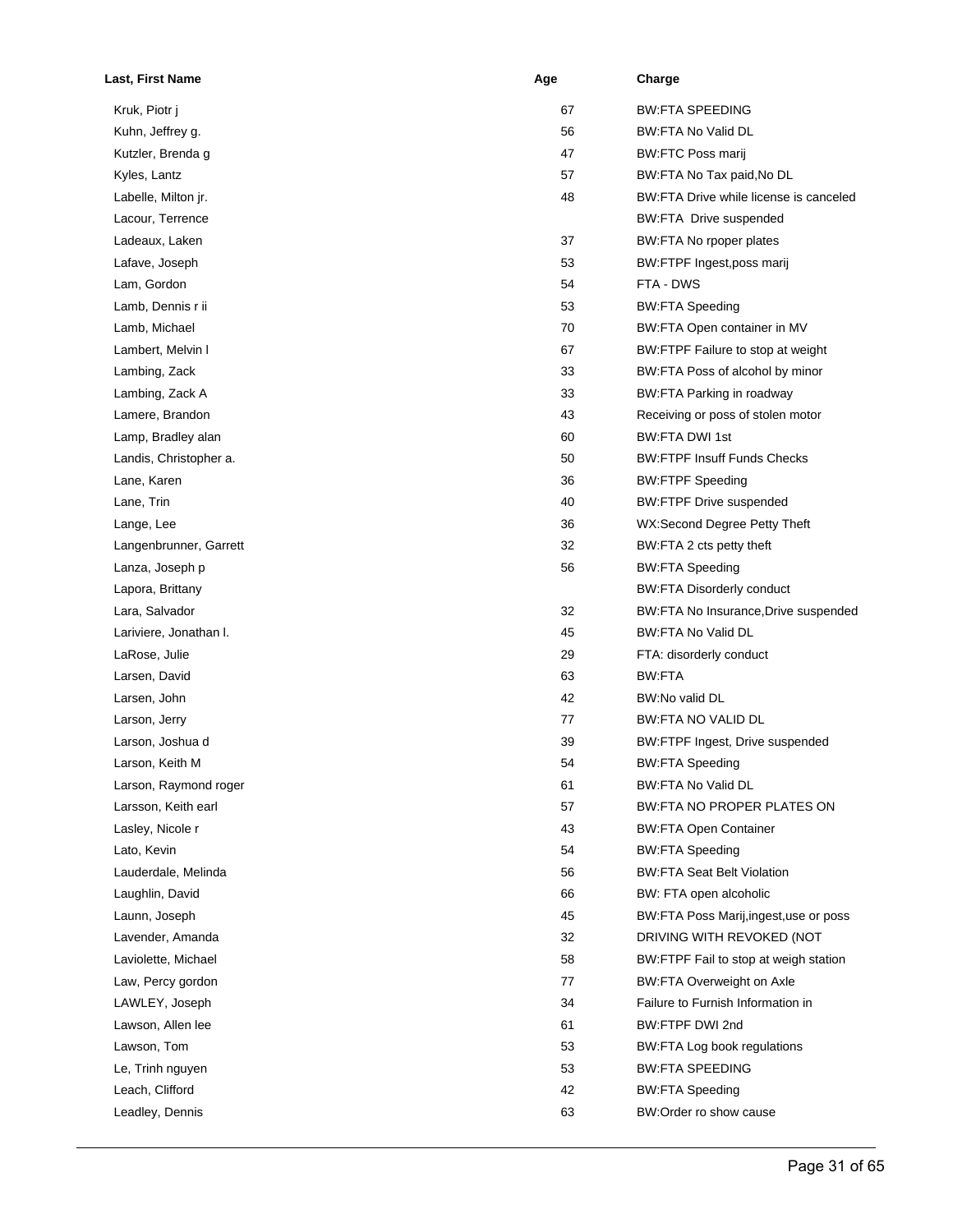| Last, First Name                | Age | Charge                                     |
|---------------------------------|-----|--------------------------------------------|
| League, Bret w                  | 56  | <b>BW:FTA Speeding</b>                     |
| League, Craig frances           | 58  | WX:NSF Checks 3rd Degree                   |
| Leblanc, Carlos a               | 65  | <b>BW:FTA SPEEDING</b>                     |
| Leckband, Alisa                 | 32  | Ingestion of controlled drug or            |
| Leclair, Katherine ann          | 55  | BW:FTC Reckless driving & DUS              |
| LeClair, Lawrence               |     | BW:FTA Poss of alcohol by minor            |
| Ledesma, Rogelio                |     | BW:FTA DWI 1st                             |
| Lee, David allen                | 46  | BW:FTA NO VALID DL, SPEEDING               |
| Lee, Malik                      | 51  | BW:FTA No DL, Speeding                     |
| Lee, Matthew r                  | 42  | BW:FTA Use or poss of drug paraph, no      |
| Lee, Tracy                      | 55  | <b>BW:FTPF Speed, drive suspended</b>      |
| Lefebvre, Brian                 | 49  | WX:Drive while suspended, careless         |
| Lefebvre, Rodger paul           | 55  | <b>BW:FTA No Proper Plates</b>             |
| Lefrancois, Alain               |     | <b>BW:FTA Log Book Regulation</b>          |
| Leiber, Leanne                  |     | <b>BW:FTA Parking/Standing Violation</b>   |
| Leigh, Pamela renee             | 58  | BW:FTA Driving while Suspended,            |
| Lemon, Steven                   | 49  | BW:FTA No Sales Tax License, Green         |
| Lengesso, Kadir j               | 59  | BW:FTA Open Container in MV                |
| Lenhart, Elizabeth m.           | 43  | BW:FTA Open Container in MV                |
| Lentz, Roxanna c                | 52  | <b>BW:FTPF SPEEDING</b>                    |
| Lenz, Robert                    | 56  | <b>BW:FTA DWI Ist</b>                      |
| Leroy, Randall                  | 60  | <b>BW:FTPF Speeding</b>                    |
| Lethcoe, Kelly d                | 36  | BW:FTA Fail to maintain financial          |
| Letho, Kristopher               | 31  | BW:FTA Poss marij, ingest, use drug        |
| Lewis, Clyde Jr                 | 32  | Poss marij, ingest, poss drug paraph,      |
| Lewis, Karen brigette           | 57  | <b>BW:FTA Speeding</b>                     |
| Lewis, Louan                    |     | WX:NSF Checks 3rd Degree                   |
| Lewis, Marc                     | 20  | Ingest other than alcohol, poss two        |
| Lewis, Meghan j.                | 49  | <b>BW:FTA Speeding</b>                     |
| Lewis, Michelle lynn            | 51  | <b>BW:FTO Probation</b>                    |
| Lewis, Thomas                   | 64  | BW: Fail to comply Fail to maintain        |
| Leyva, Victor hugo              | 44  | <b>BW:FTA Speeding; DUS</b>                |
| Lezcano, Juan                   | 70  | <b>BW:FTA Sentence review hearing DWI</b>  |
| Lies, Gary                      | 77  | BW:FTA No Proper Plates on Vehilce         |
| Lilly, Dennis verne             | 69  | WX:NSF Checks 3rd                          |
| Lima-mendoza, Cayetano humberto | 55  | BW:FTA DWI 2ND, Driving Wrong Way          |
| Lin, Li tse                     | 30  | <b>FTC Reckless Driving</b>                |
| Lindsey, Joseph                 | 34  | Failure to appear                          |
| Lindsey, Joseph                 | 34  | Poss of CS, Poss of Marijuana,             |
| Lindstrom, Douglas              | 55  | <b>BWLFTC Drive suspended</b>              |
| Lingle, Jeffrey j               | 65  | <b>BW:FTA Driving while Suspended</b>      |
| Lingle, Jeffrey j               | 65  | BW:FTA Open Container in MV                |
| Lingle, Jeffrey j               | 65  | <b>BW:FTA Traffic In/Substitute Plates</b> |
| Linn, Timothy                   | 61  | <b>WX:Simple Assault</b>                   |
| Lira, Maik                      |     | <b>BW:FTA Seat belt violation</b>          |
| List, Steven allan              | 69  | <b>BW:FTA PARKING/STANDING</b>             |
| Little, Sandra                  | 44  | BW:FTA Ingest intoxicant other than        |
|                                 |     |                                            |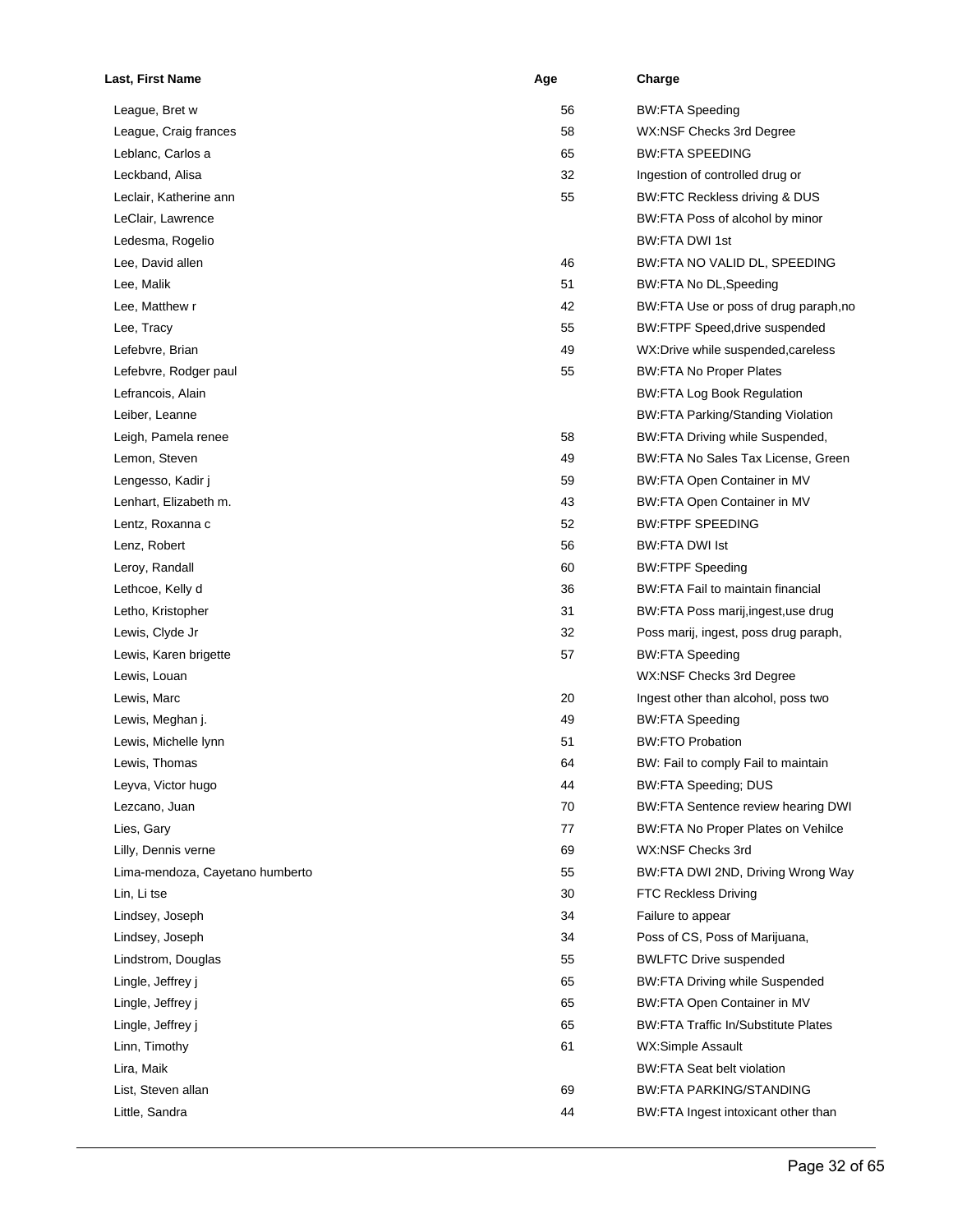| Last, First Name                  | Age | Charge                                  |
|-----------------------------------|-----|-----------------------------------------|
| Littles, Lonnie                   | 74  | BW:FTPF Log book/other violations       |
| Littlesack, Kendra                | 45  | <b>BW:FTA No Valid DL</b>               |
| Lively, Daniel j.                 | 60  | BW:FTA DWI 1st, Speeding, Open          |
| Livengood, Craig a                | 49  | <b>BW:FTA No Valid DL</b>               |
| Livermore-buhman, Michelle louise | 59  | <b>WX:Insuff Funds Checks</b>           |
| Livingston, William I             | 43  | BW:FTA Use or poss drug parah           |
| Lockwood, Janet I                 | 58  | <b>BW:FTA Driving while Suspended</b>   |
| Lodahl, Steven stanley            | 71  | WX:Failure to Report Accident           |
| Lofshult, Dennis s.               | 59  | BW:FTPF Open Container in MV            |
| Logan, Horace b. jr.              | 56  | BW:FTA Litter from vehicle or transport |
| Logan, Leilla                     | 77  | BW:                                     |
| Lonebear, William                 | 32  | receiving or poss stolen motor          |
| Long, Clint I                     | 64  | BW:FTA                                  |
| Long, Deserae                     | 40  | <b>BW:FTPF Speeding</b>                 |
| Longnecker, Dale eugene           | 49  | WX:NSF Checks 3rd Degree                |
| Longwell, Larry Jr                | 57  | <b>BW:FTPF SIMPLE ASSAULT</b>           |
| Loomis, Harold b.                 | 85  | BW:FTA License not in Poss              |
| Lopez, Alberto                    | 49  | WX:Poss of marij, Poss drug parah       |
| Lopez, Alberto h(martinez)        | 50  | <b>BW:FTA No Valid DL</b>               |
| Lopez, Eduardo                    |     | <b>BW:FTPF Speeding</b>                 |
| Lopez, Elias g                    | 44  | BW:FTA Imperson to decieve, open cont   |
| Lopez, Ernestine                  | 58  | <b>BW:FTPF Disorderly Conduct</b>       |
| Lopez, Gumecindo                  | 46  | <b>BW:FTA No DL</b>                     |
| Lopez, Jose m.                    | 52  | <b>BW:FTA No Valid DL</b>               |
| Lopez, Maximino m.                |     | <b>BW:FTA Speeding</b>                  |
| Lopez, Roland (2 warrants)        | 58  | BW:                                     |
| Lopez, Ruiz luis i                | 45  | BW:FTA No DL, Overdriving road          |
| Lopez, Saul                       | 39  | <b>BW:FTA No DL</b>                     |
| Lopez, Vanessa                    | 40  | BW:FTA Use or poss of drug Parah        |
| Lopez, Wilson                     | 43  | <b>BW:FTA Drive suspended</b>           |
| Loranger, Kenneth d.              | 64  | BW:                                     |
| Lott, Steven r                    | 48  | <b>BW:FTA Speeding</b>                  |
| Louangrath, Chonburi s.           | 40  | <b>BW:FTA No DL</b>                     |
| Louderback, Troy d.               | 49  | <b>BW:FTA DUS</b>                       |
| Louis, Angela                     | 47  | <b>BW:FTA SPEEDING</b>                  |
| Love, Danielle                    | 30  | <b>BW:FTPF Seat belt violation</b>      |
| Love, Robert                      | 67  | <b>BW:FTC DWI 1st</b>                   |
| Lovejoy, Elmer t                  | 52  | BW:FTA Open Container in MV             |
| Loveland, Thomas Clement          |     | <b>BW:FTA Drive revoked</b>             |
| Lowe, Melissa a                   | 42  | BW:FTA Drive suspended not revoked      |
| Loya, Francisco                   | 43  | <b>BW:FTPF No Drivers License</b>       |
| Lozano, Juan jr                   | 51  | <b>BW:FTA No Valid DL</b>               |
| Luce, Ricky I                     | 46  | BW:FTPF Log Book/other violations       |
| Lundgren, Anthony kevin           | 54  | <b>WX:Insuff Funds Checks</b>           |
| LUNDGREN, DERRICK                 | 36  | aggravated assault                      |
| LUNDGREN, DERRICK                 | 36  | Simple Assault                          |
| Lundgren, Derrick                 | 36  | Simple assault                          |
|                                   |     |                                         |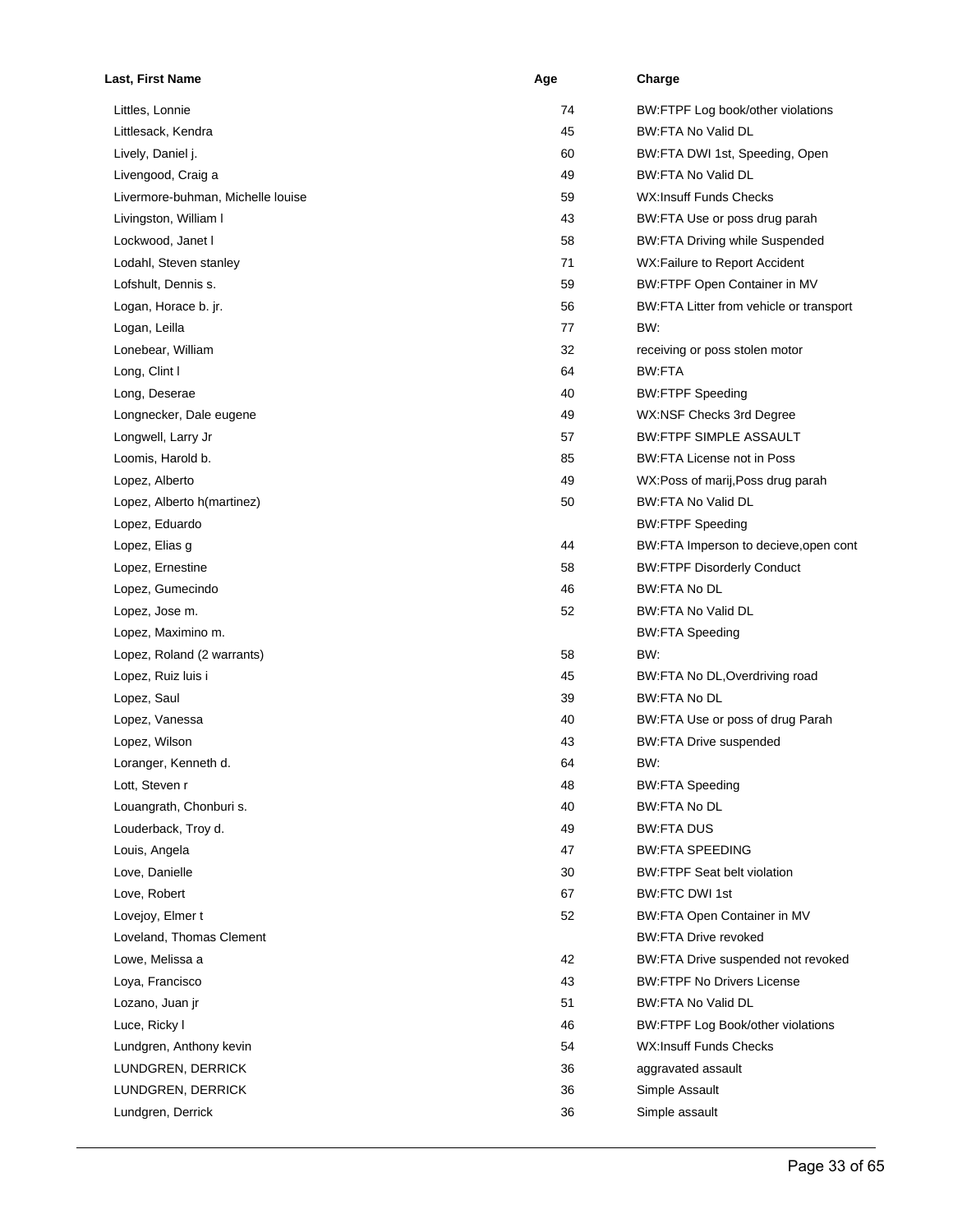| <b>Last, First Name</b>     | Age | Charge                                  |
|-----------------------------|-----|-----------------------------------------|
| Lussman, Robert james       | 57  | <b>BW:FTPF SPEEDING</b>                 |
| Lutz, Ella m                | 48  | <b>BW:FTPF No Ins, Drive Suspended</b>  |
| Lutzen, Harold              | 90  | Petty Theft-2nd Degree-Less \$100■No    |
| Lyman, Laquisha evon        | 45  | BW:FTA Speeding; Fail to Maintain FR    |
| Lyman, Matthew stanley      | 61  | <b>BW: FTA No DL</b>                    |
| Lynch, Barret j.            | 41  | BW: Ingest intox, No Ins, subs plates   |
| Lynch, Jennifer a.          | 48  | <b>BW:FTA Seat Belt Violation</b>       |
| Lynn, Lorna lee             | 79  | WX:NSF Checks 2nd Degree                |
| Lyons, Karl f.              | 44  | <b>BW:FTA No Drivers License</b>        |
| Lyons, Sophia               | 45  | <b>BW:FTA Public intoxication</b>       |
| Mabry, Harry                | 60  | BW:FTA Driving while Suspended,         |
| Macauley, William           | 52  | <b>BW:FTA POSS MARIJUANA</b>            |
| Mace, Michelle renee        | 56  | BW:FTA OPEN CONTAINER IN MV             |
| Mach, Steven                | 35  | BW:FTA Subs plates, Drive suspended     |
| Macias, Alberto a           | 41  | <b>BW:FTA Poss marij</b>                |
| Macias, Juan                | 52  | BW::Failure to appearPoss of controlled |
| Macias, Juan                | 52  | WX:Failure to appear                    |
| Mack, Troy walter           | 54  | <b>BW:FTA Speeding</b>                  |
| Macklem, Laura r.           | 46  | <b>BW:FTA Driving while Suspended</b>   |
| Macklem, Shane benson       | 45  | BW:FTPF Driving while Suspended,        |
| Madden, Tammy lu            | 59  | BW:FTA No Proper Plates on Vehicle      |
| Maga, Michael t             | 54  | <b>BW:FTA Log Book Regulation</b>       |
| Mahar-Kjos, Cody            | 29  | BW:FTA DWI 1st, poss                    |
| Maher, Lora s.              | 51  | BW:FTA No DL                            |
| Maho, Dylan j               | 38  | BW:Speeding, Fail to make proper stop   |
| Mahowald, James M           | 32  | BW:FTA Drive revoked, speeding          |
| Majstorovic, Milivoj        |     | <b>BW:Speeding</b>                      |
| Makuach, Nyaduar            | 28  | BW:FTA Poss of alcohol by minor, petty  |
| Malcolm, Errol a            | 55  | BW:FTA Faial to stop                    |
| Malcolm, Joseph addison jr. | 70  | <b>WX:Simple Assault</b>                |
| Maldonado, Daniel           | 47  | <b>BW:FTA Viol stoppped</b>             |
| Malmberg, Shane michael     | 46  | BW:FTA No Proper Plates on Vehicle      |
| Mammen, Trevor              | 42  | BW:FTA Poss two ounces of Marij or      |
| Mammen, Trevor o.           | 42  | BW:FTPF DWI 1st                         |
| Manecke, Mark               | 51  | BW:FTC:DWI2nd,speeding                  |
| MANER, DUSTIN               | 40  | Grand theft & theft by deception        |
| Mangmoradeth, Bounmy        | 47  | <b>BW:FTA Speeding</b>                  |
| Mangum, Anthony e           | 55  | BW:FTA No DL and Speeding               |
| Manning, Rose larrae        | 67  | WX:NSF Checks 3rd Degree                |
| Mannion, Justin m           | 38  | BW:FTPF No DL, Fail to maintain fin     |
| Mapelli, Rodinei            | 52  | <b>BW:FTPF Log Book</b>                 |
| Mapes, Brenda I             | 56  | <b>BW:FTC Poss of marij</b>             |
| Mares, Venancio camacho     | 62  | <b>BW:FTA OPERATE VEHICLE WITH</b>      |
| Marienau, Blaine r          | 58  | <b>BW:FTPF No Insurance, Drive</b>      |
| Marin, David                | 26  | BW:FTA Unuth use of vehicle by          |
| Marin, Jose                 | 49  | BW:FTA No DL                            |
| Marin, Jose                 | 49  | BW:FTA Open alcoholic Bev container     |
|                             |     |                                         |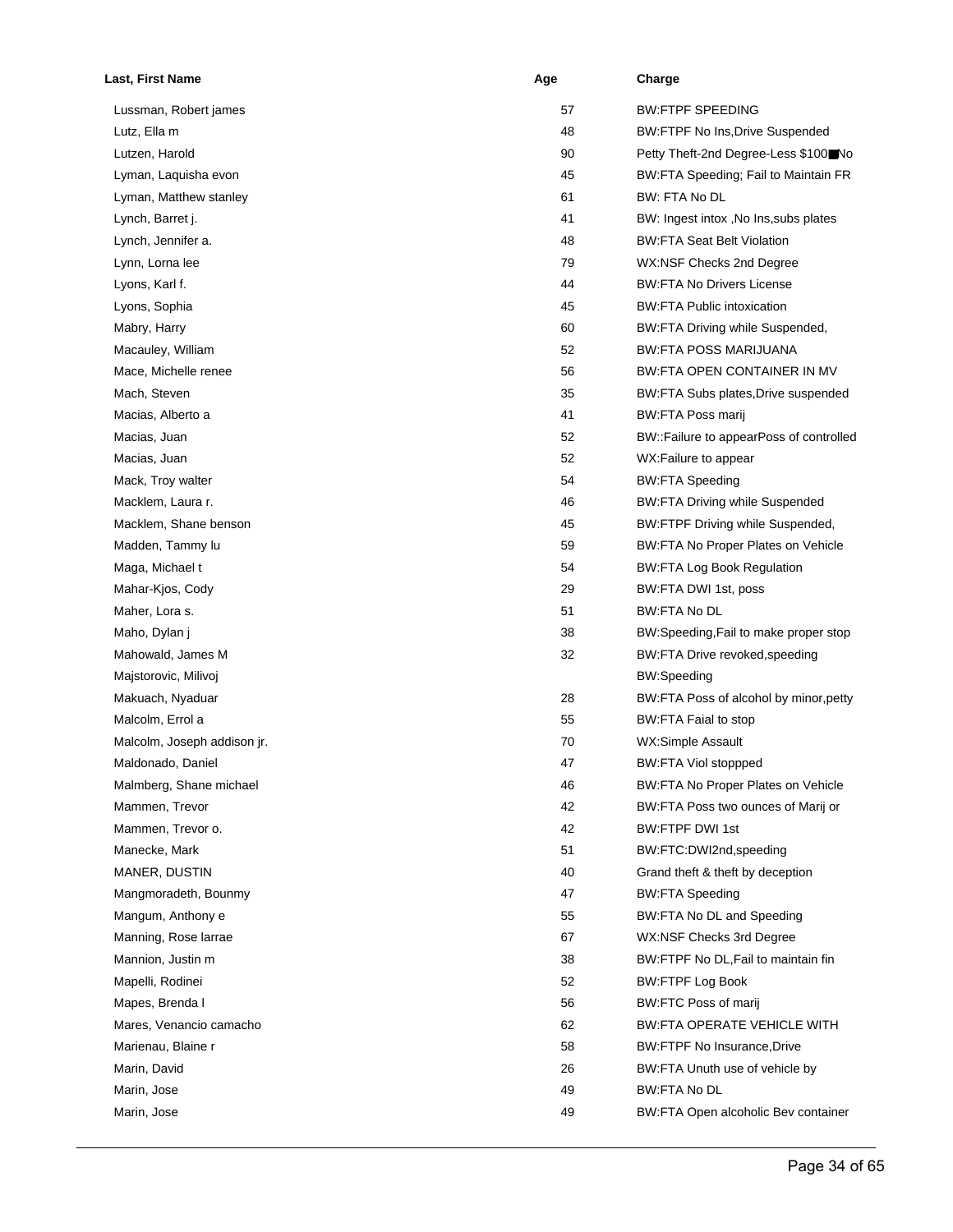| Last, First Name         | Age | Charge                                    |
|--------------------------|-----|-------------------------------------------|
| Marin, Jose              | 49  | BW:FTA Poss/Consum alcohol minor          |
| Marin, Jose I            | 49  | BW:FTA Fail to make proper stop at        |
| Marks, Frederick         | 59  | BW:Breach conditions without order        |
| Marks, Frederick         | 59  | BW:FTA Dom bause, simple assault          |
| Marks, Frederick         | 59  | BW:FTA Petty Theft 2nd degree             |
| Marlett, Samantha        | 32  | Possession of controlled drug or          |
| Marlett, Samantha        | 32  | FTA: poss cont drug/substance             |
| Marlett, Samantha        | 32  | Forgery x3, grand theft, identity theft,  |
| Marlett, Samantha        | 32  | Probation violation: Possession of        |
| Marlowe, Terrance j      | 73  | <b>BW:FTA Open Container, DWI</b>         |
| Marquez, Naimi           | 30  | Fail to Maintain Financial Responsibility |
| Marrowbone, Colin        | 41  | WX:Second Degree Escape                   |
| Marsh, Leroy allen       |     | <b>BW:FTA Poss Drug Para</b>              |
| Marshall, John           | 64  | <b>BW:FTA DUS</b>                         |
| Marshall, Marie e.       | 59  | <b>BW:FTA Drive suspended</b>             |
| Martin, Andrea           | 32  | BW:FTPF Ingest, poss alcohol by minor     |
| Martin, Brent I          | 54  | BW:FTA Driving while license canceled     |
| Martin, Charles e        | 55  | <b>BW:FTA Suspended DL</b>                |
| Martin, Connie           | 46  | Possession and ingestion of controlled    |
| Martin, Connie           | 46  | FTA                                       |
| Martin, Ernest           | 44  | BW:FTPF Ingest, altered DL                |
| Martin, Herbert, ii      | 59  | BW:FTPF Log Book, drive susp              |
| Martin, Justin           | 42  | FTA Log Book/other violations             |
| Martin, Louis            | 44  | BW:FTA for hearing:                       |
| Martin, Michael          | 49  | BW:Insuff Funds 2nd degree-fail to        |
| Martin, Michael          | 49  | WX:Poss of Known Forged Instrument        |
| Martin, Nina suzanne     | 63  | BW:FTA Poss marij, poss parap             |
| Martin, Patrick willard  | 54  | WX: NSF checks 3rd                        |
| Martin, Patrick willard  | 54  | WX: NSF checks 3rd                        |
| Martin, Rebecca          | 62  | BW:FTA No Insurance, No DL, Subs          |
| Martin, William I        | 71  | BW:FTA No DL                              |
| Martinez, Angela         | 44  | <b>BW:FTA Suspended DL</b>                |
| Martinez, Benito         | 60  | FTA - No insurance, Renewal               |
| Martinez, Hector         | 51  | BW:FTPF                                   |
| Martinez, Jesus javier e | 42  | <b>BW:FTA Speeding</b>                    |
| Martinez, Jorde          | 44  | <b>BW:FTA No DL</b>                       |
| Martinez, Jose guadalupe | 49  | <b>BW:FTA Tow Trailer without Safety</b>  |
| Martinez, Martha         | 59  | <b>BW:FTA Drive suspended</b>             |
| Martinez, Rodrigo        | 65  | BW:FTA Open Container in MV               |
| Martinez-Gonzales, Jose  | 34  | BW:FTA No DL                              |
| Martinez-lopez, Humberto | 46  | <b>BW:FTC Poss marij</b>                  |
| Martinson, Michelle kay  | 45  | BW:FTPF No Proper Plates on Vehicle       |
| Mason, Linda             | 74  | BW:FTC Petty Theft - 2nd degree           |
| Mason, Wendy sue         | 48  | WX:4 cts Forgery                          |
| Mata, Salvador           | 71  | <b>BW:FTA No Drivers License</b>          |
| Matgen, Brian marcel     | 44  | BW: FTA No proper plates                  |
| Mathany-Lund, Corey      | 45  | Fail to stop, open container              |
|                          |     |                                           |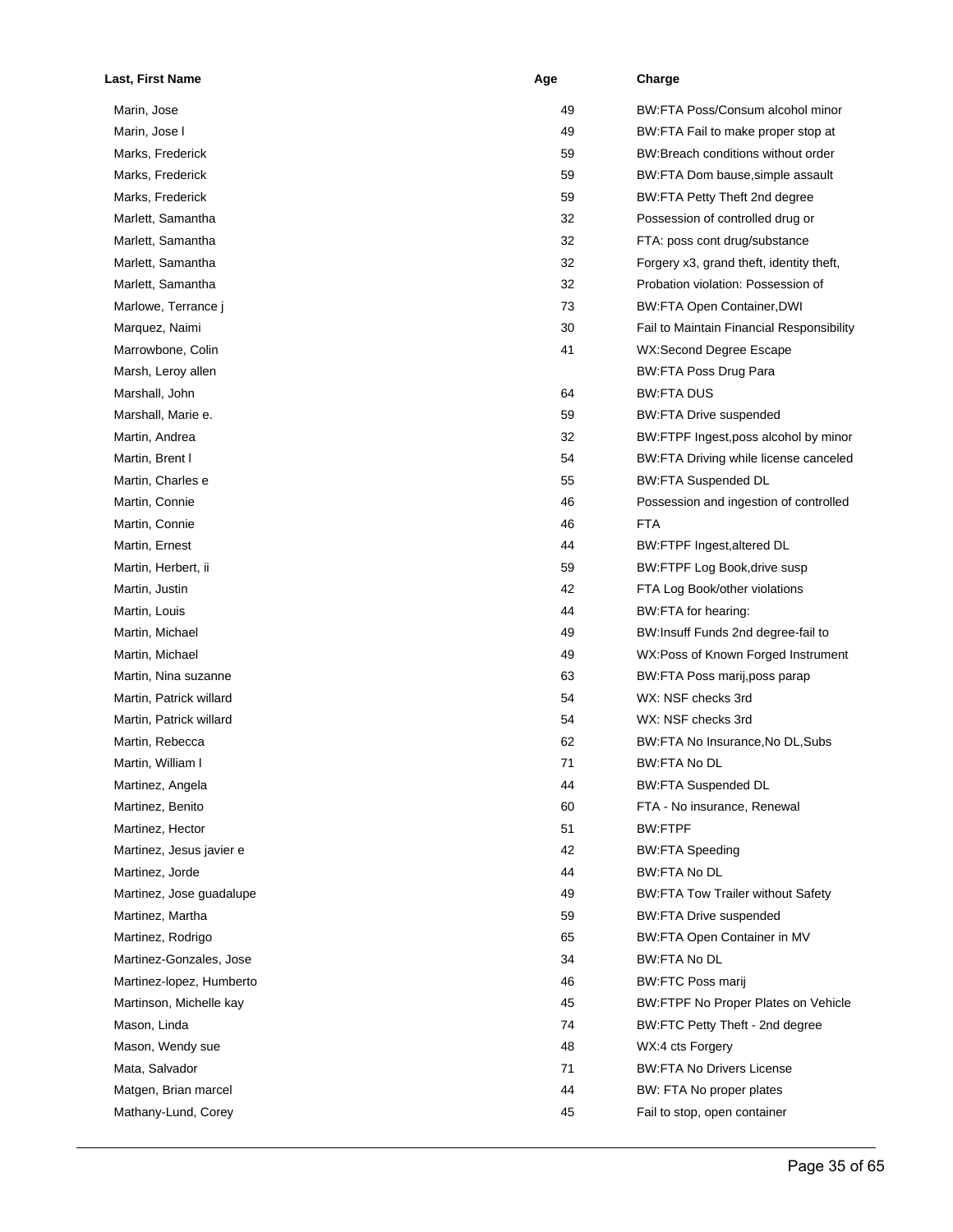| Last, First Name            | Age | Charge                                          |
|-----------------------------|-----|-------------------------------------------------|
| Matheny, Trevor             | 38  | BW:FTPF Poss of alcohol by minor                |
| Matthews, Andre             | 55  | driving under influence 2nd                     |
| Maulupe, Art v.             | 49  | <b>BW:FTA DUS</b>                               |
| Maxwell, Elisha             | 57  | BW:FTA Fishing without license-non              |
| Maycock, Shaune christopher | 45  | <b>BW:FTA Speeding</b>                          |
| Mayfield, Michael s         | 67  | <b>BW:FTA NO VALID DL</b>                       |
| Mayton, Robert              | 52  | <b>BW:FTA Open container</b>                    |
| Mcadam, Brad                | 71  | WX:NSF Checks 3rd Degree                        |
| Mcarthur, David terry       | 53  | <b>BW:FTA Disorderly Conduct</b>                |
| Mcbride, Melvin             | 49  | BW:FTA Open alcoholic bev container             |
| Mccarter, Billy             | 42  | <b>BW:FTPF Ingest</b>                           |
| McCaslen, Matthew           | 32  | BW:FTA No Insurance, Drive                      |
| Mccauley, Matthew j         | 54  | <b>BW:FTA Poss Alcohol Minor</b>                |
| Mccaulley, Mike             | 68  | BW:FTA NO VALID DL                              |
| Mcchain, Ruth annette       | 58  | <b>BW:FTA Careless Driving</b>                  |
| Mcclarin, Judy f            | 62  | BW:FTA Speeding, Drive suspended                |
| McClellan, Paul             | 55  | Expired annual inspection, vehicle              |
| Mccloskey, Timothy          | 34  | FTA: Driving suspended, open alcoholic          |
| Mcclure, Jackson            | 38  | driving with revoked license                    |
| Mcclure, Mitchell o         | 72  | <b>BW:FTA LOG BOOK Violation</b>                |
| Mccowan, Gerald I           | 43  | BW: FTA Possession of Alchl by Minor            |
| McCoy, Kendall              | 45  | <b>BW:FTA Drive revoked</b>                     |
| Mccoy, Leroy e              | 40  | <b>BW:FTA No Drivers License</b>                |
| McDaniel, Julian            | 39  | Simple Assault                                  |
| Mcdermott, Toby a           | 46  | BW:FTA DWI 2nd, Open cont                       |
| Mcdonald, Anthony           | 67  | <b>BW:FTA SPEEDING</b>                          |
| Mcdonald, Deborah ann       | 65  | BW:FTA No Valid DL                              |
| Mcdonald, Kevin richard     | 73  | <b>BW:FTA Speeding</b>                          |
| Mcelhose, Loren d           | 57  | BW:FTA Petty Theft 2nd degree                   |
| Mcelhose, Loren d           | 57  | BW:FTA Petty Theft 2nd                          |
| Mcelroy, Andrew             | 37  | <b>BW:FTA Simple Assault, Enter or srreptit</b> |
| Mcelroy, Ronnie e           | 51  | <b>BW:FTA Drive suspended</b>                   |
| McGaughy, George Frank      | 44  | BW:FTA Overweight on axle                       |
| McGee, Fred                 | 34  | BW:FTPF Fail to stop at weigh station           |
| Mcgill, Clinton roy         | 45  | <b>BW:FTA Poss Alcohol Minor</b>                |
| Mcgill, Valerie ann         | 66  | WX:NSF Checks 3rd Degree                        |
| Mcginty, Ryan               | 32  | WX:2 counts simple assault-attempt to           |
| McGrew, Shannon             | 30  | WX:Fail to send child to school                 |
| McGuinness, Joshua          |     | <b>FTC Entering Property</b>                    |
| Mcintosh, Rebecca, f.       | 61  | <b>BW:FTPF Speeding</b>                         |
| Mcintyre, Thomas a          | 60  | <b>BW:FTA SUS DL</b>                            |
| Mcintyre, Tracy w           | 48  | <b>BW:FTA Speeding</b>                          |
| McKay, Justin               | 47  | <b>Aggravated Eluding</b>                       |
| Mckinley, L b               | 70  | <b>BW:FTA Speeding</b>                          |
| McKleroy, Franklin          | 59  | FTA DUI 2nd Open container                      |
| McKnight, Joshua            | 29  | BEFTA Speeding, Drive suspended, No             |
| McLaurin, Michael           | 52  | BW:FTPF Log Book/other violations               |
|                             |     |                                                 |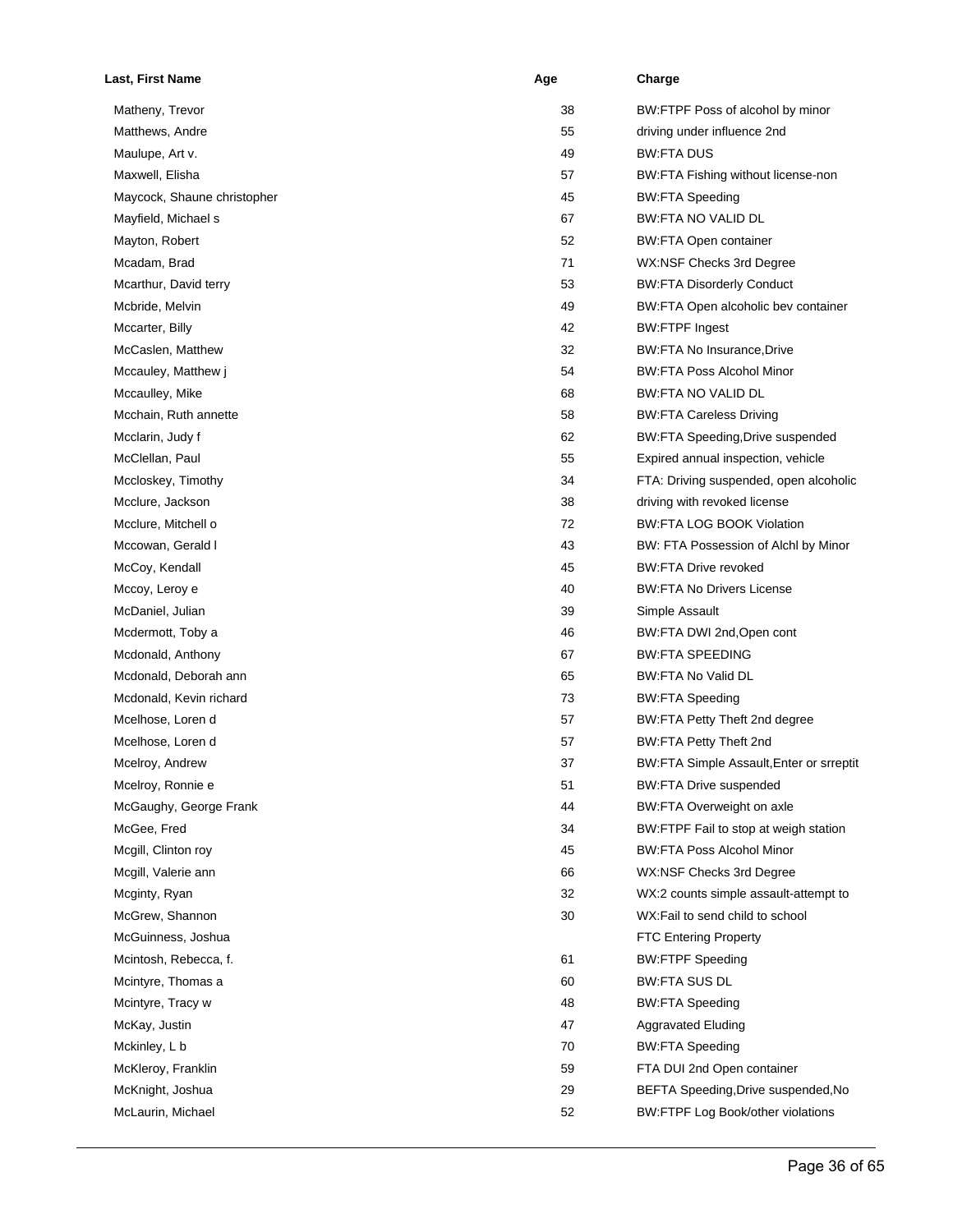| Mcmanimen, Matthew william<br>50<br>BW:FTA Driving while Suspended<br>52<br>Mcmaster, Marc k.<br>BW:FTA Open Container in MV<br>42<br>McNaughton, Adam<br>BW:FTA Simple Assault, interfence with<br>42<br>Mcnear, Chris r<br>BW:FTA Fail to stop<br>Mcneely, Linda b.<br>60<br><b>BW:FTPF No Valid DL</b><br>48<br>Mcneil, Dayton wade<br>BW:FTPF Impersonation to decieve<br>Mcphail, Milton I<br><b>BW:FTA Drive suspended</b><br>48<br><b>BW:FTC Insuff Funds</b><br>Mcpherson (divis), Jody mae<br>Mcquade, Kimberly a<br>57<br>BW:FTA Speeding on State Highway<br><b>BW:FTA SPEEDING</b><br>Mcruvie, David w<br>79<br>Mead, Dennis<br><b>BW:FTA Parking/Standing Violation</b><br>42<br>Mead, Randy<br>BW:FTA Motion to revoke suspended<br>44<br>Meade, Charles k<br>WX: Simple Assault<br>Meade, Ronald<br><b>BW:FTC Sentence</b><br>59<br>Meadows, Earline wallace<br><b>BW:FTA DUS</b><br>42<br>Medders, Jeremy<br>BW:FTA Operator assure passengers<br>44<br><b>BW:FTA No Valid DL</b><br>Medina, Antonio carmen<br>FTA: Zi Insufficient funds check-1st<br>Medina, Cruz<br>46<br>Medina, Rosana<br>46<br>WX:Revocation of a suspended<br>Meeks, Lloyd e<br>66<br>WX:FTA for purposes of Sentencing<br>32<br>Megason, Jonathan<br><b>BW:FTA Open container</b><br>24<br>Mehari, Ablelom<br>FTA: fail to maintain financial<br>58<br>Meinen, Andrew<br>BW: FTA Speeding on interstate, seat<br>43<br><b>BW:FTA Speeding</b><br>Melgar, Edgar<br>Mell, Brian h<br>52<br>BW:FTA Furnishing Alcohol to Minor<br>45<br>Melton, William Jr<br>Killing or injuring animal of another<br>Mendez, Gary I.<br>44<br><b>BW: FTA No Driver License</b><br>Mendiola, Patricia c<br>56<br>BW:FTA for proceedings-Ingest, Poss of<br>Mendoza, Bernabe sr.<br>BW:FTA unauth use of vehicle<br>50<br><b>BW:FTA No Valid DL</b><br>Mendoza, Ignacio a.<br>45<br>32<br><b>BW:FTA Fishing without license</b><br>Mendoza, Jose<br>Mendoza, Valentin III<br>45<br><b>BW:FTA No DL</b><br>59<br>Mendozo-alonso, Eliar<br>BW:FTPF<br>Menjiver, Maria e<br>68<br>BW:FTA No SD Registration in poss<br>Mercado, Elieger<br>47<br><b>BW:FTPF No DL</b><br>Merchain, Benjamin<br>37<br>BW:FTA No proper plates<br><b>BW:FTA No Drivers License</b><br>Merchant, Kristi I<br>48<br>Merrick, Lawrence lowell<br>WX:NSF Checks 3rd<br>65<br>Merrick, Lawrence lowell<br>65<br>WX: NSF Checks 3rd<br>Meyer, Cori<br>39<br><b>BW:FTA Speeding</b><br>35<br><b>BW:FTA Drive suspended</b><br>Meyer, Melissa<br>Meyer, Skip<br>55<br><b>BW:FTA Renewal, suspended</b><br><b>BW:FTA Poss Alcohol Minor</b><br>Meyers, Bradley<br>43<br>27<br>Meyers, Ryan<br>FTA: entering/refusing to leave property<br>Meylan, Steven r<br>42<br>BW:FTA Poss marij, Poss or uses drug<br>Meza, Erika uribe<br>48<br>BW:FTA No Proper Plates on Vehicle,<br>Mickelson, Jacob<br>31<br>WX:Eluding, Drive revoked, stop sign | Last, First Name | Age | Charge |
|-------------------------------------------------------------------------------------------------------------------------------------------------------------------------------------------------------------------------------------------------------------------------------------------------------------------------------------------------------------------------------------------------------------------------------------------------------------------------------------------------------------------------------------------------------------------------------------------------------------------------------------------------------------------------------------------------------------------------------------------------------------------------------------------------------------------------------------------------------------------------------------------------------------------------------------------------------------------------------------------------------------------------------------------------------------------------------------------------------------------------------------------------------------------------------------------------------------------------------------------------------------------------------------------------------------------------------------------------------------------------------------------------------------------------------------------------------------------------------------------------------------------------------------------------------------------------------------------------------------------------------------------------------------------------------------------------------------------------------------------------------------------------------------------------------------------------------------------------------------------------------------------------------------------------------------------------------------------------------------------------------------------------------------------------------------------------------------------------------------------------------------------------------------------------------------------------------------------------------------------------------------------------------------------------------------------------------------------------------------------------------------------------------------------------------------------------------------------------------------------------------------------------------------------------------------------------------------------------------------------------------------------------------------------------------------------------------------------------------------------------------------------------------------------------------------------------------------------------------------------------------------|------------------|-----|--------|
|                                                                                                                                                                                                                                                                                                                                                                                                                                                                                                                                                                                                                                                                                                                                                                                                                                                                                                                                                                                                                                                                                                                                                                                                                                                                                                                                                                                                                                                                                                                                                                                                                                                                                                                                                                                                                                                                                                                                                                                                                                                                                                                                                                                                                                                                                                                                                                                                                                                                                                                                                                                                                                                                                                                                                                                                                                                                                     |                  |     |        |
|                                                                                                                                                                                                                                                                                                                                                                                                                                                                                                                                                                                                                                                                                                                                                                                                                                                                                                                                                                                                                                                                                                                                                                                                                                                                                                                                                                                                                                                                                                                                                                                                                                                                                                                                                                                                                                                                                                                                                                                                                                                                                                                                                                                                                                                                                                                                                                                                                                                                                                                                                                                                                                                                                                                                                                                                                                                                                     |                  |     |        |
|                                                                                                                                                                                                                                                                                                                                                                                                                                                                                                                                                                                                                                                                                                                                                                                                                                                                                                                                                                                                                                                                                                                                                                                                                                                                                                                                                                                                                                                                                                                                                                                                                                                                                                                                                                                                                                                                                                                                                                                                                                                                                                                                                                                                                                                                                                                                                                                                                                                                                                                                                                                                                                                                                                                                                                                                                                                                                     |                  |     |        |
|                                                                                                                                                                                                                                                                                                                                                                                                                                                                                                                                                                                                                                                                                                                                                                                                                                                                                                                                                                                                                                                                                                                                                                                                                                                                                                                                                                                                                                                                                                                                                                                                                                                                                                                                                                                                                                                                                                                                                                                                                                                                                                                                                                                                                                                                                                                                                                                                                                                                                                                                                                                                                                                                                                                                                                                                                                                                                     |                  |     |        |
|                                                                                                                                                                                                                                                                                                                                                                                                                                                                                                                                                                                                                                                                                                                                                                                                                                                                                                                                                                                                                                                                                                                                                                                                                                                                                                                                                                                                                                                                                                                                                                                                                                                                                                                                                                                                                                                                                                                                                                                                                                                                                                                                                                                                                                                                                                                                                                                                                                                                                                                                                                                                                                                                                                                                                                                                                                                                                     |                  |     |        |
|                                                                                                                                                                                                                                                                                                                                                                                                                                                                                                                                                                                                                                                                                                                                                                                                                                                                                                                                                                                                                                                                                                                                                                                                                                                                                                                                                                                                                                                                                                                                                                                                                                                                                                                                                                                                                                                                                                                                                                                                                                                                                                                                                                                                                                                                                                                                                                                                                                                                                                                                                                                                                                                                                                                                                                                                                                                                                     |                  |     |        |
|                                                                                                                                                                                                                                                                                                                                                                                                                                                                                                                                                                                                                                                                                                                                                                                                                                                                                                                                                                                                                                                                                                                                                                                                                                                                                                                                                                                                                                                                                                                                                                                                                                                                                                                                                                                                                                                                                                                                                                                                                                                                                                                                                                                                                                                                                                                                                                                                                                                                                                                                                                                                                                                                                                                                                                                                                                                                                     |                  |     |        |
|                                                                                                                                                                                                                                                                                                                                                                                                                                                                                                                                                                                                                                                                                                                                                                                                                                                                                                                                                                                                                                                                                                                                                                                                                                                                                                                                                                                                                                                                                                                                                                                                                                                                                                                                                                                                                                                                                                                                                                                                                                                                                                                                                                                                                                                                                                                                                                                                                                                                                                                                                                                                                                                                                                                                                                                                                                                                                     |                  |     |        |
|                                                                                                                                                                                                                                                                                                                                                                                                                                                                                                                                                                                                                                                                                                                                                                                                                                                                                                                                                                                                                                                                                                                                                                                                                                                                                                                                                                                                                                                                                                                                                                                                                                                                                                                                                                                                                                                                                                                                                                                                                                                                                                                                                                                                                                                                                                                                                                                                                                                                                                                                                                                                                                                                                                                                                                                                                                                                                     |                  |     |        |
|                                                                                                                                                                                                                                                                                                                                                                                                                                                                                                                                                                                                                                                                                                                                                                                                                                                                                                                                                                                                                                                                                                                                                                                                                                                                                                                                                                                                                                                                                                                                                                                                                                                                                                                                                                                                                                                                                                                                                                                                                                                                                                                                                                                                                                                                                                                                                                                                                                                                                                                                                                                                                                                                                                                                                                                                                                                                                     |                  |     |        |
|                                                                                                                                                                                                                                                                                                                                                                                                                                                                                                                                                                                                                                                                                                                                                                                                                                                                                                                                                                                                                                                                                                                                                                                                                                                                                                                                                                                                                                                                                                                                                                                                                                                                                                                                                                                                                                                                                                                                                                                                                                                                                                                                                                                                                                                                                                                                                                                                                                                                                                                                                                                                                                                                                                                                                                                                                                                                                     |                  |     |        |
|                                                                                                                                                                                                                                                                                                                                                                                                                                                                                                                                                                                                                                                                                                                                                                                                                                                                                                                                                                                                                                                                                                                                                                                                                                                                                                                                                                                                                                                                                                                                                                                                                                                                                                                                                                                                                                                                                                                                                                                                                                                                                                                                                                                                                                                                                                                                                                                                                                                                                                                                                                                                                                                                                                                                                                                                                                                                                     |                  |     |        |
|                                                                                                                                                                                                                                                                                                                                                                                                                                                                                                                                                                                                                                                                                                                                                                                                                                                                                                                                                                                                                                                                                                                                                                                                                                                                                                                                                                                                                                                                                                                                                                                                                                                                                                                                                                                                                                                                                                                                                                                                                                                                                                                                                                                                                                                                                                                                                                                                                                                                                                                                                                                                                                                                                                                                                                                                                                                                                     |                  |     |        |
|                                                                                                                                                                                                                                                                                                                                                                                                                                                                                                                                                                                                                                                                                                                                                                                                                                                                                                                                                                                                                                                                                                                                                                                                                                                                                                                                                                                                                                                                                                                                                                                                                                                                                                                                                                                                                                                                                                                                                                                                                                                                                                                                                                                                                                                                                                                                                                                                                                                                                                                                                                                                                                                                                                                                                                                                                                                                                     |                  |     |        |
|                                                                                                                                                                                                                                                                                                                                                                                                                                                                                                                                                                                                                                                                                                                                                                                                                                                                                                                                                                                                                                                                                                                                                                                                                                                                                                                                                                                                                                                                                                                                                                                                                                                                                                                                                                                                                                                                                                                                                                                                                                                                                                                                                                                                                                                                                                                                                                                                                                                                                                                                                                                                                                                                                                                                                                                                                                                                                     |                  |     |        |
|                                                                                                                                                                                                                                                                                                                                                                                                                                                                                                                                                                                                                                                                                                                                                                                                                                                                                                                                                                                                                                                                                                                                                                                                                                                                                                                                                                                                                                                                                                                                                                                                                                                                                                                                                                                                                                                                                                                                                                                                                                                                                                                                                                                                                                                                                                                                                                                                                                                                                                                                                                                                                                                                                                                                                                                                                                                                                     |                  |     |        |
|                                                                                                                                                                                                                                                                                                                                                                                                                                                                                                                                                                                                                                                                                                                                                                                                                                                                                                                                                                                                                                                                                                                                                                                                                                                                                                                                                                                                                                                                                                                                                                                                                                                                                                                                                                                                                                                                                                                                                                                                                                                                                                                                                                                                                                                                                                                                                                                                                                                                                                                                                                                                                                                                                                                                                                                                                                                                                     |                  |     |        |
|                                                                                                                                                                                                                                                                                                                                                                                                                                                                                                                                                                                                                                                                                                                                                                                                                                                                                                                                                                                                                                                                                                                                                                                                                                                                                                                                                                                                                                                                                                                                                                                                                                                                                                                                                                                                                                                                                                                                                                                                                                                                                                                                                                                                                                                                                                                                                                                                                                                                                                                                                                                                                                                                                                                                                                                                                                                                                     |                  |     |        |
|                                                                                                                                                                                                                                                                                                                                                                                                                                                                                                                                                                                                                                                                                                                                                                                                                                                                                                                                                                                                                                                                                                                                                                                                                                                                                                                                                                                                                                                                                                                                                                                                                                                                                                                                                                                                                                                                                                                                                                                                                                                                                                                                                                                                                                                                                                                                                                                                                                                                                                                                                                                                                                                                                                                                                                                                                                                                                     |                  |     |        |
|                                                                                                                                                                                                                                                                                                                                                                                                                                                                                                                                                                                                                                                                                                                                                                                                                                                                                                                                                                                                                                                                                                                                                                                                                                                                                                                                                                                                                                                                                                                                                                                                                                                                                                                                                                                                                                                                                                                                                                                                                                                                                                                                                                                                                                                                                                                                                                                                                                                                                                                                                                                                                                                                                                                                                                                                                                                                                     |                  |     |        |
|                                                                                                                                                                                                                                                                                                                                                                                                                                                                                                                                                                                                                                                                                                                                                                                                                                                                                                                                                                                                                                                                                                                                                                                                                                                                                                                                                                                                                                                                                                                                                                                                                                                                                                                                                                                                                                                                                                                                                                                                                                                                                                                                                                                                                                                                                                                                                                                                                                                                                                                                                                                                                                                                                                                                                                                                                                                                                     |                  |     |        |
|                                                                                                                                                                                                                                                                                                                                                                                                                                                                                                                                                                                                                                                                                                                                                                                                                                                                                                                                                                                                                                                                                                                                                                                                                                                                                                                                                                                                                                                                                                                                                                                                                                                                                                                                                                                                                                                                                                                                                                                                                                                                                                                                                                                                                                                                                                                                                                                                                                                                                                                                                                                                                                                                                                                                                                                                                                                                                     |                  |     |        |
|                                                                                                                                                                                                                                                                                                                                                                                                                                                                                                                                                                                                                                                                                                                                                                                                                                                                                                                                                                                                                                                                                                                                                                                                                                                                                                                                                                                                                                                                                                                                                                                                                                                                                                                                                                                                                                                                                                                                                                                                                                                                                                                                                                                                                                                                                                                                                                                                                                                                                                                                                                                                                                                                                                                                                                                                                                                                                     |                  |     |        |
|                                                                                                                                                                                                                                                                                                                                                                                                                                                                                                                                                                                                                                                                                                                                                                                                                                                                                                                                                                                                                                                                                                                                                                                                                                                                                                                                                                                                                                                                                                                                                                                                                                                                                                                                                                                                                                                                                                                                                                                                                                                                                                                                                                                                                                                                                                                                                                                                                                                                                                                                                                                                                                                                                                                                                                                                                                                                                     |                  |     |        |
|                                                                                                                                                                                                                                                                                                                                                                                                                                                                                                                                                                                                                                                                                                                                                                                                                                                                                                                                                                                                                                                                                                                                                                                                                                                                                                                                                                                                                                                                                                                                                                                                                                                                                                                                                                                                                                                                                                                                                                                                                                                                                                                                                                                                                                                                                                                                                                                                                                                                                                                                                                                                                                                                                                                                                                                                                                                                                     |                  |     |        |
|                                                                                                                                                                                                                                                                                                                                                                                                                                                                                                                                                                                                                                                                                                                                                                                                                                                                                                                                                                                                                                                                                                                                                                                                                                                                                                                                                                                                                                                                                                                                                                                                                                                                                                                                                                                                                                                                                                                                                                                                                                                                                                                                                                                                                                                                                                                                                                                                                                                                                                                                                                                                                                                                                                                                                                                                                                                                                     |                  |     |        |
|                                                                                                                                                                                                                                                                                                                                                                                                                                                                                                                                                                                                                                                                                                                                                                                                                                                                                                                                                                                                                                                                                                                                                                                                                                                                                                                                                                                                                                                                                                                                                                                                                                                                                                                                                                                                                                                                                                                                                                                                                                                                                                                                                                                                                                                                                                                                                                                                                                                                                                                                                                                                                                                                                                                                                                                                                                                                                     |                  |     |        |
|                                                                                                                                                                                                                                                                                                                                                                                                                                                                                                                                                                                                                                                                                                                                                                                                                                                                                                                                                                                                                                                                                                                                                                                                                                                                                                                                                                                                                                                                                                                                                                                                                                                                                                                                                                                                                                                                                                                                                                                                                                                                                                                                                                                                                                                                                                                                                                                                                                                                                                                                                                                                                                                                                                                                                                                                                                                                                     |                  |     |        |
|                                                                                                                                                                                                                                                                                                                                                                                                                                                                                                                                                                                                                                                                                                                                                                                                                                                                                                                                                                                                                                                                                                                                                                                                                                                                                                                                                                                                                                                                                                                                                                                                                                                                                                                                                                                                                                                                                                                                                                                                                                                                                                                                                                                                                                                                                                                                                                                                                                                                                                                                                                                                                                                                                                                                                                                                                                                                                     |                  |     |        |
|                                                                                                                                                                                                                                                                                                                                                                                                                                                                                                                                                                                                                                                                                                                                                                                                                                                                                                                                                                                                                                                                                                                                                                                                                                                                                                                                                                                                                                                                                                                                                                                                                                                                                                                                                                                                                                                                                                                                                                                                                                                                                                                                                                                                                                                                                                                                                                                                                                                                                                                                                                                                                                                                                                                                                                                                                                                                                     |                  |     |        |
|                                                                                                                                                                                                                                                                                                                                                                                                                                                                                                                                                                                                                                                                                                                                                                                                                                                                                                                                                                                                                                                                                                                                                                                                                                                                                                                                                                                                                                                                                                                                                                                                                                                                                                                                                                                                                                                                                                                                                                                                                                                                                                                                                                                                                                                                                                                                                                                                                                                                                                                                                                                                                                                                                                                                                                                                                                                                                     |                  |     |        |
|                                                                                                                                                                                                                                                                                                                                                                                                                                                                                                                                                                                                                                                                                                                                                                                                                                                                                                                                                                                                                                                                                                                                                                                                                                                                                                                                                                                                                                                                                                                                                                                                                                                                                                                                                                                                                                                                                                                                                                                                                                                                                                                                                                                                                                                                                                                                                                                                                                                                                                                                                                                                                                                                                                                                                                                                                                                                                     |                  |     |        |
|                                                                                                                                                                                                                                                                                                                                                                                                                                                                                                                                                                                                                                                                                                                                                                                                                                                                                                                                                                                                                                                                                                                                                                                                                                                                                                                                                                                                                                                                                                                                                                                                                                                                                                                                                                                                                                                                                                                                                                                                                                                                                                                                                                                                                                                                                                                                                                                                                                                                                                                                                                                                                                                                                                                                                                                                                                                                                     |                  |     |        |
|                                                                                                                                                                                                                                                                                                                                                                                                                                                                                                                                                                                                                                                                                                                                                                                                                                                                                                                                                                                                                                                                                                                                                                                                                                                                                                                                                                                                                                                                                                                                                                                                                                                                                                                                                                                                                                                                                                                                                                                                                                                                                                                                                                                                                                                                                                                                                                                                                                                                                                                                                                                                                                                                                                                                                                                                                                                                                     |                  |     |        |
|                                                                                                                                                                                                                                                                                                                                                                                                                                                                                                                                                                                                                                                                                                                                                                                                                                                                                                                                                                                                                                                                                                                                                                                                                                                                                                                                                                                                                                                                                                                                                                                                                                                                                                                                                                                                                                                                                                                                                                                                                                                                                                                                                                                                                                                                                                                                                                                                                                                                                                                                                                                                                                                                                                                                                                                                                                                                                     |                  |     |        |
|                                                                                                                                                                                                                                                                                                                                                                                                                                                                                                                                                                                                                                                                                                                                                                                                                                                                                                                                                                                                                                                                                                                                                                                                                                                                                                                                                                                                                                                                                                                                                                                                                                                                                                                                                                                                                                                                                                                                                                                                                                                                                                                                                                                                                                                                                                                                                                                                                                                                                                                                                                                                                                                                                                                                                                                                                                                                                     |                  |     |        |
|                                                                                                                                                                                                                                                                                                                                                                                                                                                                                                                                                                                                                                                                                                                                                                                                                                                                                                                                                                                                                                                                                                                                                                                                                                                                                                                                                                                                                                                                                                                                                                                                                                                                                                                                                                                                                                                                                                                                                                                                                                                                                                                                                                                                                                                                                                                                                                                                                                                                                                                                                                                                                                                                                                                                                                                                                                                                                     |                  |     |        |
|                                                                                                                                                                                                                                                                                                                                                                                                                                                                                                                                                                                                                                                                                                                                                                                                                                                                                                                                                                                                                                                                                                                                                                                                                                                                                                                                                                                                                                                                                                                                                                                                                                                                                                                                                                                                                                                                                                                                                                                                                                                                                                                                                                                                                                                                                                                                                                                                                                                                                                                                                                                                                                                                                                                                                                                                                                                                                     |                  |     |        |
|                                                                                                                                                                                                                                                                                                                                                                                                                                                                                                                                                                                                                                                                                                                                                                                                                                                                                                                                                                                                                                                                                                                                                                                                                                                                                                                                                                                                                                                                                                                                                                                                                                                                                                                                                                                                                                                                                                                                                                                                                                                                                                                                                                                                                                                                                                                                                                                                                                                                                                                                                                                                                                                                                                                                                                                                                                                                                     |                  |     |        |
|                                                                                                                                                                                                                                                                                                                                                                                                                                                                                                                                                                                                                                                                                                                                                                                                                                                                                                                                                                                                                                                                                                                                                                                                                                                                                                                                                                                                                                                                                                                                                                                                                                                                                                                                                                                                                                                                                                                                                                                                                                                                                                                                                                                                                                                                                                                                                                                                                                                                                                                                                                                                                                                                                                                                                                                                                                                                                     |                  |     |        |
|                                                                                                                                                                                                                                                                                                                                                                                                                                                                                                                                                                                                                                                                                                                                                                                                                                                                                                                                                                                                                                                                                                                                                                                                                                                                                                                                                                                                                                                                                                                                                                                                                                                                                                                                                                                                                                                                                                                                                                                                                                                                                                                                                                                                                                                                                                                                                                                                                                                                                                                                                                                                                                                                                                                                                                                                                                                                                     |                  |     |        |
|                                                                                                                                                                                                                                                                                                                                                                                                                                                                                                                                                                                                                                                                                                                                                                                                                                                                                                                                                                                                                                                                                                                                                                                                                                                                                                                                                                                                                                                                                                                                                                                                                                                                                                                                                                                                                                                                                                                                                                                                                                                                                                                                                                                                                                                                                                                                                                                                                                                                                                                                                                                                                                                                                                                                                                                                                                                                                     |                  |     |        |
|                                                                                                                                                                                                                                                                                                                                                                                                                                                                                                                                                                                                                                                                                                                                                                                                                                                                                                                                                                                                                                                                                                                                                                                                                                                                                                                                                                                                                                                                                                                                                                                                                                                                                                                                                                                                                                                                                                                                                                                                                                                                                                                                                                                                                                                                                                                                                                                                                                                                                                                                                                                                                                                                                                                                                                                                                                                                                     |                  |     |        |
|                                                                                                                                                                                                                                                                                                                                                                                                                                                                                                                                                                                                                                                                                                                                                                                                                                                                                                                                                                                                                                                                                                                                                                                                                                                                                                                                                                                                                                                                                                                                                                                                                                                                                                                                                                                                                                                                                                                                                                                                                                                                                                                                                                                                                                                                                                                                                                                                                                                                                                                                                                                                                                                                                                                                                                                                                                                                                     |                  |     |        |
|                                                                                                                                                                                                                                                                                                                                                                                                                                                                                                                                                                                                                                                                                                                                                                                                                                                                                                                                                                                                                                                                                                                                                                                                                                                                                                                                                                                                                                                                                                                                                                                                                                                                                                                                                                                                                                                                                                                                                                                                                                                                                                                                                                                                                                                                                                                                                                                                                                                                                                                                                                                                                                                                                                                                                                                                                                                                                     |                  |     |        |
|                                                                                                                                                                                                                                                                                                                                                                                                                                                                                                                                                                                                                                                                                                                                                                                                                                                                                                                                                                                                                                                                                                                                                                                                                                                                                                                                                                                                                                                                                                                                                                                                                                                                                                                                                                                                                                                                                                                                                                                                                                                                                                                                                                                                                                                                                                                                                                                                                                                                                                                                                                                                                                                                                                                                                                                                                                                                                     |                  |     |        |
|                                                                                                                                                                                                                                                                                                                                                                                                                                                                                                                                                                                                                                                                                                                                                                                                                                                                                                                                                                                                                                                                                                                                                                                                                                                                                                                                                                                                                                                                                                                                                                                                                                                                                                                                                                                                                                                                                                                                                                                                                                                                                                                                                                                                                                                                                                                                                                                                                                                                                                                                                                                                                                                                                                                                                                                                                                                                                     |                  |     |        |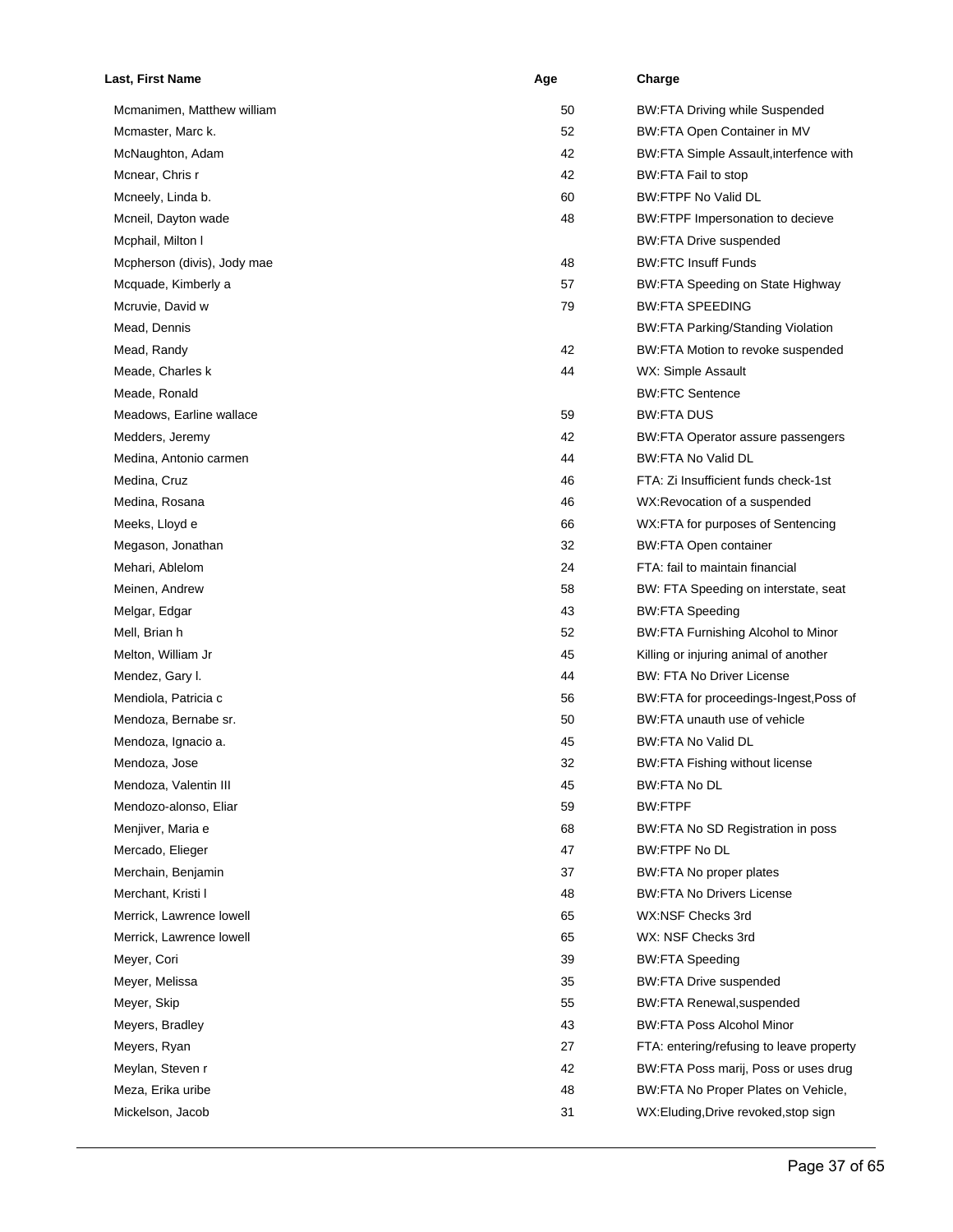| Last, First Name        | Age | Charge                                     |
|-------------------------|-----|--------------------------------------------|
| Midgett, Joey           |     | <b>BW:FTA DUS</b>                          |
| Midgett, Joey           |     | <b>BW:FTA DUS</b>                          |
| Milazzo, Christopher    | 53  | Use/Possession Drug Paraphernalia,         |
| Milbrodt, Jeffrey       | 66  | BW:FPTF DWI 1ST, Driving while             |
| Millage, Ronald ray jr. | 58  | BW: FTA Driving with revoked license       |
| Millar, Stanley b       | 64  | BW:FTPF Overweight on axle                 |
| Miller, Adam            | 32  | <b>BW:FTA Open container</b>               |
| Miller, Dale            | 60  | <b>BW:FTA Traffic In/Substitute Plates</b> |
| Miller, David a.        | 43  | <b>BW:FTA Speeding</b>                     |
| Miller, Forrest Joshua  | 30  | WX:False impersoantion, no valid           |
| Miller, Glenn           | 46  | Poss cont drug/substance, keeping          |
| Miller, Levi            | 31  | Driving with revoked (Not Suspended)       |
| Miller, Melissa         | 42  | FTA - No insurance, No DL                  |
| Miller, Michael w       | 51  | <b>BW:FTA Speeding</b>                     |
| Miller, Michelle        | 40  | WX: Violation of suspended sentence        |
| Miller, Mike lee        | 52  | WX:PETTY THEFT 1ST DEGREE                  |
| Miller, Nathan          | 40  | <b>BW:FTPF DWI 1st</b>                     |
| Miller, Roy             |     | BW:FTA Impersonation to Deceive Law        |
| Miller, Roy erwin       | 83  | ARREST WX ESCAPE■SUBJ LEFT                 |
| Miller, Sherry m        | 47  | BW:FTA Fail to maintain respon, no         |
| Mills, Frank s jr       | 31  | BW:FTA Seat belt violation, no DL          |
| Miranda, Roberta a      | 41  | BW:FTA Speeding, Drive suspended           |
| Mitchell, Casey         | 35  | Driving under revocation, eluding          |
| Mitchell, Cody j        | 43  | <b>BW: FTA Speeding</b>                    |
| Mitchell, Corey         | 27  | BW:FTA Poss marij, Ingest                  |
| Mitchell, John          | 66  | Simple assault, interference with          |
| Mitchell, Joseph, c, ii | 62  | BW:FTPF Overweight on axle                 |
| Mitchell, Matthew paul  | 45  | BW:FTA Open Container in MV                |
| Mittel, Jared alden     | 39  | <b>BW:FTA Seat Belt Violation</b>          |
| Moffitt, Russell        | 60  | <b>BW:FTPF No Valid DL</b>                 |
| Moir, Stacey e.         | 50  | <b>BW: FTA Speeding</b>                    |
| Moncier, Charles H      | 50  | <b>BW:FTA Speeding</b>                     |
| Mondale, Royal          | 49  | BW:FTPF Open Container in MV               |
| Monk, Larry             | 56  | WX:Pass checks against non existent        |
| Monroe, Eugene n        | 71  | BW:FTA No Thru Truck; No Proper            |
| Montagne, Peter allen   | 60  | BW:FTA No Proper Plates on Vehicle         |
| Montagne, Peter allen   | 60  | BW:FTA No Proper Plates on Vehicle         |
| Montagne, Peter allen   | 60  | BW:FTA No Proper Plates on Vehicle         |
| Montgomerie, Brandon    | 49  | <b>BW:FTA No DL</b>                        |
| Montgomery, Gregory I.  | 59  | <b>BW:FTA Open container</b>               |
| Montgomery, Thomas j    | 59  | BW:FTA No proper plates                    |
| Moore, Haley            | 31  | FTA: poss 2 oz marijuana or less,          |
| Moore, Jeffrey          | 38  | BW:FTA Use or poss drug paraph             |
| Moore, Kacie            | 34  | BW:FTA Poss of alcohol by minor            |
| Moore, Kathleen j       | 67  | BW:FTA Fail to stop                        |
| Moore, Nathanial        | 33  | <b>BW:FTPF DIsorderly Conduct</b>          |
| Moore, Ronnie           | 62  | WX: Pass checks against insuff Funds       |
|                         |     |                                            |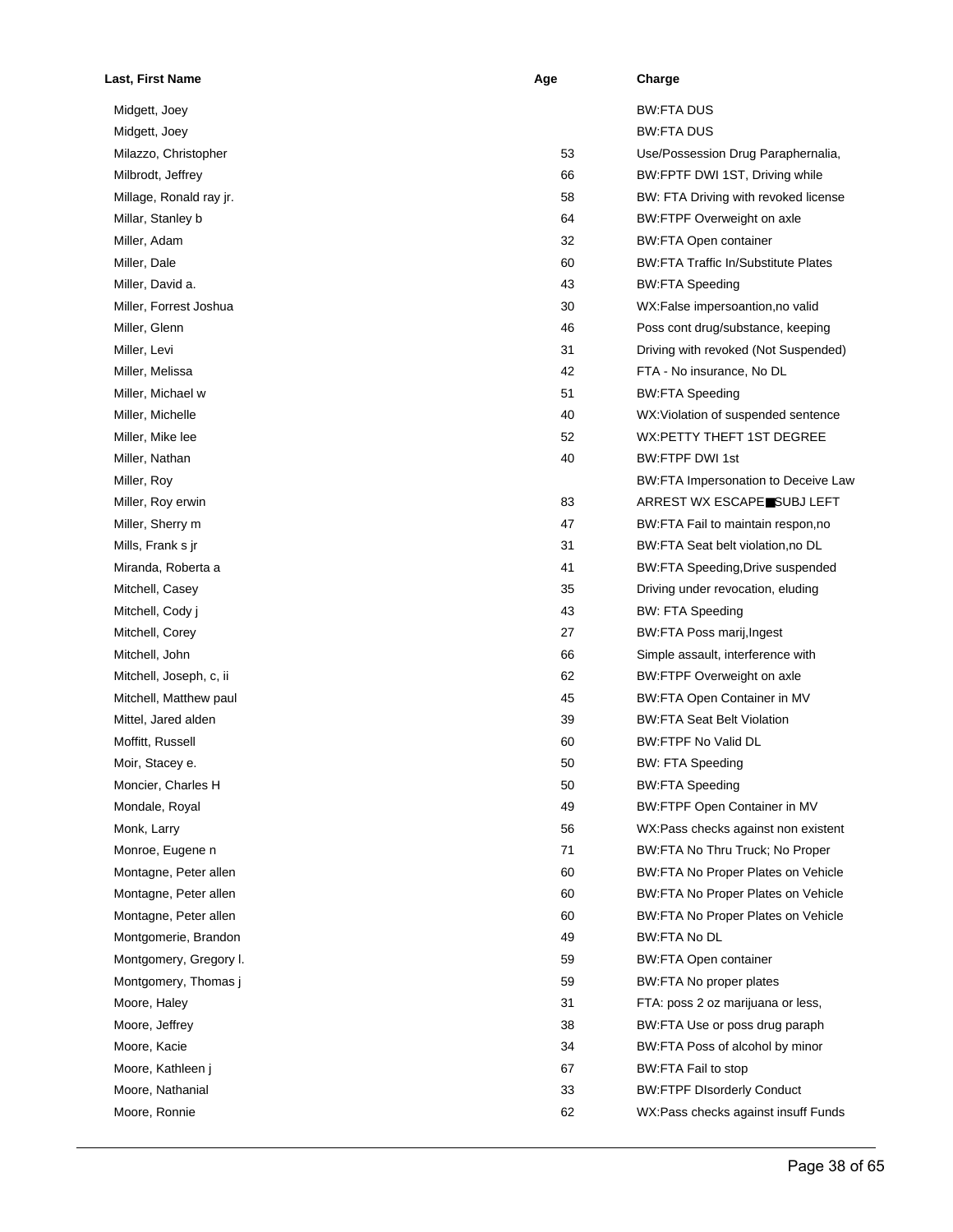| Last, First Name           | Age | Charge                                     |
|----------------------------|-----|--------------------------------------------|
| Moore, Stuart              | 62  | BW:FTA DWI 1st                             |
| Moore, Toby kenneth        | 49  | <b>BW:FTA Speeding</b>                     |
| Moorhouse, Linda m         | 57  | <b>BW:FTA Speeding</b>                     |
| Morales, Leticia           | 59  | <b>BW:FTA Stop Sign Violation</b>          |
| Morales, Santos            | 24  | <b>False Personation</b>                   |
| Morales-Rios, Julio        | 36  | BW:FTA DWI 1st, Speed, No DL               |
| Moran, Tina m              | 51  | <b>BW:FTA SPEEDING</b>                     |
| Moreland, Karen marie      | 54  | <b>BW:FTA No Valid DL</b>                  |
| Morelos, Cristian          | 23  | FTA: driving suspended                     |
| Moreno, Belinda            | 37  | <b>BW:FTPF No Insurance</b>                |
| Moret, Timothy j.          | 47  | WX:NSF Checks 3rd                          |
| Morey, Mike                | 44  | BW:FTA Ingest intoxicant other than        |
| Morgan, Deborah s          | 67  | <b>BW:FTA Speeding</b>                     |
| Morgan, Earl dewayne jr    | 63  | BW:FTPF DWI 1st, Poss Marijuana            |
| Morgan, James h. jr.       | 68  | BW:FTPF DWI 2nd                            |
| Morgan, Joshua             | 37  | BW:FTA Use or poss drug                    |
| Morgan, Laura              | 52  | <b>BW:FTA No drivers license</b>           |
| Morgan, Raymond            | 59  | <b>BW:FTA Unsafe/Illegal Backing</b>       |
| Morley, Kendrick t.        | 63  | BW:FTA Driving while suspended             |
| Morris, Catherine          | 51  | Fail to maintain financial responsibility, |
| Morris, Dewayne Allen      | 57  | BW:FTA Log Book/other violations           |
| Morris, Diane janon        | 66  | <b>BW:FTA No valid DL</b>                  |
| Morris, Kegan              | 33  | 7 charges: ingestion CS, Receiving or      |
| Morris, Kenneth            | 43  | WX:Poss of marij and Ingestion             |
| Morris, Richard            | 49  | BW:FTA DWI 2nd                             |
| Morris, Robin I            | 61  | <b>BW:FTA Parking/Standing Violation</b>   |
| Morris, Tina j             | 43  | <b>BW:FTA Speed Limits</b>                 |
| Morris, Yancy j sr.        | 61  | BW:FTA OPEN CONTAINER IN MV,               |
| Morrison, Gary             | 57  | BW:FTPF Open Container in MV               |
| Morrison, Jolene m         | 47  | <b>BW:FTA No DL</b>                        |
| Morrow, Staci I            | 48  | <b>BW:FTA Speeding</b>                     |
| Mortensen, Vincent j.      | 60  | <b>BW:FTA Speeding</b>                     |
| Mortimer, Ryan             | 36  | FTA - Poss of invalid license, DWS         |
| Mosaquite, Thomas          | 66  | BW:FTA Poss Alcohol by minor               |
| Mosaquites, Moriah         | 30  | FTA - Driving while suspended, No          |
| Mosaquites-urriola, Edgar  | 47  | <b>BW:FTPF Having altered DL</b>           |
| Mosbrucker, Jeff e         |     | <b>BW:FTA DUS</b>                          |
| Moseley, Jason             | 41  | <b>BW:FTA Speeding</b>                     |
| Moses, Ricky               | 32  | WX:Ingestion of CS, Poss                   |
| Moses, Ricky               | 32  | BW:FTA Poss amrij, suspened, poss          |
| Mosley, Alvin              | 56  | DUI 1st, open container, driving           |
| Mosqueda, Andrew s.        |     | BW:FTA Impersonation to deceive law        |
| Mosqueda, Jose antonio jr. | 48  | <b>BW:FTA Driving while Suspended</b>      |
| Moss, Theodore glearld     | 70  | BW:FTA Open container in MV                |
| Mothershead, Corey         |     | BW:FTA No proper plates on vehicle         |
| Moyer, Michael gene        | 62  | BW:FTA Fishing w/o License-Resident        |
| Mulahmetovic, Emir         | 46  | BW:FTA Log book/other violations           |
|                            |     |                                            |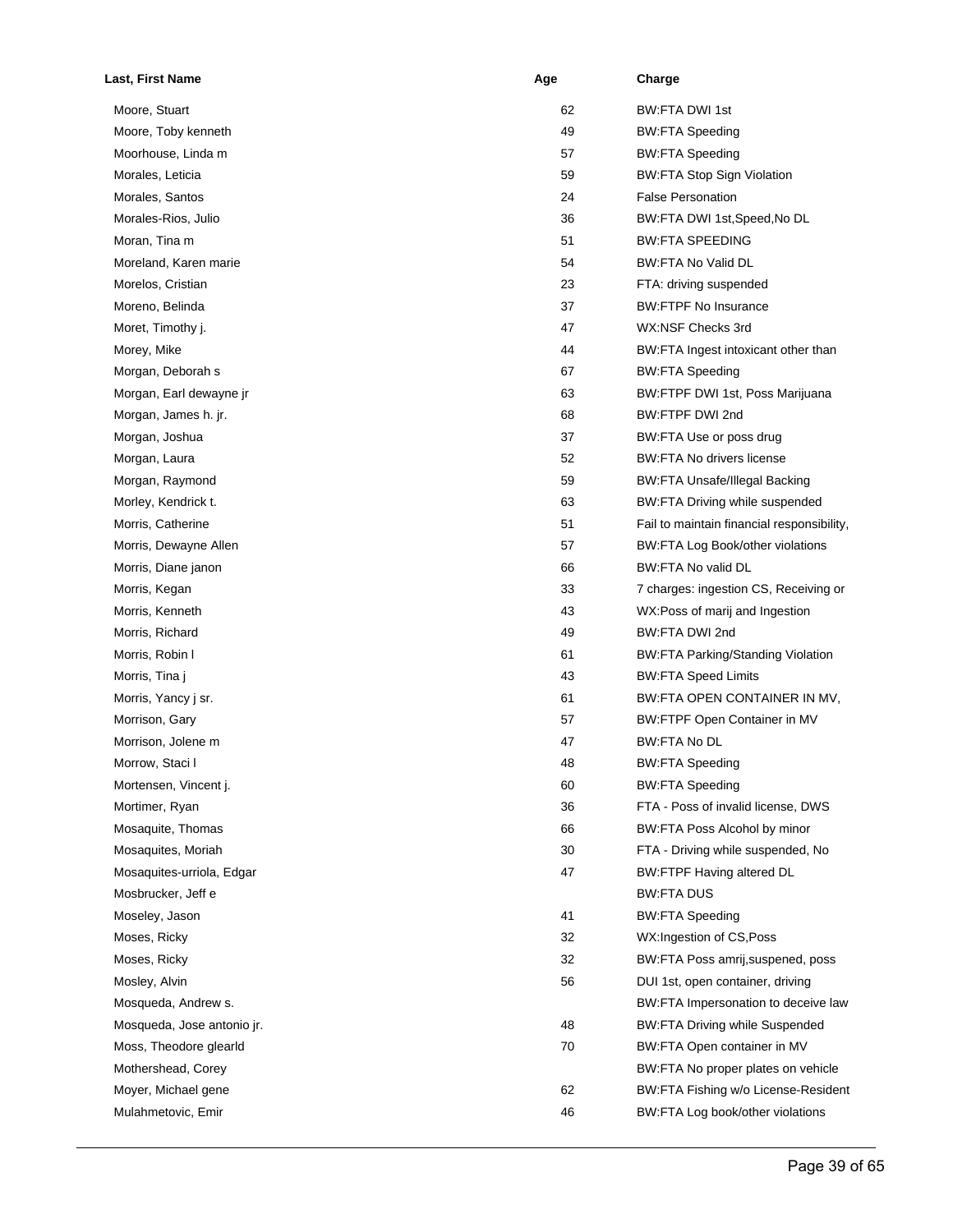| Last, First Name        | Age | Charge                                     |
|-------------------------|-----|--------------------------------------------|
| Mulder, Trisha          | 51  | <b>BW:FTPF Insuff Funds Checks</b>         |
| Mulder, Trisha          | 51  | <b>BW:FTPF Insuff Checks</b>               |
| Mullins, Shawn          |     | BW: FTA Rearlamps required                 |
| Munn, Byron             | 61  | <b>BW:FTA LOG BOOK Violation</b>           |
| Munoz, Salvador valadez | 66  | BW:FTA Speeding, NO Valid DL               |
| Murphy, Bert e jr       | 66  | <b>BW:FTA No DL</b>                        |
| Murphy, Jean m.         | 52  | <b>BW:FTA No Valid DL</b>                  |
| Murphy, Misty christine | 45  | <b>BW:FTA Ingest</b>                       |
| Murphy, Ryan            | 36  | BW:FTA for sentencing No Insurance,        |
| Murray, Jennifer        | 44  | <b>BW:FTA Speeding</b>                     |
| Murwanashyaka, Alexi    | 37  | DUI 2nd and no DL                          |
| Musqua, Melissa d       | 40  | <b>BW:FTA Speeding</b>                     |
| Myers, Bobbi jo         | 52  | <b>BW:FTA Ingest</b>                       |
| Myers, Chad             | 50  | BW:FTC Poss dist suns 2 cts                |
| Myers, Tracy a          | 48  | <b>BW:FTA Obey traffic devive</b>          |
| Myres, Adam j.          | 40  | <b>BW:FTA Drive suspended</b>              |
| Naberhaus, Marcia kay   | 59  | WX:NSF Checks 3rd                          |
| Naglyuk, Nikolay I      | 75  | <b>BW:FTA Operation Vehicle driving</b>    |
| Navarre, Carolyn s      | 44  | <b>BW:FTA No Drivers License</b>           |
| Nawaz, Marwan b         | 41  | BW:FTA Fail to maintain financial          |
| Nawaz, Marwan b         | 41  | <b>BW:FTA Careless Driving</b>             |
| Naylor, Jordan          | 30  | Having altered or invalid license in poss, |
| Naylor, Jordan          | 30  | Driving w/ Revoked Lic; Places             |
| Nazzareno, Thomas a jr. | 48  | BW:FTA Vandalism 3rd                       |
| Neff, Larry a           | 45  | BW:FTA Poss marij, use parah               |
| Negrete, Patricia       | 29  | Failure to maintain fin. respon. driving   |
| Negus, James alton      |     | <b>BW:FTA No Valid DL</b>                  |
| Nelson, Arnold r.       | 53  | BW:FTA llegal entry onto a controlled      |
| Nelson, Daniel r        | 50  | <b>BW:FTA Poss Alcohol Minor</b>           |
| Nelson, John michael    | 56  | BW:FTA Vandalism 2nd Degree, DWI           |
| Nelson, Kimberly a      | 51  | WX:NSF Checks 3rd Degree                   |
| Nelson, Ricky j         | 52  | BW:FTA Use or poss drug paraph             |
| Nelson, Scott           | 62  | BW:FTPF Log Book/other violation           |
| Nelson, Stephen h.      |     | WX:NSF Checks 3rd Degree                   |
| Nelson, Tammy jo        | 46  | WX: NSF Checks 3rd                         |
| Ness, Barry e.          | 58  | <b>BW:FTPF Log Book Regulations</b>        |
| Neswick, Andrew m       | 43  | BW:FTA No proper plates                    |
| Newbanks, Kenneth       | 43  | Possession controlled substance, poss      |
| Newberg, Tammy r        | 58  | <b>BW:FTA Speeding</b>                     |
| Newcomb, Emma           | 34  | <b>BW:FTC Disorderly conduct</b>           |
| Newell, Shella a.       | 62  | <b>BW:FTA Speeding</b>                     |
| Newkirk, Robert         | 52  | <b>BW:FTPF Seat belt violation</b>         |
| Newman, Travis scott    | 48  | <b>BW:FTC Simple Assault</b>               |
| Newsom, Ricky dale      | 58  | <b>BW:FTA Speeding</b>                     |
| Ngai, Tat               | 37  | <b>BW:FTA Speeding</b>                     |
| Ngor, Bona f            | 40  | <b>BW:FTA Open Container</b>               |
| Nguyen, Dung van        | 49  | BW:FTPF DWI 1st, Revoked DL,               |
|                         |     |                                            |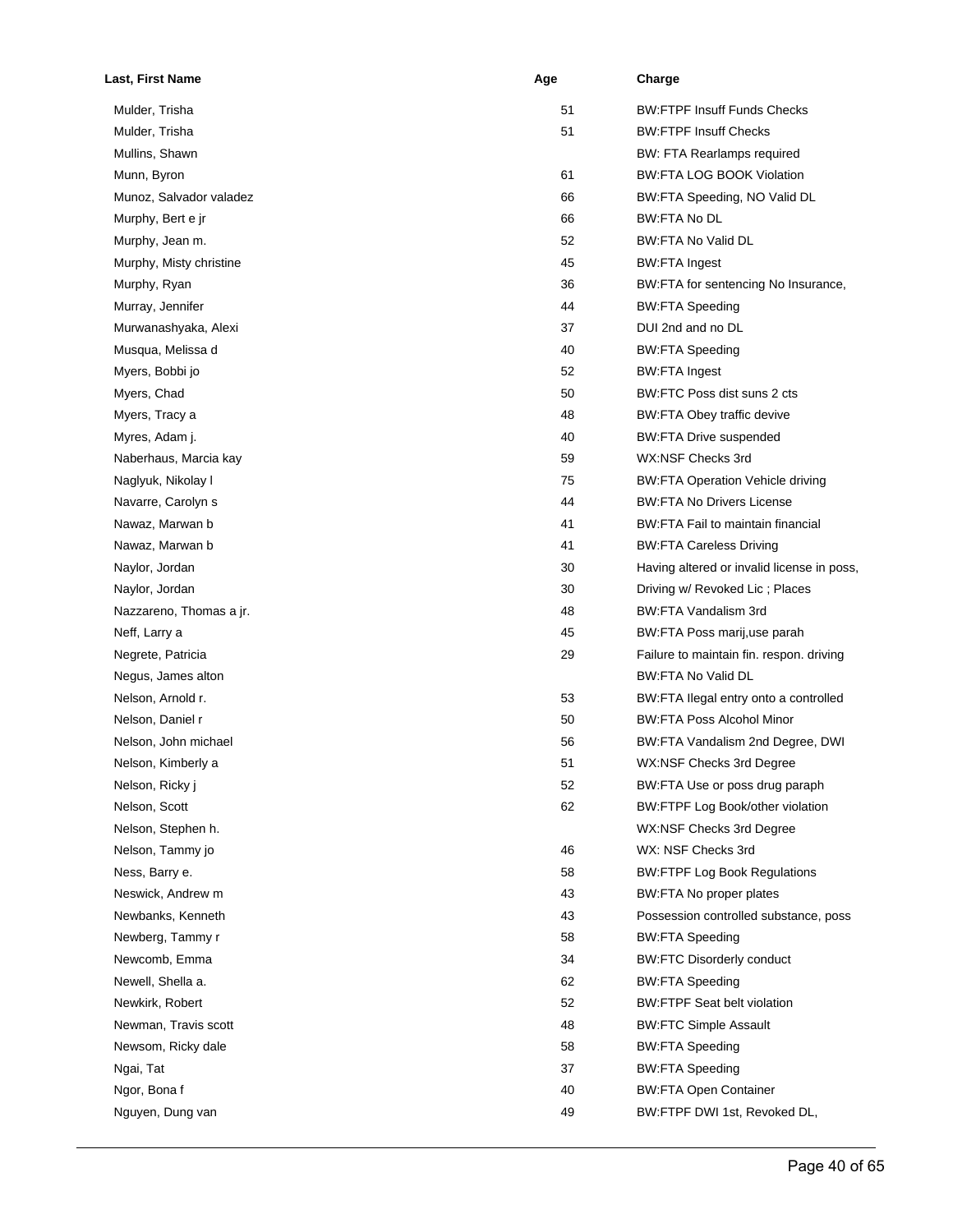| Last, First Name             | Age | Charge                                   |
|------------------------------|-----|------------------------------------------|
| Nguyen, Luat van             | 53  | <b>BW:FTA Driving while Suspended</b>    |
| Nguyen, Thanh                | 34  | <b>BW:FTA Speeding</b>                   |
| Nhouiphouthavong, Viengvilay | 61  | <b>BW:FTPF No Valid DL</b>               |
| Niebuhr, Wade                | 51  | BW::FTC Simple assault, Resisiting       |
| Nielsen, Jeremy              | 38  | WX:Ingestion                             |
| Nieman, Bobbie joe marie     | 44  | WX:NSF Checks 3rd Degree                 |
| Nieman, Donald               | 63  | <b>BW:FTA Ingestion</b>                  |
| Nix, Murry rhea              | 62  | <b>BW:FTPF LOG BOOK Violation</b>        |
| Nixon, Brian                 | 38  | <b>WX:Reckless Driving</b>               |
| Noel, Andrew                 | 20  | Simple Assault                           |
| Nolan, Kent emory            | 60  | WX:NSF Checks 3rd                        |
| Nolan, Kent emory            | 60  | WX:NSF Checks 3rd                        |
| Nolan, William               | 75  | WX: Violation of Probation               |
| Norby, Dustin                | 37  | BW:FTA DWI 2nd                           |
| Noriega, Victor m            | 59  | <b>BW:FTA No Drivers License</b>         |
| Norris, Alan lane            | 64  | BW:FTPF Overwieght and log book          |
| Norris, Roger d              | 54  | <b>BW:FTA Speeding</b>                   |
| Norton, Keith a.             | 62  | BW:FTPF Open Container in MV             |
| Norton, Victoria j           | 58  | BW:FTPF Speeding, open cont              |
| Novak, Gabriela t            | 40  | <b>BW:FTA Seat belt violation</b>        |
| Novoselnik, Gordon           | 49  | <b>BW:FTA Speeding</b>                   |
| Novotny, Christopher         |     | BW:FTA Parking/STanding viollation       |
| Nunez, Jorge                 | 53  | BW:FTA                                   |
| Nuur, Fanko                  | 22  | Failure to maintain financial            |
| Nyberg, David                |     | BW:FTA No Proper Plates on Vehicle       |
| Nye, Shelle                  | 60  | <b>BW:FTA SPEEDING</b>                   |
| O'brien, Marlee              | 23  | FTA: careless driving-municipal offense  |
| O'Neill, Taylor              | 24  | WX:Underage Consumption                  |
| Oakley, Kristi               | 47  | <b>BW:FTA Resisting arrest, Obstruct</b> |
| Obrien, Louis                | 78  | WX:NSF CHECKS 3RD DEGREE                 |
| Ochoa, Antonio ir.           | 59  | BW:FTA: DWI 2nd, Reckless Driving, No    |
| Ochoa, Daniel                |     | BW:FTA Poss of Alcohol by Minor,         |
| Ochoa-olivo, Juan miguel     | 42  | WX:Poss of Stolen Property, First        |
| Oconnor, Christopher c       | 44  | <b>BW:FTA Drive suspended</b>            |
| Odom, Todd                   | 56  | BW:FTPF Open alcoholic bev container     |
| Ogden, Shawn                 | 47  | WX: Revocation of Suspended Sentence     |
| Ohara, Sean                  | 54  | WX:NSF Checks 3rd Degree                 |
| Ohrazda, Jason               |     | WX:NSF Checks 3rd Degree                 |
| Ojulo, Mark a                | 44  | <b>BW:FTA NO DRIVERS LICENSE</b>         |
| OLaughlin, Matthew J         | 35  | BW:FTA Poss of alcohol by minor          |
| Olds, John edward            | 52  | <b>BW:FTPF Speeding</b>                  |
| Olivares, Belinda            | 37  | <b>BW:FTA Speeding</b>                   |
| Oliver, William              | 29  | Possession controlled substance sched.   |
| Ollerich, Debra elizabeth    | 68  | <b>BW:FTA Speeding</b>                   |
| Olson, Conrad edward         |     | <b>BW:FTPF SPEEDING</b>                  |
| Olson, Mark                  | 44  | Interstate compact warrant failure to    |
| Olson, Nancy                 | 65  | <b>BW:FTA No Valid DL</b>                |
|                              |     |                                          |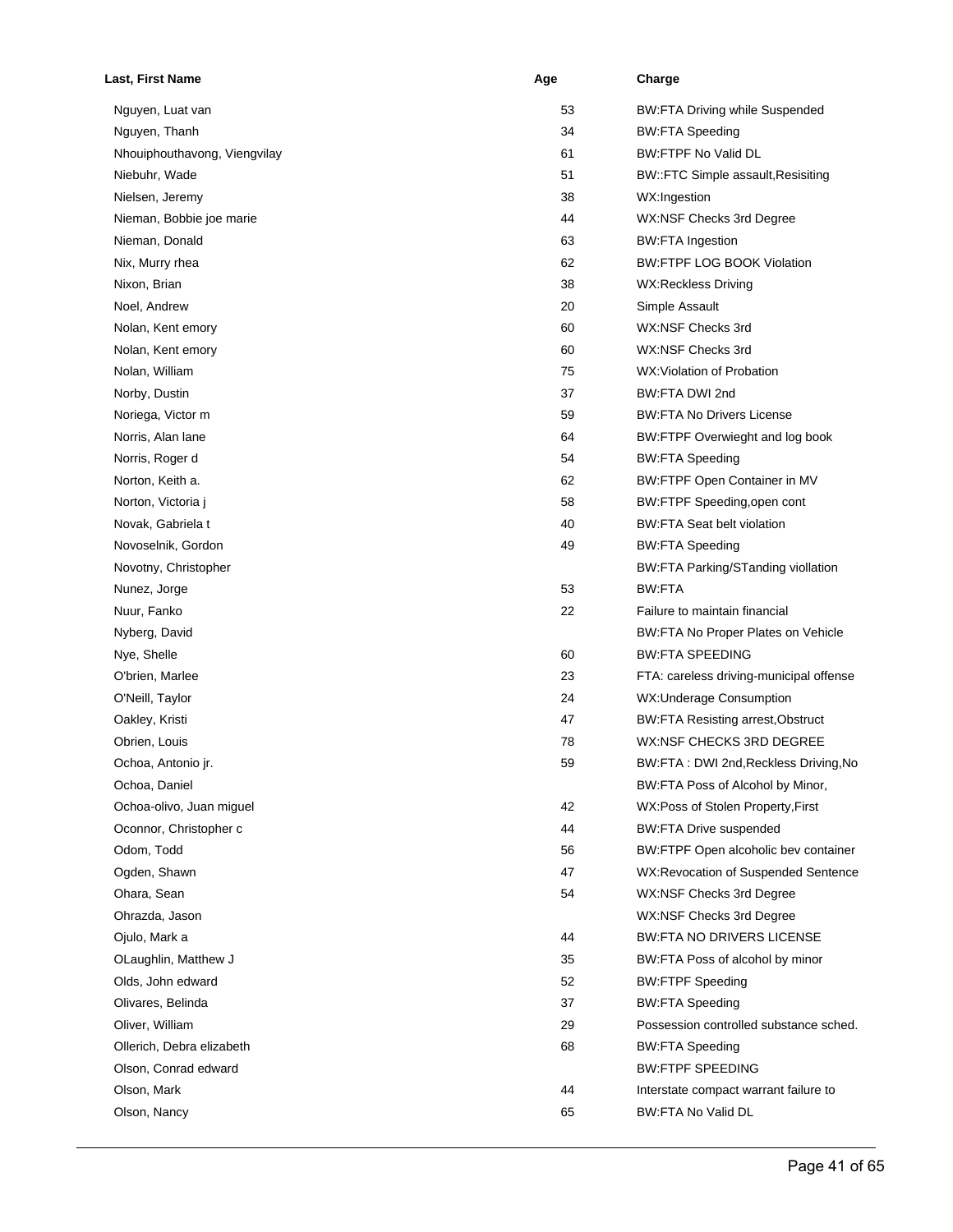| <b>Last, First Name</b> | Age | Charge                                     |
|-------------------------|-----|--------------------------------------------|
| Olson, Steven ronald    | 50  | <b>BW:FTPF EXHIBITION DRIVING</b>          |
| Olson, Wesley           | 54  | WX:Petty Theft in 1st degree               |
| Olveda, Frank perez iii | 47  | <b>WX:Simple Assault</b>                   |
| Omary, Arnie A          | 65  | <b>BW:FTA Speeding</b>                     |
| Oneil, Edward j         | 64  | <b>BW:FTA Log Book Regulations</b>         |
| ONeil, Shawn            |     | BW:FTA Tow trailer without safety          |
| Ooten, Damon ashley     | 53  | BW:FTPF POSS DRUG PARA, OPEN               |
| Orozco-Perez, Jorge     | 38  | FTA Impersonation to deceive LE, No        |
| Ortiz, Orlando          | 52  | <b>BW:FTA No Valid DL</b>                  |
| Osborn, Mark allan      | 67  | BW:FTA No Valid DL                         |
| Osborn, Roy             | 47  | FTA DUI 2nd                                |
| Osorneo, Roberto        | 60  | BW:FTA Throw match from vehicle            |
| Osterholt, Mary jo      |     | WX:No Acct Check                           |
| Osterloh, Edward dean   | 65  | BW:FTA Overweight on Axle                  |
| Oung, Vantha            | 42  | <b>BW:FTA Driving Off Roads Prohibited</b> |
| Owens, Charles r        | 42  | <b>BW:FTA Seat Belt Violation</b>          |
| Owens, Justin           | 34  | <b>BW:FTPF Drive suspended</b>             |
| Owens, Justin           | 34  | <b>BW:FTA Simple Assault</b>               |
| Owens, Thomas           | 76  | <b>BW:FTPF Log Book/Other Violations</b>   |
| Ownby, Rebecca          | 52  | <b>BW:FTA Ingest</b>                       |
| Oynky, Vela.            | 33  | BW:FTA No DL, Speeding                     |
| Paetz, John h jr.       | 62  | <b>BW:FTA No Drivers License</b>           |
| Painte, Cassandra       | 33  | Simple assault against LE, Assault,        |
| Painte, Cassandra       | 33  | FTA: Simplea assault against law           |
| Pajarito, Vecente       | 49  | <b>BW:FTA No Valid DL</b>                  |
| Palacios, Jose f        | 54  | BW:FTA Open Container in MV                |
| Palafox Delgado, Edgar  | 25  | dui                                        |
| Palmer, Brenton         | 35  | Simple Assault                             |
| Palmer, Rickey d        | 76  | BW:FTA Fail to maint fin respon, no        |
| Palmer, Victor Jr       | 46  | Forgery, Poss CX                           |
| Palmer, Victor Jr       | 46  | Forgery, Poss of Forged Instrument,        |
| Pan, Chuol Mayian       | 29  | BW:FTA Fail to stop                        |
| Papenhausen, Shaun lee  | 40  | BW:FTA Poss of alcohol by minor            |
| Pappas, Keith           | 44  | WX: Revocation of Suspended                |
| Paradee, Patrick v.     | 57  | <b>BW:FTA Speeding</b>                     |
| Park, Troy lee          | 59  | BW:FTPF No Valid MC DL                     |
| Parker, Clarence        | 35  | BW:FTA Fail to stop, No DL                 |
| Parker, Jennie          | 56  | Poss of Forged Instrument With Intent      |
| Parker, Kellie          | 45  | FTA Petty Theft 2nd Degree                 |
| Parker, Kevin a.        | 59  | <b>BW:FTA No Valid DL</b>                  |
| Parker, Michael a       | 40  | BW:FTPF DWI 1st, Attempt to elude          |
| Parker, Natalie renee   | 51  | BW:FTA OPEN CONTAINER IN MV                |
| Parker, Rosanna         | 45  | <b>BW:FTPF Drive suspended</b>             |
| Parkhill, Brian         | 48  | <b>BW:FTC DUI 1st</b>                      |
| Parkinson, Jennifer I   | 48  | <b>BW:FTA SPEEDING</b>                     |
| Parks, Eric michael     | 48  | <b>BW:FTA No Proper Plates</b>             |
| Parks, Matthew          | 35  | BW:FTA Poss marij, Ingest                  |
|                         |     |                                            |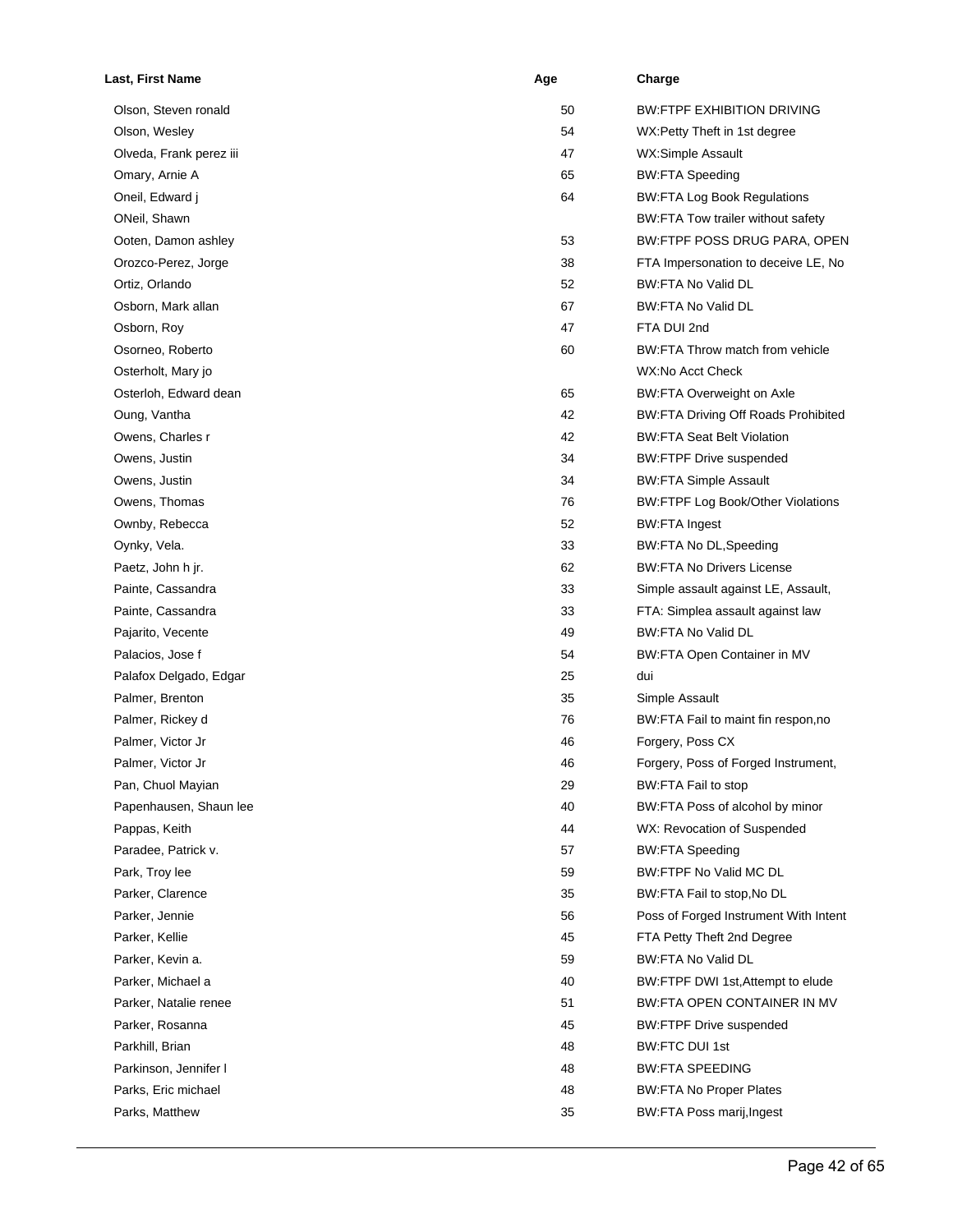| Last, First Name          | Age | Charge                                       |
|---------------------------|-----|----------------------------------------------|
| Parks, Thomas w           | 72  | <b>BW:FTA Poss of Comm drivers</b>           |
| Parrish, Don oral         |     | BW:FTA DWI 2nd, No Valid DL                  |
| Parsley, Christopher m    | 44  | BW:FTPF No proper plates, drive              |
| Parson, David             | 54  | WX:Rev of suspended sentence                 |
| Parson, David d           | 54  | BW:FTA No proper plates, SUS DL              |
| Parsons, Kelly            |     | <b>BW:FTA Cracked windshiel</b>              |
| Parsons, Pamela kay       | 64  | BW:                                          |
| Partida, Manuel           | 48  | <b>BW:FTA Driving while Suspended</b>        |
| Passawe, Mustapha         | 34  | <b>BW:FTPF Speeding</b>                      |
| Path, Thonyony            | 33  | BW:FTA DWI 1st, Speed                        |
| Patient, Prometheus       | 77  | <b>BW:FTA SPEEDING</b>                       |
| Patterson, William        | 80  | <b>BW:FTA LOG BOOK Violation</b>             |
| Patton, Durville manual   | 47  | <b>BW:FTA Speeding</b>                       |
| Paulsen, Robert           | 50  | Burglary 3rd degree, grand theft more        |
| Paulsrud, Matthew         | 49  | <b>BW:FTPF Violation of Protection Order</b> |
| Payton, David             | 46  | BW:FTPF Log Book/other violations            |
| Payton, Shawn c           | 47  | BW:FTA No DL, Subs plates                    |
| Pearson, Zandria          | 28  | BW:FTAS Poss alcohol by minor                |
| Peck, Herbert a           | 93  | <b>BW:FTA No Proper Plates</b>               |
| Pedersen, Heather         | 33  | BW:No Insurance, Drive suspended, Fail       |
| Pedersen, Joshua          | 45  | BW:FTA No Ins, No DL                         |
| Pedroza, Salena           | 32  | <b>BW:FTPF Dive suspended</b>                |
| Peers, Matthew            | 32  | Receiving or Possession of Stolen            |
| Peet, Marcell             | 62  | BW:FTA Unlawful poss big game, poss          |
| Peifer, Donald            | 56  | FTA DUI 1st, poss 2 ounces or less           |
| Peirce, Troy              | 56  | BW:FTA DWI 2nd                               |
| Pelico, Domingo           | 52  | <b>BW:FTA No Drivers License</b>             |
| Pelkey, Leroy             |     | <b>BW:FTA Careless Driving</b>               |
| Pena, Noe                 | 47  | <b>BW:FTA No Valid DL</b>                    |
| Pena, Richard Jr.         | 23  | FTA: driving suspended                       |
| Pena, Richard m           | 48  | <b>BW:FTA Drive suspended</b>                |
| Pendarvis, Justin         | 27  | <b>BW:FTPF Speeding</b>                      |
| Pendleton, Clyde jr.      | 47  | <b>BW:FTA Drive revoked</b>                  |
| Peniuk, Ronald            | 85  | <b>BW:FTA Speeding</b>                       |
| Pennington, Tabitha       | 45  | WX:NSF Checks 3rd                            |
| Pereda, Jose a            | 56  | BW:FTA No Ins, No DL                         |
| PERERA, TAYLER            | 26  | Driving with suspended (not revoked)         |
| Perez, Aldo               | 35  | DUI 2nd, DWR, Open Container                 |
| Perez, Alvaro             | 38  | BW:FTPF No DL                                |
| Perez, Gilberto           | 27  | WX:Disorderly conduct, intentional           |
| Perez, Zoilo              |     | BW:FTPF Log book/other violations            |
| Perez-Gluscevic, Benjamin | 36  | <b>BW:FTA Speeding</b>                       |
| Perez-gonzales, Juan      | 60  | <b>BW:FTA No DL</b>                          |
| Perez-Jacinto, Jose       | 35  | Enter or remain in building, obstruct LE     |
| Perez-marin, Xochitl      | 20  | FTA: Use/poss drug paraphernalia,            |
| Perrera, Brenda lee       | 51  | <b>BW:FTA No Valid DL</b>                    |
| Perryman, Dominique       | 31  | <b>BW:FTPF Disorderly Conduct</b>            |
|                           |     |                                              |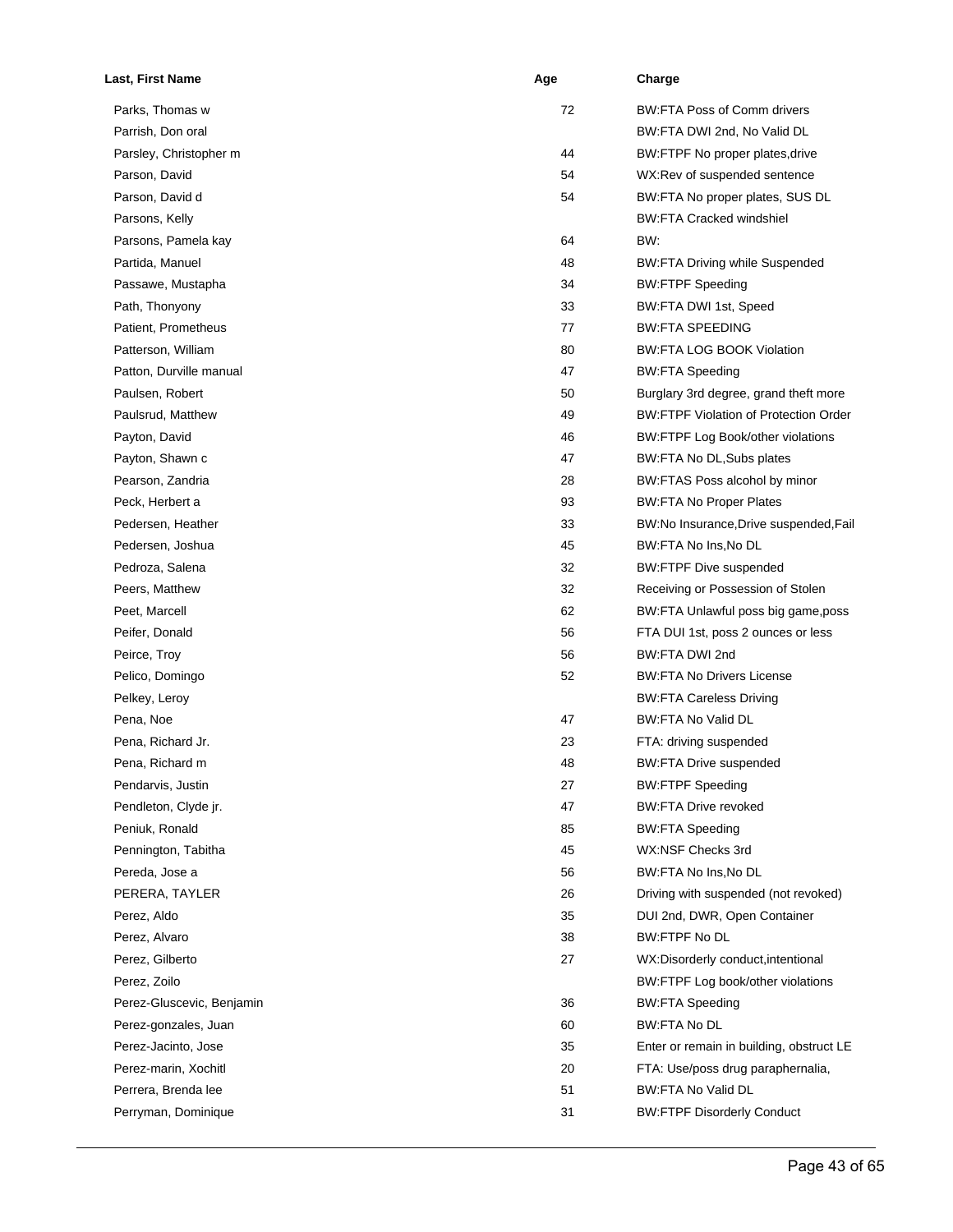| Last, First Name         | Age | Charge                                  |
|--------------------------|-----|-----------------------------------------|
| Peters, Robert m         | 79  | <b>BW:FTA Seat belt violation</b>       |
| Peterson, Barbarar ann   | 64  | BW:FTA No DL, No Ins, No license plates |
| Peterson, Hollie ann     | 43  | WX:Petty Theft - 1st degree             |
| Peterson, Jerry a        | 62  | BW:FTA Speeding, Driving while          |
| Peterson, Johnathon paul | 55  | <b>BW:FTA Speeding</b>                  |
| Peterson, Karen k        | 55  | BW:                                     |
| Peterson, Kelly Lee      | 36  | <b>BW:FTA Violate City License</b>      |
| Peterson, Kyle raymond   | 34  | <b>BW:FTPF Poss drug Paraphernalia</b>  |
| Peterson, Levi Charles   | 36  | BW:FTPF Drive while licensed canceled   |
| Peterson, Steven         | 42  | Nonpayment of Child Support             |
| Peterson, Trust          |     | <b>BW:FTA PARKING/STANDING</b>          |
| Pewamo, Louis            | 72  | BW:FTA No Valid DL                      |
| Pewo, Anthony            | 35  | manipulating video lottery machine,     |
| Phaly, Ann Dao           | 43  | WX:Poss of suspended license, Drive     |
| Pham, Duc von            | 51  | BW:FTA No proper plates                 |
| Phelps, Steven michael   | 71  | WX:No Acct Check                        |
| Philavanh, Dan           | 41  | BW:FTA Drive suspended, No Insurance    |
| Phillips, Sidney Jr      | 47  | BW:FTPF Log Book/other violation        |
| Phillips, Terry Jr       | 44  | BW:FTA No Insurance, No DL              |
| Phillips, Wayne d        | 73  | <b>BW:FTPF Log Book Violation</b>       |
| Pichardo, Ramon          | 48  | <b>BW:FTA No Valid DL</b>               |
| Pierce, Corey j.         | 45  | BW:FTA No Proper Plates on Vehicle      |
| Pierson, Sharon          | 72  | BW:FTPF No Proper Plates on Vehicle     |
| Pineda, Jose             | 57  | BW:FTA Fishing without a license-non    |
| Pinkelman, James a       | 47  | <b>BW:FTA Seat belt violation</b>       |
| Piro, Richard            | 53  | <b>WX:Probation Violation</b>           |
| Pitts, Daniele m.        | 49  | WX: No Account Checks                   |
| Pitts, Larry k           | 69  | WX:NSF Checks 2nd Degree                |
| Plainbull, Delphine      | 52  | <b>BW:FTA No DL</b>                     |
| Planer, Eugene           | 56  | BW:FTC Use or Poss of Drug Para /       |
| Pletten, Laura           | 60  | <b>BW:FTA Seat Belt Viol</b>            |
| Plummer, Jenell          | 54  | BW:FTA Drive while license is canceled  |
| Pluth, Dorrie            | 57  | <b>BW:FTA Drive revoked</b>             |
| Pogrebizhsky, Semyon     | 73  | BW:FTPF NO VALID DL,                    |
| Pohlen, William          | 32  | BW:FTA No proper plates on vehicle      |
| Polk, Eddie horace       | 66  | <b>BW:FTPF Drive revoked</b>            |
| Polk, Jerry d.           | 45  | BW:FTA Drive suspended, have altered    |
| Pollard, Lewis r         | 54  | <b>BW:FTA Speeding</b>                  |
| Porter, Maggie           | 65  | BW:FTA Open Container in MV, Poss       |
| Portillo, Jose f         |     | BW:FTPF Drive suspended, No             |
| Portor, Tracy            | 57  | <b>BW:FTA Speeding</b>                  |
| Posadas, Brenda c        | 45  | BW:FTA Speeding, No DL                  |
| Posey, Margaret ann      | 74  | BW:FTA NO PROPER PLATES ON              |
| Posey, Stephen           | 34  | BW:FTPF renew registration              |
| Postlewait, Jack r       | 62  | <b>BW:FTA Speeding</b>                  |
| Postman, Daniel b        | 64  | BW: FTA Temporary Closed Highway        |
| Potter, Amanda k         | 41  | <b>BW:FTA Seat Belt Violation</b>       |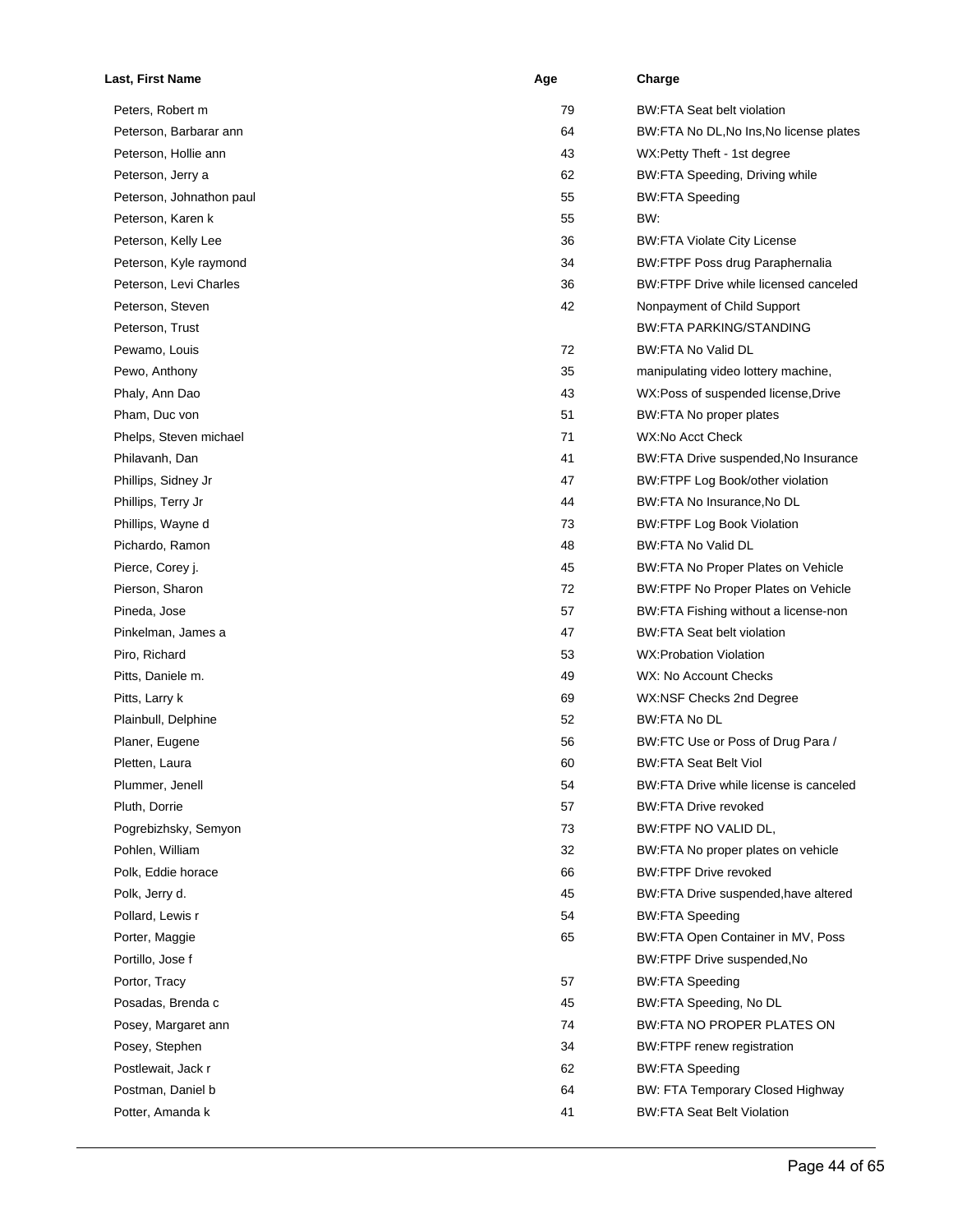| Last, First Name          | Age     | Charge                                                      |
|---------------------------|---------|-------------------------------------------------------------|
| Powell, David I. jr.      | 46      | <b>BW:FTA Speeding</b>                                      |
| Powers, Tammy jordan      |         | WX:NSF Checks 3rd Degree                                    |
| Poyner, Robert I.         | 90      | <b>BW:FTPF No Valid DL</b>                                  |
| Prado, Felipe             | 47      | <b>BW:FTC DWI 1st</b>                                       |
| Pratt, Stephen martin     | 54      | WX:NSF Checks 3rd Degree                                    |
| Prendergast, Gerald e     | 76      | BW:FTPF OPEN CONTAINER IN MV                                |
| Preston, Todd             | 47      | BW:FTA for sentence review DWI 2nd                          |
| Pretendseagle, Lynn marie | 54      | BW:FTA DWI 1st, No Insurance, subs                          |
| Price, Michael eugene     | 48      | WX:NSF Checks 3rd Degree                                    |
| Price, Michael t          | 75      | BW:FTA Operation of vehicle while                           |
| Pridie, Matthew a         | 44      | <b>BW:FTA Seat Belt Violation</b>                           |
| Primeaux, Vernon          | 43      | BW:FTA No DL                                                |
| Prine, Nicholas           | 33      | BW:FTA Poss of alcohol by minor                             |
| Prokopchuk, Lyle          | 48      | <b>BW:FTPF Speeding</b>                                     |
| Pruitt, Denise I          | 49      | <b>BW:FTA Driving while Suspended</b>                       |
| Pruitt, Denise I          | 49      | <b>BW:FTA Speeding</b>                                      |
| Pruitt, Franklin          | 48      | BW:FTA Log book/Other Violations                            |
| Puebla, Carlos            | 50      | BW:FTPF No Insurance, illegal barrier                       |
| Puente, Juan              | 64      | FTA - DUI 1st                                               |
| Pugliano, Frank           |         | <b>BW:FTA Speeding</b>                                      |
| Pulfrey, Katherine june   | 60      | <b>BW:FTC No Valid DL</b>                                   |
| Pumputis, James           | 47      | WX:Petty Theft 2nd                                          |
| Pupo, Jorge               | 40      | BW:FTA Use or poss of drug paraph                           |
| Purcell, Jason richard    | 46      | BW:FTA Failure to display Commercial                        |
| Pyatt, Royal lii          |         | <b>BW:FTA Drive suspended</b>                               |
| Pyka, David               | 55      | BW:FTA No Insurance, Drive suspended                        |
| Quillin, Christopher      | 39      | BW:FTA Poss sale or dist substance                          |
| Quince, Tommy             | 55      | <b>BW:FTA Drive suspended</b>                               |
| Quinn, Glenn              | 63      | BW:FTA DWI 2nd, Drive suspended                             |
| Quinn, Glenn              | 63      | <b>BW:FTA DWI 1st</b>                                       |
| Quinn, Katie jean         | 43      | <b>BW:FTC DUI 1st</b>                                       |
| Quinn, Terry j.           | 71      | <b>BW:FTA Speeding</b>                                      |
| Quinton, Eric elalio      | 73      | BW:FTA No Proper Plates on Vehicle                          |
| Rabuck, James m           | 52      | BW:FTA Poss marij, ingest, susp, open                       |
|                           | 40      | <b>BW:FTPF Driving with revoked</b>                         |
| Rada, Carlos              |         | <b>BW:FTA Log Book/other violations</b>                     |
| Radzhabov, Zhakongir, o   | 43<br>3 | <b>BW:FTPF Speeding</b>                                     |
| Radzik, Paul bernard      |         |                                                             |
| Ragan, Eddie gene         | 69      | BW:FTA Operate Interstate Carrier w/o<br>BW:FTA no valid DL |
| Rager, Clyde g.           | 66      |                                                             |
| Rahn, Evelyn m            |         | <b>BW:FTPF Reckless Driving</b>                             |
| Rainbow, Elliot           | 36      | FTA - Violation of Protection Order                         |
| Rainbow, Elliot           | 36      | FTA - Violation of Protection Order,                        |
| Rainbow, Elliot           | 36      | BW: Order revoking bond and bench                           |
| Rainey, Chase             | 34      | BW: HOLD for court                                          |
| Ramey, Shawn m.           | 56      | <b>BW:FTPF Drive suspended</b>                              |
| Ramirez, Angel            | 25      | Fail to maintain financial responsibility,                  |
| Ramirez, Arturo           | 54      | <b>BW:FTA No Valid DL</b>                                   |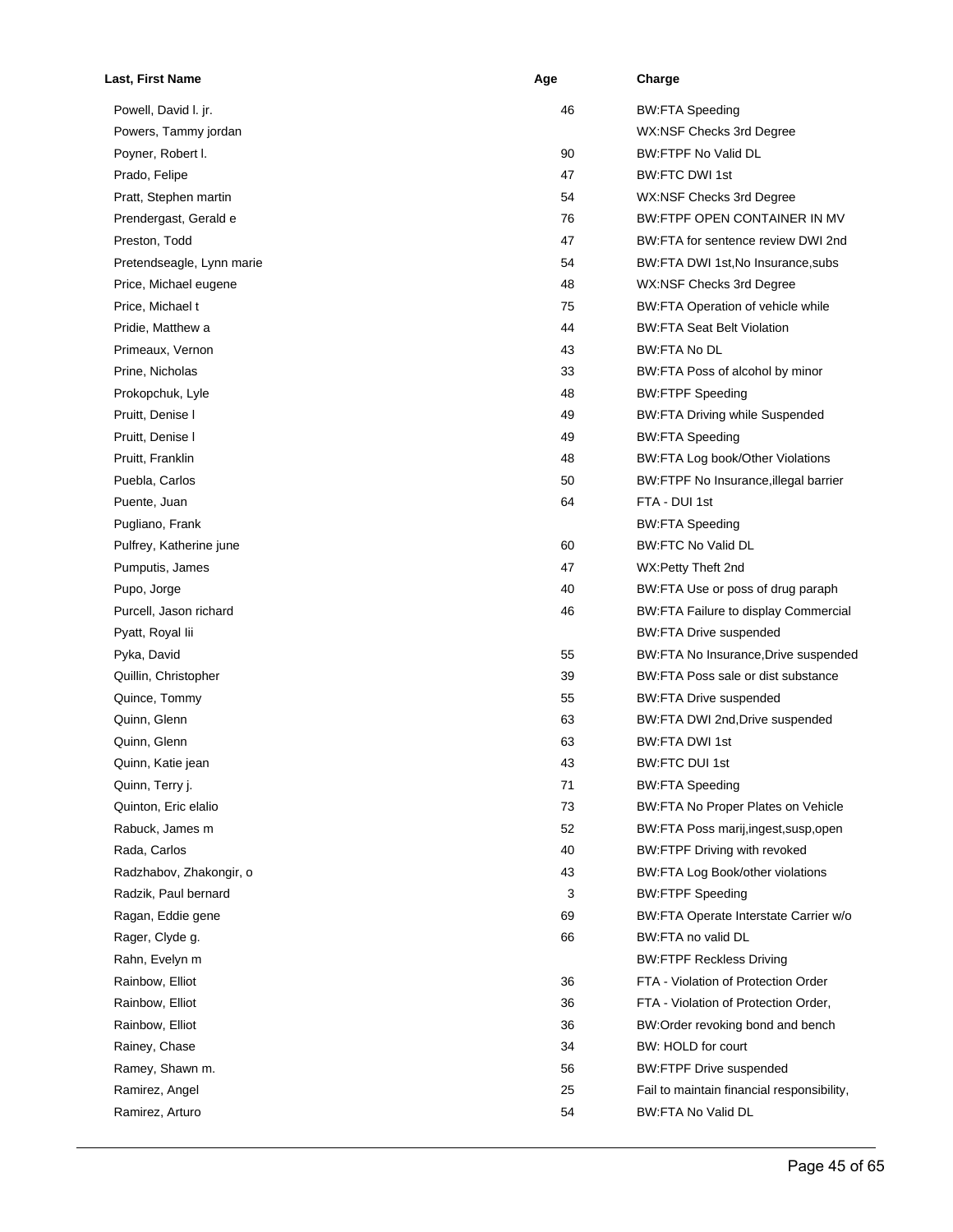| Last, First Name           | Age | Charge                                        |
|----------------------------|-----|-----------------------------------------------|
| Ramirez, Juan I            | 53  | <b>BW:FTA Driving while Suspended</b>         |
| Ramirez, Mario silva       | 58  | <b>BW:FTA Arraignment</b>                     |
| Ramirez, Rafael            | 29  | <b>BW:FTPF Speeding</b>                       |
| Ramirez, Sara              | 43  | FTPF: No Insurance, Drive suspended           |
| Ramiro, Reza               |     | <b>BW:FTA Reckless Driving, Open</b>          |
| Raml, John w.              | 59  | BW:FTPF Drive with suspended License          |
| Ramos, Vernon jesse        | 42  | BW:FTA Poss Alcohol by Minor                  |
| Ramos-Lopez, Iram          | 35  | <b>BW:FTA Drive suspended</b>                 |
| Randolph, Marlira          |     | FTA: No Insurance                             |
| Randy Evans, Jr.           | 40  | <b>WX:Insuff Funds Checks</b>                 |
| Ranson, Robert I jr.       | 63  | <b>BW:FTA Suspended</b>                       |
| Rasch, Paul christopher    | 50  | <b>BW:FTA No Proper plates</b>                |
| Rasmussen, Christine karen | 63  | WX:NSF Checks 3rd                             |
| Rasmussen, Christine karen | 63  | WX: NSF checks 3rd                            |
| Rasmussen, Randy           | 45  | WX:Petty Theft 2nd                            |
| Rasmussen, Randy           | 45  | <b>BW:FTA No DL</b>                           |
| Rath, Daniel               | 45  | <b>BW:FTA Speeding</b>                        |
| Rausch, Thomas             | 51  | <b>BW:FTA Fail to Maintain FR</b>             |
| Rawlings, Leslie           | 45  | WX:Simple Assault, Poss of Marij, poss        |
| Rawlings, Vicki lynn       | 57  | <b>BW:FTA Traffic In/Substitute Plates</b>    |
| Ray, Ralph                 | 70  | BW:FTAS Poss marij, out of service            |
| Ray, Ralph                 | 70  | BW:FTA Poss two oz marij, operate out         |
| Reaugio, James             | 39  | <b>BW:FTA Seat belt violation, No Drivers</b> |
| Rebol, Rebecca ann         | 65  | <b>BW:FTA No Proper Plates</b>                |
| Rebolloso, Edurdo jr.      | 54  | <b>BW:FTPF Speeding</b>                       |
| Reddog, Janelle            | 48  | <b>BW:FTA No Valid DL</b>                     |
| Redlin, Christina m        | 48  | <b>BW:FTA Speeding</b>                        |
| Redwing, Larry j           | 69  | BW:FTA No proper plates                       |
| Reece, Shane               | 35  | BW:FTA No valid DL                            |
| Reed, Arley f              | 65  | <b>BW:FTPF LOG BOOK Violation</b>             |
| Reed, Barbara elaine       | 73  | WX:NSF Checks 2nd Degree                      |
| Reed, C j                  | 64  | BW:FTPF Open Container in MV                  |
| Reed, David joseph         | 45  | <b>BW:FTA No Valid DL</b>                     |
| Reed, Dax                  | 41  | Dax Reed                                      |
| Reed, Thomas               | 59  | WX:Intentional Damage to Proerty              |
| Rees, Keith lawrence       |     | WX: Revocation of Suspended                   |
| Reese, Steven farrell      | 70  | <b>BW:FAILURE TO COMPLY</b>                   |
| Reeves, Lisa r             | 50  | BW:FTA Poss marij, poss drug parah            |
| Rehrig, Brent d            | 46  | BW:FTA Unlicensed vehicle, drive              |
| Reid-Ivans, Sharon         | 75  | BW:FTA Viol stopped veh                       |
| Reiner, Nathan I           | 42  | BW:FTA No DL, Seat belt                       |
| Reinfeld, Shari            | 46  | <b>BW:FTC Disorderly conduct</b>              |
| Reisdorph, Sharon c        | 50  | BW:FTPF Poss Alcohol Minor, No Valid          |
| Reitz, Cathy a             |     | BW:FTA No valid DL                            |
| Renders, Braxton           | 32  | <b>BW:FTA Drive suspended</b>                 |
| Renfro, David j            | 43  | BW:FTA Fail to stop                           |
| Renfroe, Paris a.          | 49  | <b>BW:FTPF Speeding</b>                       |
|                            |     |                                               |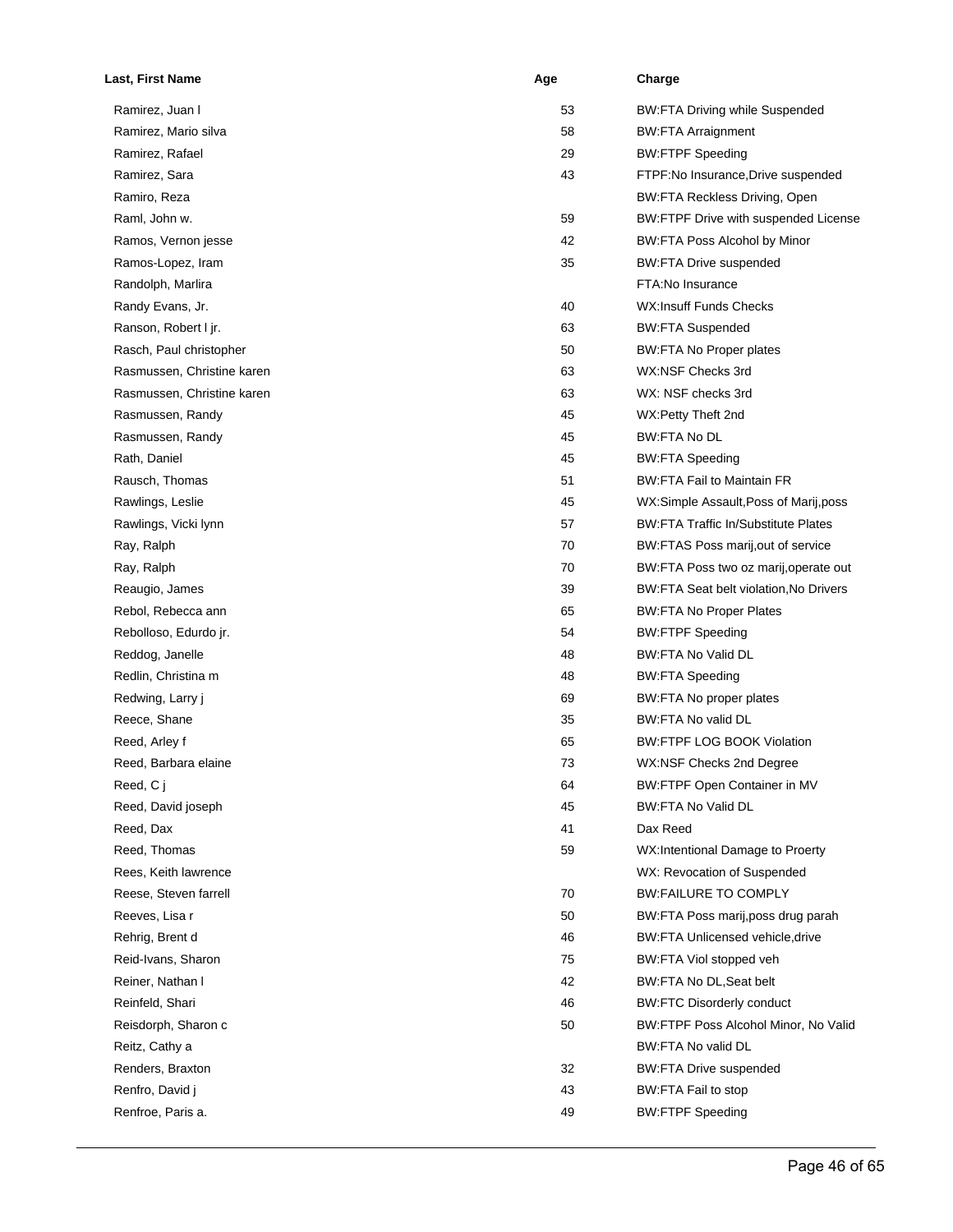| Last, First Name            | Age  | Charge                                        |
|-----------------------------|------|-----------------------------------------------|
| Renville, Kara lee          |      | <b>BW:FTA No DL</b>                           |
| Resnick, John daniel        | 82   | <b>BW:FTPF Speeding</b>                       |
| Rettele, John               | 71   | BW:FTA Log book/other violations              |
| Rettinghaus, Joe ryan       | 35   | <b>BW:FTA No Proper plates</b>                |
| Reyes, Francisco v          | $-4$ | <b>BW:FTA Speeding</b>                        |
| Reyes, Natividad jr         | 90   | BW.                                           |
| Reyes, Oscar                | 25   | FTA - Impersonation, Headlamps Req,           |
| Reyes, Renata               | 50   | <b>BW:FTA No DL</b>                           |
| Reynolds, Danielle          | 37   | <b>BW:FTA Speeding</b>                        |
| Reynolds, Troy              | 50   | BW:FTA Drive suspended, speeding              |
| Reynosa, Danny I.           | 45   | <b>BW:FTC Poss Alcohol by Minor</b>           |
| Rezac, Jerome               | 62   | <b>BW:FTPF DWI 1ST</b>                        |
| Rice, Ryan                  | 40   | BW:FTA Fail to main fin respon, no            |
| Ricehill, Herbert wayne jr. | 62   | WX:NSF Checks 3rd                             |
| Richards, Gale r.           | 59   | BW:FTPF                                       |
| Richardson, Allen I, jr.    | 41   | <b>BW:FTA Drive suspended</b>                 |
| Richardson, Laurie ann      | 54   | WX:NSF Checks 3rd                             |
| Richmond, Perry             |      | <b>BW:FTA Speeding</b>                        |
| Ricker, Dean alan           | 62   | <b>BW:FTPF Open Container; Poss</b>           |
| Rickner, Richard A          | 58   | <b>BW:FTA Reckless driving, Ingest</b>        |
| Ridenour, Nicole lee        | 46   | <b>BW:FTA Speeding</b>                        |
| Riedesel, Anthony s         | 35   | BW:FTA Drive on suspended license             |
| Rielly, Jack Jr             | 59   | FTA- grand theft more than \$1000 less        |
| Riley, Robert               | 39   | <b>BW:FTA Parking/Standing Violation</b>      |
| Riley, Thomas               | 64   | <b>BW:FTA Drive suspended</b>                 |
| Ring, Michael g             |      | <b>BW:FTC DUI 1st</b>                         |
| Ringbakken, Sven a.         | 57   | <b>BW:FTPF Speeding</b>                       |
| Ringer, Steven              | 35   | BW:FTA Simple assault, intentional            |
| Rios, Jose c.               | 44   | BW:FTA DWI 2nd, reckless                      |
| Rios, Ruben                 | 26   | BW:FTPF Use or poss drug paraph               |
| Rios, Sofia                 | 67   | BW:FTA OPEN CONTAINER IN MV                   |
| Rios-Najera, Luis           | 39   | Fail to main financial responsibility fail to |
| Rissman, Robert I. jr       | 51   | BW:FTPF                                       |
| Ristau, Scott               | 59   | Agg eluding, driving revoked, no license      |
| Ritch, Vincent c.           | 53   | <b>BW:FTPF Driving while Suspended</b>        |
| Rittscher, Rhonda k         | 53   | <b>BW:FTA Speeding</b>                        |
| Rivera, Alexander           | 39   | BW:FTA Poss of controlled substance           |
| Rivera, Leah m              | 42   | <b>BW:FTA Drive suspended</b>                 |
| Rivera, Sonya j             | 42   | <b>BW:FTA Drive suspended</b>                 |
| Rivers, Jeffrey wayne       | 62   | <b>BW:FTA Driving while Suspended</b>         |
| Robbins, Stephen            | 51   | BW:FTPF Ingest, use or poss parah             |
| Roberts, James c            | 48   | BW:FTA Speeding, Driving while                |
| Robertson, David            | 58   | WX: Grand Theft Passing checks against        |
| Robertson, Douglas          | 59   | 2 Count Grand Theft, 1 Unauth                 |
| Robertson, Ian              | 36   | FTC:Drive revooked                            |
| Robertson, Peggy louise     | 69   | <b>BW:FTPF No Valid DL</b>                    |
| Robertson, Scott            | 39   | FTA: driving suspended                        |
|                             |      |                                               |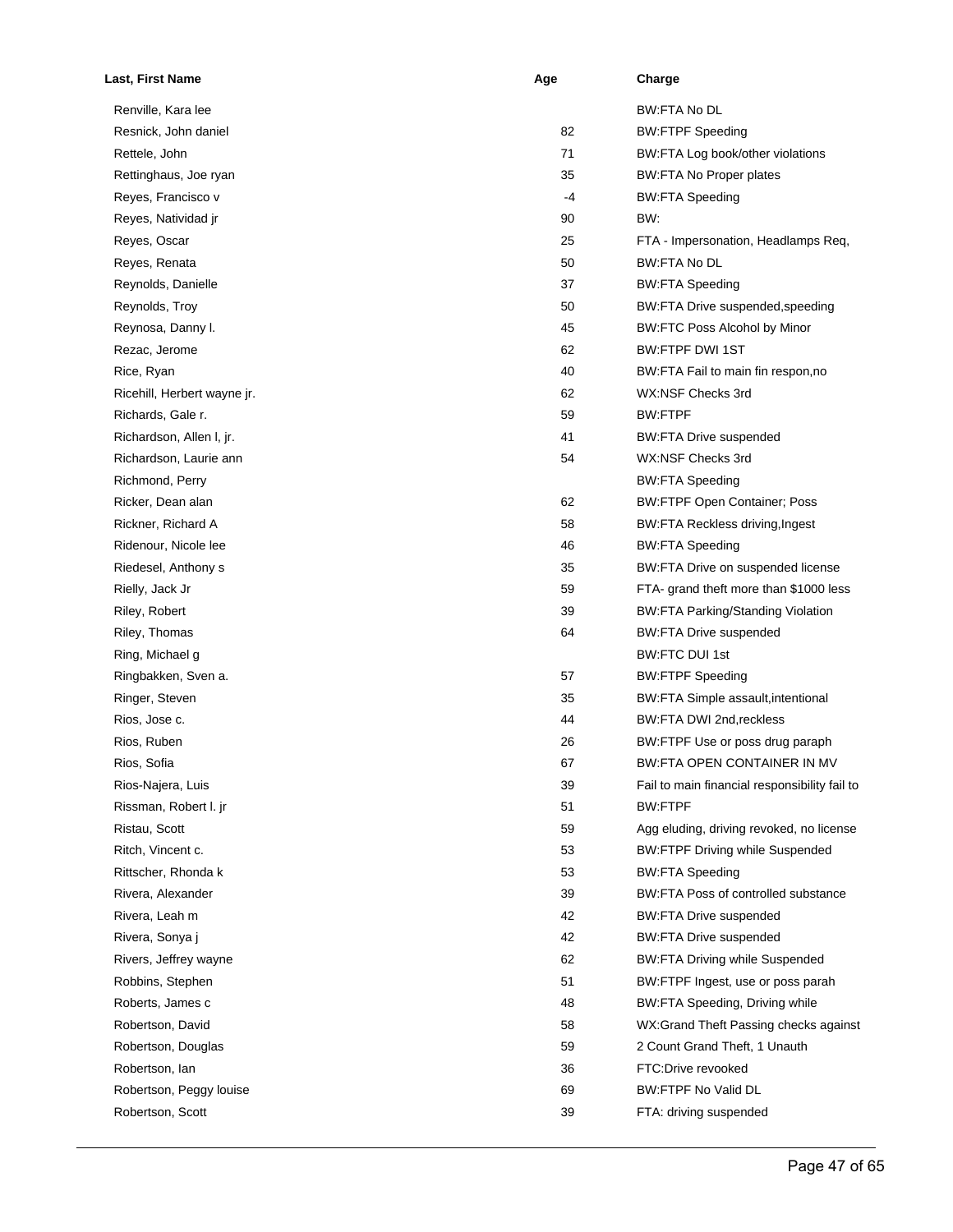| Last, First Name           | Age | Charge                                     |
|----------------------------|-----|--------------------------------------------|
| Robinson, Charles w        | 52  | <b>BW:FTA Speeding</b>                     |
| Robinson, Denise r         | 54  | <b>BW:FTA SPEEDING</b>                     |
| Robinson, Mary             | 61  | <b>BW:FTA Drive suspended</b>              |
| Robinson, Michael r.       | 42  | BW:FTA Driving while license is            |
| Robinson, Raymond m. iii   | 46  | BW:FTA Possession of Alcohol by minor      |
| Robinson, Scott clarence   | 65  | <b>BW:FTA SPEEDING</b>                     |
| Robles, Sergio             | 49  | BW:FTA DWI 1ST, NO VALID DL                |
| Robley, Kendra dawn        | 49  | <b>BW:FTA Poss Paraphrenalia</b>           |
| Rocha, Jose a              | 45  | <b>BW: FTA No Drivers License</b>          |
| Rocha, Miguel a            | 44  | BW:FTA No DL                               |
| Roche, John                | 57  | <b>BW:FTA Speeding</b>                     |
| Rodger, Corey              | 60  | Eluding, False Imperson, Reckless          |
| Rodgers, James             | 49  | BW:FTA DWI 1st, renewal registration       |
| Rodman, Mary ann           | 56  | <b>BW:FTA No Valid DL</b>                  |
| Rodrieguez, Pablo gallardo | 40  | <b>BW:FTA No Drivers License</b>           |
| Rodriguez, Cassandra       | 30  | <b>BW:FTA Ingest,reckless</b>              |
| Rodriguez, Ciannella Vera  |     | <b>BW:FTA Suspended DL</b>                 |
| Rodriguez, Daniel          | 55  | <b>BW:FTA Speeding</b>                     |
| Rodriguez, Gerson          | 28  | DUI, Careless Driving, No DL,              |
| Rodriguez, Jose            |     | BW:FTC Poss Marijuana less 1/2 lb          |
| Rodriguez, Josue           | 16  | FTA: no DL                                 |
| Rodriguez, Leslie n        | 45  | <b>BW:FTA Unse TV Receivers in vehicle</b> |
| Rodriguez, Mario           | 62  | <b>BW:FTA No Valid DL</b>                  |
| Rodriguez, Salvador        | 61  | <b>BW:FTPF Speeding</b>                    |
| Rodriguez, Tony            | 75  | <b>BW:FTA NO VALID DL</b>                  |
| Rodriquez, Justo           | 59  | BW:FTA No Valid DL                         |
| Rodriquez, Miguel          | 41  | BW:FTA Fishing without a license           |
| Roebke, Logan w            | 35  | <b>BW:FTA Speed</b>                        |
| Roenicke, Joellen marie    | 62  | WX: NSF Checks 3rd                         |
| Roenicke, Joellen marie    | 62  | WX: NSF Checks 3rd                         |
| Roenicke, Joellen marie    | 62  | WX: NSF Checks 3rd                         |
| Roenicke, Joellen marie    | 62  | WX: NSF Checks 3rd                         |
| Roenicke, Joellen marie    | 62  | WX: NSF Checks 3rd                         |
| Roenicke, Joellen marie    | 62  | WX: NSF Checks 3rd                         |
| Roenicke, Joellen marie    | 62  | WX: NSF Checks 3rd                         |
| Roenicke, Joellen marie    | 62  | WX: NSF Checks 3rd                         |
| Roenicke, Joellen marie    | 62  | WX: NSF Checks 3rd                         |
| Rogers, Harvey             | 63  | BW:FTA Open Container in MV                |
| Rogers, James henderson    |     | BW:FTA Poss marij and Speeding             |
| Rogers, Leviticus d.       | 45  | BW:FTA Petty Theft 2nd                     |
| Rogers, Michael a          | 58  | <b>BW:FTA Driving while Suspended</b>      |
| Roggatz, Lori lanea        | 61  | WX:NSF Checks 3rd                          |
| Roggatz, Lori lanea        | 61  | WX:NSF Checks 3rd                          |
| Roggatz, Lori lanea        | 61  | WX:NSF Checks 3rd                          |
| Roggatz, Lori lanea        | 61  | WX:NSF Checks 3rd                          |
| Rohn, Kelley lee           | 64  | <b>BW:FTC DUS</b>                          |
| Rohn, Vervia darlene       | 71  | BW:FTC No proper plates                    |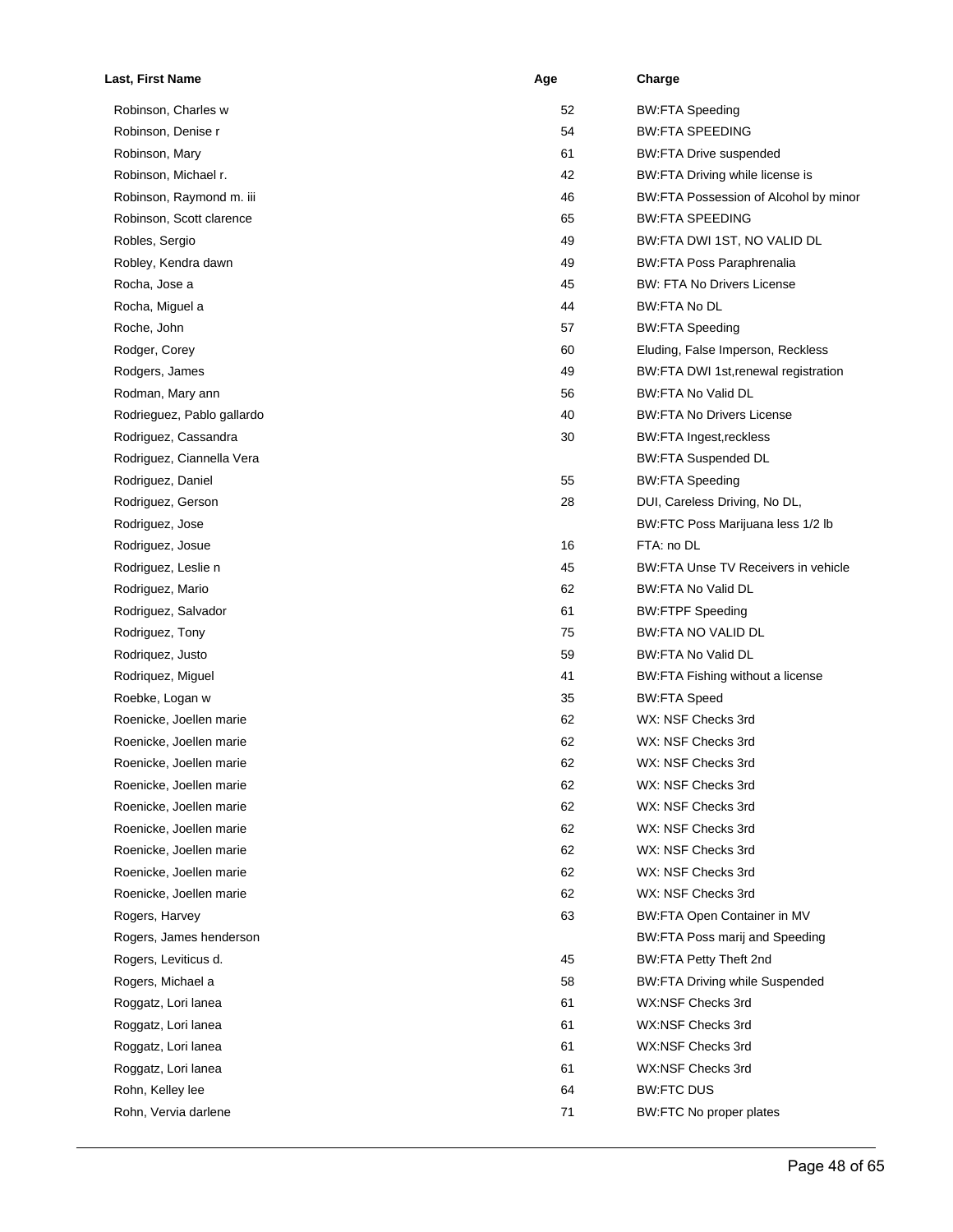| Last, First Name          | Age | Charge                                     |
|---------------------------|-----|--------------------------------------------|
| Rokes, Xanadu             | 31  | BW:FTA Drive revoked, No Insurance         |
| Rollins, Harry Jr         | 71  | BW:FTA DWQI 1st, Poss marij, fail to       |
| Romero, Mathew            | 31  | <b>BW:FTA Violate Cuty License</b>         |
| Romero, Vicente n         | 42  | <b>BW:FTPF DWI 1st</b>                     |
| Romero, Wilfred           | 59  | BW:FTPF No Proper Plates on Vehicle        |
| Roongsithigool, Lutthaghi | 58  | <b>BW:FTPF Speeding</b>                    |
| Roosevelt, Phillip        |     | BW:FTA DWI 1st, Attempt to elude           |
| Root, Wayne h.            | 49  | <b>BW:FTA Driving while Suspended</b>      |
| Rosales, Maribel          | 40  | BW:FTA Poss of alcohol by minor            |
| Rosas, Ciro sanchez       | 51  | <b>BW:FTA Speeding</b>                     |
| Rosas, Gilbert            | 18  | Poss unauthorized article in jail and      |
| Roseborough, Ronnie       | 57  | <b>BW:FTA Driving while Suspended</b>      |
| Rosenbaum, George         | 70  | <b>BW:Open Container</b>                   |
| Rosenbaum, George IV      | 42  | <b>BW:FTA Poss controlled substance</b>    |
| Rosenbaum, George e. iv   | 42  | WX:Poss of CS                              |
| Rosenbaum, Tracie         | 64  | BW:FTA altered DL, Ingest, Poss            |
| Rosendo, Mario            | 45  | FTA DUI, Open Container, Speeding          |
| Ross, Billy joe           | 64  | BW:FTA Seat belt violation, open cont      |
| Ross, Donald e            | 59  | BW:FTA Drive while license is canceled     |
| Ross, Ryan                | 45  | <b>BW:FTA Drive suspended</b>              |
| Rouillard, Tavis Sr       | 36  | DRIVING WITH REVOKED (NOT                  |
| Rourke, Teresa m          | 64  | <b>BW:FTA Traffic In/Substitute Plates</b> |
| Rouse, Phillip            | 63  | <b>BW:FTA Subs Plates</b>                  |
| Routley, David            | 34  | <b>BW:FTPF Speeding</b>                    |
| Routon, Daniel            | 48  | BW:FTA Fishing without license             |
| Rowland, Stacey lee       | 57  | <b>BW:FTA Open Container</b>               |
| Rowley, Wyatt myrrh       | 52  | BW:FTPF Driving while Revoked, No          |
| Rubalcaba, Juan           | 38  | <b>BW:FTA Poss marij</b>                   |
| Rubios, Rene s            | 38  | <b>BW:FTPF No Insurance</b>                |
| Rubro, Ricardo            | 63  | <b>BW:FTA No Drivers License</b>           |
| Rudokas, Gary a           | 50  | <b>BW:FTA SPEEDING</b>                     |
| Ruiz, Daniel              |     | <b>BW:FTA Public Intoxication</b>          |
| Ruiz, Daniel m            | 69  | BW:FTA Dwi 1st, No DL                      |
| Ruiz, David               | 24  | Ingest. and Poss. of CS, DWI               |
| Ruiz, David               | 24  | Ingestion of CS, No DL, Speeding, DUI      |
| Ruiz, Fernando            | 73  | <b>BW:FTA Speeding</b>                     |
| Ruiz, Fernando            | 42  | BW:FTA No DL, Fail to make proper stop     |
| Ruiz, Jennifer            | 40  | BW:FTA No Insurance, Speed, Drive          |
| Ruiz, Juan antonio        | 37  | <b>BW:FTA No DL</b>                        |
| Runningbear, Roger lorne  | 55  | <b>BW:FTPF DWI 1st</b>                     |
| Rus, James william        | 61  | <b>BW:FTA DWI</b>                          |
| Russell, Corey            | 36  | BW:FTA Poss of controlled substance        |
| Russell, Lena             | 64  | WX: Intentional Damage to Property 2nd     |
| Russell, Rick             | 66  | WX: Passing checks against non-exist       |
| Ryan, Daniel              | 30  | BW:FTA Use or poss drug                    |
| Ryan, Johnathan           | 33  | <b>BW:FTA Drive suspended</b>              |
| Rzuera, Acelanore         | 61  | BW:FTA No Valid DL                         |
|                           |     |                                            |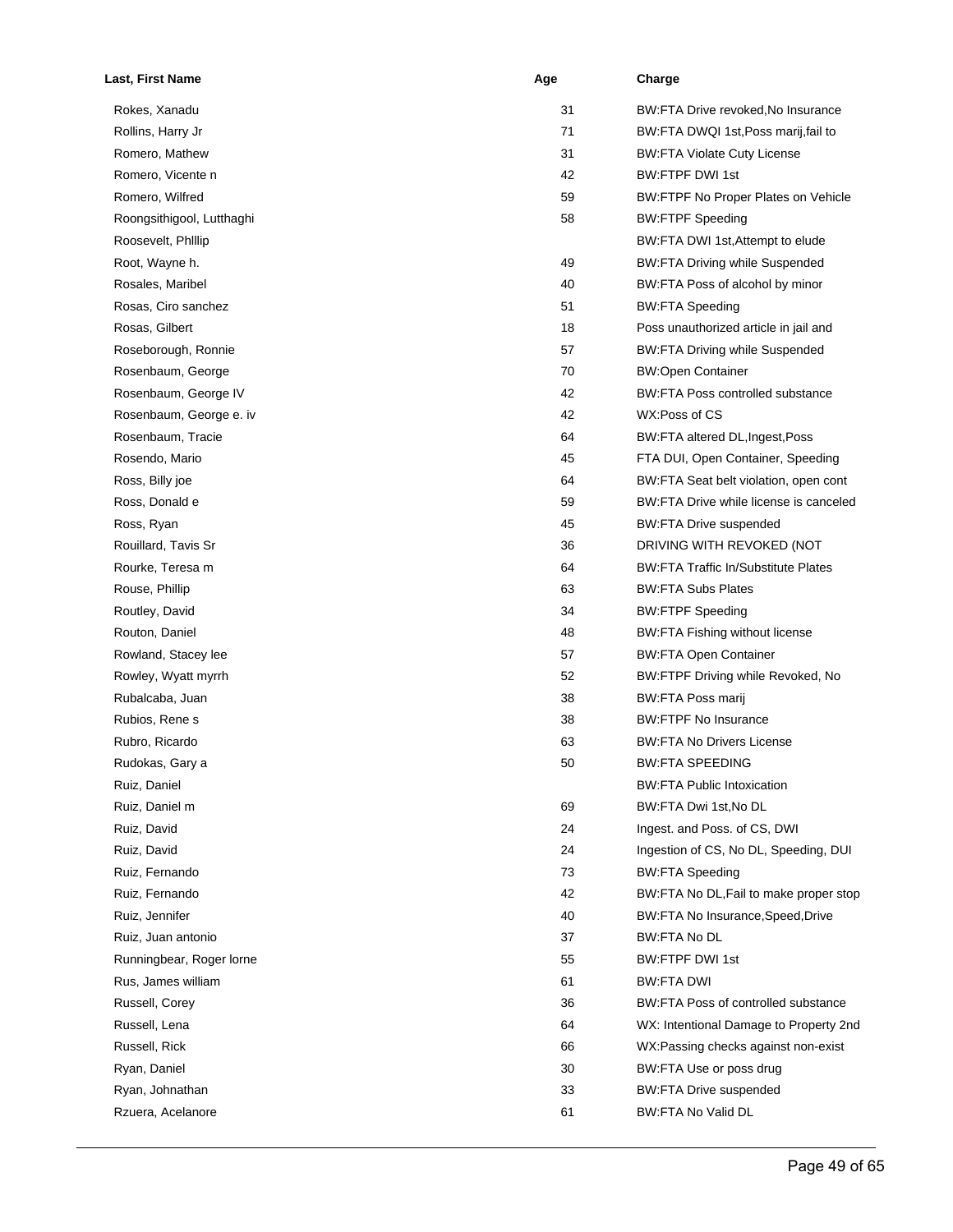| <b>Last, First Name</b> | Age | Charge                                  |
|-------------------------|-----|-----------------------------------------|
| Saavedra, Rodrigo a     | 36  | BW:FTA elude, revoked, proper           |
| Sabie, Melissa joy      | 51  | <b>BW:FTPF Driving while Suspended</b>  |
| Sala, Norman            | 58  | <b>BW:FTPF Driving while Suspended</b>  |
| Salazar, Joseph         | 33  | FTA: fail to maintain financial         |
| Salazar, Liza           | 36  | <b>BW:FTA Drive suspended</b>           |
| Salazar, Liza           | 36  | BW:FTA Fail to maintain insurance       |
| Salazar, Reberto        | 44  | <b>BW:FTA No Valid DL</b>               |
| Salberg, Cody           | 31  | WX:Petty Theft-Second Degree            |
| Salter, Scott           | 45  | WX:FTA Park/Stand Violation             |
| Salva, Robert a         | 45  | <b>BW:FTA Open container</b>            |
| Sam, Sophorn            | 75  | <b>BW:FTPF SPEEDING</b>                 |
| Sampson, Jeff alan      | 65  | WX:NSF Checks 3rd Degree                |
| Sampson, Jeffrey        | 65  | WX:NSF Checks 3rd Degree                |
| Samuelson, Ola          | 63  | <b>BW: FTA No Drivers License</b>       |
| Sanchez, Adriana        | 34  | <b>BW:FTA Overdrive road conditions</b> |
| Sanchez, John p         | 43  | BW:FTA Open cont in vehicle             |
| Sanchez, Primitivo      |     | <b>BW:FTA No Valid DL</b>               |
| Sanchez, Rebekah        | 36  | Driving with Revoked (Not Suspended)    |
| Sanchez, Refugio iii    |     | BW:FTA Having an altered or invalid     |
| Sanchez, Tameika        | 34  | <b>BW:FTA Drive suspended</b>           |
| Sanchez-reyes, Oscar    | 70  | BW:FTA DUI 1st; DUR                     |
| Sanders, David j        | 58  | <b>BW:FTA Speeding</b>                  |
| Sanders, Dawn           | 60  | <b>BW:FTA Renewal regist</b>            |
| Sandgren, Robert m.     | 72  | BW:FTPF Open Container in MV            |
| Sanem, Michael          | 35  | BW:FTA Fail to amintain Insurance       |
| Santacruz, Ever h       | 54  | BW:FTA Speeding, No Valid DL            |
| Santillan, Hector       | 45  | <b>BW:FTPF Seat belt violation</b>      |
| Sapien, Jesus a.        | 43  | BW:FTA No Valid DL                      |
| Sargent, Daniel t       | 65  | <b>BW:FTA Speeding</b>                  |
| Sauceda, Lucio          | 35  | BW:FTA Driving with suspended           |
| Saucedo, Kimberly       | 35  | BW:FTA No Insurance, Speeding           |
| Saul, Bret              | 39  | <b>BW:FTA OPen container</b>            |
| Saul, Emerson           | 47  | <b>BW:FTPF DWI st</b>                   |
| Saul, Emerson           | 47  | <b>BW:FTPF DWI 1st</b>                  |
| Saul, Emerson           | 47  | <b>BW:FTC DWIst</b>                     |
| Saunders, Bruce         | 66  | Simple Assault                          |
| Saunsoci, Melanie       | 45  | fail to maintain financ resp, driving   |
| Sausen, Richard         | 66  | BW:FTA No Insurance                     |
| Save, Bradley           | 61  | BW:FTA No Valid DL                      |
| Sawer, Crystal I        | 42  | BW:FTA Poss pf marij, poss drug parah   |
| Sawyer, Benjamin        |     | BW:FTA Use or poss of drug paraph       |
| Scarpello, Teresa a     | 60  | <b>BW:FTA Open Container</b>            |
| Schab, Jody a           | 50  | BW:FTPF Log book/other violations       |
| Schaeffer, Catherine    | 72  | <b>BW:FTA Speeding</b>                  |
| Schafer, Garrit         | 30  | BW:FTA Park standing violation          |
| Schafer, Wayne a        | 36  | BW:FTA use or poss of drug paraph       |
| Schaft, William j       | 54  | BW:FTA Ingest intox other than          |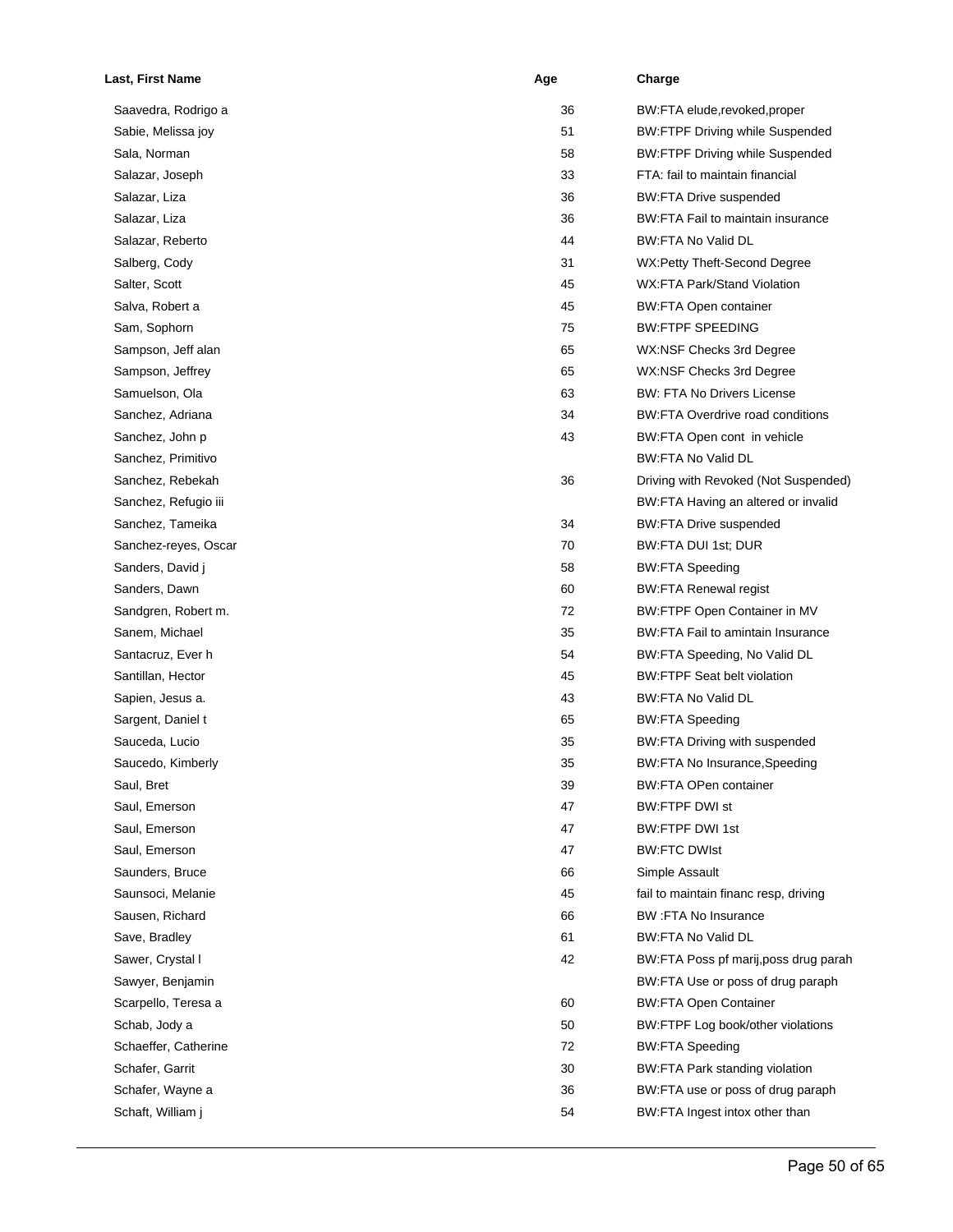| Last, First Name              | Age | Charge                                  |
|-------------------------------|-----|-----------------------------------------|
| Schauss, Heather a            | 39  | BW:FTA speeding                         |
| Scheer, Lynette s             | 67  | BW:FTA No Valid DL                      |
| Scheinost, Timothy m.         | 53  | WX:NSF Checks 3rd                       |
| Scheinost, Yvette j.          | 62  | WX:NSF Checks 3rd                       |
| Scheinost, Yvette j.          | 62  | WX:NSF Checks 3rd                       |
| Schimmer, Paul r.             | 55  | <b>BW:FTPF DUR</b>                      |
| Schindler, Craig              | 43  | <b>BW:FTPF Speeding</b>                 |
| Schineke, Bryan (schincke)    | 62  | BW: FTA Poss of 2 oz or less marij, use |
| Schlegel, Shane               | 41  | <b>BW:FTPF Poss marij</b>               |
| Schlisner, Cory j             | 45  | <b>BW:FTA Speeding</b>                  |
| Schlosser, Christopher george | 48  | BW:FTA Furnishing Alcohol Minor 18-20   |
| Schlotweiler, Robert I.       | 50  | <b>BW:FTA Speeding</b>                  |
| Schmid, Sheila christina      | 54  | <b>BW:FTPF Speeding</b>                 |
| Schmidt, Daniel               | 35  | PETTY THEFT 1ST DEGREE /                |
| Schmidt, Kevin lee            | 48  | <b>BW:FTA No Proper Plates</b>          |
| Schmitt, James andrew         | 38  | BW:FTPF Poss of alcohol by minor        |
| Schnee, Robert                | 63  | WX:Petty Theft 1st Degree               |
| Schnee, Robert h. jr.         | 45  | WX: Fail to report accident             |
| Schoemann, Joseph             | 40  | BW:FTA Drive suspended, renewal         |
| Schon, Steven                 | 61  | WX: Violation of Probation              |
| Schoreck, Adrian              | 31  | BW:FTA Have altered DL                  |
| Schroeder, Angela m           | 47  | BW:FTA No proper plates on vehicle      |
| Schroeder, James a            | 87  | <b>BW:FTA Driving while Suspended</b>   |
| Schrunk, William e.           | 59  | <b>BW:FTA No Valid DL</b>               |
| Schuett, Mikayla              | 26  | FTA: municipal speeding                 |
| Schultz, Jeffrey              | 57  | <b>BW:FTA Petty Theft 2nd</b>           |
| Schuster, Klaus d             | 75  | <b>BW:FTPF LOG BOOK Violation</b>       |
| Schwedler, Jerad michael      | 40  | BW:FTA Open container, poss of alcohol  |
| Schwedler, Jerad michael      | 40  | <b>BW:FTC Driving revoked</b>           |
| Schweidop, Susanne            | 60  | <b>BW:FTA Open container</b>            |
| Schweitzer, Angela marie      | 57  | <b>BW:FTA Driving while Suspended</b>   |
| Schweitzer, Ryan d.           | 44  | <b>BW:FTA No Proper Plates</b>          |
| Scott, Jason paul             | 44  | <b>BW:FTA Poss Alcohol Minor</b>        |
| Scott, Joe                    | 42  | FTA Dui 2nd                             |
| Scott, Joe                    | 42  | dui 2nd                                 |
| Scott, Kevin                  | 47  | FTC DWS, Renewal Registration During    |
| Scott, Marlon                 |     | BW:Fail to stop                         |
| Scott, Michael p              | 53  | <b>BW:FTA Speeding</b>                  |
| Scott, Willis jr              | 54  | BW:FTA Open Container in MV             |
| Scrivner, Eric                |     | BW:FTA No Insurance, Drive suspended    |
| Sears, Garrett                | 44  | DISORDERLY CONDUCT                      |
| Sears, Tyler                  | 41  | BW:FTPF Use or poss of drug             |
| Seaton, Jackson d.            | 46  | <b>BW:FTA Speeding</b>                  |
| Seaton, Jessica               | 20  | <b>Municipal Speeding</b>               |
| Seaton, Justin                | 35  | arrest prior to request for extradition |
| Seay, Robert p                | 79  | BW:FTA                                  |
| Sebade, Bill e                | 57  | BW:FTPF DWI 1st, Disorderly Conduct     |
|                               |     |                                         |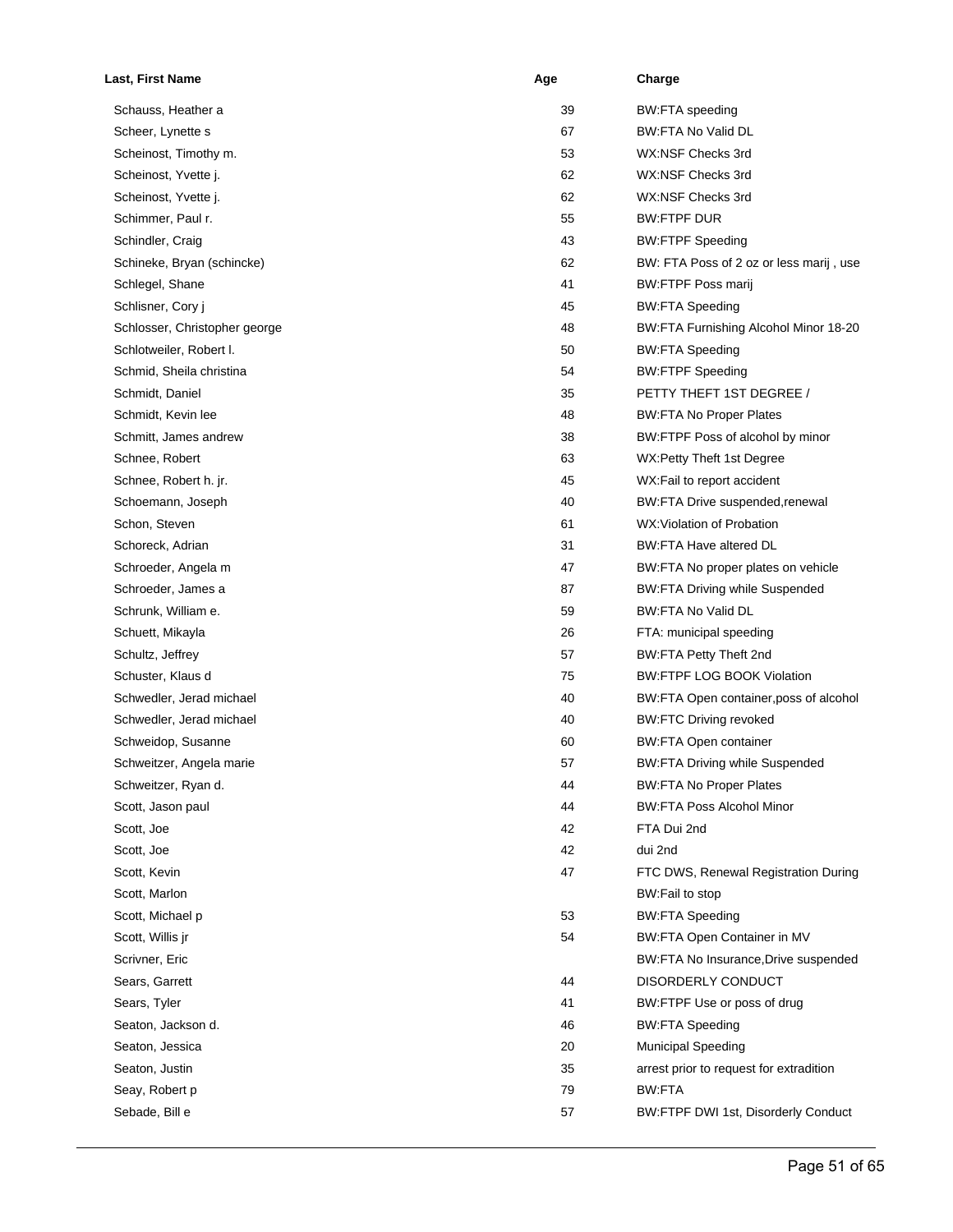| Last, First Name        | Age | Charge                                     |
|-------------------------|-----|--------------------------------------------|
| Sedano, Alexandra       | 27  | FTA: municipal speeding                    |
| Seibold, Janet Iouise   | 57  | <b>BW:FTA Seat Belt Violation</b>          |
| Seibold, Michael        | 36  | WX: Entering or refusing to leave after    |
| Seibold, Ricky          | 55  | BW:DWI 1st                                 |
| Seidert, Stephen a      | 57  | <b>BW:FTPF Speeding</b>                    |
| Seivert, Timothy mark   | 67  | WX:NSF Checks 3rd                          |
| Seivert, Timothy mark   | 67  | WX:NSF Checks 3rd                          |
| Sellers, Christopher    | 55  | <b>BW:FTA SPEEDING</b>                     |
| Senchez, George I       | 68  | <b>BW:FTA No Valid DL</b>                  |
| Senethavysouk, Khammay  | 59  | BW:FTA DWI 1st, Driving while              |
| Senski, John            | 45  | Driving with Revoked                       |
| Serna, Jesus manuel     | 48  | <b>BW:FTPF Speeding</b>                    |
| Serrano, Daniel         | 32  | BW:FTA Violate city license regulations    |
| Seung, Boonmee          | 40  | <b>BW:FTPF Fail to stop</b>                |
| Sewell, Samantha I      | 39  | <b>BW:FTA Speeding</b>                     |
| Sexton, Randolph jay    | 67  | BW:FTA No Valid DL, No Proper Plates       |
| Seyb, Jason             | 49  | <b>BW:FTA DWI 1st, Careless Driving</b>    |
| Seyb, Jason             | 49  | BW:FTPF DWI 1st, careless driving          |
| Shaddock, Philip robert | 72  | <b>BW:FTPF Speeding</b>                    |
| Shade, Antwon d         | 40  | BW:FTA Use or poss drug paraph             |
| Shafer, James robert    | 45  | BW:FTA Open Container in MV                |
| Shafer, Thomas e        | 54  | BW:FTA Open Container in MV                |
| Sharette, Ralph         | 37  | <b>BW:FTA Drive suspended</b>              |
| Sharping, Sarah e       | 45  | <b>BW:FTA Drive on SUS DL</b>              |
| Shaw, Ricky             | 46  | <b>BW:FTPF Speeding</b>                    |
| Sheffer, Tonya m.       | 48  | <b>BW:FTA No Valid DL</b>                  |
| Shepherd, Billy         | 61  | <b>BW:FTPF Wasting Fuel</b>                |
| Sheridan, Emercine      |     | <b>BW:FTA Parking/Standing Violation</b>   |
| Sheridan, Jason         | 42  | <b>BW:FTA Open Alcoholic Bev Container</b> |
| Shirley, Patrick o.     | 57  | <b>BW:FTA Log Book Regulations</b>         |
| Short, Donald iii       | 42  | BW:FTPF Fail to maintain Finan Respon      |
| Short, Sheila d.        | 48  | <b>BW:FTA Driving while Suspended</b>      |
| Shoultz, Jody I         | 61  | <b>BW:FTA No Insurance</b>                 |
| Shroyer, David a        | 59  | <b>BW:FTPF Driving while Suspended</b>     |
| Shuck, Sarah ann        | 44  | WX:NSF Checks 3rd                          |
| Shuck, Sarah ann        | 44  | WX:NSF Checks 3rd                          |
| Shuck, Sarah ann        | 44  | WX:NSF Checks 3rd                          |
| Shuford, Bernard        | 50  | <b>BW:FTPF Drive suspended</b>             |
| Shumway, Brandon lewis  | 52  | <b>BW:FTA Speeding</b>                     |
| Shurson, Duane          | 92  | WX:NSF Checks 3rd Degree                   |
| Shurson, Duane          | 92  | WX:NSF Checks 3rd Degree                   |
| Siemer, Darryl m        | 61  | <b>BW:FTA SPEEDING</b>                     |
| Sierra, Juan            | 64  | <b>BW:FTPF Drive suspended</b>             |
| Sifonis, Cynthia marie  | 56  | <b>BW:FTPF Poss Drug Para</b>              |
| Sifonis, Cynthia marie  | 56  | <b>BW:FTPF Open Container</b>              |
| Simien, Michael d       | 44  | <b>BW:FTA Drive suspended</b>              |
| Simmons, Denton         | 49  | <b>BW:FTA Speeding</b>                     |
|                         |     |                                            |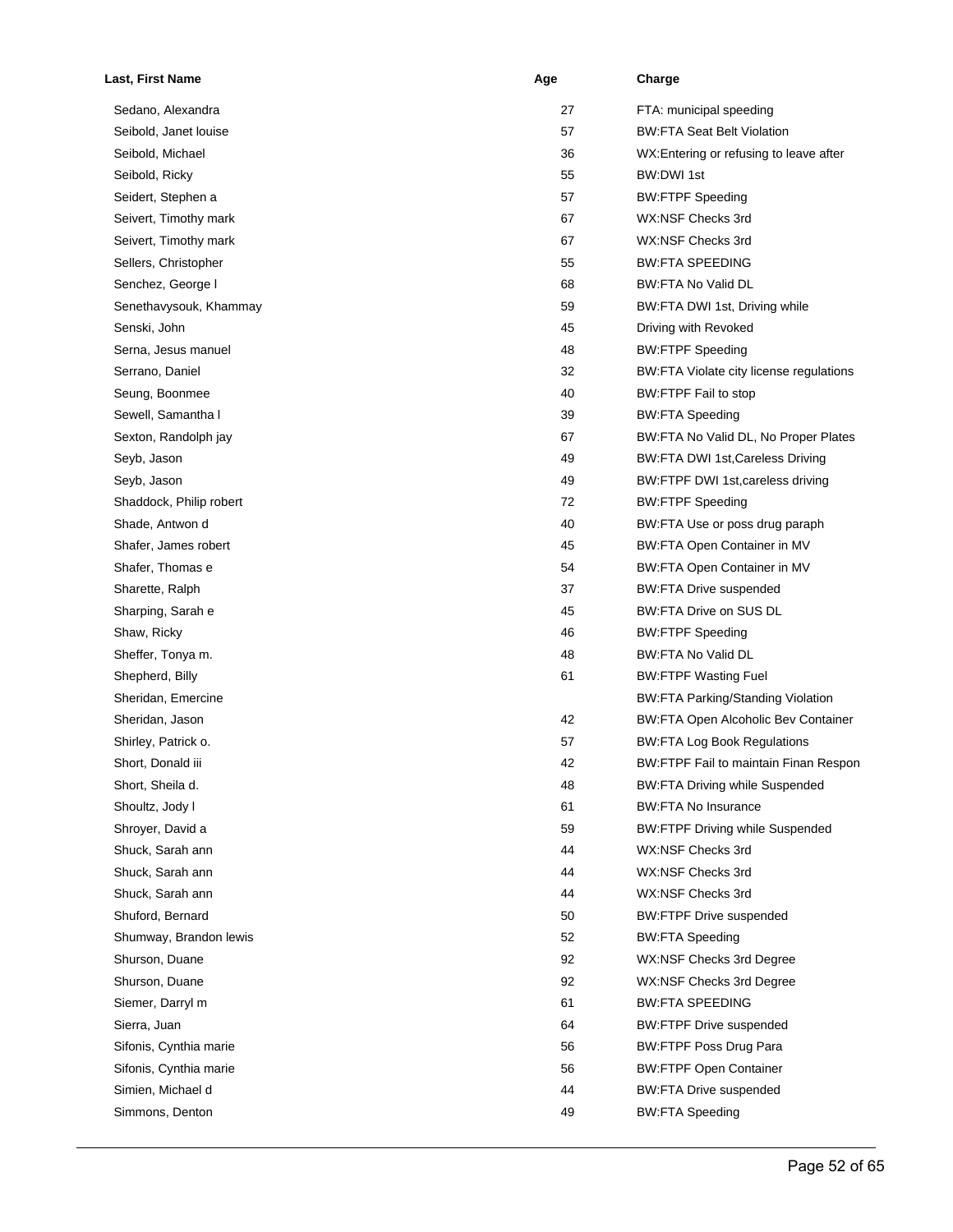| Last, First Name       | Age | Charge                                    |
|------------------------|-----|-------------------------------------------|
| Simmons, Eustace       | 55  | WX: Forgery and 2nd Degree Petty          |
| Simonich, Alicha a     | 36  | BW:FTA No proper plates on vehicle        |
| Simons, Gregory I      | 57  | <b>BW:FTA OPERATE INTERSTATE</b>          |
| Simons, Leroy I        | 70  | <b>BW::FTA Drive suspended</b>            |
| Simpson, Aja ann       | 45  | <b>BW:FTA No Valid DL</b>                 |
| Simpson, Bradley       | 38  | WX:DWI, lane driving required             |
| Simpson, Samual j      | 61  | <b>BW:FTA Seat belt violation</b>         |
| Sims, Brian            | 70  | BW:DTA DWI 2nd, No Insurance              |
| Sims, Naquan           | 29  | FTA No DL                                 |
| Sims, Robert           | 66  | <b>BW:FTA LOG BOOK Violation</b>          |
| Singh, Trey            | 29  | Driving while suspended or revoked        |
| Sipe, Dennis           |     | <b>BW:FTA DUS</b>                         |
| Skidmore, Charles      | 46  | <b>BW:FTC Petty Theft 2nd Degree</b>      |
| Skidmore, Charles      | 46  | <b>BW:FTA Drive suspended</b>             |
| Skidmore, Jason a      | 45  | BW:Drive revoked and having altered       |
| Slater, Neal eugene    | 57  | <b>BW:FTPF DWI 2ND</b>                    |
| Sloan, Michael         | 80  | <b>BW:FTA Speeding</b>                    |
| Slotsky, Samuel        | 40  | Distrib. Tobacco to minor                 |
| Smith, Anthony         | 43  | <b>BW:FTA No Drivers License</b>          |
| Smith, Arnitria        | 46  | <b>BW:FTPF Drive suspended</b>            |
| Smith, Ashley          | 39  | <b>BW:FTA Seat belt violation</b>         |
| Smith, Caleb           | 32  | <b>BW:FTA Craeless Driving</b>            |
| Smith, Carmen          | 64  | <b>BW:FTPF Log Book Regulations</b>       |
| Smith, Daizsanique     | 28  | BW:FTA No Insurance, renew regist         |
|                        | 55  |                                           |
| Smith, Danny r         |     | <b>BW:FTA Driving suspended</b>           |
| Smith, Darnell         | 25  | possession of marijuana, fail to maintain |
| Smith, Derrikas        | 34  | <b>BW:FTA Drive suspended</b>             |
| Smith, Donald          | 56  | BW:FTPF Make or deliver fraud             |
| Smith, Dustin m        | 43  | BW:FTA Commercial vehicle plates          |
| Smith, James           | 55  | BW:FTA Driv comer vehicle prohib          |
| Smith, Jeffrey         | 66  | BW:FTA No DL                              |
| Smith, Jeremy m        | 38  | BW:FTA Poss parah                         |
| Smith, Kelsey          | 46  | FTA- poss 2 oz of marijuana or less,      |
| Smith, Kyler           | 28  | BW:Poss marij                             |
| Smith, Larry paul      | 70  | WX: Revocation of Suspended               |
| Smith, Leonard curtis  | 66  | <b>BW:FTA Speeding</b>                    |
| Smith, Lisa            | 38  | <b>BW:FTA No DL</b>                       |
| Smith, Marla j         | 38  | BW:FTA No DL, Fail to obey turn signal    |
| Smith, Melody          | 56  | BW:FTA DWI 1st, suspended, open cont      |
| Smith, Michael francis | 59  | <b>BW:FTA SPEEDING</b>                    |
| Smith, Rhonda          | 74  | <b>BW:FTA Bypass Scales</b>               |
| Smith, Robert leroy    |     | WX: Stalking                              |
| Smith, Ronald w.       | 78  | <b>BW:FT DUI 1st</b>                      |
| Smith, Ryan p          | 38  | BW:FTA Drive suspended, seat belt         |
| Smith, Shane           | 31  | Poss controlled drug or substance         |
| Smith, Shannon         | 43  | BW:FTA Fail to stop at weigh station      |
| Smith, Shellie lynn    | 47  | WX:NSF CHECK 3RD DEGREE                   |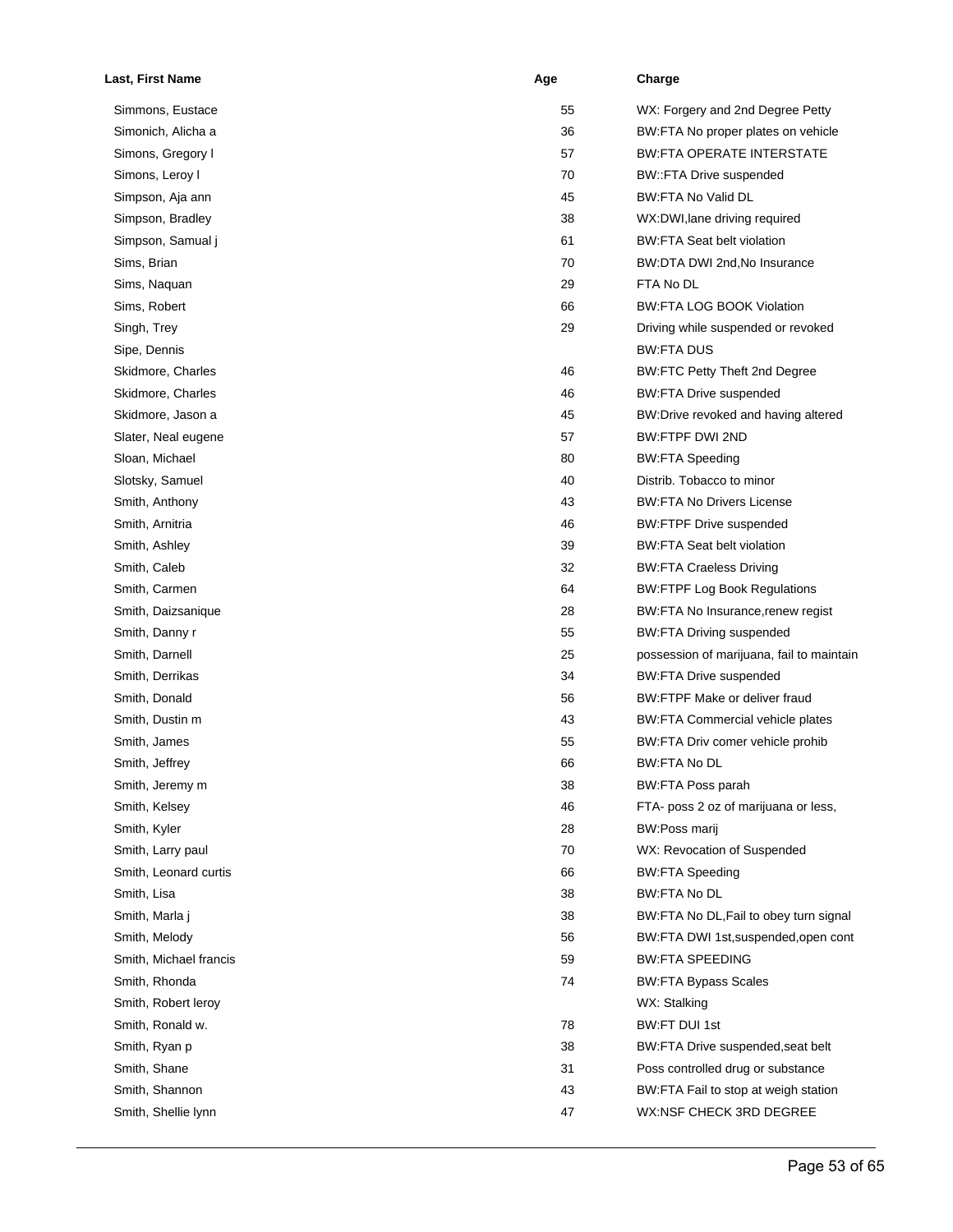| Last, First Name               | Age | Charge                                   |
|--------------------------------|-----|------------------------------------------|
| Smith, Timothy                 | 43  | <b>BW:FTA Seat Belt Violation</b>        |
| Smith, Tony I                  | 45  | <b>BW:FTA No Insurance</b>               |
| Smith, Troy leland             | 55  | BW: FTA Drive on Suspended License       |
| Smock, Billy r. sr             | 83  | BW:FTPF By pass scale                    |
| Smock, William                 | 50  | BW:FTA No Insurance, No proper           |
| Snake, Ruben                   | 43  | BW:FTA Poss of alcohol by minor          |
| Sneller, Ronald                | 62  | <b>BW:FTA Stop Sign Violation</b>        |
| Sneller, Ronald                | 62  | <b>BW:FTA Stop Sign Violation</b>        |
| Snoozy, Eloise t               | 47  | <b>BW:FTA Drive Suspended</b>            |
| Snow Fly, Linda                | 74  | <b>BW:FTC Careless Driving</b>           |
| Snyder, Bryan                  | 50  | BW:FTPF NO SD registration in poss       |
| Solarte, Juan                  | 50  | <b>BW:Drive revoked</b>                  |
| Solis, Joshua                  | 34  | Driving with revoked license             |
| Solomon, Cheree Lynn           | 39  | BW:FTA Use or poss of drug               |
| Solomon, Ronald dean           | 45  | <b>BW:FTA Poss Alcohol Minor</b>         |
| Solt, Kevin                    | 62  | <b>BW:FTA Speeding</b>                   |
| Sorenson, Kevin gary           | 70  | WX:NSF Checks 3rd Degree                 |
| Sorrell, Christopher           | 33  | BW:FTA DWI 1st.poss marij, ingest, drug  |
| Sortino, Kevin I.              | 60  | <b>BW:FTPF No Valid DL</b>               |
| Sosa, Daniel h                 | 57  | BW:FTA Speed limits in construc          |
| Sotelo-valencia, Eduardo       | 68  | <b>BW:FTPF DWI 1st</b>                   |
| Soto, Ernesto                  | 32  | interstate compact failure to comply for |
| Soto, Sam                      | 48  | <b>BW:FTA False Reporting</b>            |
| Souza, Richard d               | 65  | BW:FTA Poss marij, Ingest                |
| Spalding, Raymond r            | 47  | <b>BW:FTA Subs Plates, suspended</b>     |
| Sparks, Kevin d                | 53  | <b>BW FTA Log Book Regulations</b>       |
| Sparrow, Daniel j              | 40  | <b>BW:FTA Speeding</b>                   |
| Specht, Matthew                | 32  | <b>BW:FTA Ingest</b>                     |
| Speece, Michael                | 69  | WX:DWI 1st, open container               |
| Speece, Michael                | 69  | DWI 1st, Speeding, Seat belt violation   |
| Spence, Kevin f                |     | BW:FTA Driving while suspended           |
| Spencer, Jeffrey a             | 61  | BW:FTA Use or Poss of Drug               |
| Spindler, Timothy e            | 62  | BW: FTA unlicensed vehicle on roadway    |
| Spitts, David c                | 68  | <b>BW:FTA Poss of commercial drivers</b> |
| Spriggs, Anne                  | 66  | BW:FTA Fail to stop at weight station    |
| Springer, Charles              | 45  | BW:FTA DWI 2nd, Poss of Marij            |
| Sprouse(johnson), Crystal dawn | 42  | BW:FTA Dist of tobacco product to        |
| St. cyr, Wendy                 | 57  | <b>BW:FTA Drive suspended</b>            |
| St pierre, Gerald n            | 47  | BW:FTA Log Book/other violations         |
| Staab, Regina m                | 41  | BW:FTA No Proper plates, drive           |
| Stackdall, Jerry I             | 50  | <b>BW:FTA SPEEDING</b>                   |
| STAEBELL, JESSE                | 37  | FTA Petty Theft 2nd Degree               |
| Stamps, Larry c.               | 76  | BW:FTA No Valid DL                       |
| Stamps, Ulysses                | 69  | BW:FTPF Log book/other violation         |
| Stanley, Michael I ii          | 41  | <b>BW:FTPF Drive suspended</b>           |
| Stans, Curtis                  | 48  | <b>BW:FTA Drive suspended</b>            |
| Starling, Richard jerome       | 56  | BW:FTA OPEN CONTAINER IN MV,             |
|                                |     |                                          |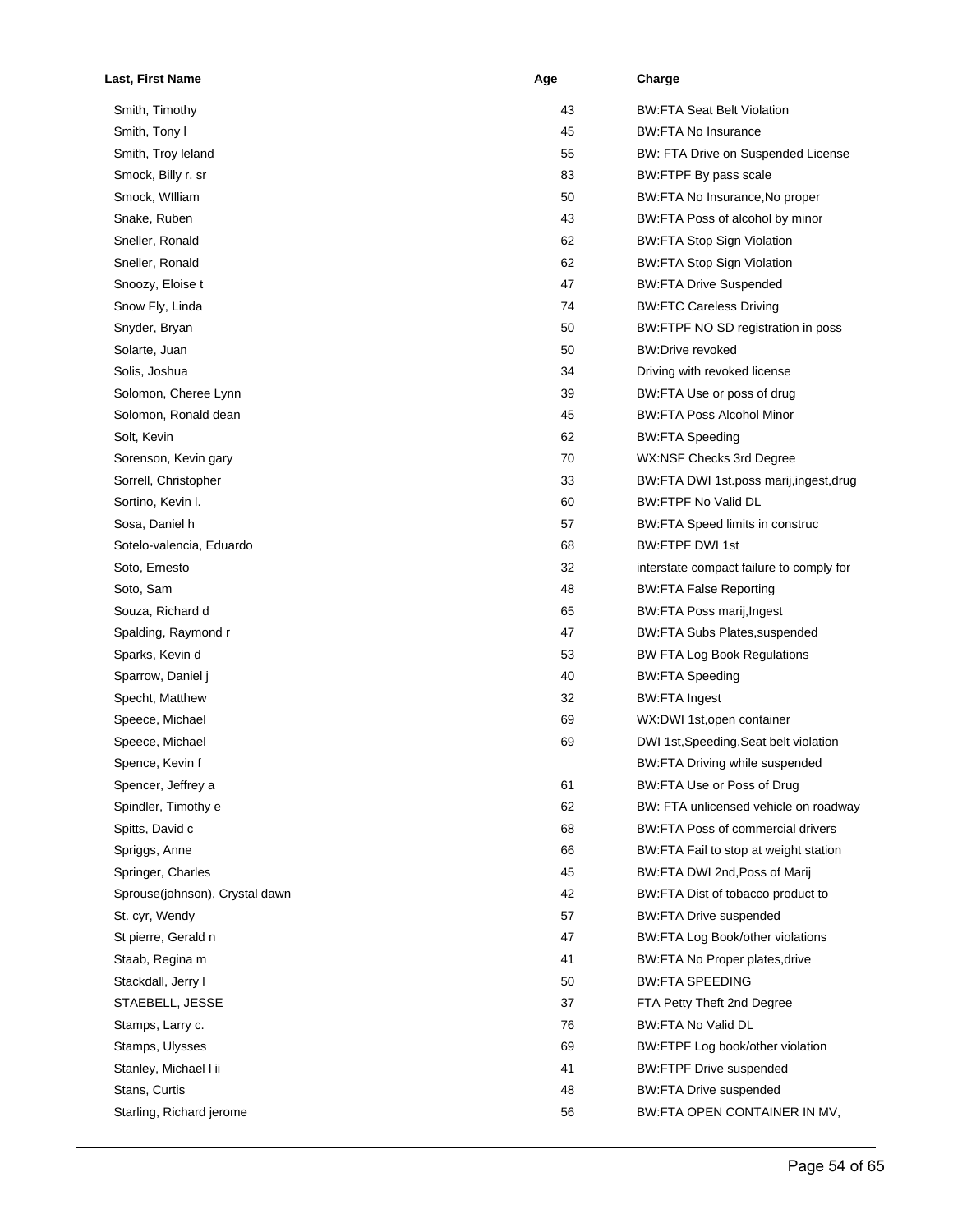| Last, First Name          | Age | Charge                                   |
|---------------------------|-----|------------------------------------------|
| Starr, Richard            | 80  | <b>BW:FTC Reckless Driving</b>           |
| States, Timothy           | 65  | <b>BW:FTA SPEEDING</b>                   |
| Stead, Marva              | 49  | BW:FTA Fail to stop, Drive               |
| Stegenga, Bruce           | 53  | <b>BWFTA:Drive revoked</b>               |
| Steiner, Lorraine         | 79  | BW:FTPF Petty Theft 1 st Degree          |
| Steinkrus, Anthony        | 54  | <b>BW:FTPF DWI 1st</b>                   |
| Stephan, Andrew j.        | 54  | BW:FTA Log Book Violation; Operate       |
| Stephens, Joseph c        | 85  | <b>BW:FTA SPEEDING</b>                   |
| Stephens, Leeann francine | 49  | <b>BW:FTA NO VALID DL</b>                |
| Stephenson, Lori j        | 66  | <b>BW:FTPF TRAFFIC IN/SUBSTITUTE</b>     |
| Stephenson, Lori j        | 66  | <b>BW:FTA PETTY THEFT</b>                |
| Stepp, Renee              | 33  | BW:FTA for sentence hearing No           |
| Sterling, Tania mae       | 52  | BW:FTA NO PROPER PLATES ON               |
| Sterling, Teresa j.       | 68  | <b>BW:FTA No Valid DL</b>                |
| Stevens, Danielle         | 34  | BW:FTA False report to aothorieies       |
| Stevens, Steve a          | 50  | BW:FTA Operation vehicle suspended       |
| Stevenson, Michael d      | 42  | <b>BW:FTA Drive suspended</b>            |
| Steward, Wendy sue        | 47  | BW:FTA                                   |
| Stewart, Bradlee j        | 58  | <b>BW:FTA Drive suspended</b>            |
| Stewart, Kylee            | 43  | <b>BW:FTA altered DL</b>                 |
| Stewart, Michael          | 26  | Poss of CS x3, poss of marijauna, Poss   |
| Stewart, Michael          | 26  | WX: Poss of CS x3, Poss of Marijuana,    |
| Stewart, Robert w         | 64  | <b>BW:FTPF Speeding</b>                  |
| Stickels, Vincent m       | 53  | BW:FTA Open Container in MV              |
| Stidd, Timothy            | 60  | <b>STALKING</b>                          |
| Stimpson, Blair           | 44  | BW:FTA Speeding, Fail to stop, careless  |
| Stimpson, Blair t         | 44  | BW:FTA Creless driving and speeding      |
| Stocks, Andrew            | 37  | BW:FTPF Overweight on axle               |
| Stoetzner, Jimmy Vincent  |     | WX: Forgery, poss of KFI, Grand Theft by |
| Stoltze, Eddie dean       | 69  | BW:FTC - Poss 2 ounces of Marijuana      |
| Stoltze, Jeremy           |     | <b>BW:FTA Open container</b>             |
| Story, Candy lorriane     | 78  | WX: NSF Checks 3rd                       |
| Story, Candy lorriane     | 78  | WX: NSF Checks 3rd                       |
| Stott, Jodie k            | 54  | <b>BW:FTPF Disorderly Conduct</b>        |
| Stout, Daniel w jr.       | 47  | <b>BW:FTA Commercial Vehicle Plates</b>  |
| Stout, Tessa              | 31  | Interstate compact for possession of     |
| Stranger horse, John s    | 62  | BW:FTA OPEN CONTAINER IN MV              |
| Streeter, Mike            | 90  | <b>BW:FTA Speeding</b>                   |
| Stroman, Carolyn s        | 64  | WX:NSF Checks 2nd Degree                 |
| Stroman, Duane oliver     | 59  | WX:NSF Checks 3rd Degree                 |
| Strong, Jeff              | 41  | <b>BW:FTA Speeding</b>                   |
| Strope, Michael k         | 50  | <b>BW:FTA Seat Belt Violation</b>        |
| Stroth, Brenda s          | 79  | <b>BW:FTA SPEEDING</b>                   |
| Stroud, Summer lyn        | 48  | WX:NSF Checks 3rd Degree                 |
| Strudl, Shelley I.        | 60  | <b>BW:FTA No Proper Plates</b>           |
| Struss, Cy d              | 38  | <b>BW:FTA Subs plates</b>                |
| Stufft, Brandon           | 33  | Violation of safety requirements         |
|                           |     |                                          |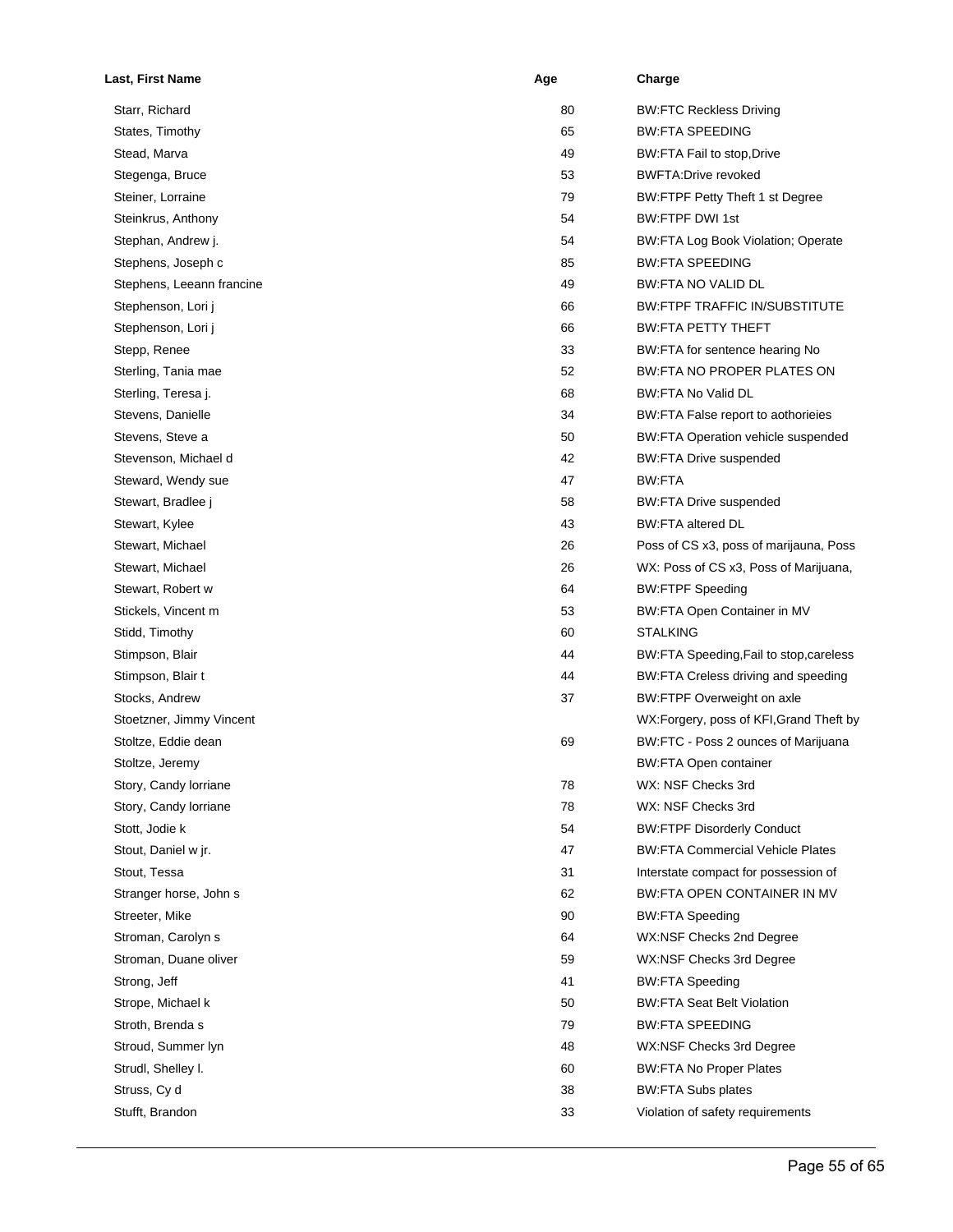| Last, First Name        | Age | Charge                                     |
|-------------------------|-----|--------------------------------------------|
| Stumblingbear, Douglas  | 63  | BW:FTA Fail to stop                        |
| Sturges, Arther j       | 39  | <b>BW:FTA Pet Ordiance X2</b>              |
| Sturm, James w          | 48  | BW:FTPF Overweight on axle                 |
| Suber, Gregory lloyd    | 59  | <b>BW:FTPF Log Book Violation</b>          |
| Sullivan, Christine     | 49  | BW: FTA Impersonation to deceive law       |
| Sullivan, Christine     | 49  | BW:FTA Use or Poss of Drug                 |
| Sullivan, Joseph        | 38  | BW:FTA Fail to stop                        |
| Sullivan, Vernon        | 43  | BW:FTA DWI 2nd                             |
| Sutherland, Joyce p     | 66  | <b>BW:FTA Speeding</b>                     |
| Sutherland, Scott       | 57  | BW:FTA altered DL, Drive                   |
| Sutton, Paul r          | 85  | <b>BW:FTPF Disorderly Conduct</b>          |
| Sutton, Torrell         | 28  | FTA Poss 2oz of marijuana or less          |
| Swan, Patricia kay      | 68  | WX:NSF Checks 3rd                          |
| Swan, Patricia kay      | 68  | WX:NSF Checks 3rd                          |
| Swan, Patricia kay      | 68  | WX:NSF Checks 3rd                          |
| Swann, Michael e.       | 56  | <b>BW:FTA Speeding</b>                     |
| Swanson, Emma           | 34  | FTA: poss two oz marijuana or less,        |
| Swanson, Nicholas       | 38  | <b>BW:FTPF altered DL</b>                  |
| Swartout, Jeffrey I     | 18  | <b>BW:FTA Drive suspended</b>              |
| Sweeney, Brian I        | 55  | BW:FTA DUI 1st, DWR                        |
| Sylvester, John         |     | <b>BW:FTA No Proper plates</b>             |
| Symens, Jennifer I      |     | WX: Violation of Probabtion/Petty Theft    |
| Sypersma, Rachel        | 1   | WX:Insuff Funds Wx                         |
| Tacker, Joshua          | 42  | <b>BW:FTC with sentence</b>                |
| Tacker, Joshua          | 42  | BW:FTPF use paraph, Ingest                 |
| Tacy, Jerry             | 60  | <b>BW:FTA Pet ordinance Violation</b>      |
| Tafolla, Isaiah         | 22  | FTA Poss of Alcohol by Minor               |
| Tafolla, Isaiah         | 22  | Failure to appear after release            |
| Tafolla, Isaiah         | 22  | DUI 1st offense, Unathorized use of        |
| Tanazani, Jerome        | 47  | <b>BW:FTA Seat Belt Violation</b>          |
| Tanguma, Robert         | 50  | BW:FTA Fail to stop at weigh station       |
| Tappan, Terry I         | 59  | <b>BW:FTA Drive suspended</b>              |
| Tarango, Calixto orndas | 53  | BW:FTA Open Container in MV                |
| Tate, Jodi I            | 60  | BW:FTA Open Alcoh Bev cont                 |
| Tavera, Johan           | 52  | <b>BW:FTA Speeding</b>                     |
| Taylor, Andrew          | 30  | <b>BW:FTA Poss marij</b>                   |
| Taylor, Anthony yates   | 48  | <b>BW:FTA Log Book/Other Violations</b>    |
| Taylor, Carolyn         |     | <b>BW:FTPF Log Book/Other violations</b>   |
| Taylor, Jayson          | 31  | Interstate Compact Probation Violation -   |
| Taylor, Johnny          |     | WX:NSF Checks 3rd Degree                   |
| Taylor, Marshon         |     | BW:FTA Use or poss drug paraph             |
| Taylor, Tabitha         | 37  | <b>BW:FTA Violate City License</b>         |
| Taylor, Victor          | 29  | Use or Possession of Drug                  |
| Teagues, Kevin          | 42  | BW:FTA use or poss drug paraph             |
| Tebben, Carol           | 56  | DUI x2 and open container                  |
| Techau, Marlyn          | 68  | BW:FTA Poss marij, open cont, drive        |
| Tefft, Cheryl           | 64  | WX after inict/intentional damage, cruelty |
|                         |     |                                            |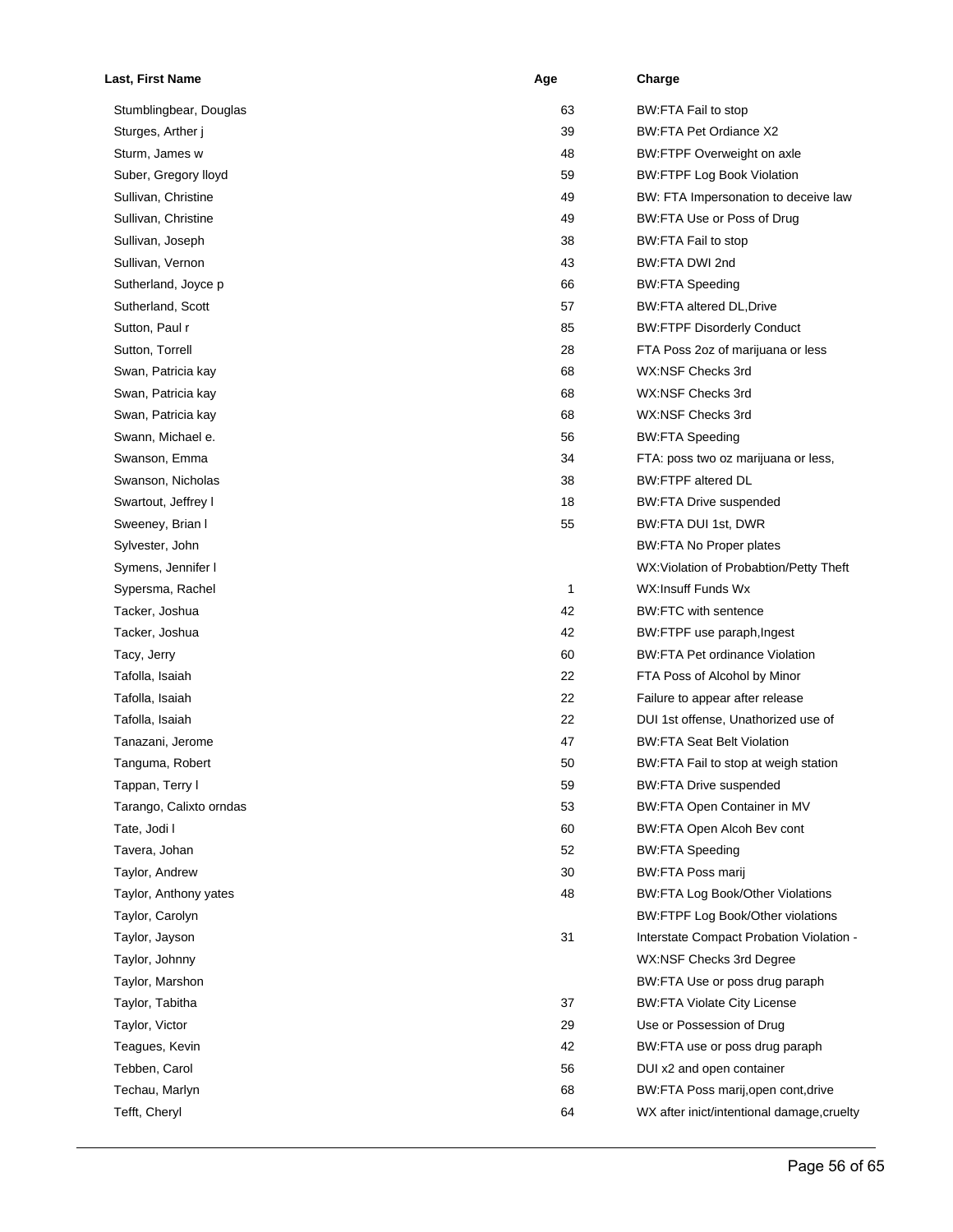| Last, First Name                  | Age   | Charge                                  |
|-----------------------------------|-------|-----------------------------------------|
| Temoshek, Todd a                  | 55    | <b>BW:FTA NO VALID DL</b>               |
| Tennyson, Tenis                   | 60    | <b>BW:FTPF Speeding</b>                 |
| Tenwey, Cyril j.                  | 85    | <b>BW:FTPF Speeding</b>                 |
| Terriques, Megiell                | 42    | BW;FTA NO DL                            |
| Terriquez, Sarah                  | 32    | FTA: Speeding on other roadways         |
| Tessler, Andrea                   | 35    | BW:FTA Open container, poss drug        |
| Testa, Anthony p                  | 44    | <b>BW:FTA SPEEDING ON INTERSTATE</b>    |
| Thames, Julius                    | 41    | INGEST INTOXICANT OTHER /               |
| Theodor, George                   | 31    | FTA DUI 2nd                             |
| Thiel, Jessica I                  | 34    | <b>BW:FTA DWI 1st</b>                   |
| Thiele, Aaron allan               |       | <b>BW:FTA Drive Suspended</b>           |
| Thiep, Peter                      | 65    | BW:FTA DWI 2nd, Careless, open cont     |
| Thoma, Kelli                      | 52    | FTA: Fail to stop after accident with   |
| Thomas, Albert                    | 37    | <b>BW:FTA No DL</b>                     |
| Thomas, Cedric d                  | 51    | <b>BW:FTA LOG BOOK REGULATIONS</b>      |
| Thomas, dean                      | 53    | BW:FTA DWI 2nd, Disorderly Conduct      |
| Thomas, Eric I                    |       | <b>BW:FTA Drive suspended</b>           |
| Thomas, Jerry I                   | 79    | <b>BW:FTA Seat Belt Violation</b>       |
| Thomas, Lucia                     | 37    | FTA Consume or Mix Alcoholic            |
| Thomas, Lucille                   |       | <b>BW:FTA NO DL</b>                     |
| Thomas, Luther                    | 41    | Petty Theft                             |
| Thomas, Robert I                  | 56    | <b>BW:FTPF No Valid DL</b>              |
| Thomas, Rodney                    | 50    | BW:FTPF OPen cont, reckless             |
| Thomas, Sean a                    | 56    | <b>BW:FTPF POSS MARIJUANA</b>           |
| Thomas, Shanon Ray                | 45    | BW:FTA Open container, No Drivers       |
| Thompkins, Colleen kay            | 48    | <b>BW:FTA Consum Alcohol Minor</b>      |
| Thompson, April                   | 19    | FTA: municipal speeding; no valid       |
| Thompson, Charles w. aka cardwell | 50    | WX:Revocation of Suspended Sentence     |
| Thompson, Daniel                  | 34    | <b>BW:FTA Exhibition Driving</b>        |
| Thompson, David bruce             | 69    | <b>BW:FTA Driving while Suspended</b>   |
| Thompson, Gene e                  | 54    | BW:FTA Log Book /other violations       |
| Thompson, Jeffrey                 | 48    | BW:FTA No Valid DL                      |
| Thompson, Maurice Sr              | 42    | BW:FTA Poss marij, ingest, no dl, use   |
| Thompson, Preston Scott           | 31    | <b>BW:FTA Drive suspended</b>           |
| Thompson, Roosevelt               | 85    | <b>BW:FTA OVERWEIGHT ON AXLE</b>        |
| Thompson, Shawn k                 | 53    | BW:FTA No Proper Plates on Vehilce      |
| Thompson, Shirley                 | 71    | <b>WX:Insuff Funds Checks</b>           |
| Thompson, Steven I                | 68    | <b>BW:FTA Illegal U-Turn</b>            |
| Thongphet, Ruth b                 | 37    | <b>BW:FTA Seat belt violation</b>       |
| Thongphet, Ruth b                 | 37    | BW:FTPF left turning vehicle failing to |
| Thoresen, Donna                   | $-33$ | WX: NSF Checks 3rd                      |
| Thorngren, Pamela                 |       | BW:FTA PET ORDINANCE VIOLATION          |
| Thorngren, Russell leroy          | 60    | BW:FTA Order to show cause              |
| Thurman, Michael I                | 67    | BW:FTA Poss two ounces of               |
| Tieman, Robert ray jr.            | 63    | <b>BW:FTA Speeding</b>                  |
| Tietz, Paul                       | 47    | <b>BW:FTA Speeding</b>                  |
| Tiger, Mary susan                 | 64    | <b>BW:FTPF SPEEDING</b>                 |
|                                   |       |                                         |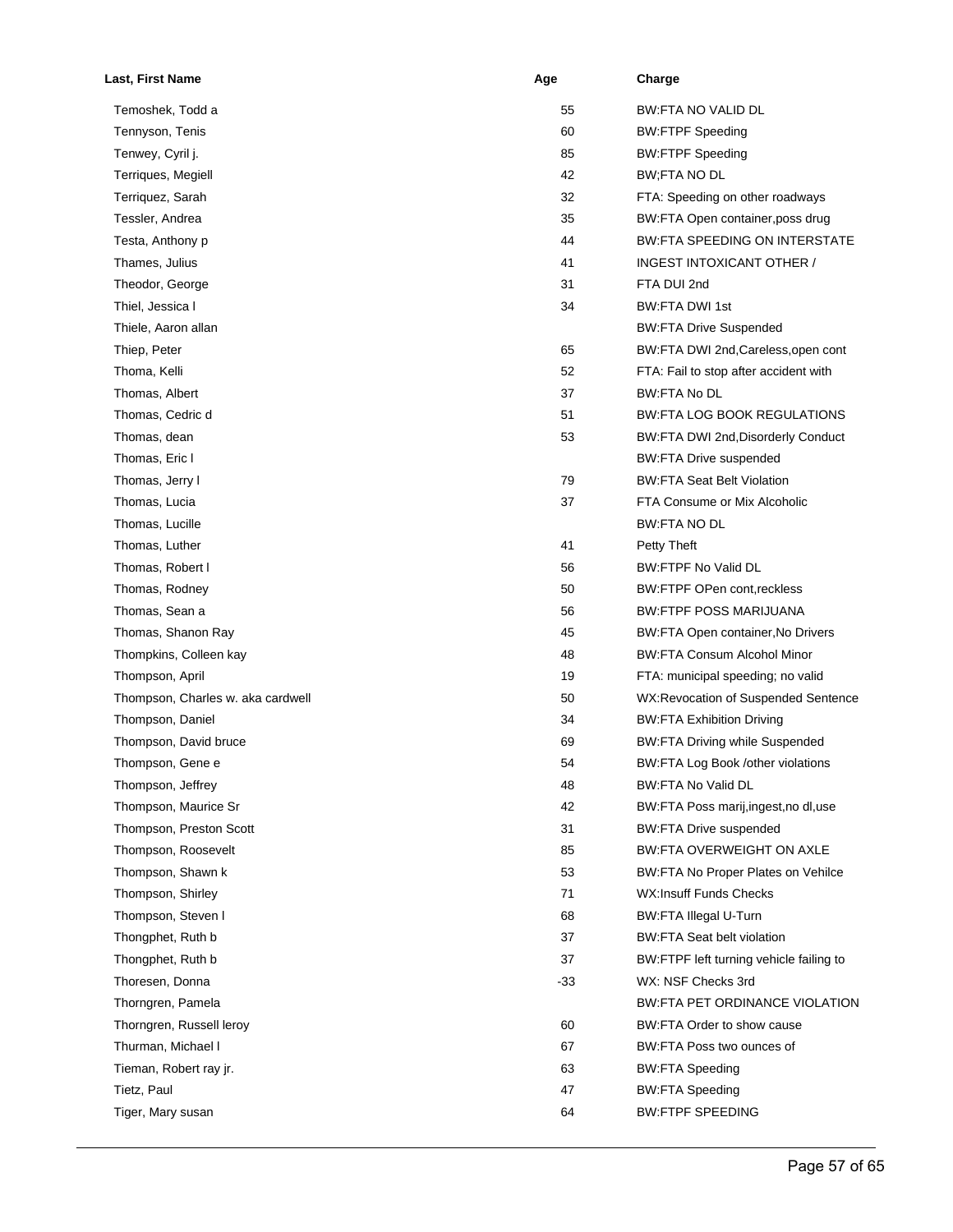| Last, First Name         | Age | Charge                                     |
|--------------------------|-----|--------------------------------------------|
| Tilden, Keith            | 45  | <b>Possession Controlled Substance</b>     |
| Tilden, Keith            | 45  | Ingestion of Controlled Drug               |
| Tillett, Richard         | 51  | BW:FTA Poss marij                          |
| Tillman, Marcellus       | 33  | <b>BW:FTA Disorderly Conduct</b>           |
| Tilson, James I.         | 38  | <b>BW:FTA Speeding</b>                     |
| Tippens, Lewis I         | 58  | <b>BW:FTA No Drivers License</b>           |
| Tippens, William         | 36  | BWZ:fta disordery conduct                  |
| Tjoutji, Albert m        | 60  | <b>BW:FTPF DWI 1st</b>                     |
| Tollefson, Jonathan      | 42  | BW FTA Speeding /<br>NO DL                 |
| Tongish, Jeremy          | 44  | <b>BW:FTA Seat belt violation</b>          |
| Topete, Jose             |     | <b>BW:FTA No DL</b>                        |
| Torkelson, Kenneth r     | 57  | <b>BW:FTA Drive suspended</b>              |
| Torkkola, Ernest d jr    | 52  | BW:FTA Log Book/other violations           |
| Torres, Federico         | 36  | Domestic abuse simple assault attempt      |
| Torres, Jorge            | 72  | <b>BW:FTA No Valid DL</b>                  |
| Torres, Juan             | 51  | BW:FTA No Valid DL                         |
| Torres, Lydia c          | 48  | <b>BW:FTA Drive suspended</b>              |
| Torres-Groves, Alexandra | 31  | BW:FTA for court trail/drive suspended     |
| Torres-ortiz, Harold     | 42  | <b>BW:FTA No Ins</b>                       |
| Torrez, Luis             | 25  | BW:FTA DWI 1st, open container             |
| Torrez, Tena m           | 58  | BW:FTA No Ins-Needs Tues Ct Date           |
| Toussaint-hadley, Le ann |     | WX:NSF Checks 3rd Degree                   |
| Townsend, Jody junior    | 54  | <b>BW:FTPF Poss Marijuana</b>              |
| Trammell, Robert e       | 67  | <b>BW:FTA Traffic In/Substitute Plates</b> |
| Tran, Bing van           | 64  | BW:FTPF Fail to maint Finan Respon         |
| Tranmer, Joseph michael  | 50  | <b>BW:FTA Speeding</b>                     |
| Trent, Ronnie dwayne     | 51  | <b>BW:FTPF SPEEDING</b>                    |
| Trevino, Delanyo         | 40  | <b>BW:FTA No Drivers License</b>           |
| Tristan, David r         | 71  | <b>BW:FTA NO VALID DL</b>                  |
| Trudell, Chanel I        | 39  | BW:FTA Poss of alcohol by minor            |
| Trudell, Michael         |     | WX:FTA Order to show cause                 |
| Trudell, Patricia        |     | <b>DWR</b>                                 |
| Tubbs, Sandra            | 60  | <b>BW:FTPF DWI 1st</b>                     |
| Tucker, Anthony          | 62  | BW:FTA Poss two marij, use or poss of      |
| Tucker, Kirk a           | 70  | <b>BW:FTA Open Alcoholic Bev Container</b> |
| Tuerke, William a 5th    | 47  | <b>BW:FTA Speeding</b>                     |
| Turner, Jacole           | 28  | WX:Simple Assault                          |
| Turner, Shawn            | 36  | <b>BW:FTA Speeding</b>                     |
| Tuttle, Joe p            | 60  | BW:FTA No proper plates                    |
| Twaddle, Renee           | 63  | WX:Petty Theft 1st Degree                  |
| Tweedy, Eileen m         | 61  | BW:FTA Open alcoholic bev container        |
| Twining, Lavinia n.      | 44  | WX:Petty Theft                             |
| Twyford, Danielle        | 34  | <b>BW:FTPF Seat belt violation</b>         |
| Ubang, Bang              | 47  | BW:FTA Speeding, Drive suspended           |
| Uden, Jeremy joseph      | 43  | <b>BW:FTA Drive suspended</b>              |
| Ueding, Thomas a.        | 69  | BW:FTPF Driving while Suspended,           |
| Umland, Broderick        | 24  | failure to report a accident, reckless     |
|                          |     |                                            |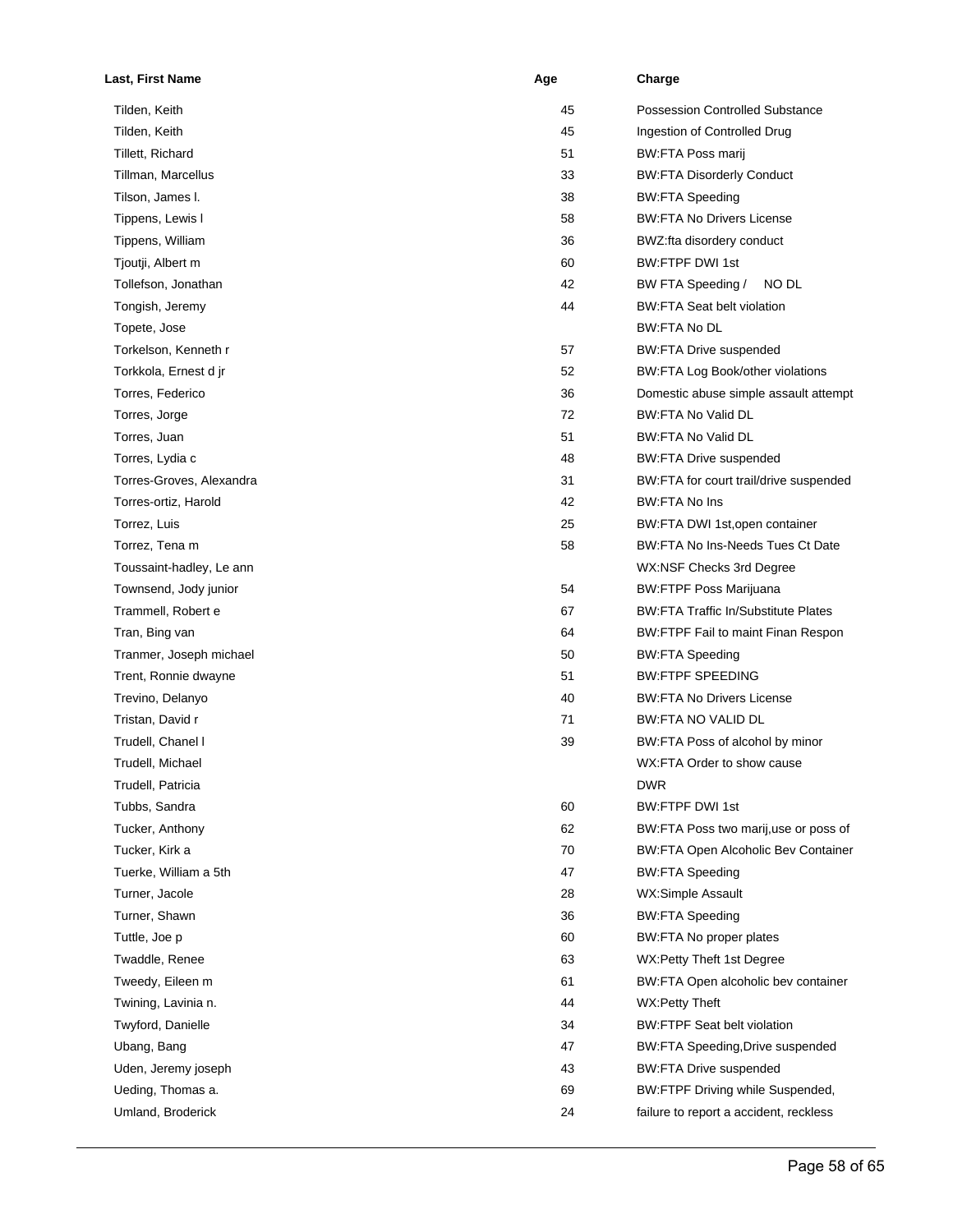| Last, First Name         | Age | Charge                                    |
|--------------------------|-----|-------------------------------------------|
| Underwood, Rusty         | 63  | <b>BW:FTA No Insurance</b>                |
| Uribe, Alexander         | 45  | BW:FTA Speeding; No Valid DL              |
| Valdez, Consuelo         | 48  | Fail to maintain financial responsibility |
| Valdez, Consuelo         | 48  | Failure to maintain financial             |
| Valdez, Jose             | 47  | BW:FTA Speeding, NO DL                    |
| Valdivia, Herrera I      | 49  | BW:FTA No Valid DL                        |
| Valenzuela, Minerva      | 59  | Driving under influence, driving revoked  |
| Valenzuela, Oliverro     | 48  | <b>BW:FTA No DL</b>                       |
| Van Hoang, Quang         | 51  | WX: Fail to appear in violation of        |
| Van Hofwegen, Chance     | 19  | Probation Violation of orig charge of     |
| Van Nguyen, Charlie      | 28  | Fail to Maintain Financial Responsibility |
| Vanamburg, Gerald        | 80  | <b>BW:FTPF Speeding</b>                   |
| Vanbbek, Elizabeth       | 62  | <b>BW:FTA NO VALID DL</b>                 |
| Vandepol, Ronald         | 67  | BW:FTA No Insurance, suspended, no        |
| Vanderhuevel, Daniel r   | 60  | <b>BW:FTPF Log Book Violation</b>         |
| Vanderkolk, Randy        | 42  | Failure to pay fine-og charge is poss     |
| Vanderlinden, Kenny lee  |     | <b>BW:FTC Petty Theft 1st Degree</b>      |
| Vanderschaaf, Amy lynn   | 44  | BW:FTA Poss Alcohol by Minor              |
| Vandervertt, John        | 82  | <b>BW FTA Municipal Signal Violation</b>  |
| Vandiver, Nathan         | 38  | <b>BW:FTA Drive suspended</b>             |
| Vanfossen, Patrick ross  | 59  | <b>BW:FTA Driving while Suspended</b>     |
| Vanmaanen, Conrad alan   | 46  | BW:FTPF Open Container in MV, Poss        |
| Vanorder, Ricky lee      | 61  | <b>BW:FTPF DWI 1ST</b>                    |
| Vargas, Mary             | 61  | <b>BW:FTA Open container</b>              |
| Vasque, Colleen          | 66  | <b>BW:FTA Speeding</b>                    |
| Vasques, Ernest          | 51  | <b>BW:FTA No Drivers License</b>          |
| Vasquez, Angel           | 39  | BW:FTA DWI 1st, Open Container, No        |
| Vasquez, Fernando jr     | 46  | <b>BW:FTA Drive suspended</b>             |
| Vasquez, Huber dagoberto | 55  | <b>BW:FTPF DWI 1st</b>                    |
| Vasquez, Ramon           | 58  | <b>BW:FTA POSS ALCOHOL MINOR</b>          |
| Vaszquez, Elveterio s    | 49  | BW:FTA FISHING W/O LICENSE-NON            |
| Vazquez, Tabitha         | 33  | probation violation for ingestion of      |
| Veach, Thomas shelton    | 65  | WX: NSF Checks 2nd                        |
| Vega, Enrique Jr         | 27  | Simple Assault Recklessly Cause Bodily    |
| Vega-Serrano, Felix      | 71  | DWI 2nd, Drive suspended                  |
| Velasquez, Jackie d      | 73  | <b>BW:FTPF Insuff Funds Checks</b>        |
| Velazquez, Martin sias   | 43  | <b>BW:FTA DWI 1st</b>                     |
| Venegas De La Cruz, Roy  | 36  | Failed to comply with sentence for grand  |
| Venegos, Juan I.         | 48  | BW:FTPF Impersonation to deceive law      |
| Veng, Peter ole          | 68  | BW:FTPF Unauth Use of vehicle             |
| Verdoorn, Kelly          | 56  | simple assault                            |
| Verdoorn, Kelly          | 56  | Simple assault-domestic x2                |
| Verdoorn, Kelly          | 56  | Poss of CS, poss drug paraph              |
| Verdoorn, Kelly          | 56  | Possession of cs, possession of drug      |
| Verdoorn, Kelly          | 56  | failure to appear after release           |
| Verdoorn, Kelly          | 56  | failure to appear after release           |
| Verdoorn, Kelly          | 56  | failure to appear after release           |
|                          |     |                                           |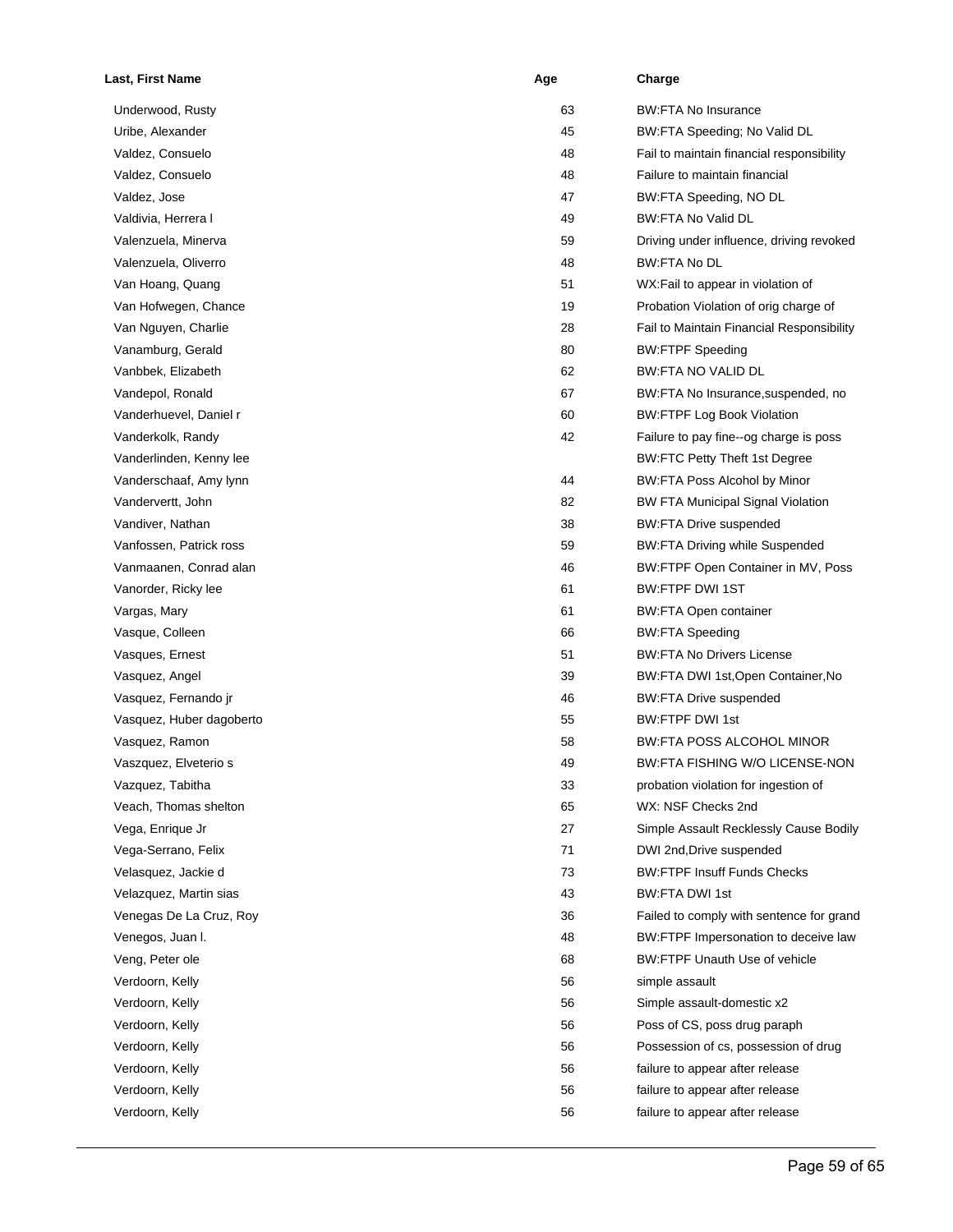| Last, First Name           | Age | Charge                                   |
|----------------------------|-----|------------------------------------------|
| Verougstraete, Heidi       | 44  | <b>BW:FTA Speeding</b>                   |
| Vertrees, Michael p        | 55  | BW: FTA - POSS OF MARIJUANA,             |
| Verzani, Wesley            | 37  | Failure to appear                        |
| Vila, David                |     | BW:FTA Poss of alcohol by minor, open    |
| Villanueva, Jose ramon     | 50  | <b>BW:FTA No Valid DL</b>                |
| Villanueva-Rivas, Jeovany  | 28  | BW:FTA Ingest, use or poss paraph        |
| Villegas, April            | 43  | Possession of controlled substance in    |
| Villegas, Jennifer         | 50  | WX:Petty Theft 2nd Degree                |
| Vite, Alvaro               |     | <b>BW:FTA No DL</b>                      |
| Vivian, Phet               | 44  | BW:FTA No SD Registration in Poss of     |
| Vo, Bach van               | 63  | <b>BW:FTA Speeding</b>                   |
| Volkert, Austin            | 29  | <b>BW:FTA Speeding</b>                   |
| Vollmer, Jason             | 37  | BW:FTA Poss of alcohol by minor          |
| Von hagen, Kevin dean      | 55  | WX:NSF CHECKS 3RD DEGREE                 |
| VonAswege, Shala           | 26  | FTA: dom abuse, intenionally cause       |
| Vondal, Garry              | 67  | <b>BW:FTA DWI 1st</b>                    |
| Voudry, William f.         | 67  | BW:FTPF Open Container in MV             |
| Vun, Norman                | 84  | <b>BW:FTPF SPEEDING</b>                  |
| Wabashaw, Gary             | 49  | <b>BW:FTPF Poss Altered ID</b>           |
| Wabashaw, Rodney g         |     | BW:FTPF Poss marij, drive suspended      |
| Wadsworth, Nicole          | 34  | BW:FTA Poss of alcohol by                |
| Wagenknecht, Chad          | 32  | FTA - DWR, Fail to Maintain Financial    |
| Wagens, Kevin scott        | 55  | BW: FTPF Driving while suspended;        |
| Wagner, Tamera I           | 59  | BW:FTA log book/other violations         |
| Wagner, Travis             | 32  | BW:FTA Use or poss paraphernalia         |
| Wahl, Christine diane      | 49  | WX:NSF Checks 2nd Degree                 |
| Wakefield, John charles    | 59  | <b>BW:FTA Simple Assault</b>             |
| Wakeman, Francis           | 71  | <b>BW:FTPF Seat belt violation</b>       |
| Walker, Ann m              | 60  | WX:                                      |
| Walker, Bret               | 51  | <b>BW:FTA Stop Sign Violation</b>        |
| Walker, Chris              | 57  | <b>BW:FTA Speeding</b>                   |
| Walker, Dennis             | 73  | WX: Theft of services                    |
| Walker, Rhianna            | 43  | BW:FTA Open alcoholic Bev container      |
| Walker, Tiffani I          | 40  | <b>BW:FTA Speeding</b>                   |
| Walker-curiel, Leanne      |     | BW:FTA Under 21 driver, poss of alcohol  |
| Walking eagle, Pasqueletta | 46  | FTA - No insurance                       |
| Wallert, Vicki I           |     | WX:NSF Checks 3rd Degree                 |
| Walley, John william       | 63  | <b>BW:FTPF Driving while Suspended</b>   |
| Walsh, Dan                 | 42  | <b>BW:FTA Drive Suspended</b>            |
| Walsh, Susan               | 53  | BW:FTPF No Ins, Drive suspended          |
| Walsh, Timothy aaron       | 49  | BW:FTA Operation of Unnumbered boat      |
| Walter, Delwin Jr.         | 33  | Forgery, obtaining property/services     |
| Walters, Andrew            | 58  | BW:FTA No proper plates                  |
| Walters, Cherta            |     | WX:NSF Checks 3rd Degree                 |
| Walters, Jeffrey           | 35  | <b>BW:FTA Drive suspended</b>            |
| Walton, Percy              | 62  | BW:FTA No valid DL, Speeding             |
| Walz, Curtis noel          | 72  | <b>BW:FTA Parking/Standing Violation</b> |
|                            |     |                                          |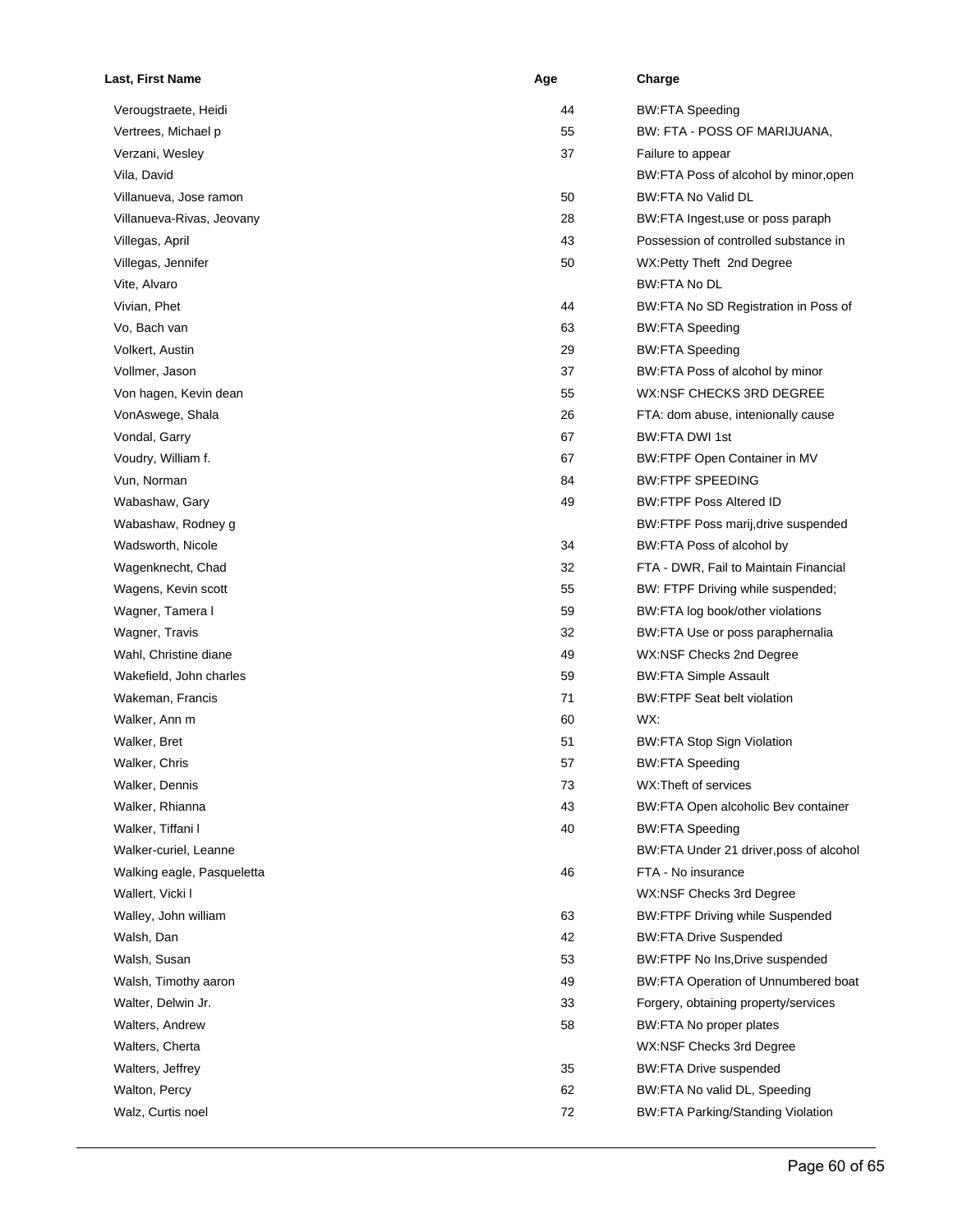| Last, First Name         | Age | Charge                                   |
|--------------------------|-----|------------------------------------------|
| Walz, Perry              | 58  | <b>BW:FTC DWI 1st</b>                    |
| Ward, David allen        | 74  | <b>BW:FTA Driving while Suspended</b>    |
| Ward, Jessi              | 38  | interstate compact failure to comply for |
| Ward, Jim                | 83  | BW:FTPF No valid DL                      |
| Ware, Ralph h            | 62  | <b>BW:FTA No Valid DL</b>                |
| Ware, Robert.            | 31  | WX:3 counts of simple assault-attempt    |
| Warner, Angela           | 42  | Renewal Registration During Assigned     |
| Warner, Mark r           | 48  | <b>BW:FTA SPEEDING</b>                   |
| Warner, Stephen r        | 76  | BW:FTA Drive suspended, no proper        |
| Warner, Thomas           | 21  | Poss of Alcohol by Minor                 |
| Warrant, David d.        | 61  | BW:FTA Poss marij and No Drivers         |
| Washburn, Avard I        | 61  | WX:Order revoking bond and bench         |
| Washington, Kevin        | 35  | FTA: driving under influence             |
| Watson, Gina             | 44  | BW:FTPF Poss of marij 2 ounces or        |
| Watts, Brandi            | 38  | <b>BW:FTA No Drivers License</b>         |
| Wayland, Donald p.       | 54  | BW: FTA Log book violation               |
| Webb, Lonnie             | 61  | WX:Grand Theft and poss of a known       |
| Webb, Shawn g            | 52  | <b>BW:FTPF SPEEDING</b>                  |
| Webbs, Laquesha          | 32  | <b>BW:FTA Suspended</b>                  |
| Weber, Jed c             | 68  | <b>BW:FTC Sentence</b>                   |
| Webster, Carroll f       | 54  | <b>BW:FTA Driving while Suspended</b>    |
| Webster, Ryan            | 35  | Grand Theft x2                           |
| Weckwerth, Jay m         | 55  | <b>BW:FTA Pet Ordinance Violation</b>    |
| Weeks, Robert r          | 54  | <b>BW:FTPF DWI 1st</b>                   |
| Wegier, Matthew          | 41  | <b>BW:Litter from vehicle</b>            |
| Weidner, Kimberly        | 61  | BW:FTA                                   |
| Weier, Tina marie        | 54  | WX:NSF Checks 3rd                        |
| Weigel, Joy              | 51  | FTA: fail to maintain financial          |
| Weir, Thomas             | 70  | <b>BW:FTA DWI 1st</b>                    |
| Weitz, Stephanie         | 41  | <b>BW:FTA Drive suspended, Careless</b>  |
| Weitzel, Kelly           | 42  | Revocation of violating jundment and     |
| Welch, Robert I.         | 61  | BW:FTPF No valid DL, No Proper           |
| Wells, Autumn            | 41  | BW: FTC Poss alcohol by minor, poss      |
| Wells, Brian I           | 47  | bw:fta Drive suspended                   |
| Wells, Christopher micha | 43  | <b>BW:FTA Under Twenty One Driver</b>    |
| Wells, Dennis michael    | 69  | BW:FTA Poss Drug Paraphernalia           |
| Wells, Kimberely         | 64  | WX: NSF Checks 3rd                       |
| Wendte, Gary             | 44  | BW:FTA drive revoked, speeding           |
| Wensel, Brian allan      | 49  | WX:No Acct Check                         |
| Wensley, Clinton ralph   | 60  | <b>BW:FTPF Log Book Violation</b>        |
| Wero, Briana             | 32  | <b>BW:FTA No Drivers License</b>         |
| Wessels, Lukas           | 44  | BW:FTA No Insurance, Rew                 |
| West, Donald j.          | 54  | BW:FTA                                   |
| West, Jill d             | 43  | <b>BW:FTA Pet Oridance Violation</b>     |
| West, Jimmy              | 50  | BW:FTA Vandalism, disorderly             |
| West, William joseph     | 59  | WX:NSF Checks 3rd                        |
| West, William joseph     | 59  | WX:NSF Checks 3rd                        |
|                          |     |                                          |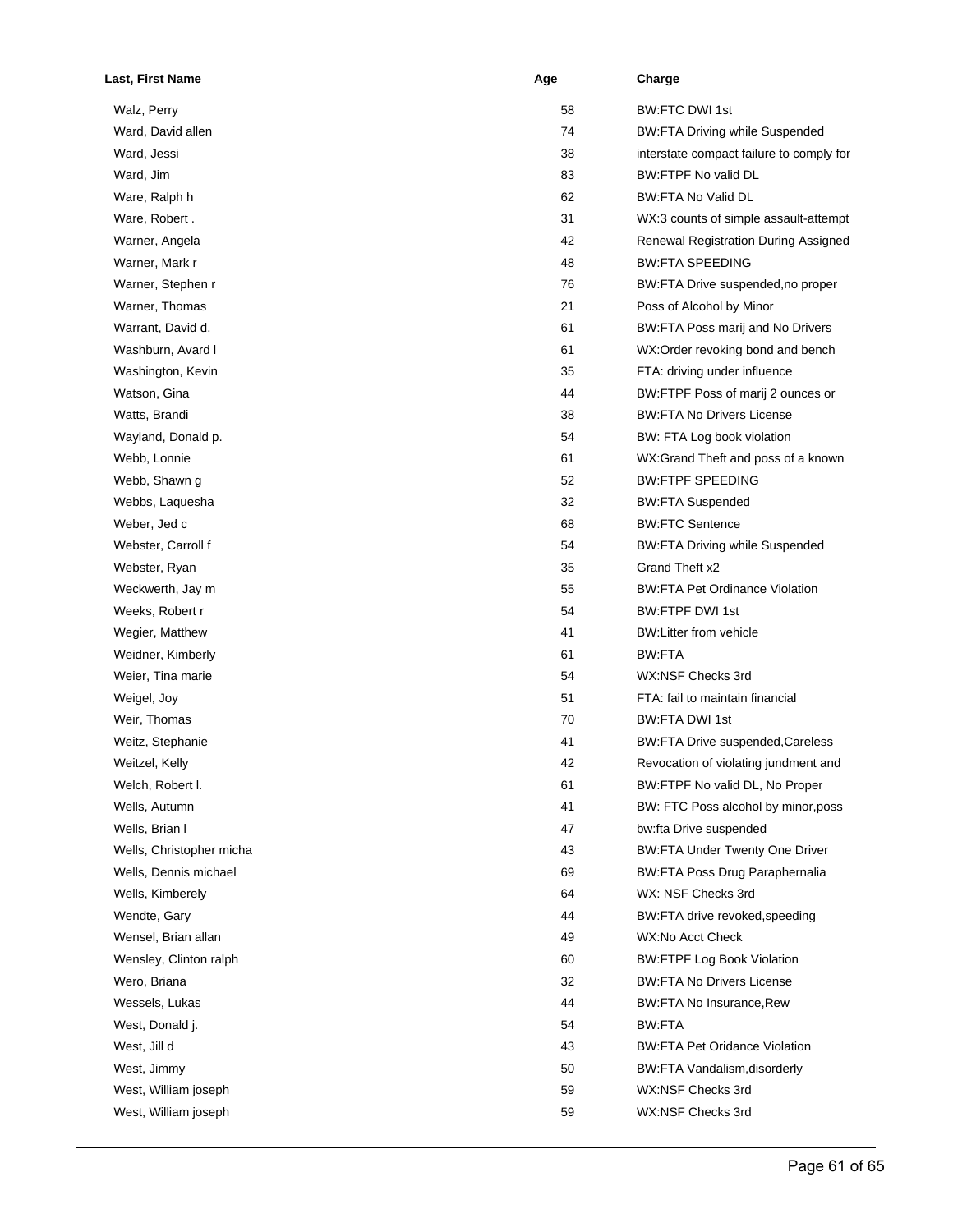| Last, First Name           | Age | Charge                                      |
|----------------------------|-----|---------------------------------------------|
| Westmoreland, Jason        | 39  | <b>BW:FTA Drive suspended</b>               |
| Westmoreland, Jeramy       | 28  | WX:Revoked, Fail to furnish info, turn      |
| Weyh, Richard d            | 66  | <b>BW:FTA Speeding</b>                      |
| Whipple, Robert gene       | 51  | WX:NSF Checks 3rd Degree                    |
| White, Daniel e            | 52  | BW:FTPF Drive suspended, litter from        |
| White, Donna               | 50  | <b>BW:FTA Drive suspended</b>               |
| White, Gary d.             | 56  | BW:FTA Poss Marijuana (Two Ounces           |
| White, Jean                | 55  | FTA: No Insurance                           |
| White, Krista a.           | 49  | <b>BW:FTA Parking/Standing Violation</b>    |
| White, Michael dean        | 53  | BW:FTA OPEN CONTAINER IN MV                 |
| White, Monica I            | 58  | <b>BW:FTPF DWI 1ST</b>                      |
| White, Nathan t            | 38  | BW:FTA Petty Theft-2nd Degree               |
| White, Paul robert         | 59  | WX:NSF Checks 3rd                           |
| White, Paul robert         | 59  | WX:NSF Checks 3rd                           |
| White Eyes, Paul Sr        | 60  | FTA: DUI 1st                                |
| Whitebear, Kennetha        | 34  | Fail to comply with sentence-interstate     |
| Whitebeaver, Lonnie        | 41  | BW:FTA Ingest intox other than alcoh        |
| Whitebeaver, Ronald dee    | 58  | <b>BW:FTA DUS</b>                           |
| Whitehead, Jeffrey neal    | 56  | <b>BW:FTA No Driver's License</b>           |
| Whitehead, Jeffrey neal    | 56  | BW:FTPF Poss of drug paraph                 |
| Whitewater, Stanford       | 79  | BW:FTPF Ingestion of Intoxicant other       |
| Whitfield, Kimberly        | 52  | <b>BW:FTA Driving while Suspended</b>       |
| Whitley, Larry D.          | 62  | <b>BW:FTC Ingest</b>                        |
| Whitley, Michele           | 34  | <b>BW:FTA Speeding</b>                      |
| Whitmore, Ashley           | 35  | <b>BW:FTA Drive suspended</b>               |
| Whitmore, Deborah lee      | 67  | <b>BW:FTPF DUR</b>                          |
| Whittington, Richard j     |     | BW:FTC                                      |
| Whorley, Christopher n     | 36  | <b>BW:FTA Speeding</b>                      |
| Wiatrek, Duane m           | 68  | <b>BW:FTPF DWI 1ST</b>                      |
| Wick, Ryan                 | 23  | Obstruct, Interference with 911, Poss of    |
| Wiedeman, Bruce paul       | 53  | BW:FTA No Valid DL                          |
| Wiegers, Alisa j           | 54  | <b>BW:FTPF SPEEDING</b>                     |
| Wikstrom, Melissa anne     | 47  | <b>BW:FTA Driving while Suspended</b>       |
| Wilcox, Lowell             | 52  | Violation of a Protection Order             |
| Wilcoxen, Jack jr          | 79  | <b>BW:FTA No Allternative Permit Before</b> |
| Wilde, Brian               | 22  | use or possession of drug paraphernalia     |
| Wildie, Amy suebaker       | 58  | BW:FTA Poss two ounces of marij or          |
| Wiley, Brandon             | 41  | FTA Ingest                                  |
| Wilhelm, Robert c          | 39  | <b>BW:FTA Open container</b>                |
| Wilkerson, Douglas bernard | 69  | <b>BW:FTA Driving while Suspended</b>       |
| Wilkie, Mark               | 51  | BW:FTA DWI 1st, open container              |
| Wilkie, Randy d            | 53  | <b>BW:FTPF SPEEDING</b>                     |
| Willard, Steven            | 50  | BW:FTA Operate Interstate w/o PUC           |
| Williams, Anthony          | 36  | <b>BW:FTPF Simple Assault</b>               |
| Williams, Bryan d          | 56  | <b>BW:FTA Speeding</b>                      |
| Williams, Carol laraine    | 81  | <b>BW:FTA Speeding</b>                      |
| Williams, Chanton          | 28  | FTA Having Altered or Invalid License in    |
|                            |     |                                             |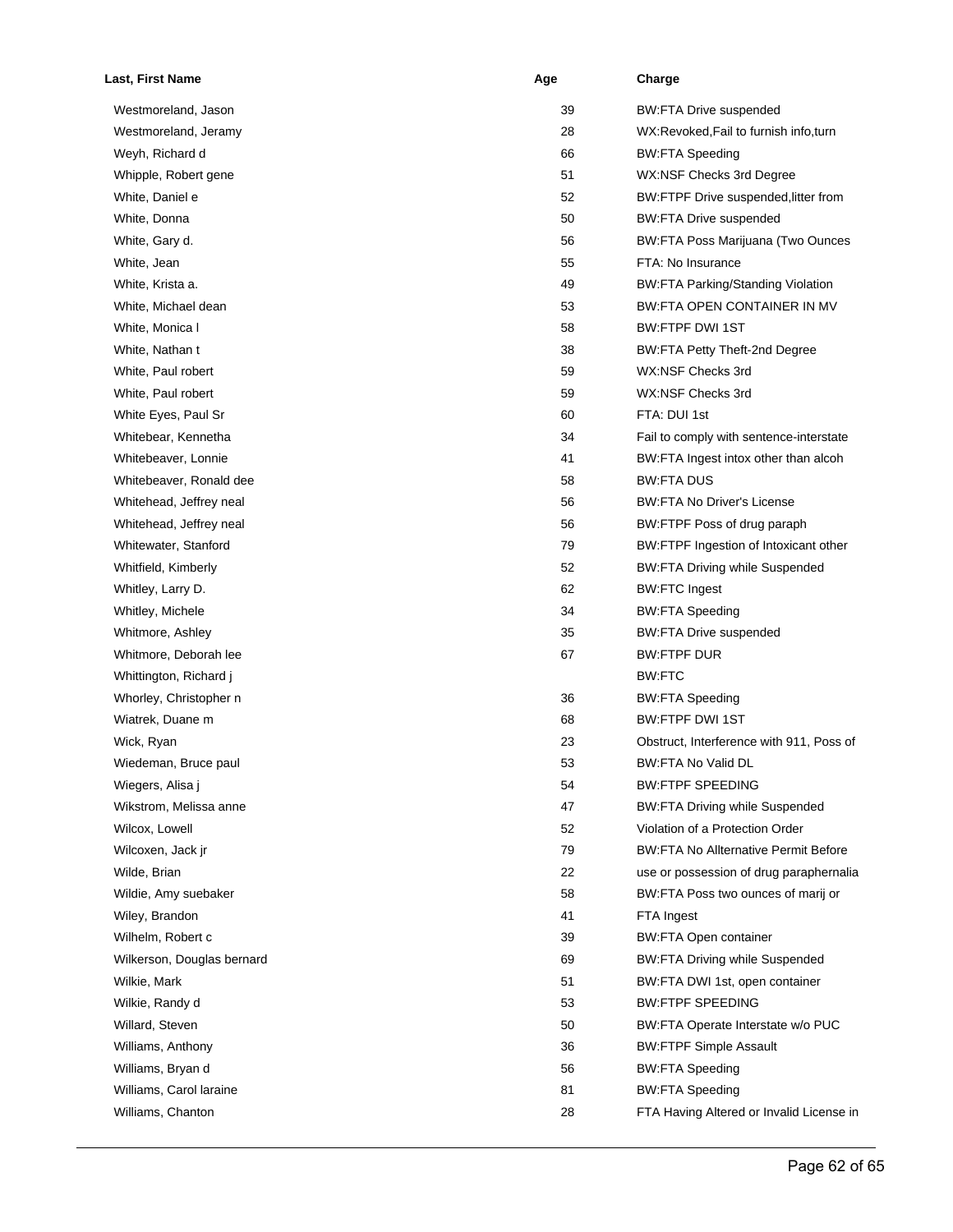| Last, First Name       | Age | Charge                                  |
|------------------------|-----|-----------------------------------------|
| Williams, Daishia      | 32  | BW:FTA No Insurance, No child restraint |
| Williams, Eric         | 53  | <b>BW:FTA Speeding</b>                  |
| Williams, Gregory I    | 63  | <b>BW:FTPF DUI 1st</b>                  |
| Williams, Healther I   | 51  | <b>BW:FTA SPEEDING</b>                  |
| Williams, James roger  | 67  | <b>BW:FTPF DWI 2ND</b>                  |
| Williams, Jennifer P   | 44  | <b>BW:FTA Speeding</b>                  |
| Williams, Jerry a      | 49  | <b>BW:FTC Sentence</b>                  |
| Williams, Jesse        | 41  | BW:FTA Entering or refusing to leave    |
| Williams, Kenneth w    | 57  | BW:FTA Open Container in MV             |
| Williams, Larry        | 37  | FTA: domestic abuse simple assault      |
| Williams, Lonzo p.     | 43  | BW:FTA Poss of alcohol by minor         |
| Williams, Marthea r    | 42  | BW:FTPF Drive suspended, No             |
| Williams, Michael      | 32  | FTA: dom abuse simple assault           |
| Williams, Michael k    |     | BW:FTPF UNLICENSED DRIVER AND           |
| Williams, Niyokie      | 43  | <b>BW:FTA Suspended license</b>         |
| Williams, Steven h jr. | 49  | <b>BW:FTA No DL</b>                     |
| Williams, T j          |     | BW:FTA Impersonation to dec, driving    |
| Williams, Thomas james | 53  | BW:FTA Speeding in Construction Area;   |
| Williamson, Aaron      |     | BW:FTA POss of alcohol by minor         |
| Willis, William        | 49  | BW:FTPF Log Book/other violation        |
| Wilson, Cody james     | 49  | BW:FTA Open Container in MV             |
| Wilson, Kenneth        | 41  | <b>BW:FTC Insuff Funds</b>              |
| Wilson, Kenneth        | 41  | <b>BW:Insuff Funds Checks</b>           |
| Wilson, Kenneth        | 41  | <b>BW:FTC Insuff Funds Check</b>        |
| Wilson, Kenneth        | 41  | <b>BW:FTC Insuff Funds Checks</b>       |
| Wilson, Kenneth        | 41  | <b>BW:FTC Insuff Funds</b>              |
| Wilson, Kenneth        | 41  | <b>BW:FTC Insuff Funds Checsk</b>       |
| Wilson, Laura          |     | <b>BW:FTA Pet Ordinance Violation</b>   |
| Wilson, Oscar c.       | 77  | BW:FTA Driving while suspended          |
| Wilson, Oscar curtis   | 77  | <b>BW:FTA Driving while Suspended</b>   |
| Wilson, Robert s       | 42  | <b>BW:FTPF Disorderly Conduct</b>       |
| Wilson, Sally m        | 79  | <b>BW:FTPF SUBSTITUTION OF PLATES</b>   |
| Wilson, Tina           | 40  | BW:FTA poss of two ounces marij         |
| Windego, Sadie         | 44  | FTA: speeding on interstate highway     |
| Wingerter, Jenny lynn  | 50  | <b>BW:FTA SPEEDING</b>                  |
| Wingett, David         | 51  | <b>BW:FTA DWI 1st</b>                   |
| Winn, Bret             | 32  | BW:FTA Dom simple assault, reckless     |
| Winston, Louie         | 54  | <b>BW:FTA Drive suspended</b>           |
| Winstrom, Clayton      | 49  | <b>BW:FTA Poss Alcohol Minor</b>        |
| Wipf, Terry I          | 45  | BW:FTA No Ins, Seat belt viol           |
| Wirth, Carl            | 75  | Poss two ounces of marij or less        |
| Wise, Cloie mae        | 85  | <b>BW:FTPF SPEEDING</b>                 |
| Wistinghause, Katelin  | 22  | Forgery, false personation, ingesting,  |
| Wittern, Bernie        | 51  | Failure to appear                       |
| Witwicki, Diana        | 58  | Driving Under the Influence             |
| Wix, John              | 48  | BW:FTA Use or poss of drug              |
| Woehler, Richard d     | 60  | BW:FTPF Simple assault, inter with      |
|                        |     |                                         |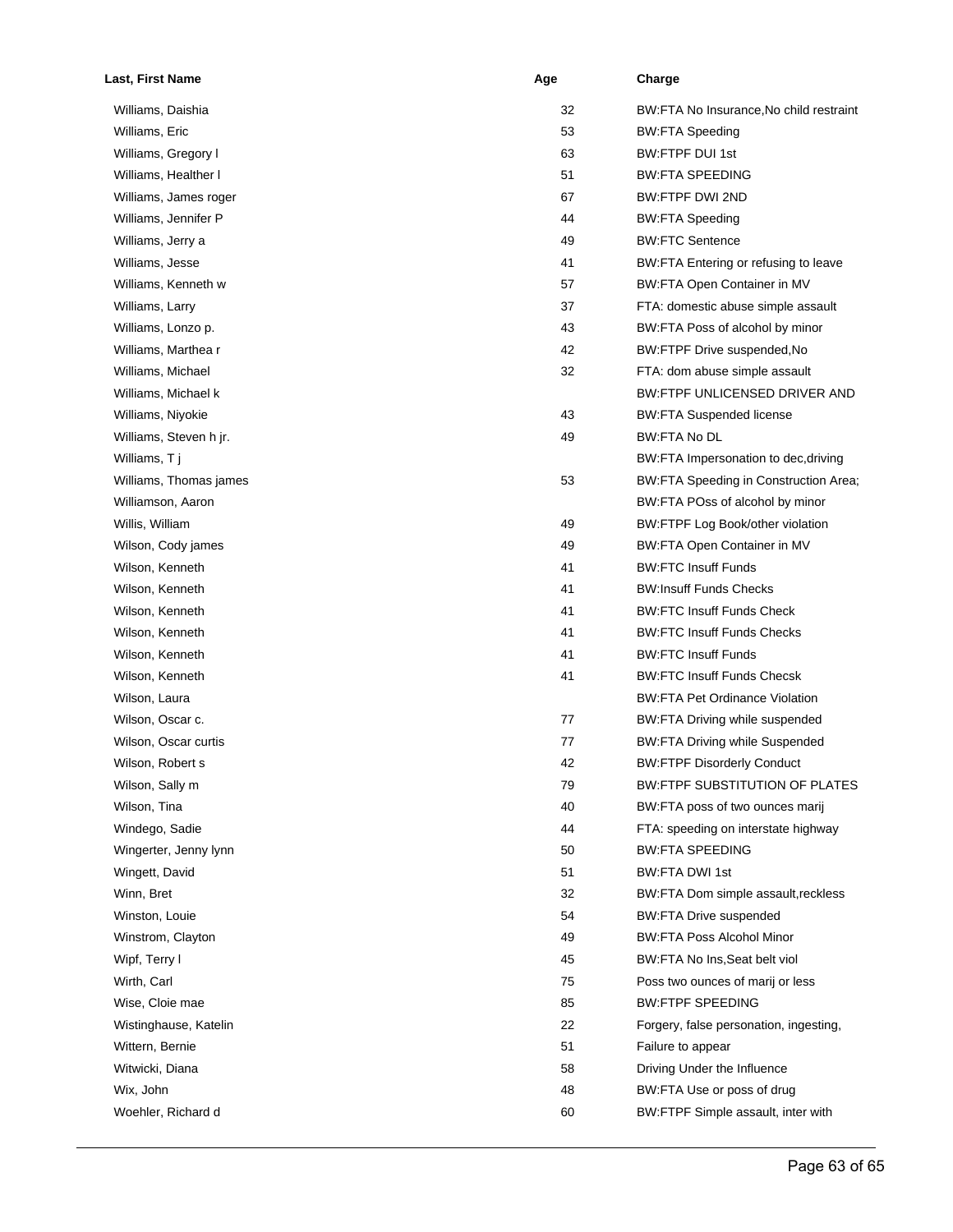| Last, First Name         | Age | Charge                               |
|--------------------------|-----|--------------------------------------|
| Wohlman, Julie           | 53  | <b>BW:FTA Speeding</b>               |
| Wold, Anthony            | 33  | FTA: driving suspended-municipal     |
| Wolfe, Frank j           | 70  | <b>BW:FTA Speeding</b>               |
| Wolfe, Guadalupe         | 28  | BW:FTA Poss of alcohol by minor      |
| Wolff, Kevin a           | 43  | <b>BW:FTA Drive suspended</b>        |
| Wolters, Sharon m        | 54  | <b>BW:FTA SPEEDING</b>               |
| Wood, Daniel v.          | 50  | <b>BW:FTA DUS</b>                    |
| Wood, Samuel             | 47  | <b>BW:FTPF Drive revoked</b>         |
| Woods, Dale james        | 37  | <b>BW:Seat belt Violation</b>        |
| Woods, Eric              | 48  | BW:FTPF Overweight on axle           |
| Woods, Frank I           | 67  | BW:FTA Driving while suspended       |
| Woods, Randall t         | 60  | <b>BW:FTA OPEN CONTAINER IN MV</b>   |
| Woodward, Phillip        | 62  | BW:FTA DWI 1st, Drive suspended      |
| Woody, Shawn lemont      | 54  | <b>BW:FTPF POSSESSION OF</b>         |
| Woody, Tommy             | 53  | <b>BW:Petty Theft 2nd Degree</b>     |
| Word, Eric               | 20  | Accessory to Crime                   |
| Worden, Dixie            | 49  | No Proper Vehicle Registration       |
| Worth, Joseph            | 65  | <b>BW:FTA No Driver's License</b>    |
| Worth, Russell           | 50  | BW:FTA Drive while license canceled  |
| Woten, Patrice j.        | 62  | <b>BW:FTC Refusal to Aid Officer</b> |
| Wothe, Nicholas          | 42  | BW:FTPF Overweight on axle           |
| Would, Glenn peter       | 55  | <b>BW:FTPF SPEEDING</b>              |
| Wozny, Sancho            | 45  | BW:FTPF                              |
| Wright, Dustin           | 36  | BW:FTA No Insurance, Renew           |
| Wright, Eric a.          | 51  | <b>BW:FTA Speeding</b>               |
| Wright, Leroy            | 55  | <b>BW:FTPF Speeding</b>              |
| Wright, Lisa lynette     | 50  | <b>BW:FTA SPEEDING</b>               |
| Wright, Shannon lee      | 47  | WX:NSF Checks 3rd                    |
| Wu, Dong dong            | 70  | <b>BW:FTPF SPEEDING</b>              |
| Wu, Felix                | 51  | BW: FTPF                             |
| Yap, Jessica             | 48  | <b>BW:FTPF Disorderly Conduct</b>    |
| Yates, Debra dee         | 61  | WX:NSF Checks 3rd Degree             |
| Ybarra, Daniel           | 63  | <b>BW:FTPF Speeding</b>              |
| Yimer, Samuel            | 32  | <b>BW:FTA Violate City License</b>   |
| Young, Christopher       | 40  | BW:FTA Log Book/Other violations     |
| Young, Edward            | 27  | Driving with revoked not suspended   |
| Young, Rusty I.          | 45  | <b>BW:FTA No Valid DL</b>            |
| Young, Teresa I          | 45  | <b>BW:FTA Seat Belt Violation</b>    |
| Young-scott, Loretta kim | 52  | <b>BW:FTA Speeding</b>               |
| Yuming, Liang            | 57  | <b>BW:FTA SPEEDING</b>               |
| Zabarra zabarra, Renato  | 51  | <b>BW:FTA Speeding</b>               |
| Zamudio, Juan            | 39  | BW: Fail to stop at weigh station    |
| Zawadzki, Wladyslaw      | 55  | <b>BW:FTA POSS DRUG PARA</b>         |
| Zeitler, Shane a         | 40  | BW:FTA Poss of alcohol by minor      |
| Zepeda, Oscar            | 69  | <b>BW:FTA Speeding</b>               |
| Zephier, Caton I         | 37  | <b>BW:FTA Speeding</b>               |
| Zodrow, Jennifer r       | 37  | <b>BW:FTA Speeding</b>               |
|                          |     |                                      |